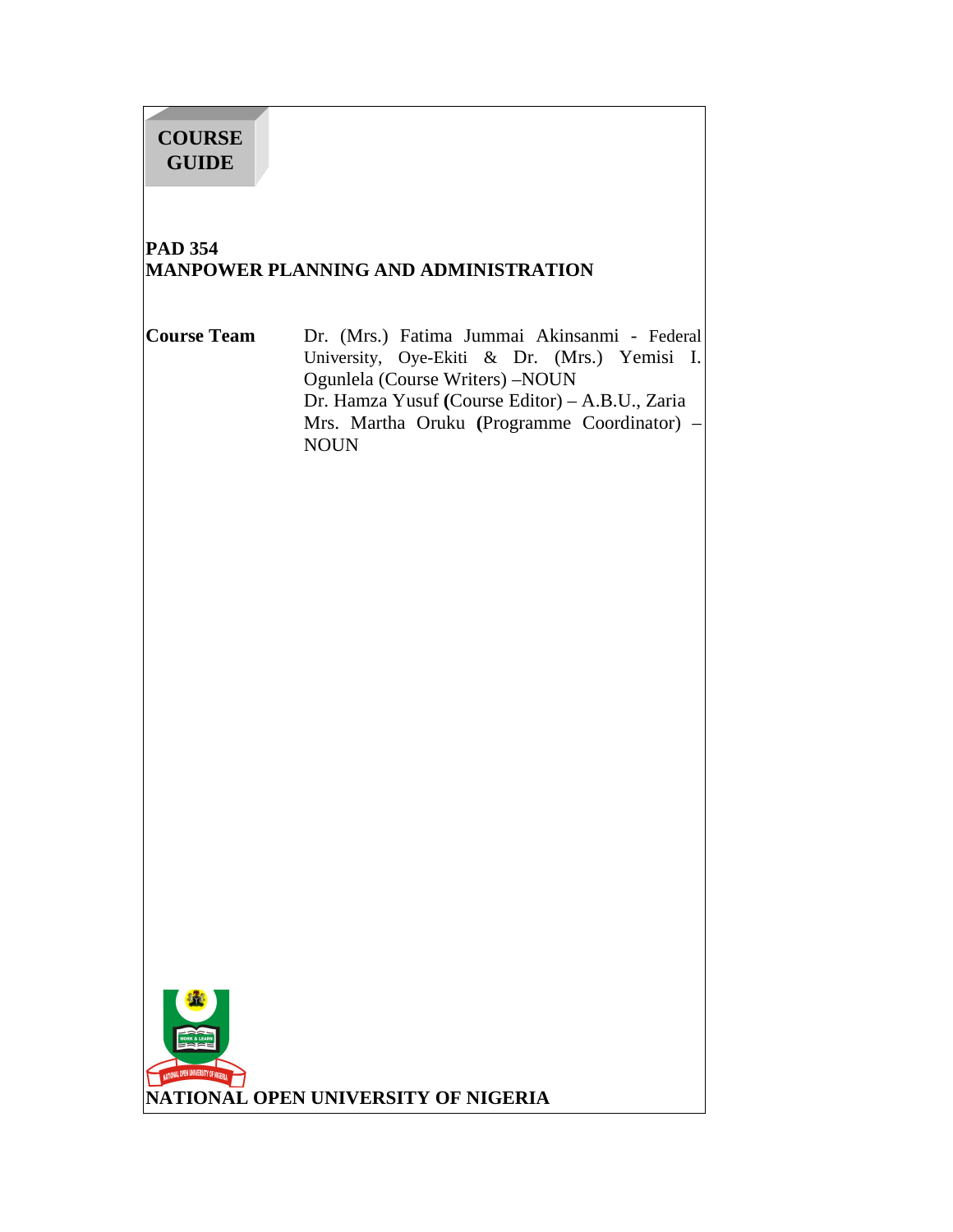© 2018 by NOUN Press National Open University of Nigeria **Headquarters** University Village Plot 91, Cadastral Zone Nnamdi Azikiwe Expressway Jabi, Abuja

Lagos Office 14/16 Ahmadu Bello Way Victoria Island, Lagos

e-mail: centralinfo@nou.edu.ng URL: www.nou.edu.ng

All rights reserved. No part of this book may be reproduced, in any form or by any means, without permission in writing from the publisher.

Published by National Open University of Nigeria

Printed 2018

ISBN: 978-978-8521-145-1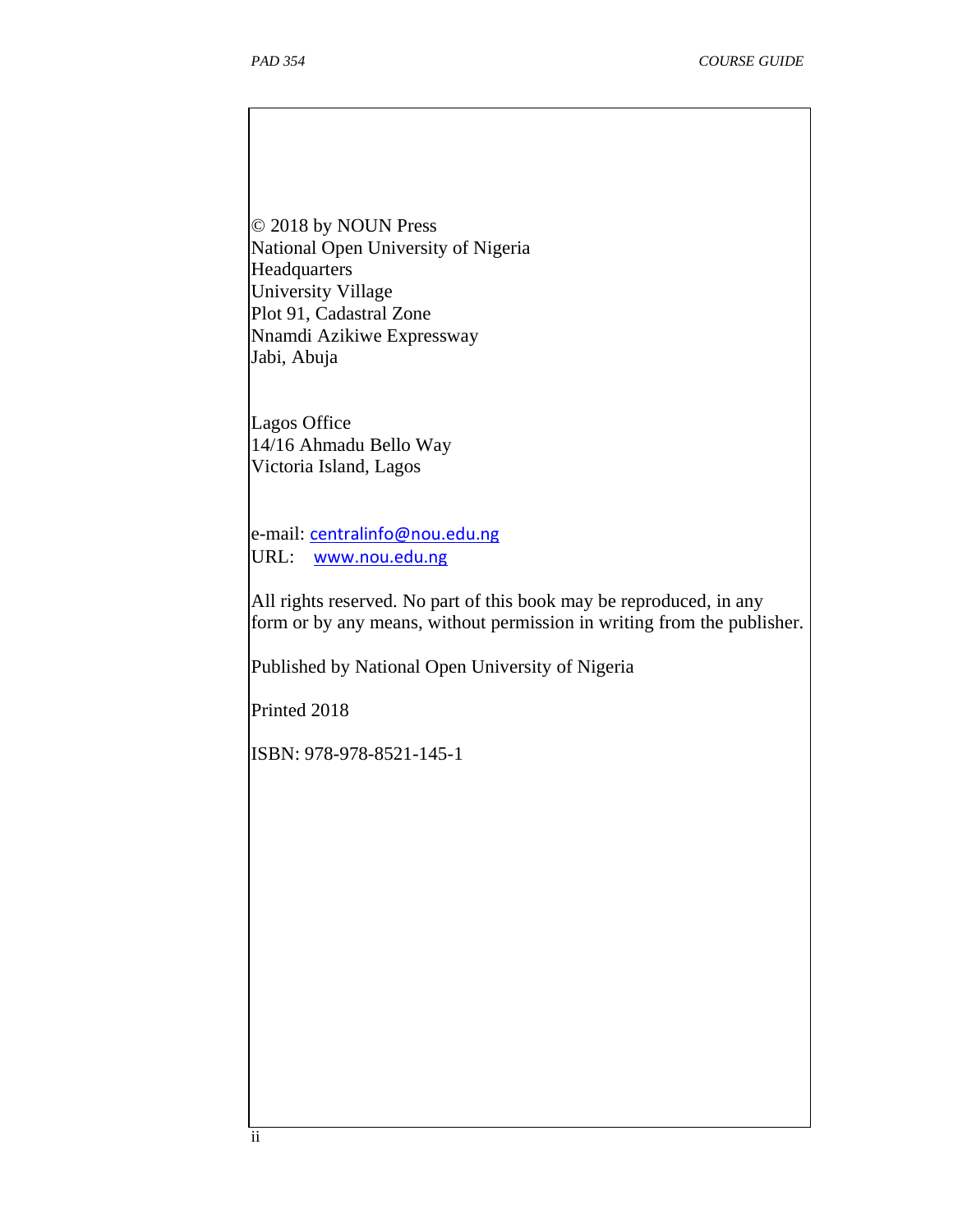## **CONTENTS PAGE**

| 1V             |
|----------------|
| iv             |
| 1V             |
| 1V             |
| 1V             |
| V              |
| V              |
| $\mathbf{V}$   |
| V <sub>1</sub> |
| vii            |
| V11            |
| V11            |
| <b>V11</b>     |
| V11            |
| V11            |
|                |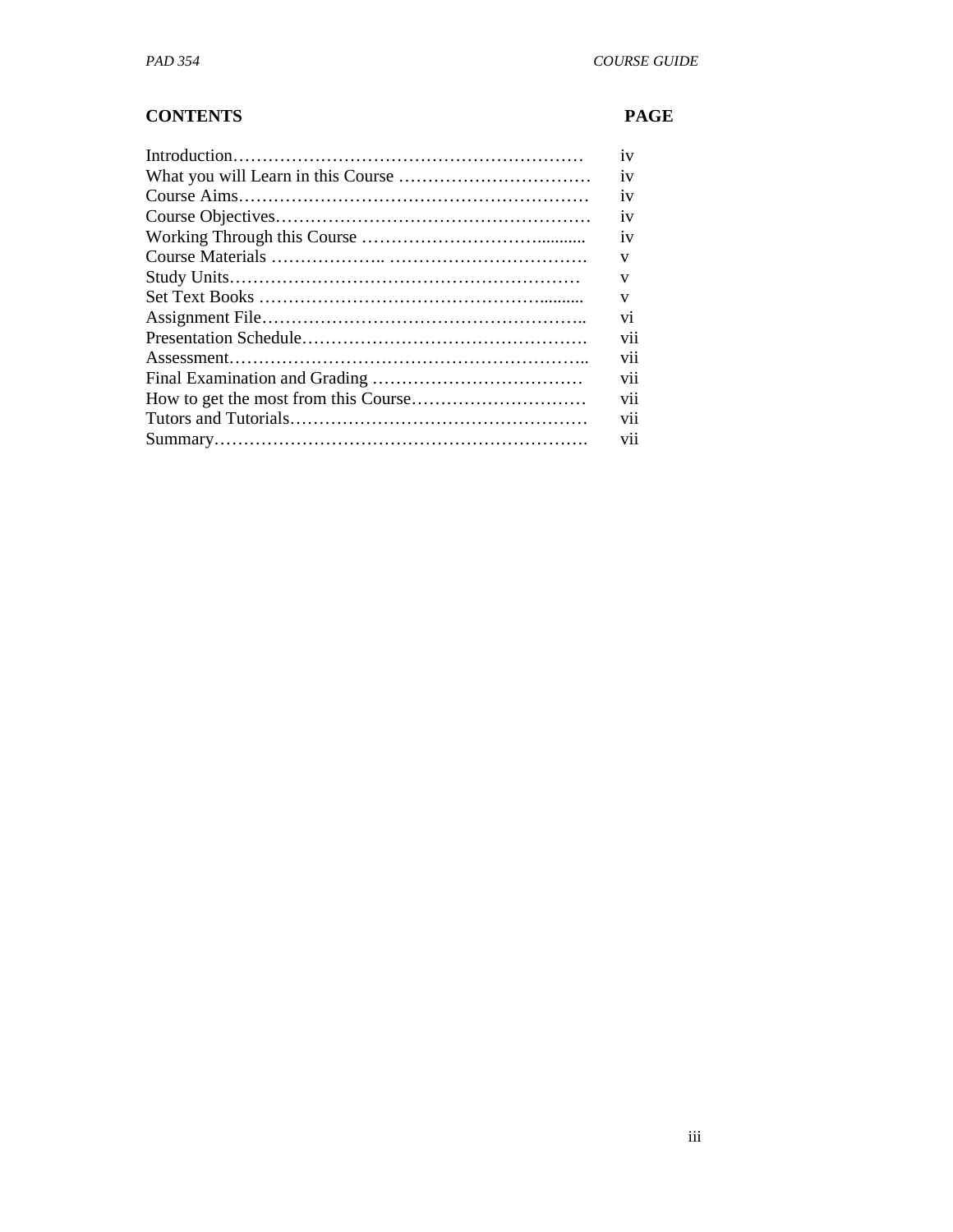#### **INTRODUCTION**

PAD 354: Manpower Planning and Administration is a second semester elective course for students offering B.Sc. Public Administration programme at 300 level. It is an elective 2 unit course of 14 units and each unit is supposed to be covered in two hours. Man power planning and development is also known as human resource planning. It is an essential cornerstone in the efficient management of personnel in an organisation. Man power planning entails getting the right number and type of personnel to do the required tasks for the fulfillment of the goals and objectives of the organisation. It is an ongoing and continuous strategy.

#### **WHAT YOU WILL LEARN IN THIS COURSE**

The overall aim of this course on manpower planning and development is to explore and explain how man power is planned for and developed. It explores how the demand and supply for man power is met in the organisation. Other issues that are related to man power are also considered in this course. The area related to man power planning include training, motivation, discipline, job evaluation, compensation, among others.

#### **COURSE AIMS**

The aims of this course are to expose you to manpower planning, procurement and improvement of workers' performance.

#### **COURSE OBJECTIVES**

At the end of this course, you should be able to:

- discuss the need and importance of Manpower Planning
- highlight the objectives of Manpower Planning
- Explain the steps in Manpower Planning
- examine Corporate Planning and the Manpower Planning Process

#### **WORKING THROUGH THE COURSE**

You are required to read the study units in each module, in addition to relevant textbooks, journal articles and other materials on the Internetthat will help you to understand the issues and be well grounded. This study is simplified to aid your understanding. There are self-assessment exercises and tutor-marked assignments in each unit. You will, at the end of the semester, be examined on this course.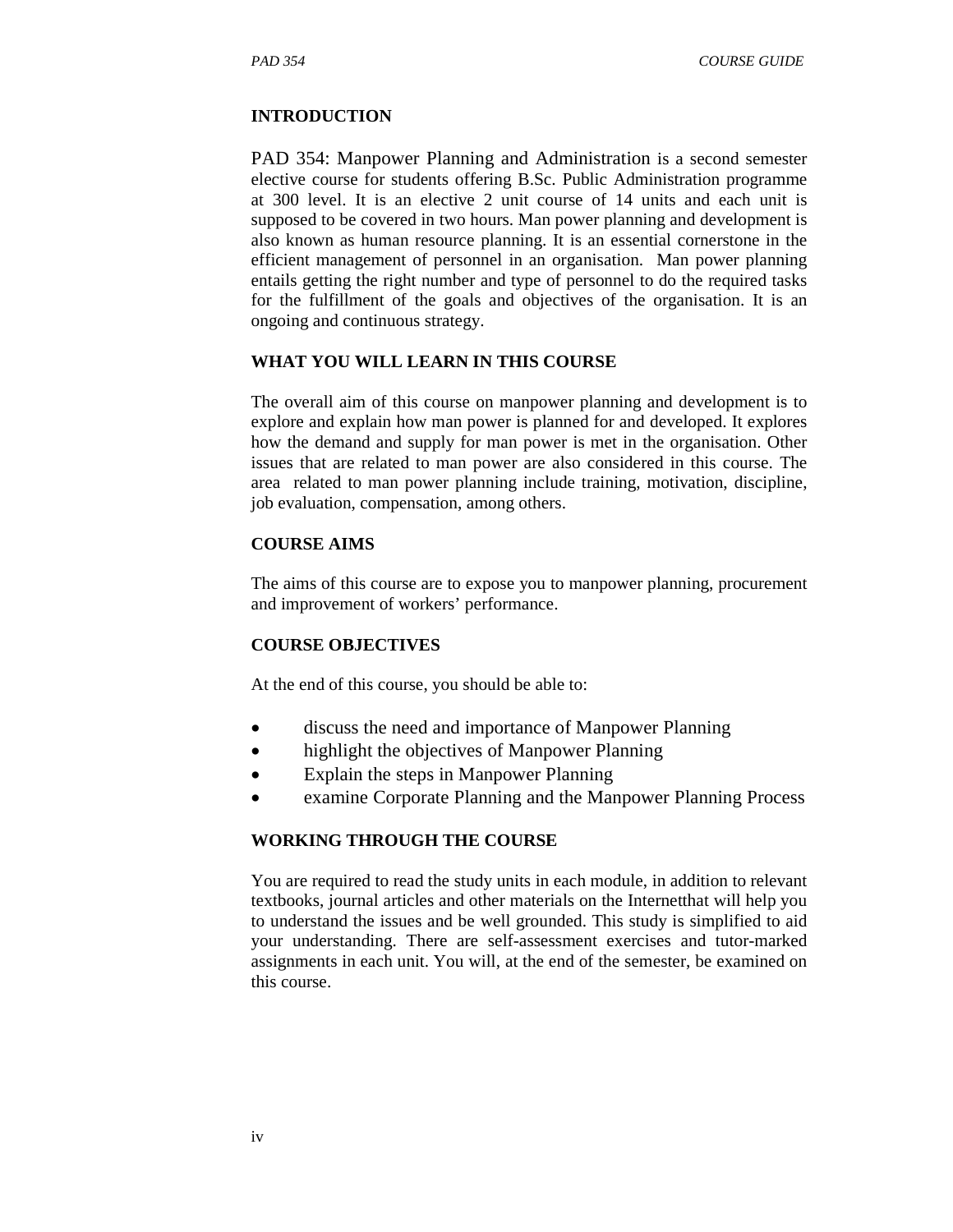## **COURSE MATERIALS**

The National Open University of Nigeria provides you with course materials namely:

- Course Guide
- Study Units
- References for further Reading
- Activities and tutor-marked assignments

### **STUDY UNITS**

The study units in this course are as follows:

### **MODULE 1: Manpower Planning Concept, Demand and Supply Forecast**

- Unit 1: Manpower Planning and Corporate Planning
- Unit 2: Manpower Demand and Supply Forecast
- Unit 3: Manpower Planning and Development in Nigeria
- Unit 4: Nigeria's Manpower Planning Experience
- Unit 5: Problem of Manpower Utilisation in Nigeria

### **Module 2: Procurement (Employment)**

- Unit 1: Recruitment and Selection Processes
- Unit 2: Induction of Personnel
- Unit 3 Job Evaluation…………………
- Unit 4: Compensation Administration

### **Module 3: Improvement of Workers' Performance**

- Unit 1 Employee Training and Development
- Unit 2 Performance Appraisal
- Unit 3: Motivation
- Unit 4: Communication and Manpower Management
- Unit 5: Discipline and Disciplinary Procedure

#### **TEXTBOOKS AND REFERENCES**

There are no compulsory textbooks for this course. However, as you go through the course, you will observe that some textbooks are recommended often. This shows that they are crucial to a number of units.

#### **ASSIGNMENT FILE**

The major assignment required of you is a tutor-marked assignment which you are expected to complete at the end of each unit and mail to you tutor.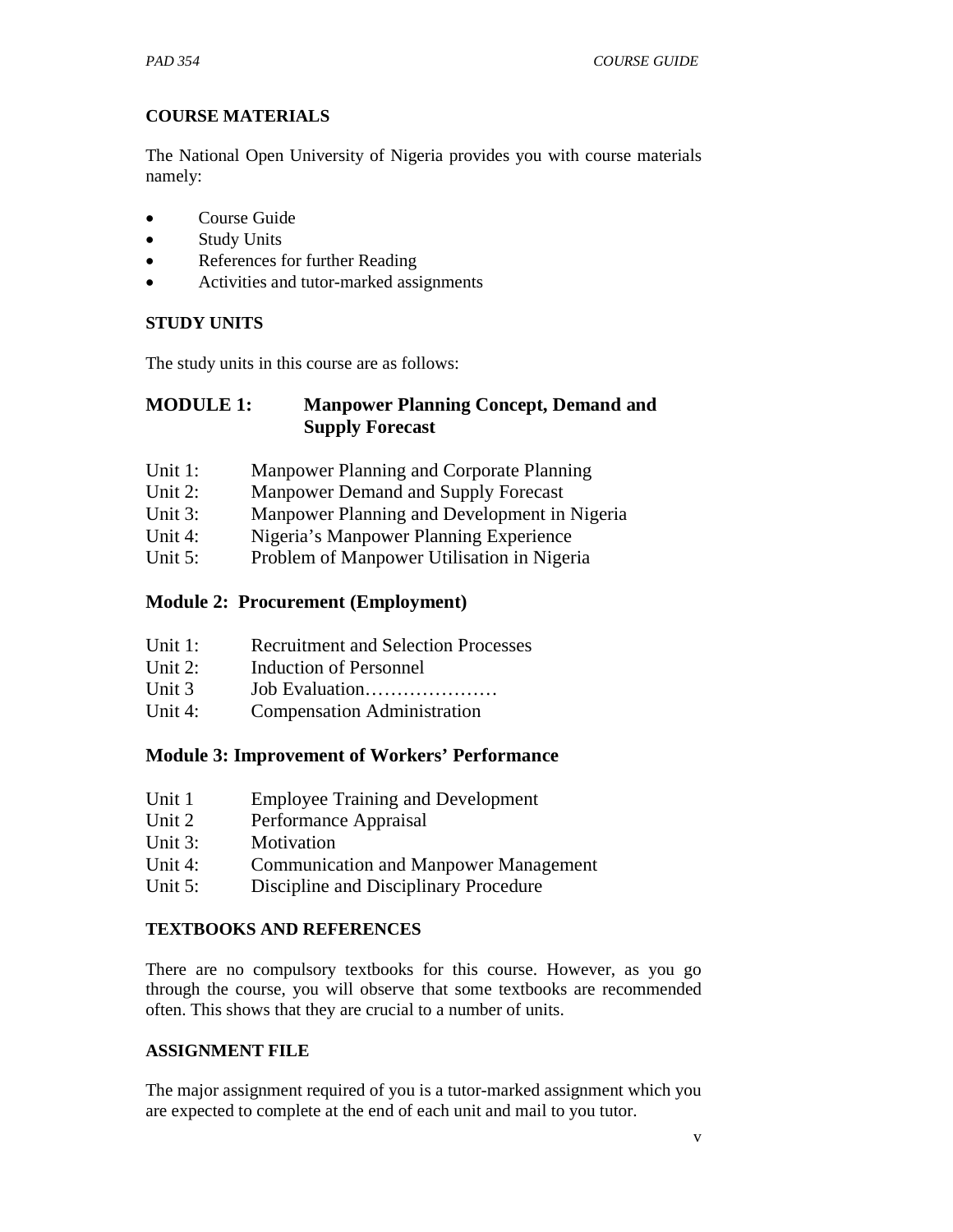#### **ASSESSMENT**

Your assessment on this course will be two-pronged. First, you are required to study each unit, attempt the tutor-marked assignments and send them to your Centre for marking. Second, you shall sit for examination on this course at the end of the semester. The self-assessment exercises are meant for you to monitor your personal progress on the course.

#### **TUTOR-MARKED ASSIGNMENTS**

The tutor-marked assignments constitute your continuous assessment, and accounts for 30% of the total score for this course. You are required to attempt, at least, four tutor-marked assignments, three of which must be submitted to your Centre before you sit for the end-of-course examination. Your Facilitator will give you the tutor-marked assignment to attempt and submit.

#### **FINAL EXAMINATION AND GRADING**

You are required to sit for examination at the end of this course. The examination accounts for 70% of the total score for this course. Your score in the examination will be added to your score in the tutor-marked assignment to make up your total score for the course. Your Centre will inform you of the examination period.

# **COURSE MARKING SCHEME**

| <b>ASSESSMENT</b>            | <b>MARKS</b>                          |
|------------------------------|---------------------------------------|
| Tutor-marked assignments 1-4 | Best three (3) marks out of the four  |
|                              | $(4)$ assignments, for a total of 30% |
|                              | (10 marks each).                      |
| End of course examination    | 70% of overall course marks           |
| Total                        | 100%                                  |

#### **HOW TO GET THE MOST FROM THIS COURSE**

To make the most from this course guide:

- Design your study schedule
- Stick to your schedule
- Gather your study materials
- Follow the study units sequentially
- Go through the objectives of each study unit, after studying the unit, to convince yourself that you understood the unit. If there are doubts, restudy that unit and/or seek support.
- Make your personal notes as you study the units; that will help you to revise for your examination more easily.
- Meticulously revise this study guide as part of your preparation for the end of course examination.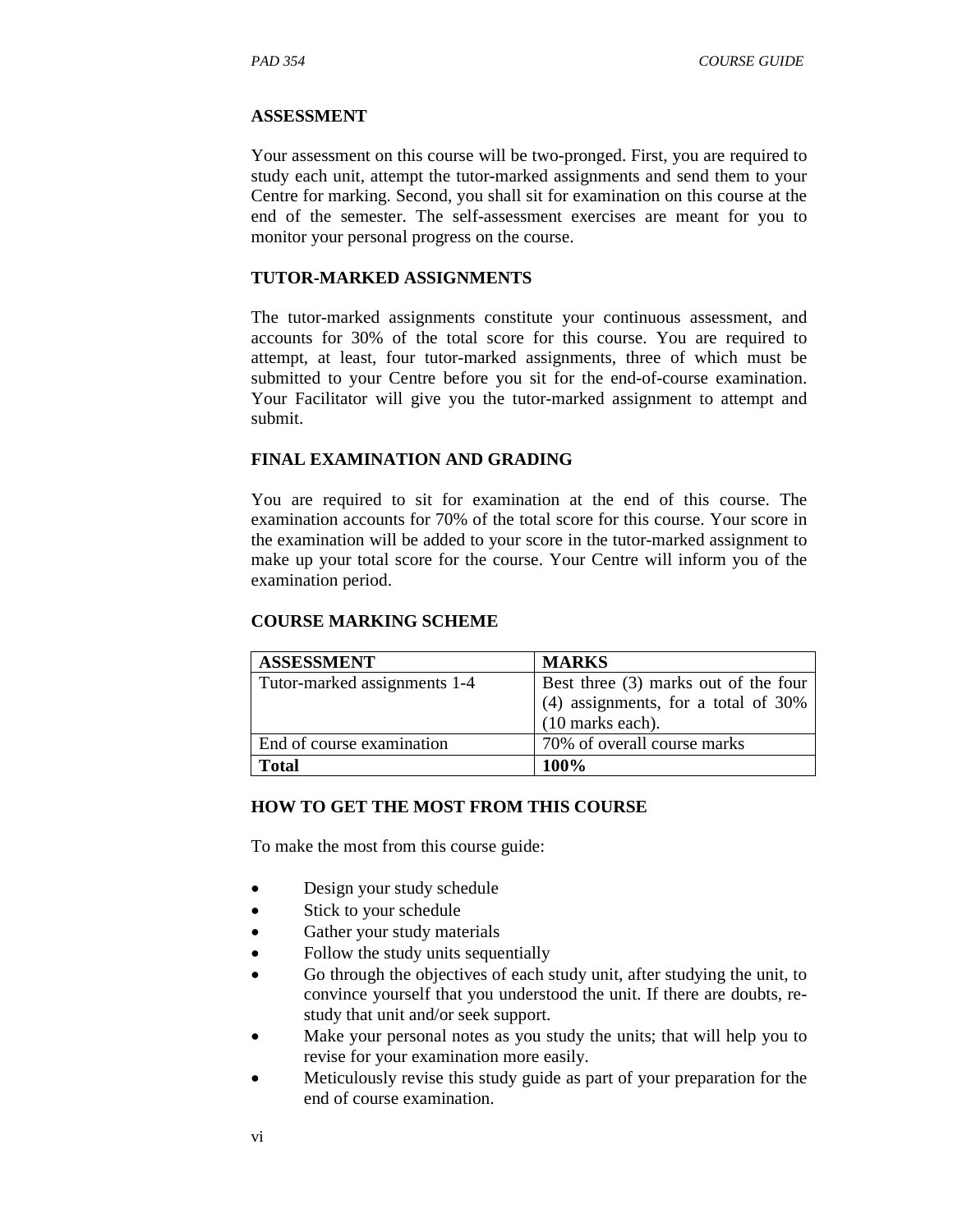#### **SUMMARY**

This course, PAD 354: Manpower Planning and Development provides you an opportunity to know how man power is planned for in an organisation. It exposes you to manpower planning concepts, demand and supply of manpower, recruitment processes and compensation administration in an organisation. A good understanding of the study units will equip you to pass your examination comfortably. More importantly, it will enable you to perform well at work and evolve into an effective and efficient personnel manager.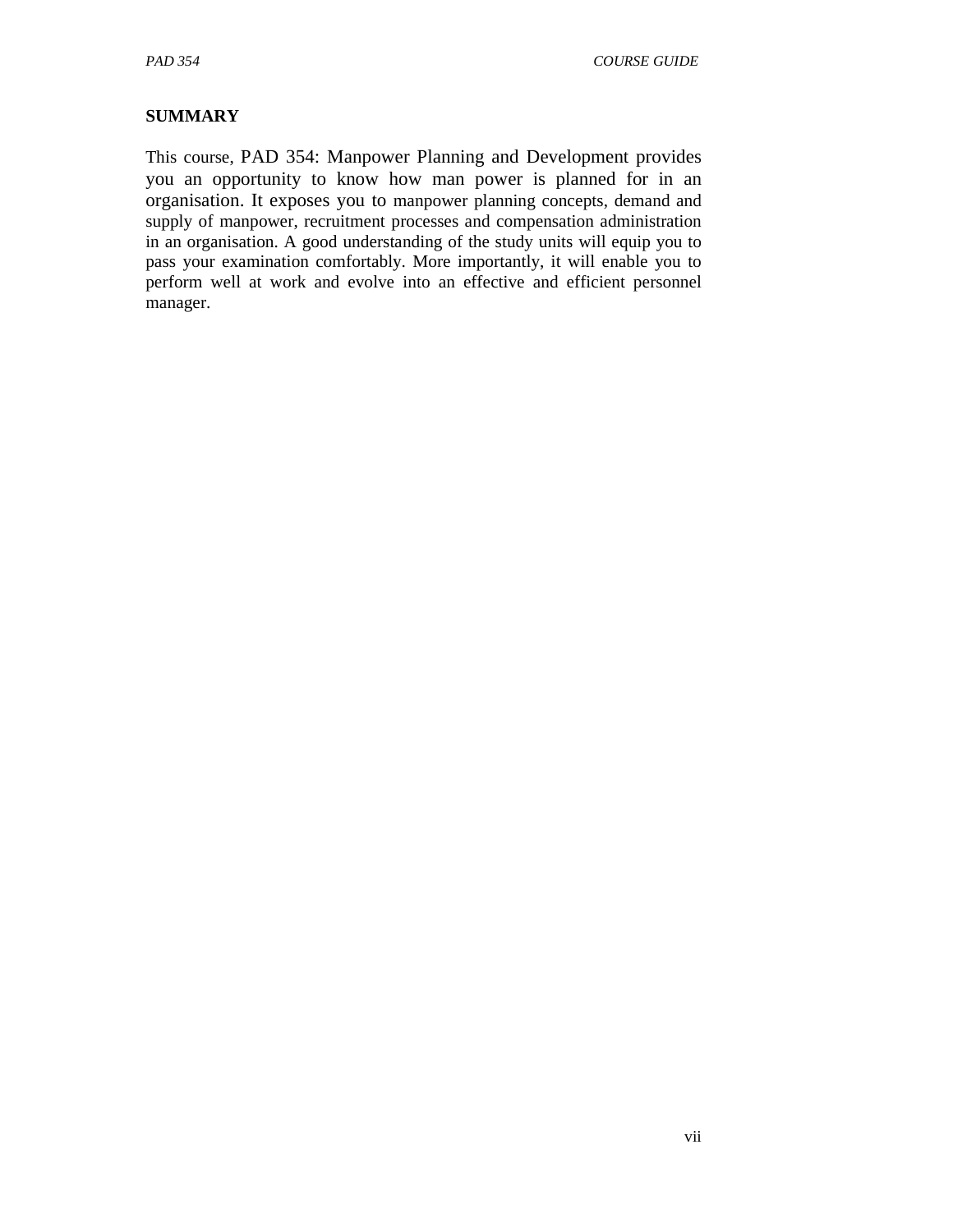# **MAIN COURSE**

í

# **CONTENTS PAGE**

| <b>Module 1:</b> | <b>Manpower Planning Concept, Demand</b><br>and Supply Forecast | 1            |
|------------------|-----------------------------------------------------------------|--------------|
| Unit 1:          | Manpower Planning and Corporate Planning                        | $\mathbf{1}$ |
| Unit 2:          | Manpower demand .and Supply forecast                            | 12           |
| Unit 3:          | Manpower planning and Development in                            | 20           |
| Unit 4:          | Nigeria<br>Nigeria's Manpower Planning Experience               | 34           |
| Unit 5:          | Problem of Manpower Utilisation in Nigeria                      | 41           |
| <b>Module 2:</b> | Procurement (Employment)                                        | 47           |
| Unit 1:          | Recruitment and Selection Processes                             | 47           |
| Unit 2:          |                                                                 | 55           |
| Unit 3           |                                                                 | 62           |
| Unit 4:          | Compensation Administration                                     | 72           |
| <b>Module 3:</b> | <b>Improvement of Workers' Performance</b>                      | 82           |
| Unit 1           | Employee Development and training                               | 82           |
| Unit 2           | Performance Appraisal                                           | 91           |
| Unit 3:          |                                                                 | 107          |
| Unit 4:          | <b>Communication and Manpower Management</b>                    | 118          |
| Unit 5:          | Discipline and Disciplinary Procedure                           | 135          |
|                  |                                                                 |              |
|                  |                                                                 |              |
|                  |                                                                 |              |
|                  |                                                                 |              |
|                  |                                                                 |              |
|                  |                                                                 |              |
|                  |                                                                 |              |
|                  |                                                                 |              |
|                  |                                                                 |              |
|                  |                                                                 |              |
|                  |                                                                 |              |
|                  |                                                                 |              |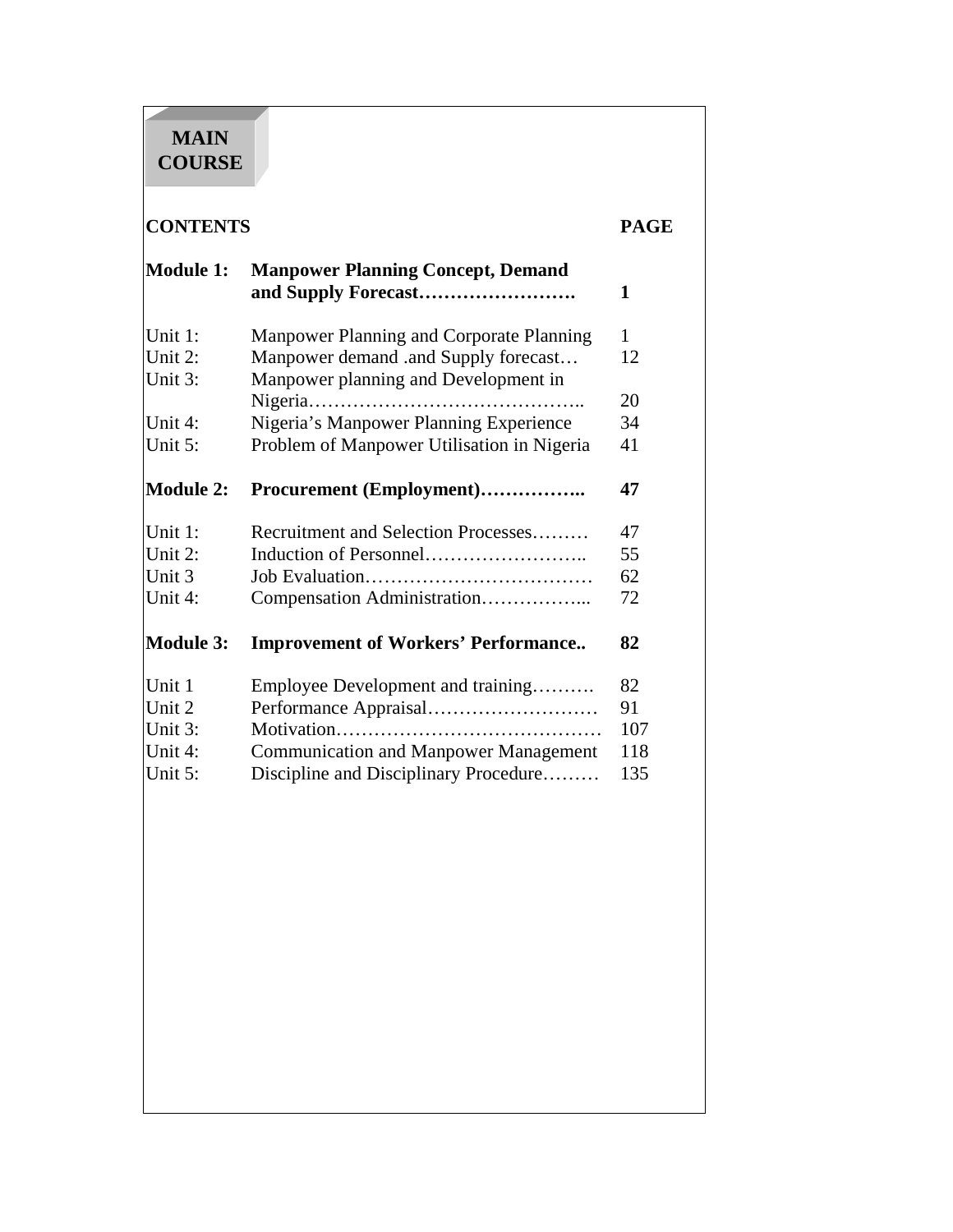## **MODULE 1 MANPOWER PLANNING CONCEPT, DEMAND AND SUPPLY FORECAST**

- Unit 1: Manpower Planning and Corporate Planning
- Unit 2: Manpower demand .and Supply forecast
- Unit 3: Manpower planning and Development in Nigeria
- Unit 4: Nigeria's Manpower Planning Experience
- Unit 5: Problem of Manpower Utilisation in Nigeria

# **UNIT 1: MANPOWER PLANNING AND CORPORATE PLANNING**

# **CONTENTS**

- 1.0 Introduction
- 2.0Objective
- 3.0 Main Content
	- 3.1 The Concept of Manpower Planning
		- 3.1.1 Definitions of Manpower Planning
		- 3.1.2 The Nature of the Manpower Resource
		- 3.1.3 Feasibility and importance of manpower planning
	- 3.2 Objectives of Manpower Planning
	- 3.3 Steps in Manpower Planning
	- 3.4 The Manpower Planning Process
	- 3.5 Corporate Planning and Human Resource Planning Process
- 4.0 Conclusion
- 5.0 Summary:
- 6.0 Tutor Marked Assignment
- 7.0 References/ Further Reading

# **1.0 INTRODUCTION**

In this unit, you will learn about the concept of manpower planning, the definition, the nature of the manpower resource, the feasibility and importance of manpower planning, the objectives and manpower planning process.

# **2.0 OBJECTIVES**

After the end of this unit, you should be able to:

- discuss the importance of manpower planning
- highlight the objectives of manpower planning
- explain the steps in manpower planning
- examine corporate planning and the manpower planning process.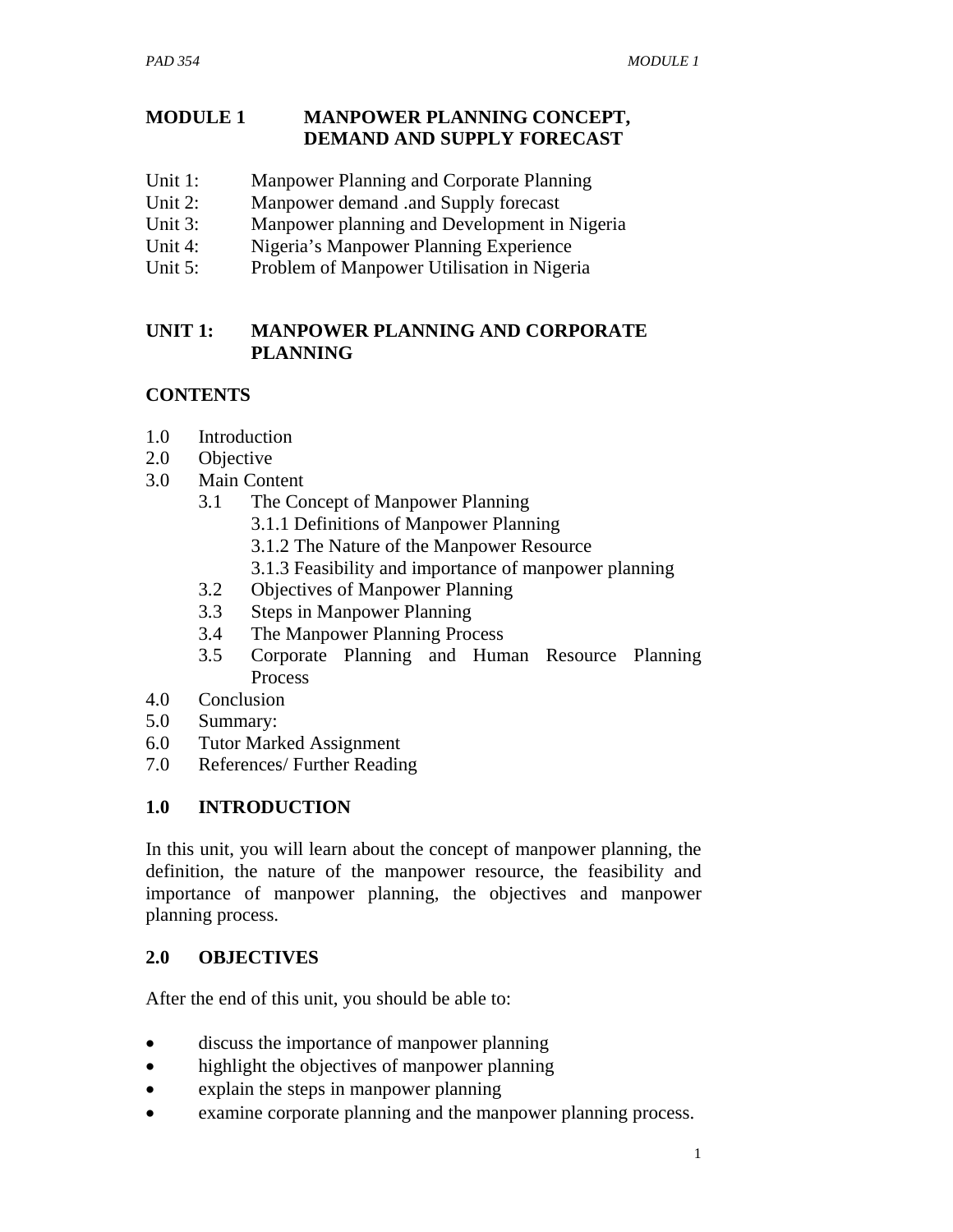#### **3.0 MAIN CONTENT**

#### **3.1 The Concept of Manpower Planning**

Personnel management is productive exploitation of manpower resources. This is also termed as manpower management. Manpower management is choosing the proper type of people as and when required. It also takes into account upgrading the existing people. Manpower planning is the starting point of manpower management. Every manager in an organization is a personnel man, dealing with people.

Planning is using the available assets for effective implementation of production plans in an organization. After plans are prepared or made people are grouped together to achieve organizational objectives. Planning is concerned with coordinating, motivating and controlling of the various activities within the organization.

Manpower planning in human resource management is a central factor. The penalties for incorrect staffing in any organization are costly. Understaffing leads to losing the business economies of scale and specialization, customers and profits. Over staffing is wasteful and expensive if sustained, and it is costly to eliminate because of certain legislations in respect of redundancy payments, minimum periods of notice, etc.

Manpower planning is the process an organization uses to ensure that it has the right amount and the right kinds of people to deliver a particular level of output or services in the future. Organizations that do not conduct or practice manpower or human resource planning may not be able to meet their future labour needs. They may have labour shortage or have surplus labour.

Human resource planning is concerned with planning the future manpower requirements in the organisation. Human Resource manager ensures that the organisation has the right type of people in the right number at the right time and place, which are trained and motivated to do the right kind of work at the right time. Obviously, human resource planning primarily makes appropriate projections for future manpower needs of the organization. Envisages plan for developing the manpower to suit the changing needs of the organisation from time to time, and foresees how to monitor and evaluate the future performance. It also includes the replacement plans and managerial succession plans. Human Resource planning is the process by which a management determines how an organisation should move from its current manpower position to its desired manpower position. Through planning a management strives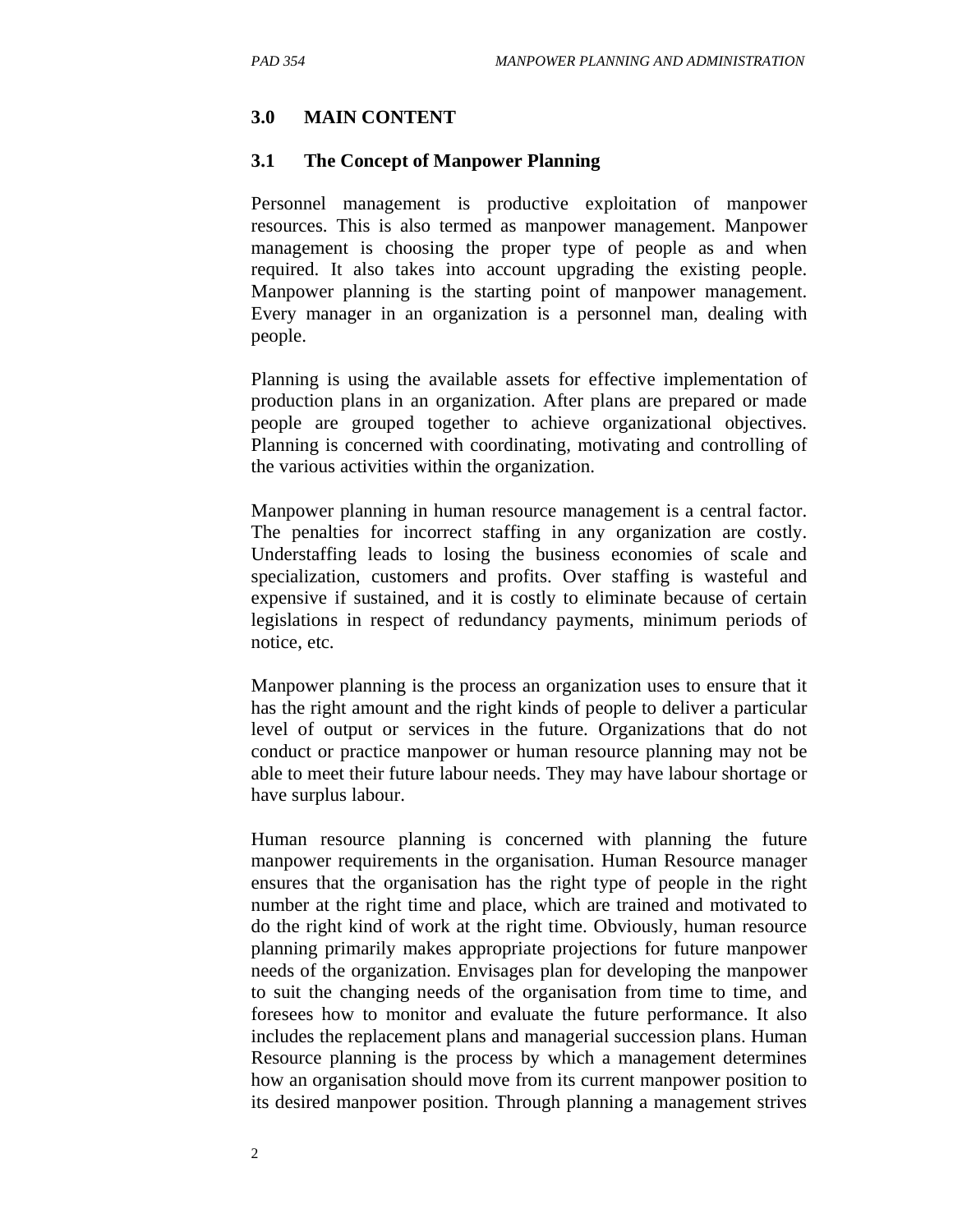to have the right number and the right kinds of people at the right places, at the right time, to do things which result in both the organisation and the individual receiving the maximum long-range benefit.

### **3.1.1 Definitions of Manpower Planning**

Coleman defined Human Resource Planning (Manpower planning) as the process of determining manpower requirements and the means for meeting those requirements in order to carry out the integrated plan of the organisation. According to Wikstrom, human resource planning or manpower planning consists of a series of activities, viz., **(a) Forecasting** future manpower requirements, either in terms of mathematical projections of trends in the economic environment and developments in industry, or in terms of judgmental estimates based upon the specific future plans of a company; **(b) Making an inventory of** present manpower resources and assessing the extent to which these resources are employed optimally; **(c) Anticipating** manpower problems by projecting present resources into the future and comparing them with the forecast of requirements to determine their adequacy, both quantitatively and qualitatively; and **(d) Planning** the necessary programmes of requirements, selection, training, development, utilisation, transfer, promotion, motivation and compensation to ensure that future manpower requirements are properly met. Human resource planning is a double-edged weapon. If used properly, it leads to the maximum utilisation of human resources, reduces excessive labour turnover and high absenteeism; improves productivity and aids in achieving the objectives of an organisation. Faultily used, it leads to disruption in the flow of work, lower production, less job satisfaction, high cost of production and constant hiccups for the management personnel. Therefore, for the success of an enterprise, manpower planning is a very important function, which can be neglected only at its own peril.

### **3.1.2 The Nature of the Manpower Resource**

The Human resource in any organization is the most complex of the resources. It is the most valuable of the resources. Human resource has the ability to think, to be creative and improve itself. Human resource is complex for the following reasons:

- 1. People are different from each other in different waysphysically, personality wise, educational attainment, abilities and so on. An organization needs specific people who are able to fulfill specific functions.
- 2. Human resource is difficult to move around. They are always needed in a specific place. Money is easier to move around.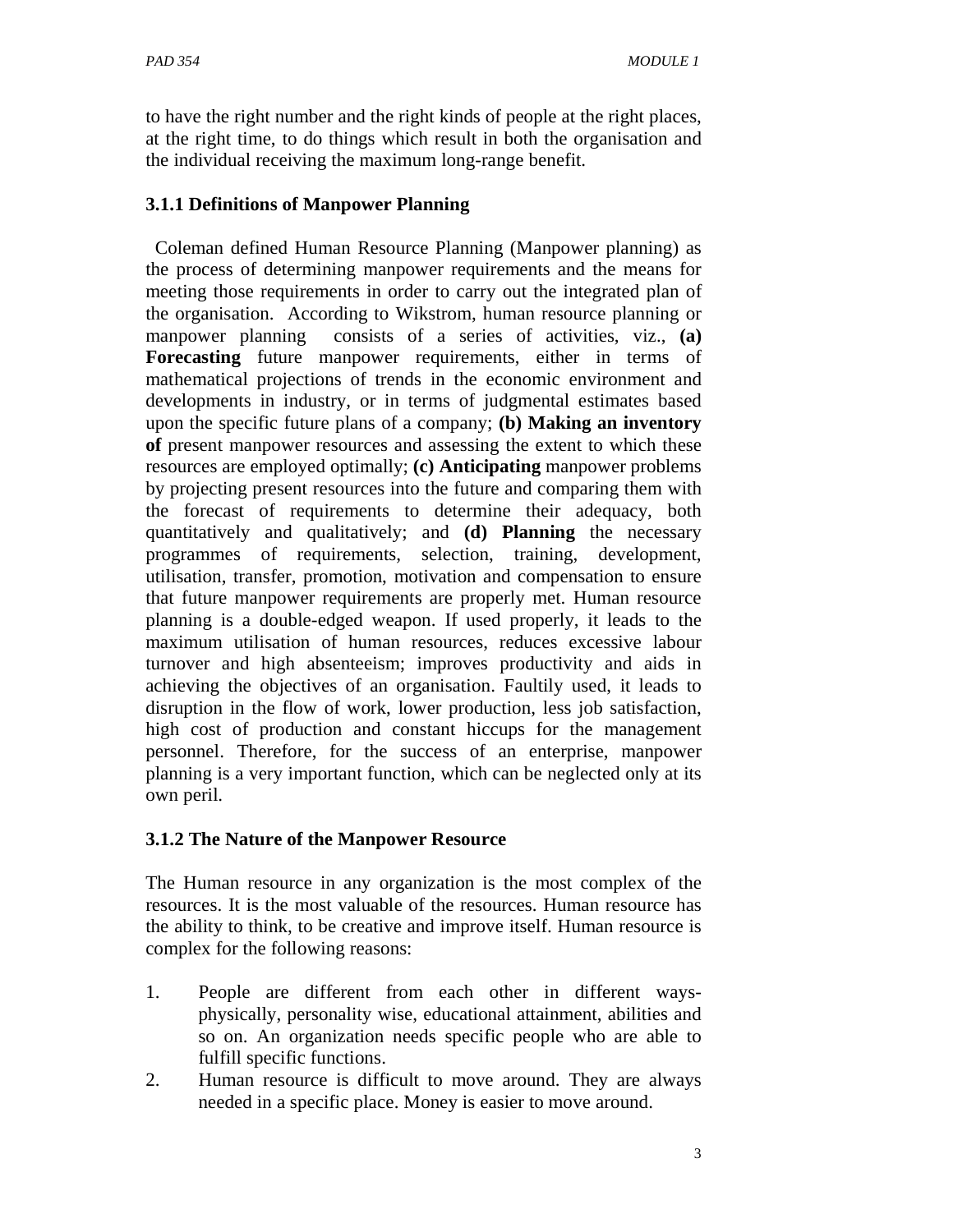- 3. When there is surplus of human resource, it becomes a drain on profits .Too many people are an unnecessary expense. If there is a surplus of money there is always a way that it can be utilized.
- 4. People are unpredictable, they may refuse to or be unable to meet the requirements of their jobs, they may not co-operate with change and they may decide to leave the organization.

#### **3.1.3 Feasibility and Importance of Manpower Planning**

The importance of manpower planning cannot be over-emphasized. It is indispensable for effective personnel function and for the business or organization as a whole. The challenge of predicting both internal and external factors in addition to the unpredictable nature of humans may make human resource planning seem almost impossible. Planning for human resource is better seen as preparations for contingencies that may arise, rather than a fixed track to follow. It is better to plan than not to plan at all. According to manzini, a plan imperfect though it may be will generally get us closer to the target than if we had not planned. Planning for human resources is a continuous event, which should be monitored, refined and updated. Each planning cycle should feed into the next.

Human Resource planning is the process by which a management determines how an organisation should move from its current manpower position to its desired manpower position. Through planning a management strives to have the right number and the right kinds of people at the right places, at the right time, to do things which result in both the organisation and the individual receiving the maximum longrange benefit. Human resource planning is a double-edged weapon. If used properly, it leads to the maximum utilisation of human resources, reduces excessive labour turnover and high absenteeism; improves productivity and aids in achieving the objectives of an organisation. Faultily used, it leads to disruption in the flow of work, lower production, less job satisfaction, high cost of production and constant headaches for the management personnel.

Therefore, for the success of an enterprise, human resource planning is a very important function, which can be neglected only at the peril of the enterprise. Coleman has defined Human Resource Planning as "the process of determining manpower requirements and the means for meeting those requirements in order to carry out the integrated plan of the organisation."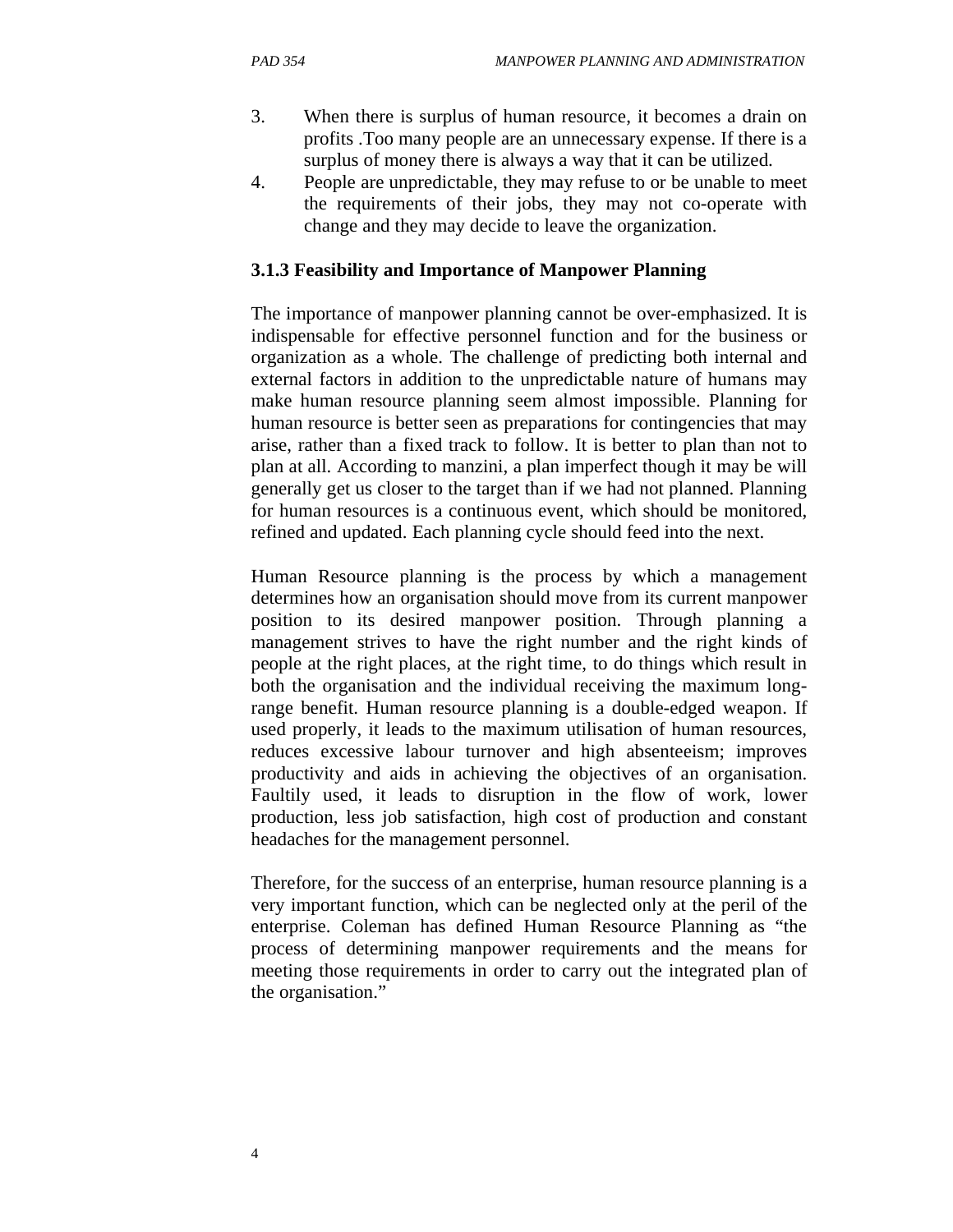# **3.2 Objectives of Manpower Planning**

The major objectives of Manpower Planning in an organisation are to:

- (i) ensure optimum use of human resources currently employed
- (ii) avoid imbalances in the distribution and allocation of human resources
- (iii) assess or forecast future skill requirements of the organisation's overall objectives
- (iv) provide control measure to ensure availability of necessary resources when required
- (v) control the cost aspect of human resources
- (vi) formulate transfer and promotion policies.

### **3.3 Steps in Manpower Planning**

Human resource planning refers to a process by which organisations ensure that they have the right number and kinds of people at the right place, at the right time; capable of performing different jobs efficiently. Planning the use of human resources is an important function in every organisation. A rational estimate to various categories of personnel in the organisation is an important aspect of human resource planning. Manpower planning involves the following steps:

**1. Analysis of Organisational Plans and Objectives:** Manpower planning is a part of overall plan of organisation. Plans concerning technology, production, marketing, finance, expansion and diversification give an idea about the volume of future work activity. Each plan can further be analysed into sub-plans and detailed programmes. It is also necessary to decide the time horizon for which manpower plans are to be prepared. The future organisation structure and job design should be made clear and changes in the organisation structure should be examined so as to anticipate its manpower requirements.

**2. Forecasting Demand for Human Resources:** Human resource planning starts with the estimation of the number and type of personnel required at different levels and in different departments. The main steps involved in Manpower process are:

- to determine and to identify present and prospective needs of human resource
- to discover and recruit the required number of persons
- to select the right number and type from the available people
- to hire and place in the positions for which they are qualified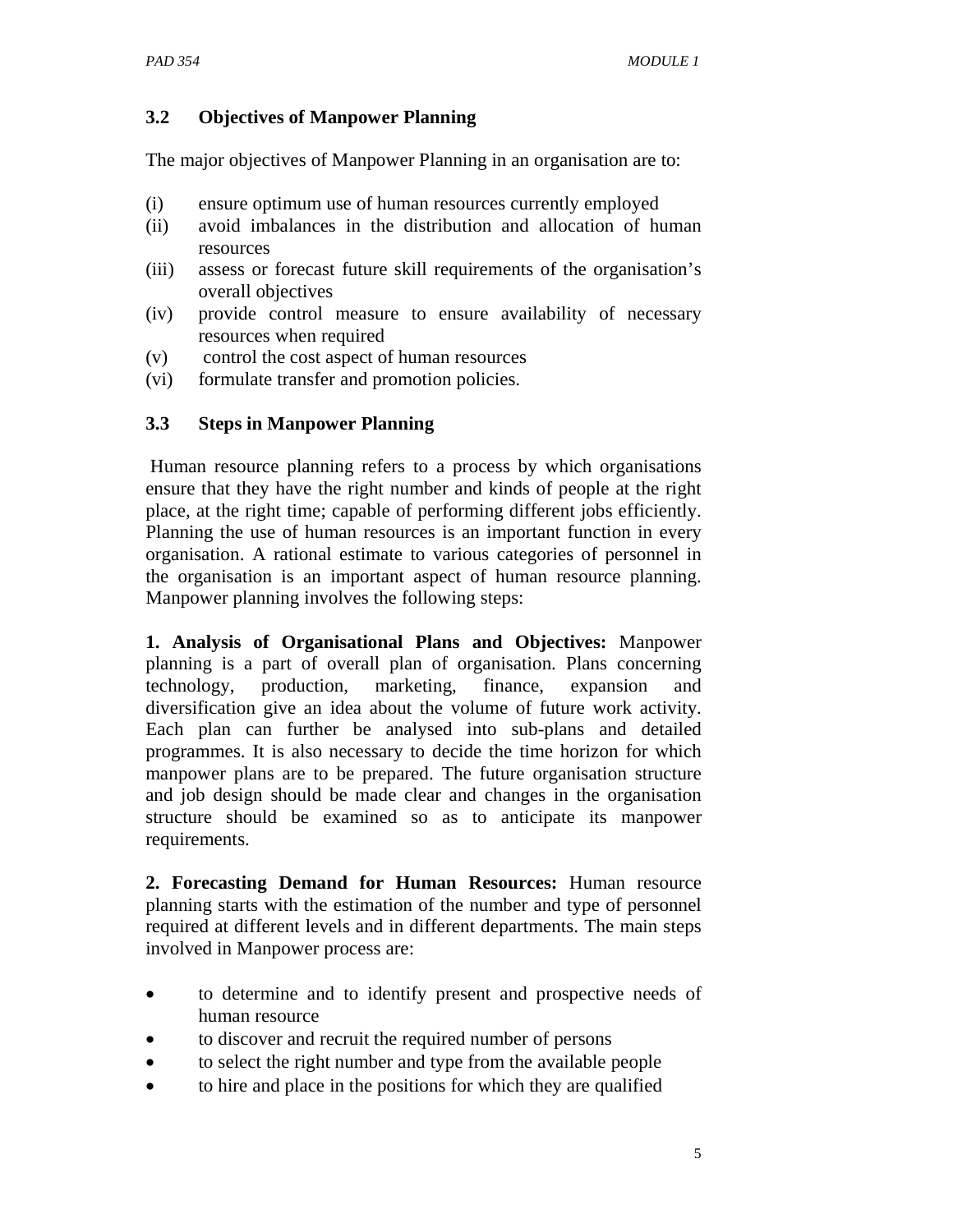- to provide information to the selected people about the nature of work assigned to them
- to promote or to transfer as per the needs and the performance of employees
- to denote if the employees are disinterested or their performance is not up to the mark
- to terminate if they are not needed or their performance is below standard and shows no hopes of improvement. It is the most crucial and critical area of human resource development.

Thus Human resource development manager must pay attention to place right man to the right job through recruitment selection training and placement of employees. This calls for the adoption of a systematic procedure to complete recruitment and selection.

**3. Forecasting Supply of Human Resources:** One of the important areas of human resources planning is to deal with allocation of persons to different departments depending upon the work-load and requirements of the departments. While allocating manpower to different departments, care has to be taken to consider appointments based on promotions and transfers. Allocation of human resource should be so planned that available manpower is put to full use to ensure smooth functioning of all departments.

**4. Estimating Manpower Gaps:** Net human resource requirements or manpower gaps can be identified by comparing demand and supply forecasts. Such comparison will reveal either deficit or surplus of human resources in future. Deficits suggest the number of persons to be recruited from outside whereas surplus implies redundant to be redeployed or terminated. Similarly, gaps may occur in terms of knowledge, skills and aptitudes. Employees deficient in qualifications can be trained whereas employees with higher skills may be given more enriched jobs.

**5. Matching Demand and Supply:** It is one of the objectives of human resource planning to assess the demand for and supply of human resources and match both to know shortages and surpluses on both sides in kind and in number. This will enable the human resource department to know overstaffing or understaffing. Once the manpower gaps are identified, plans are prepared to bridge these gaps. Plans to meet the surplus manpower may be redeployment in other departments and retrenchment in consultation, with the trade unions. People may be persuaded to quit through voluntary retirement. Deficit can be met through recruitment, selection, transfer, promotion, and training plans. Realistic plans for the procurement and development of manpower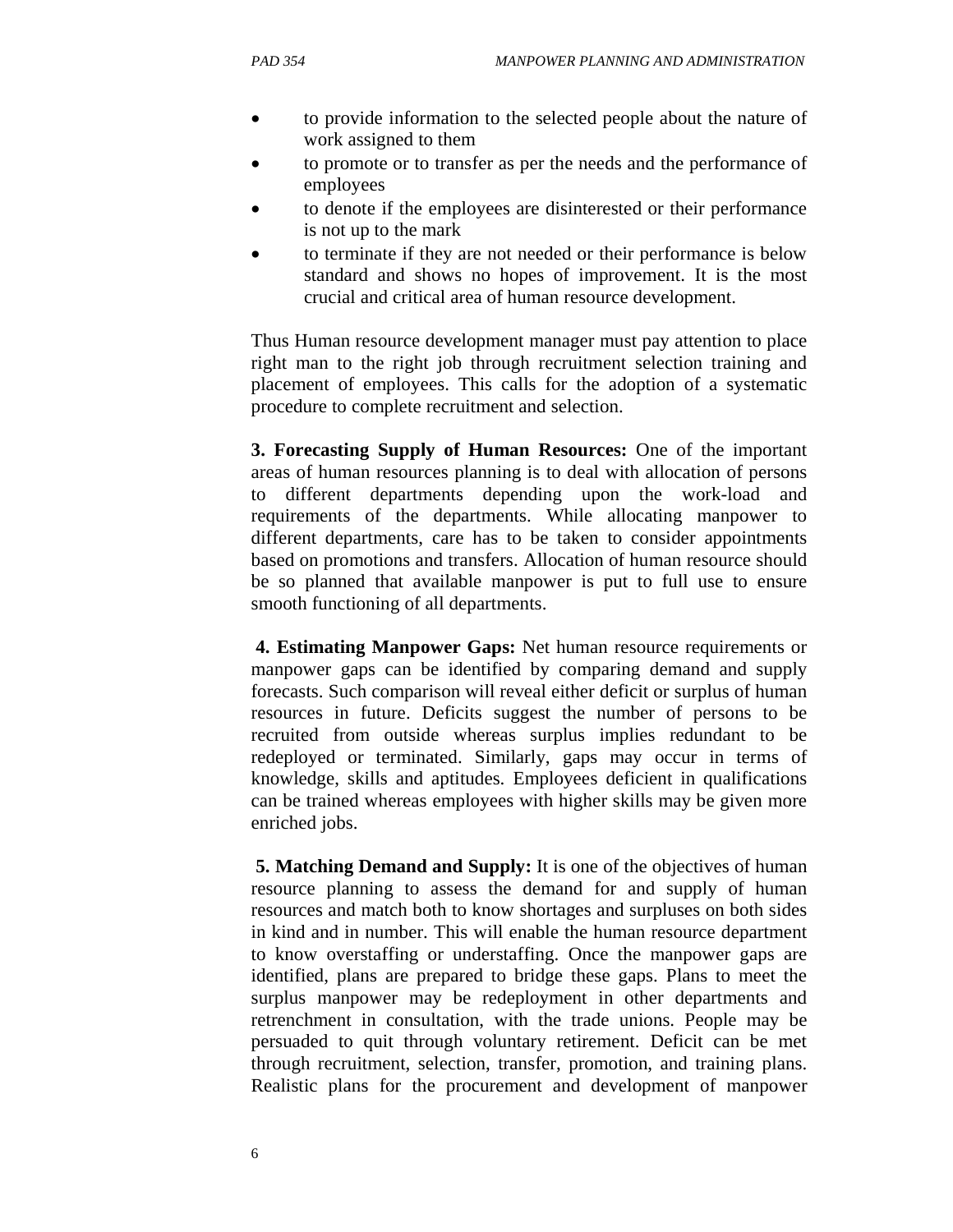should be made after considering the macro and micro environment which affect the manpower objectives of the organisation.

# **3.4 The Manpower Planning Process**

Manpower planning entails a continuous critical analysis of the current manpower resources available in the organization

# **The Manpower Stock**

To realistically plan for future manpower requirements, it is important to know the present manpower resources. The examination of the current human resource available, such as managerial, technical, clerical etc. is central. This is referred to as manpower inventory. The manpower inventory is merely the stock- taking of employees in the different categories and in the different sections of an organization. The stock taking will reveal the skills available or lacking and the number of unskilled employees that should or should not be employed. After the stock taking, the manpower audit will follow. This will bring out the actual number of employees on the establishment, and this will form the basis of operations. This is shown in the diagram below



### **Future Manpower Needs**

After the current size of the establishment has been determined, the next thing is to plan for the future. For any organization to continue to exist, accurate forecasting of the manpower that will be needed is required.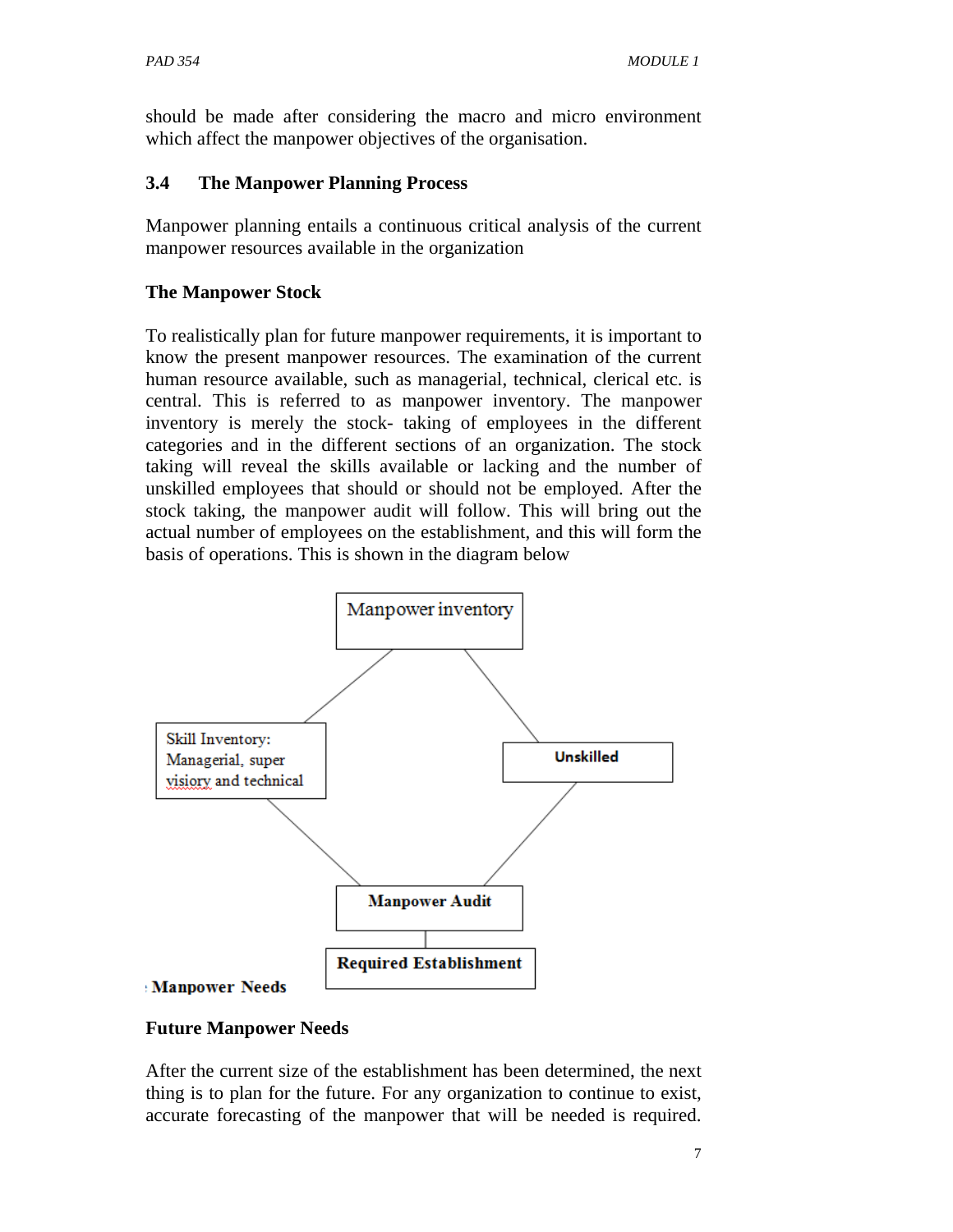For future manpower forecasting to be successful, the following factors should be put into consideration:

- knowledge of present manpower resources
- information on the manpower environment
- information on business objectives
- a. **Present manpower Resources:** For any organization to effectively plan for its future manpower requirements, it must have a proper inventory of present manpower resources.
- b. **Manpower environment:** The manpower environment is affected by technological, social, economic and political factors.
	- i. **Technological factors:** The manpower requirements of an organization in terms of the occupations and skills are influenced by technological factors. For Example, in a manufacturing company, where a new and complex machine is to be introduced, it is important to determine the time in which the machine will be installed, and possibly start to train the present employees who will operate the machinery or to recruit new employees where the old employees do not have the necessary educational background to acquire that type of skill. Training necessitated by technological changes takes some time, therefore it has to be properly timed, otherwise the company's target date for stating production may not be met.
	- ii. **Social factor:** these include population trends, education and social mobility. Here in Nigeria, most young people prefer to work in urban centres. Industries sited in the rural areas are therefore likely to suffer from manpower problems as most of the skilled men and the management staff necessary for the operations may not be available. Educational factor is another major determinant. In some parts of the country, it may be difficult to get adequate local personnel to man some of their industries. The deficiency is mainly in the skilled and managerial grades.
	- iii. **Economic factors:** growth in the economy will lead to the establishment of more and more industries, thereby requiring more skilled staff.
	- iv. **Political factors:** Political considerations affect the filling of vacancies in Nigeria. There is much talk of ethnic balancing, federal character and so on. Employment these days is based on tribalism and so on.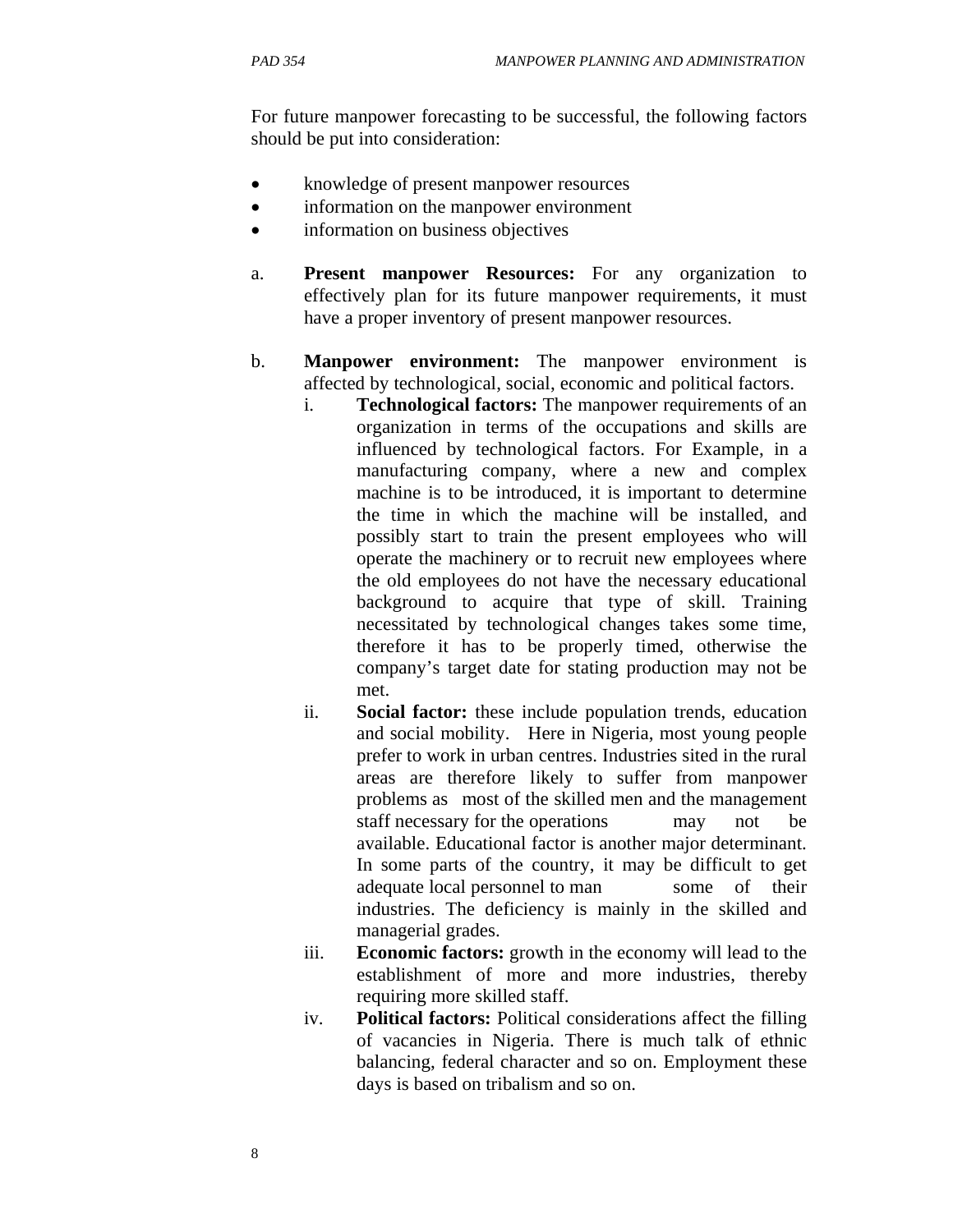**C. Business objectives:** the manpower requirements of any organization have to be related to the objectives of that organization.

#### **3.5 Corporate Planning and Human Resource Planning Process**

Human Resource Planning constitutes an integral part of corporate plan and serves the organisational purposes in more ways than one. For example, it helps organisations to:

- (i) capitalise on the strengths of their manpower
- (ii) determine recruitment levels
- (iii) anticipate redundancies
- (iv) determine optimum training levels
- (v) serve as a basis for management development programmes
- (vi) cost manpower for new projects
- (vii) assist productivity bargaining
- (viii) assess future requirements
- (ix) study the cost of overheads and value of service functions
- (x) decide whether certain activities need to be subcontracted.

The human resource plan is a part of the corporate plan. Without it there can be no human resource plan for human resources. If there are several imponderables and unpredictable in the corporate plan, there will be difficulties in human resource planning. Whether or not the human resource planning meets the requirements and is in tune with reality depends on clarity of goals and the validity of the stated assumptions. The other important point is the time frame in defining the future. In human resource planning the future can be classified into three periods:

- (i) the short-range or immediate future
- (ii) the mid-range
- (iii) the long-range future, none of which can be spelt out in terms of a set number of days, months or years.

The immediate future may refer to current situation and experiences and may even concern issues such as overtime and replacements. If there has been previous planning for human resource such, plans can serve as a guide in the immediate future. If not, a beginning should be made at once. The mid-range future has a different time span in various companies. It can be as short as a few months or as long as several years. Most would agree upon 2-3 years' period as a mid-range. The long-range plan could be five years, while 10 to 15 years span could be used for a perspective plan. Long-range plans must be made on the basis of various trends in the economy and in the labour market, and on long-term trends of production in the company. Long-range plans are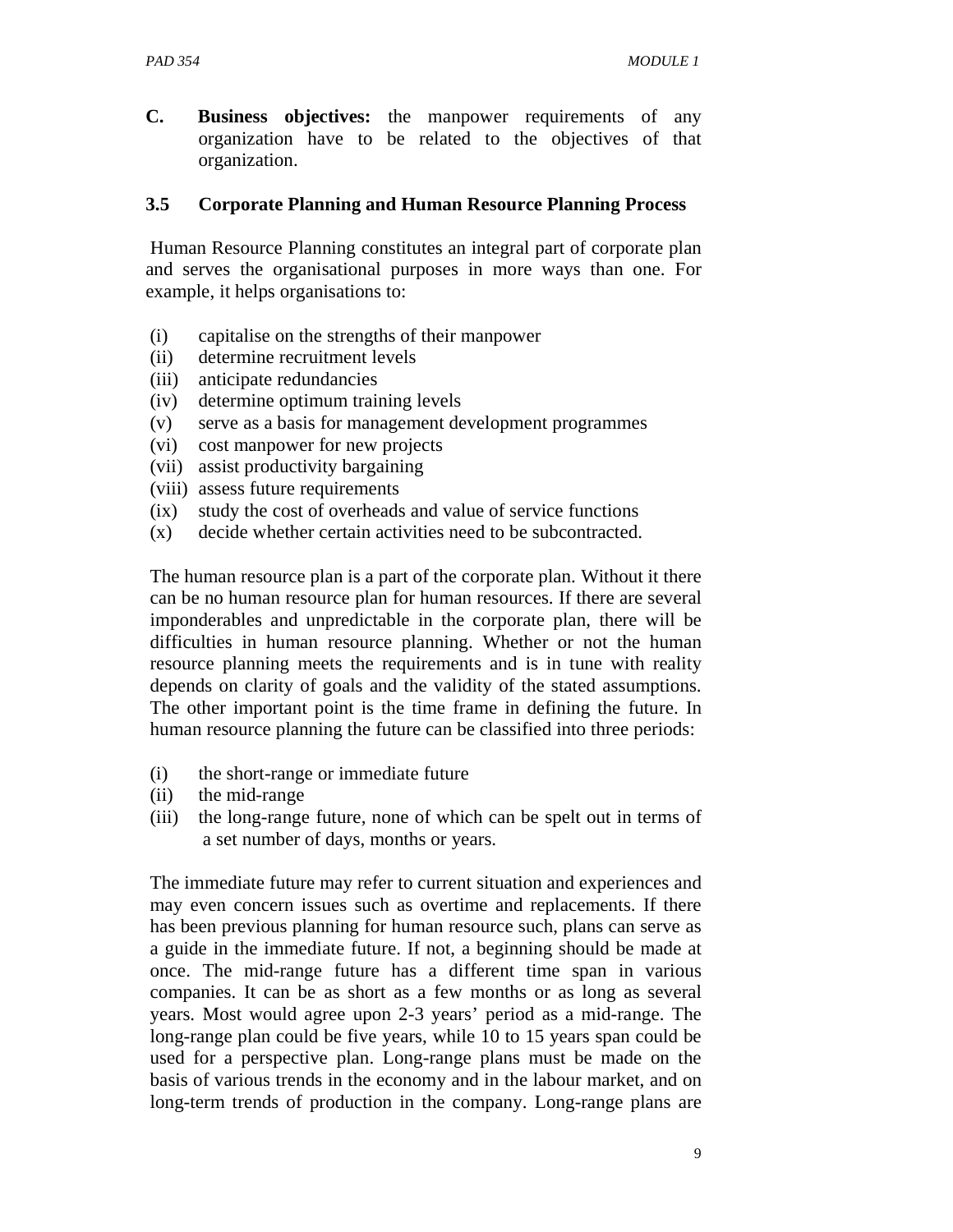general rather than specific, flexible rather than rigid. Nevertheless, a plan can be extremely useful in identifying factors and trends that need to be reckoned with for early warning on possible problems. The long range plan provides the opportunity and resilience to meet exigencies and make necessary adjustments. More complete plans can be had as time slowly brings the long-range into short-range.

The first step in the Human Resource Planning process is the establishment of a planning horizon. One should know the period for which the plan will apply. Then, the specific corporate objectives and strategies should be clear. Based on these, estimates or projections for demand and supply of human resources can be made. The difference between the estimates of demand for and supply of human resource is often referred to as the **human resource gap**, and one of the main components of the human resource strategy is to formulate plans for closing such gaps - perhaps by recruitment and training (if the demand is positive, i.e. demand exceeds supply) or by planned redundancy (if the gap is negative).

### **4.0 CONCLUSION**

 Manpower planning is the process an organization uses to ensure that it has the right amount and the right kinds of people to achieve a particular level of performance in the future. Manpower planning is an indispensable part of every organization. Organizations that do not conduct or practice manpower or human resource planning may not be able to meet their future labour needs. They may have labour shortage or have surplus labour.

### **5.0 SUMMARY**

In this unit, you have considered the concept of manpower planning, the importance of manpower planning, the objectives of manpower planning, steps involved in the manpower planning process and corporate planning.

### **SELF- ASSESSMENT EXERCISE**

- i. What are the steps involved in manpower planning?
- ii. For future manpower forecasting to be successful, what factors should be put into consideration?

### **6.0 TUTOR-MARKED ASSIGNMENT**

Discuss the concept of manpower planning in an organization.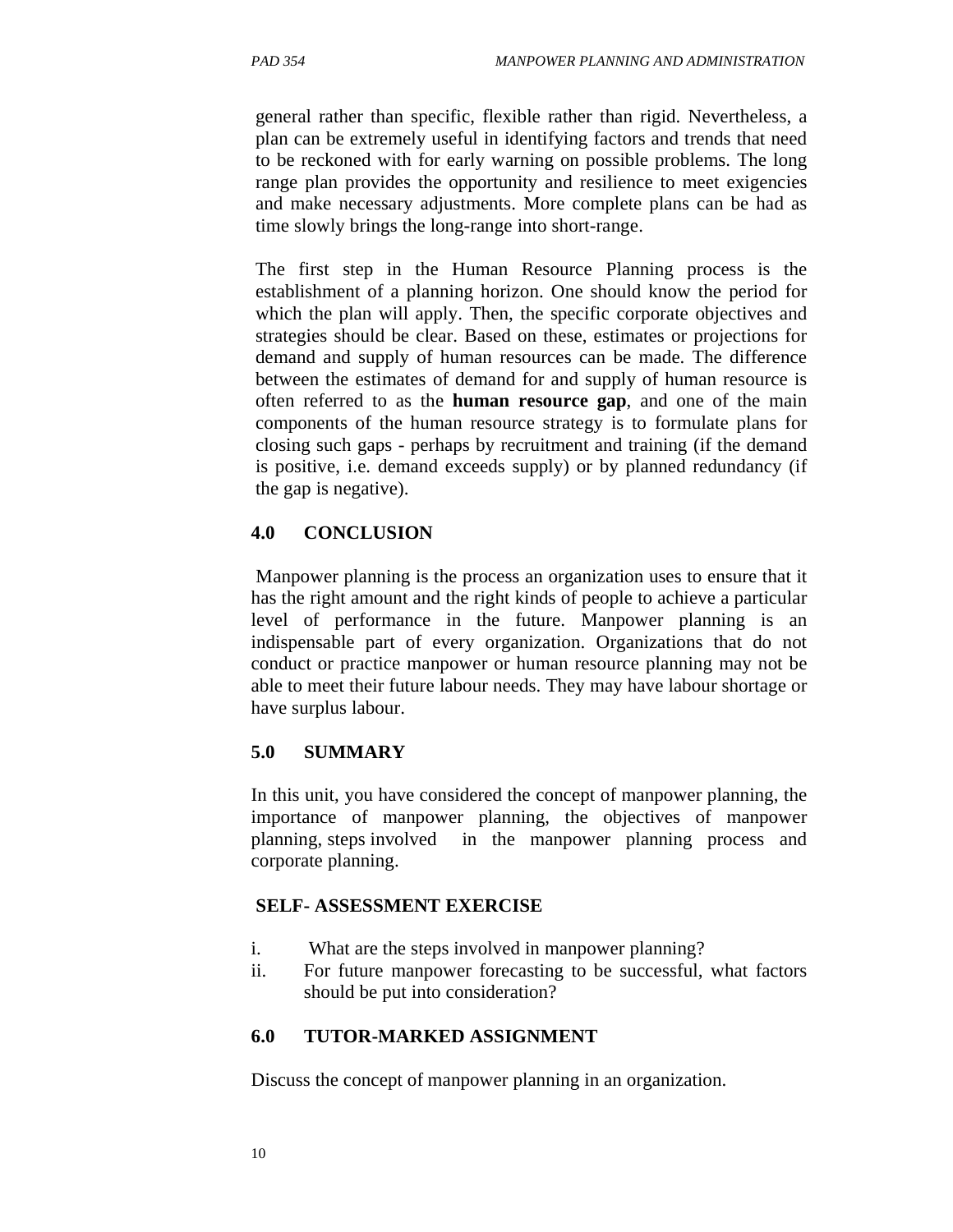#### **7.0 REFERENCES/FURTHER READING**

- Bratton, J. & Godffrey (1999). *Human Resource Management: Theory and Practice.* London: Macmillan press Ltd.
- Fombrun, C., Tichy, N.M. & Devanna, M.A. (Eds)(1984). *Strategic Human Resource Management.* New York: Wiley.
- Ubeku, A.K. (1975*). Personnel Management in Nigeria*. Lagos: Longman
- Watson, T. (1986). *Management, Organisation and Employment Strategy*. London: Routledge and Kegan.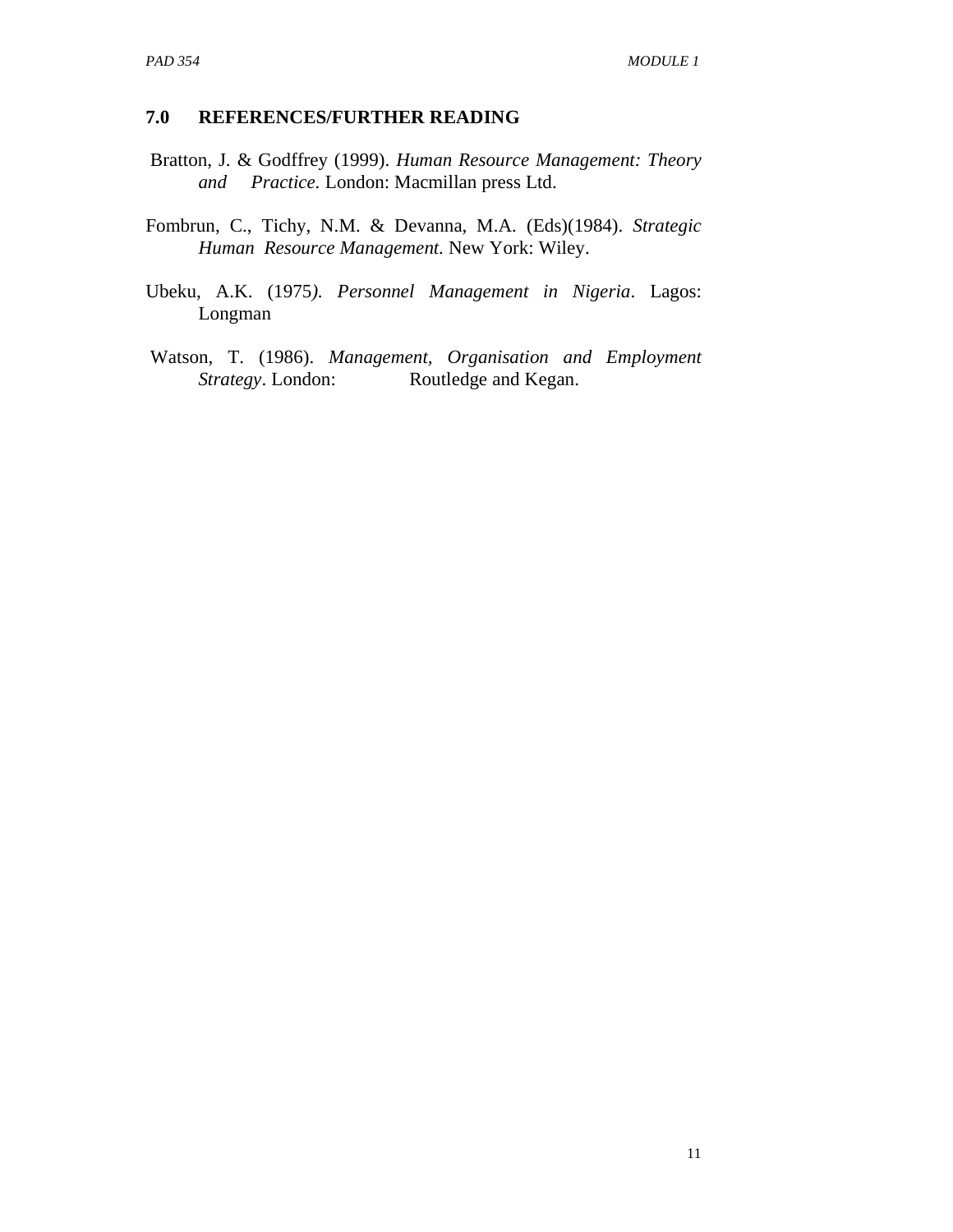#### **UNIT 2 MANPOWER DEMAND AND SUPPLY FORECAST**

#### **CONTENTS**

- 1.0 Introduction
- 2.0Objectives
- 3.0 Main Content
	- 3.1 Manpower Demand Forecast
		- 3.1.1 Methods for Forecasting Manpower Demand
	- 3.2 Manpower Utilisation
	- 3.3 Manpower Supply Forecast
		- 3.3.1Methods For Forecasting Internal Manpower Supply
	- 3.4 Reconciliation
- 4.0 Conclusion
- 5.0 Summary
- 6.0 Tutor-Marked Assignment
- 7.0 References/Further Reading

#### **1.0 INTRODUCTION**

 In this unit, you will learn about manpower demand forecast, various methods of manpower demand forecast, manpower utilization, manpower supply forecast, internal manpower supply methods, and reconciliation.

#### **2.0 OBJECTIVES**

At the end of this unit, you should be able to:

- discuss manpower demand forecasting
- explain manpower utilisation
- examine manpower supply forecast and methods of manpower supply forecast
- explain manpower reconciliation.

### **3.0 MAIN CONTENT**

#### **3.1 Manpower Demand Forecast**

The demand for manpower can be forecast using information from corporate plans or business plans. Such plans express the organization's activity in such terms as production figures, sales figures, number of patients treated, levels of service etc. In other words, how many and what type of employees will we need if we are to produce x amount over the next y years.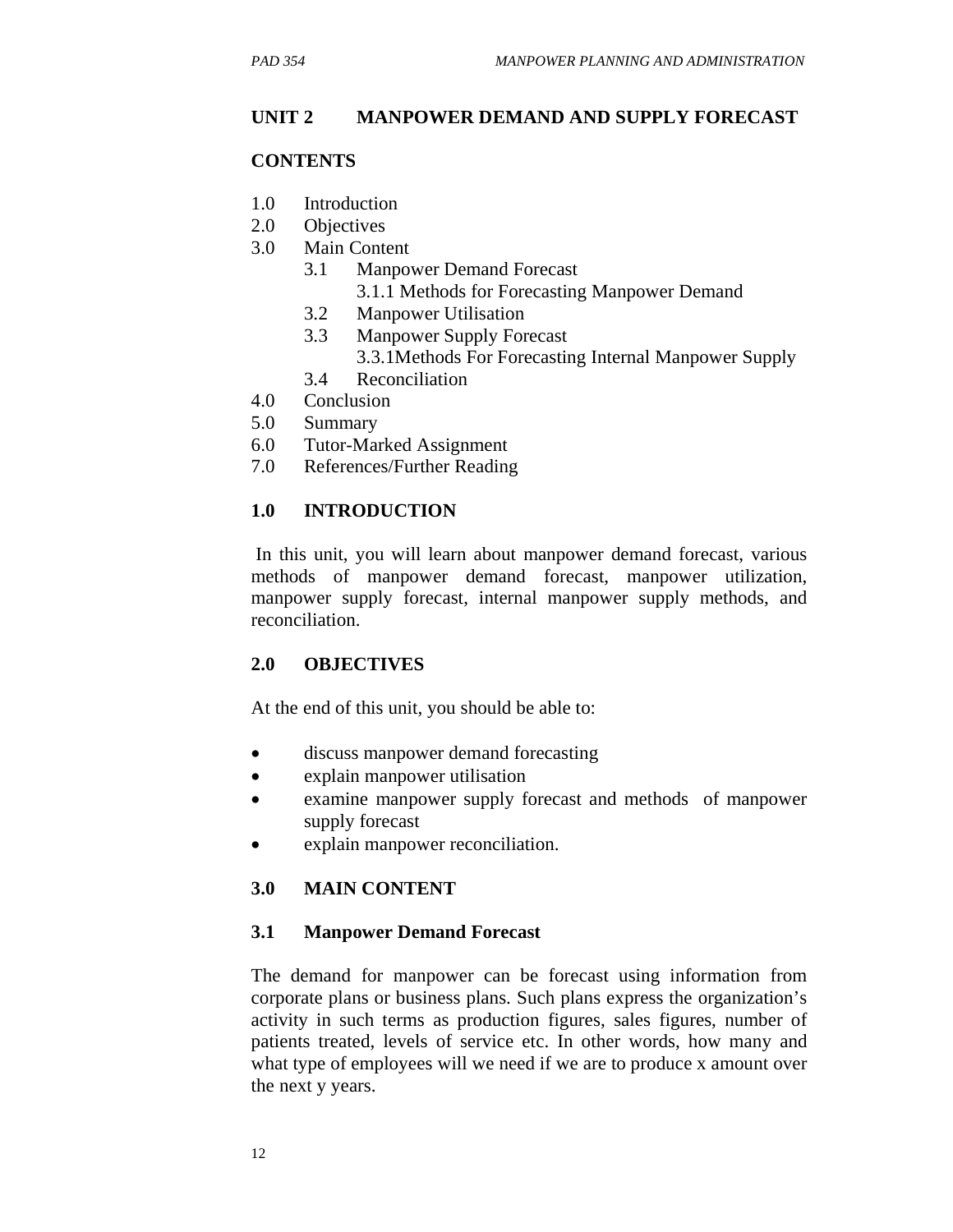Certain techniques are used to translate production figures into numbers and types of employees. These include managerial judgment, use of statistical techniques and so on.

## **3.1.1 Methods for Forecasting Manpower Demand**

These can be divided into two groups: objective and subjective methods.

### **Objective methods I: (statistical methods)**

These methods depend on the assumption that the future situation will display some continuity with the past. Past events are projected into the future to model what would happen if they continued.

- i.) Models based on extrapolation of manpower trends: these models are based on the change in manpower demand, but do not consider the factors which influence this demand. Time series is an example of this model. It is the extrapolation of the relationship between manpower demand and time. They are best used only for short or medium term forecasts, and they have two main disadvantages.
	- a.) Historical figures of manpower employed do not necessarily indicate historical manpower demand.
	- b.) The models do not make allowances for internal or external changes which may affect manpower demand
- ii.) Models relating manpower demand to organizational and environmental circumstances. These models are used to calculate manpower demand as a result of, organizational activities. Models take account of determining factors, such as, production, sales, and level of service. A simple model might relate manpower demand to production; it means if output is to be doubled then manpower would also need to be doubled.

### **Objective methods II: Work Study**

This method is based on time study and a thorough analysis of the work done to arrive at the man hours needed per unit of output. Standards are developed for the numbers and levels of employees that are needed to do the tasks. The standards may be developed within the organization or elsewhere. They are most useful when studying production work. It is important that the standards are regularly checked to make sure they are still appropriate.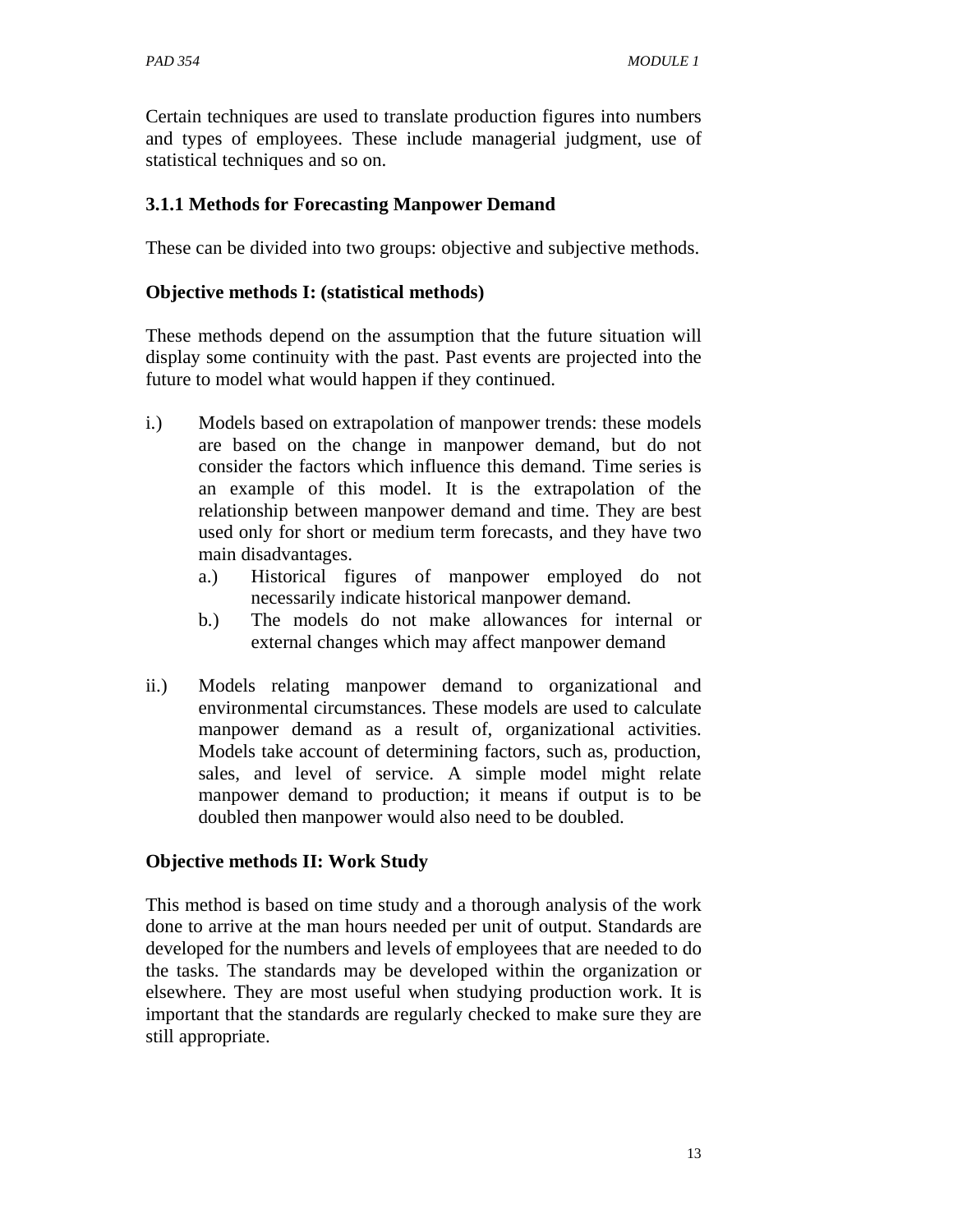#### **The Subjective Method (Managerial Judgment)**

Sometimes it is called executive judgment, managerial opinion or inductive method. It can also include the judgments of other operational and technical staff as well as all levels of managers. This is based on managers' estimate of manpower demand based on past experience and on corporate plans. Managerial judgments can be collected from the "bottom up" with lower level managers providing estimates to go up the hierarchy for discussion and redrafting. Alternatively a top down approach can be used with estimates made by the highest level of management to go down the hierarchy for discussion and redrafting. With this method; it is difficult to cope with changes that are very different from past experiences. It is less precise than statistical method. Managerial judgment is a simple method that can be applied fairly quickly and is not restricted by lack of data.

#### **3.2 Manpower Utilization**

If organizational goals are to be attained, trained personnel are to work where they can best apply their acquired knowledge and skills. But where employees are not allowed to perform duties for which they are trained, it result in huge financial loss to the organization. Manpower utilization is an important factor which can affect the demand for manpower. The way that manpower is used affects the number and type of employees required.

The use of manpower can be changed through the following means:

- i. By the actual task performed as these may be altered or added to.
- ii. The time spent on each task: manpower utilization may be changed as a result of conscious attempt to improve productivity; this can be more products per man hour, or a product or service of better quality.

Manpower utilization could also be changed through introduction of new materials or equipments especially new technology etc.

Changes in manpower utilization involve consultation with trade unions. Management alone cannot decide on the most efficient way to utilize manpower and directly implement it.

#### **3.3 Manpower Supply Forecast**

After forecasting demand for human resources and taking into account how they will be utilized, it is then necessary to ascertain the supply of manpower. Current manpower can be analyzed by considering the number of people in each occupation, age etc.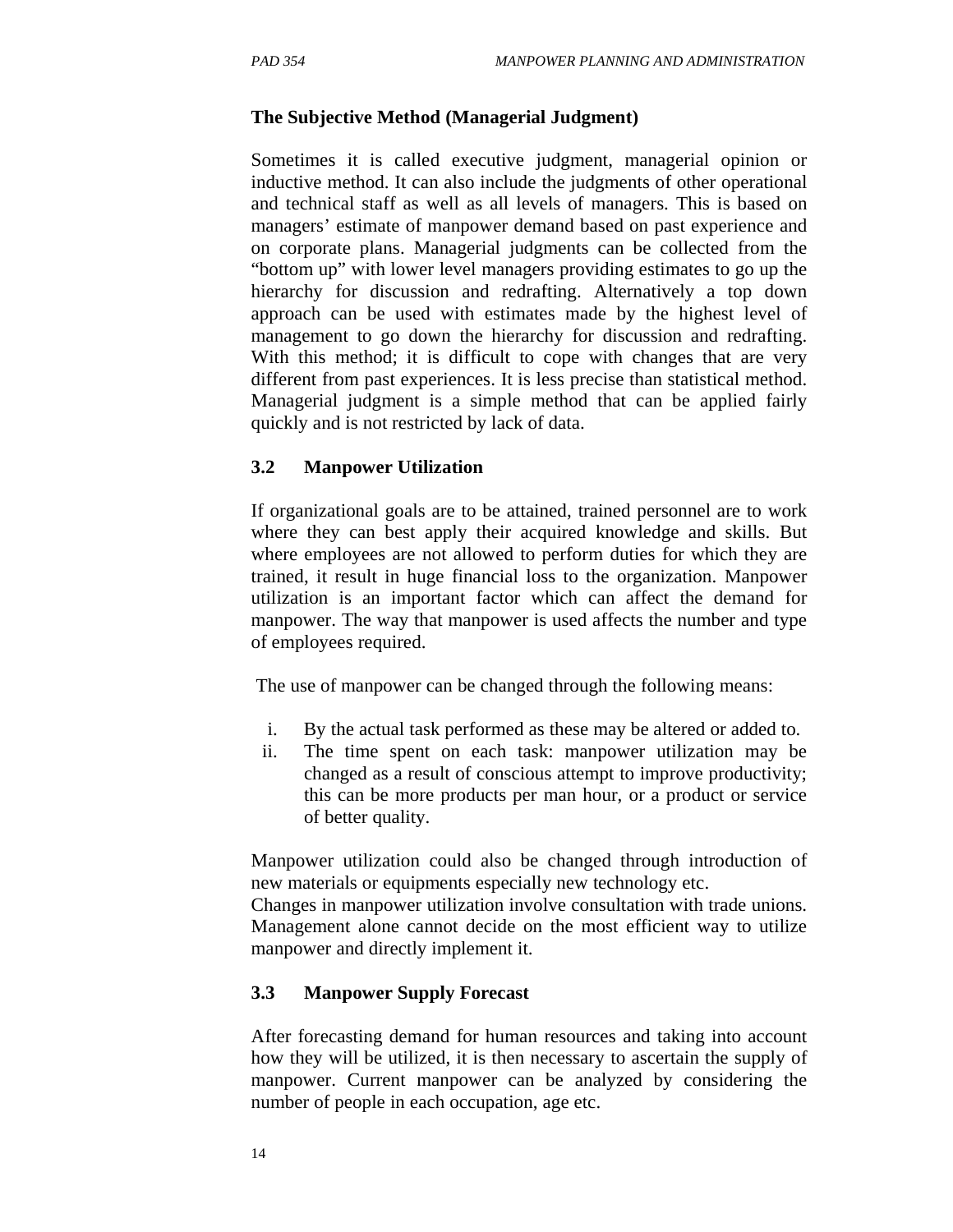The analysis of current manpower is important as it provides a basis for forecasting the future internal manpower supply.

Internal manpower supply forecast attempt to predict future internal manpower on the basis of trends in the past. Here, the issues of concern are trends of employees leaving the organization which is referred to as labour turn-over and the trends of employee' movements within the organization. Past trends are predicted into the future to determine what will happen to the current manpower in the near future.

# **3.3.1 Methods for Forecasting Internal MP Supply**

Forecasting internal manpower supply is concerned with predicting how the required supply of manpower will change over time, majorly in respect of how many will leave and how many will be internally promoted or transferred. These changes are forecast by analyzing what has happened in the past in terms of staff retention and/or movement, and projecting these into the future to see what will happen if the same trends continued.

In forecasting internal manpower supply, statistical techniques could be used. This can be categorized into analysis of staff leaving the organization, and analysis of internal movement.

**a. Annual labour turnover (LTO) index:** the most common method of measuring L.T.O is to express leavers as a percentage of the average number of employees. The L.T.O index is calculated as in the same period times hundred %

> No of leavers in a specified period  $x = 100\%$ Average no employed in the same period

It is most effective when used on a comparative basis L.T.O can vary between different sectors and industries. There is no single best level of L.T.O, so external comparisons are essential to gauge whether rates in an organization are out of line with others in the same industry or sector. Even organizations with lower than average turnover rates can experience problems if people have left from critical jobs or from posts that are difficult to fill. On the other hand, high turnover may not necessarily be problematic. In circumstances where an organization is seeking to reduce cost or reduce the numbers employed a high turnover rate might prove very useful. The major limitation of the LTO index is that it does not provide data on the characteristics of leavers, their reasons for leaving, their length of service or the jobs they have left from. So, while it may indicate that an organization has a problem, it gives no indication about what might be done to address it. For example;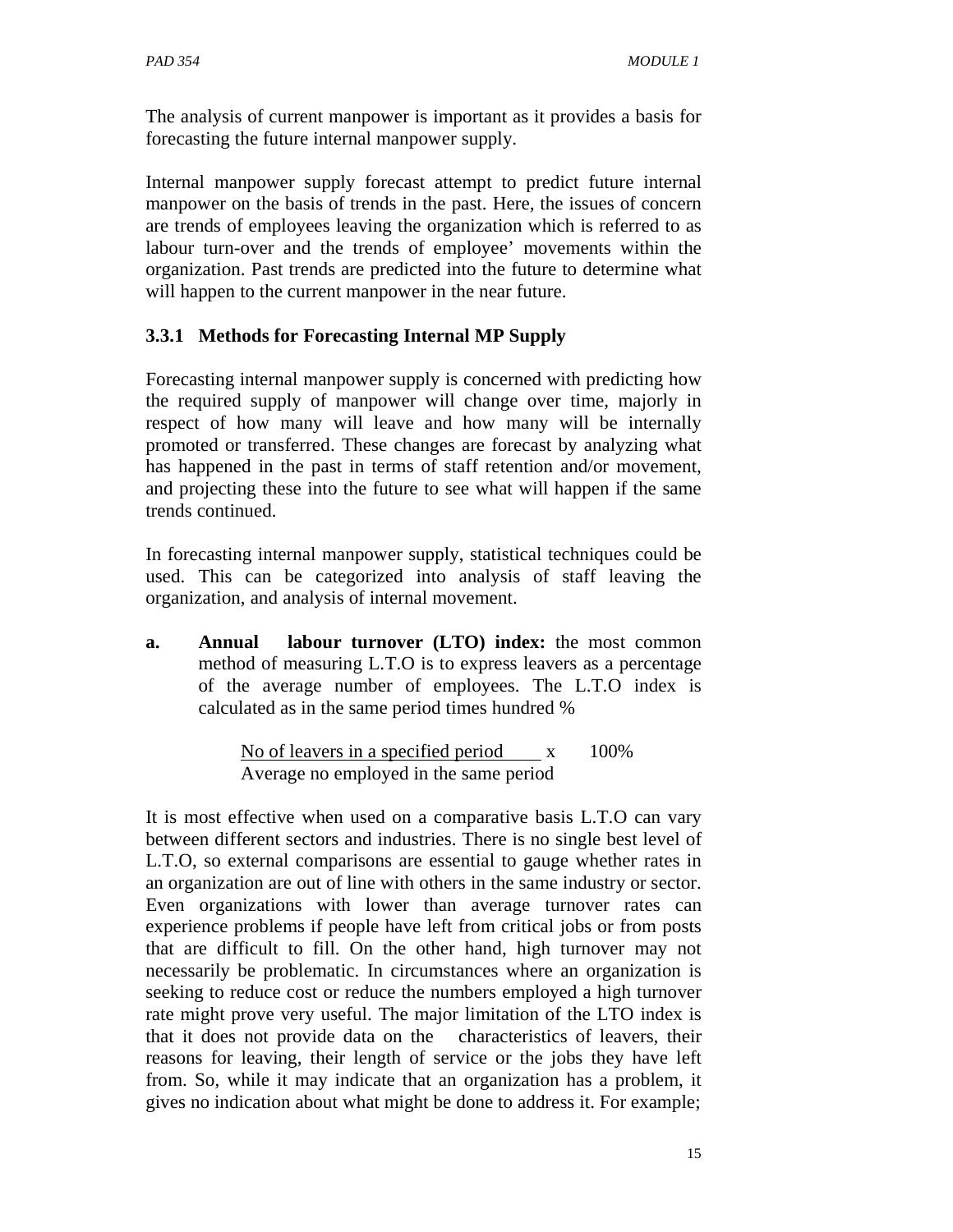Company A has 200 employees. During the year 40 employees had left from different jobs and have been replaced. The turnover rate is 20%. Company B also has an average of 200 employees. Over the year 40 people have left the same 20 jobs (i.e. each has been replaced twice). The turnover rate is also 20%.

The disadvantage of not stating the location of leavers within an organization can be addressed to some extent by analyzing L.T.O at departmental or business unit level or by job category.

Low labour turnover can cause difficulties as a lack of people with new ideas, fresh ways of looking at things and different skills and experiences can cause organizations to become stale and complacent. It also becomes difficult to create promotion and development opportunities for existing employees.

**b. Stability index:** This focuses on the percentage of employees who have stayed throughout a particular period usually, one year. It allows organizations to assess the extent to which labour turnover permeates the work force. It is calculated as:

No of employees with 1 yr's service at a given date x 100% No employed 1 yr ago

Labour turnover and stability indices are used to project historical data into the future. For example, if an organization notes an annual turnover rate of 9 percent it may build this into future projections of available supply.

- **c. The census method can provide data on the length of service of leavers**. This is essentially a snapshot (a piece of information that quickly gives one an idea of what is at a point in time) of leavers by length of service over a set period, often one year. Length of service is an influential factor in labour turnover. The census method can help to identify patterns of leavers.
- **d. Survival rate,** i.e. the proportion of employees recruited in a specific year that is still with the organization at a certain later date. For example, a study of a cohort (homogeneous group of people) of 30 graduate employees might show that 12 remained with the organization after five years, giving a survival rate of 40 percent.

i.e. No of survivals x 100  
T. No of cohort = 
$$
12
$$
  
x 100  
30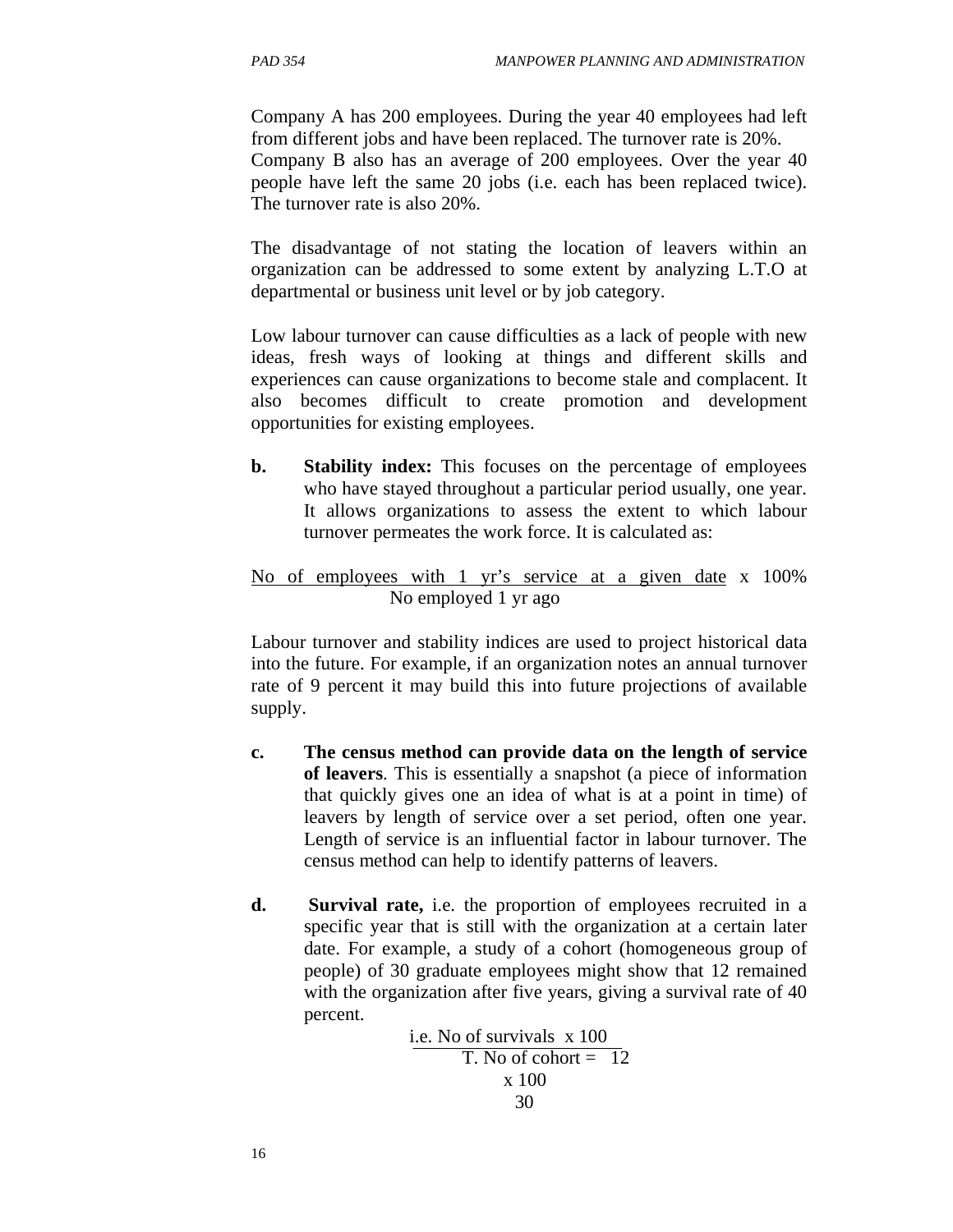**e. The half-life of a cohort can also be measured** i.e. the time taken for the cohort to reduce to half its original size.

The main disadvantage with the statistical or quantitative method of turnover analysis is that they provide no information on the reasons why people are leaving. For example, the census method may show that the highest proportion of people leave in the first months, but this does not show whether this is done to poor recruitment or induction practices, the nature of the job, management style or other factors. Quantitative/statistical analyses can help to highlight problems but do not give those responsible for planning any clue on how the problems might be tackled.

# **3.4 Reconciliation**

The demand and supply forecast need to be compared and reconciled. The comparison gives the feedback. In the reconciliation process,

- 1. the supply forecast could be less than the demand forecast in which case the possibilities are to:
	- a. Alter the demand forecast by considering the effect of changes in the utilization of manpower, such as training and productivity deals
	- b. Alter the demand forecast by considering using different types of manpower to meet the corporate objectives, such as employing a smaller number of staff with higher skills, or employing staff with insufficient skills and training them immediately
	- c. Change the company objectives, as lack of manpower will prevent them from being achieved. Realistic objectives may need to be based on the manpower that is forecast to be available.
- 2. The demand forecast could be less than the internal supply forecast in some areas, in which case, the possibilities are to:
	- a. consider and calculate the costs of excessive staff
	- b. consider the methods and cost of losing staff
	- c. Consider changes in utilization: work out the feasibility and costs of retraining, redeployment and so on.
	- d. Consider the possibility of changing the company objectives. Perhaps diversify its production i.e. moving into new markets etc.

The process of feedback and reconciliation entails that management make decision as to which alternatives are followed up and which are eventually adopted as the basis on which to make the manpower plans. The manpower plans cover areas such as: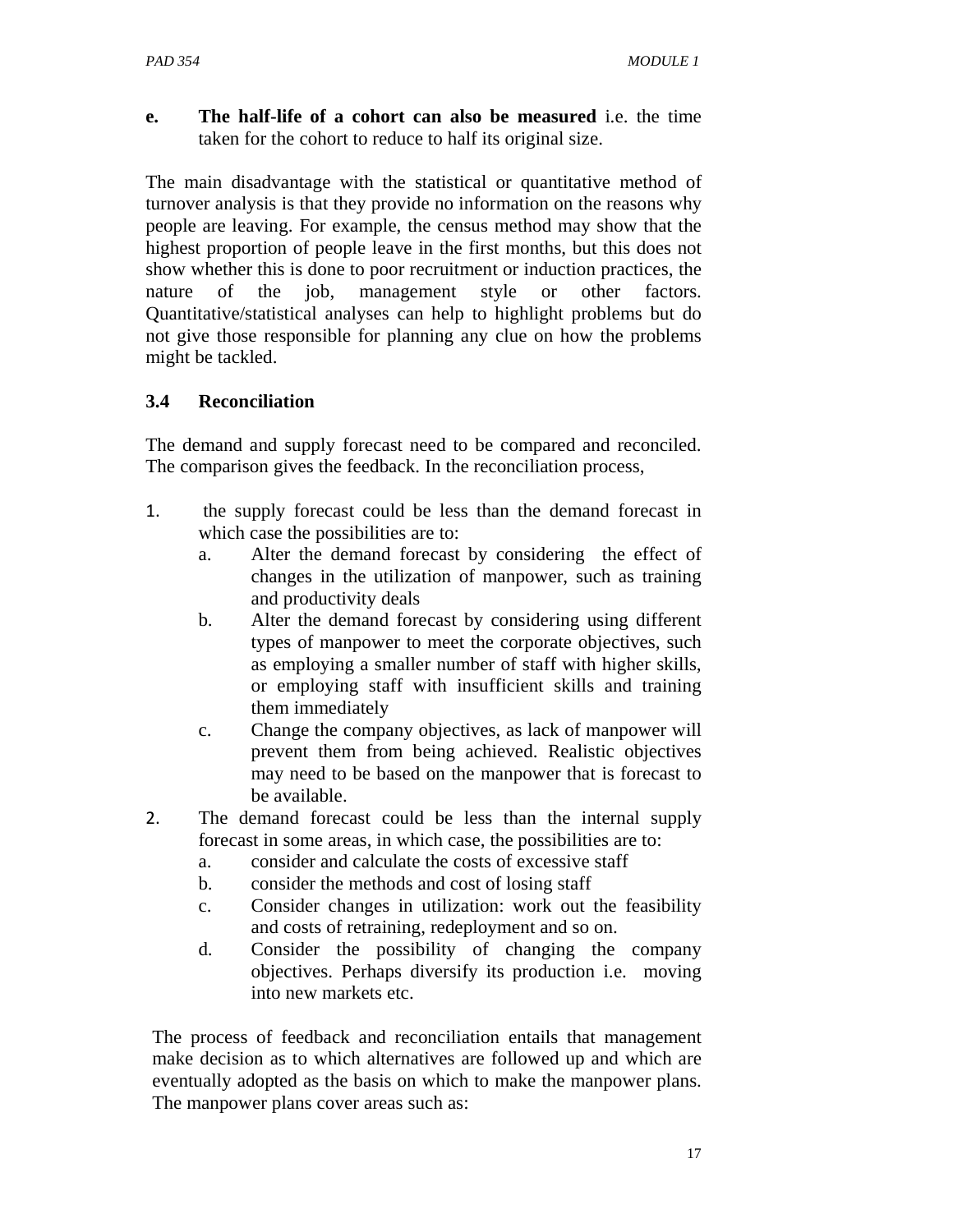- i. **Manpower supply plans:** plans concerning the timing and approach to recruitment. For example, a decision may be taken to promote the image of a company in order to recruit sufficient staff. Promotion, transfer and redeployment plans will also be considered.
- ii. **Manpower utilization plans**: any changes in utilization that affect manpower demand will need to be planned. Some changes could be as a result of sudden change or a gradual change in manpower demand over time. Whatever the case, those employees involved will need to be consulted about the changes and prepared for what will happen.

### **4.0 CONCLUSION**

Data from corporate plans or business plans can be used to forecast manpower demand. The plans express the organization's activity in such terms as production figures, sales figures, number of patients treated, levels of service etc. It stipulates the number and type of employees that will be needed. Certain techniques are used to translate production figures into numbers and types of employees. These include managerial judgment, use of statistical techniques and so on. Internal manpower supply forecast attempt to predict future internal manpower on the basis of trends in the past. Here, the issues of concern are trends of employees leaving the organization which is referred to as labour turn over and the trends of employee movements within the organization.

### **5.0 SUMMARY**

In this unit, you have learned about manpower demand forecast, methods of manpower demand forecast, manpower utilization, manpower supply forecast, methods of internal manpower supply and reconciliation.

#### **SELF-ASSESSMENT EXERCISE**

- i. Discuss the methods of forecasting manpower demand.
- ii. Discuss the internal manpower supply methods.

### **6.0 TUTOR-MARKED ASSIGNMENT**

Discuss the subjective method or managerial judgment of manpower demand forecast.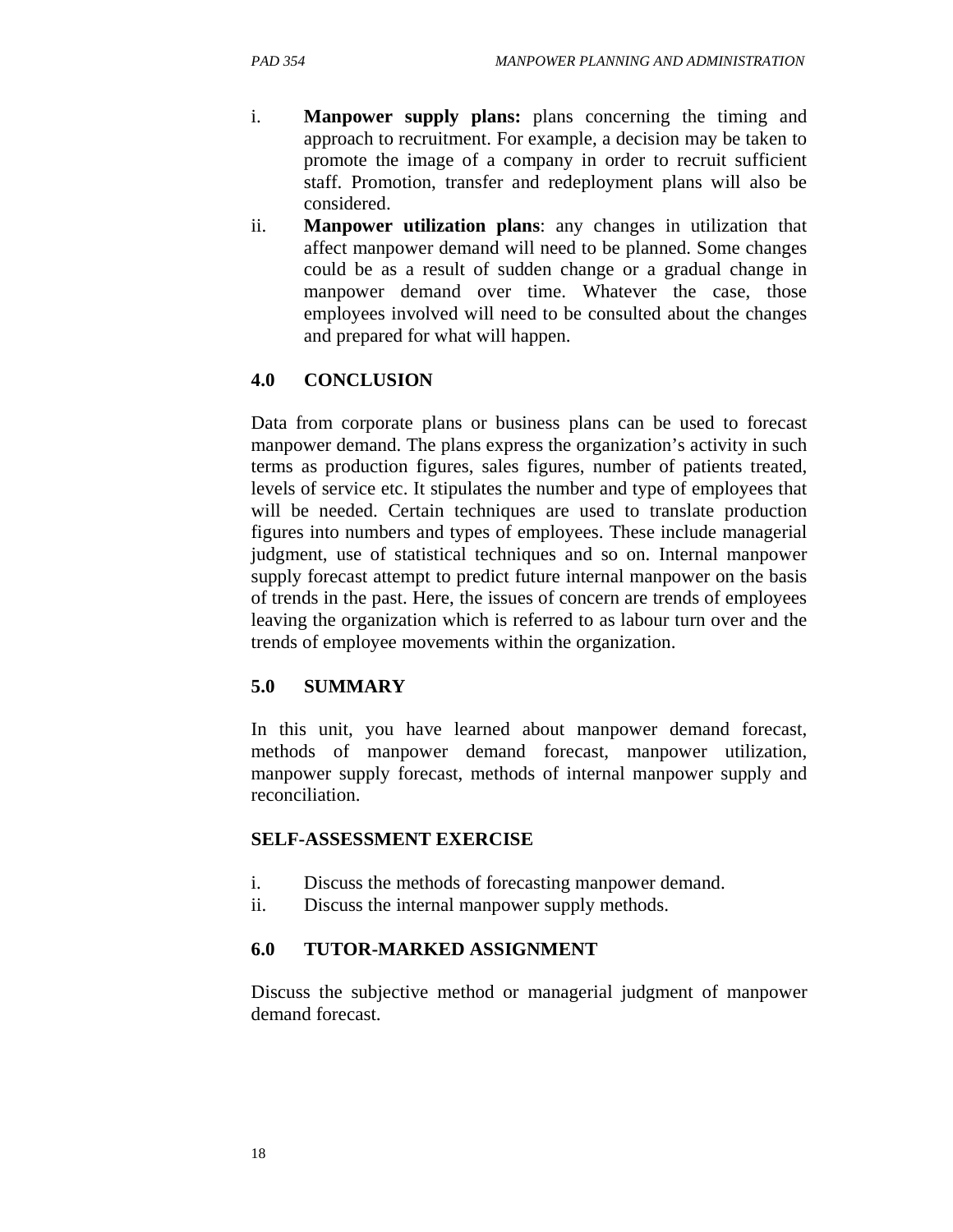## **7.0 REFERENCES/FURTHER READING**

 Torrington, D. et al. (2005). *Human Resource Management*. Essex England: Pearson Education Limited.

Ubeku, A.K. (1975). *Personnel Management in Nigeria*. Lagos: Longman.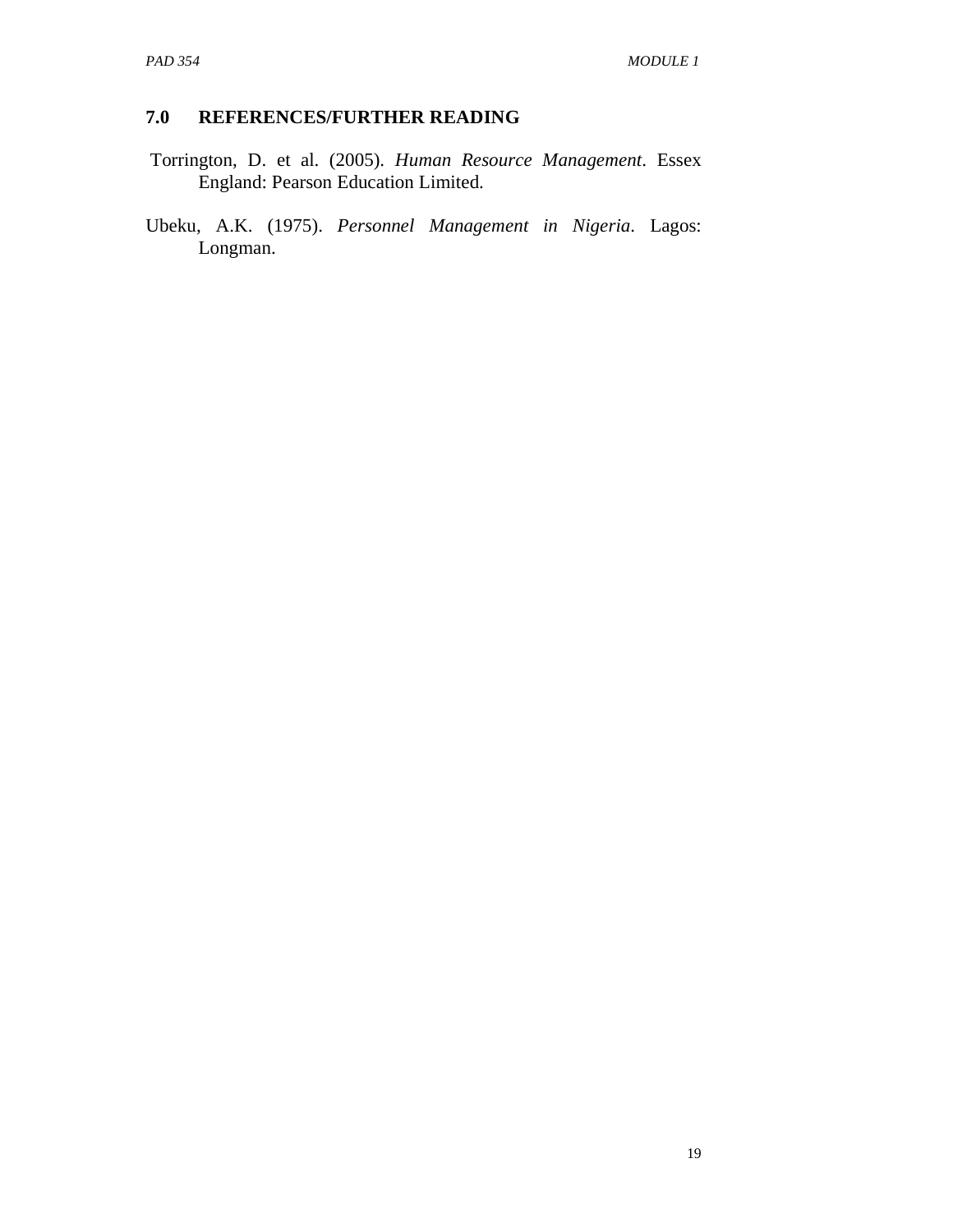#### **UNIT 3 MANPOWER PLANNING AND DEVELOPMENT IN NIGERIA**

#### **CONTENTS**

- 1.0 Introduction
- 2.0 Objectives
- 3.0 Main Content
	- 3.1 Manpower Planning and Development
		- 3.1.1 Objectives of Manpower Planning
		- 3.1.2 Strategies for Manpower Planning
	- 3.2 Manpower Development in Nigeria
- 4.0 Conclusion
- 5.0 Summary
- 6.0 Tutor-Marked Assignment
- 7.0 References/Further Reading

#### **1.0 INTRODUCTION**

In this unit, you will be examining manpower planning and development in Nigeria, the objectives of manpower planning and manpower development in Nigeria.

#### **2.0 OBJECTIVES**

At the end of this unit, you should be able to:

- discuss manpower planning in Nigeria,
- enumerate the objectives of manpower planning and
- examine manpower development in Nigeria.

#### **3.0 MAIN CONTENT**

#### **3.1 Manpower Planning and Development**

Manpower planning or employment planning can be seen as the personnel process which attempts to provide adequate human resources to achieve future organizational objectives. This includes forecasting future needs for human resources of various types; comparing the needs with the present work force; and determining the quality and quantity of human resources to be employed, developed, retained or phased out. In every country, the human resources embrace the whole population but here, we are concerned with the number and type of people who are in labour force.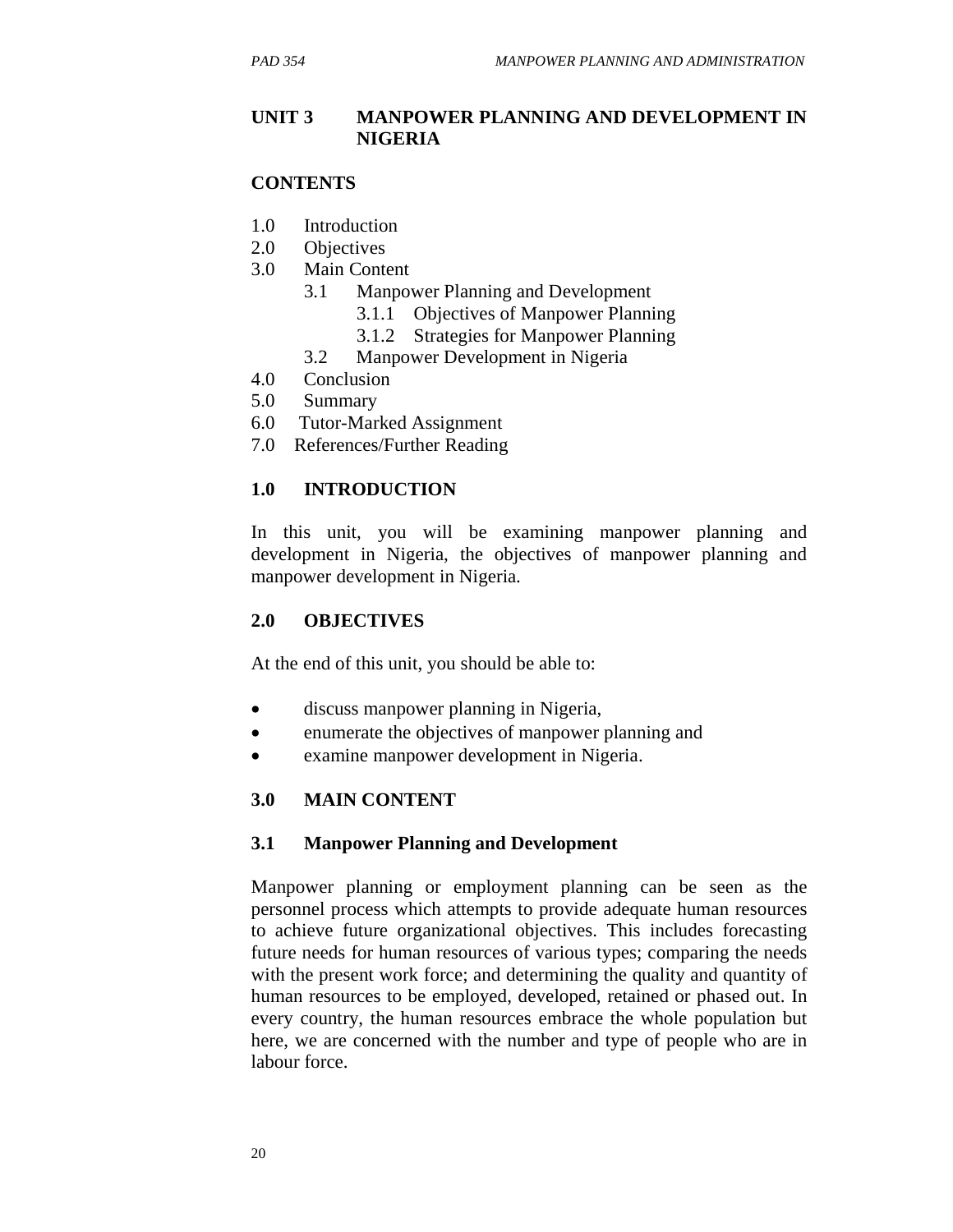At organizational level, effective employment planning requires strategic decisions by operating managers to stir up the demand for personnel or to set the pace for the demand. They also furnish the data for analysis of the supply side. The personnel manager compares demand and supply and in conjunction with operating managers makes the employment planning and manpower decisions. Manpower planning constitutes a part of the general organization planning. It should therefore be seen in the context of the growth of the organization.

## **3.1.1 Objectives of Manpower Planning**

There are three major aims of manpower planning. The first among them is to secure the optimum use of the human resources currently employed. Second, it is meant to provide for the future manpower needs of the organization. And third, at the national or governmental level, it is aimed at providing for effective equal employment opportunity.

### **3.1.2 Strategies for Manpower Planning**

Manpower planning should be linked not only with macro-economic planning but also with educational planning both at national and organizational level. In drawing up a viable manpower plan, we need the use of an accounting framework, the projection of manpower needs; the projection of manpower availability; the basis of manpower utilization; and the monitoring of labour mobility.

**Accounting framework:** An effective manpower planning requires at the initial stage a comprehensive demographical survey of both the quantity and quality of the labour available in the country. The total labour force may include both the employed and unemployed. We need to know the quality and quantity of the two categories of the labour force. This is to guide us through the manpower planning.

**The projection of current and future manpower needs:** The current manpower position of the country or organization should be examined before we can project the quantity and quality of manpower supply that we need. Time is a vital factor in manpower planning. An organisation involved in manpower planning may have present manpower requirement, short-time manpower requirement and longtime manpower requirement.

**Present Requirement:** The assessment of present manpower requirement in an organisation can be obtained from various heads of departments in the organisation, public or private.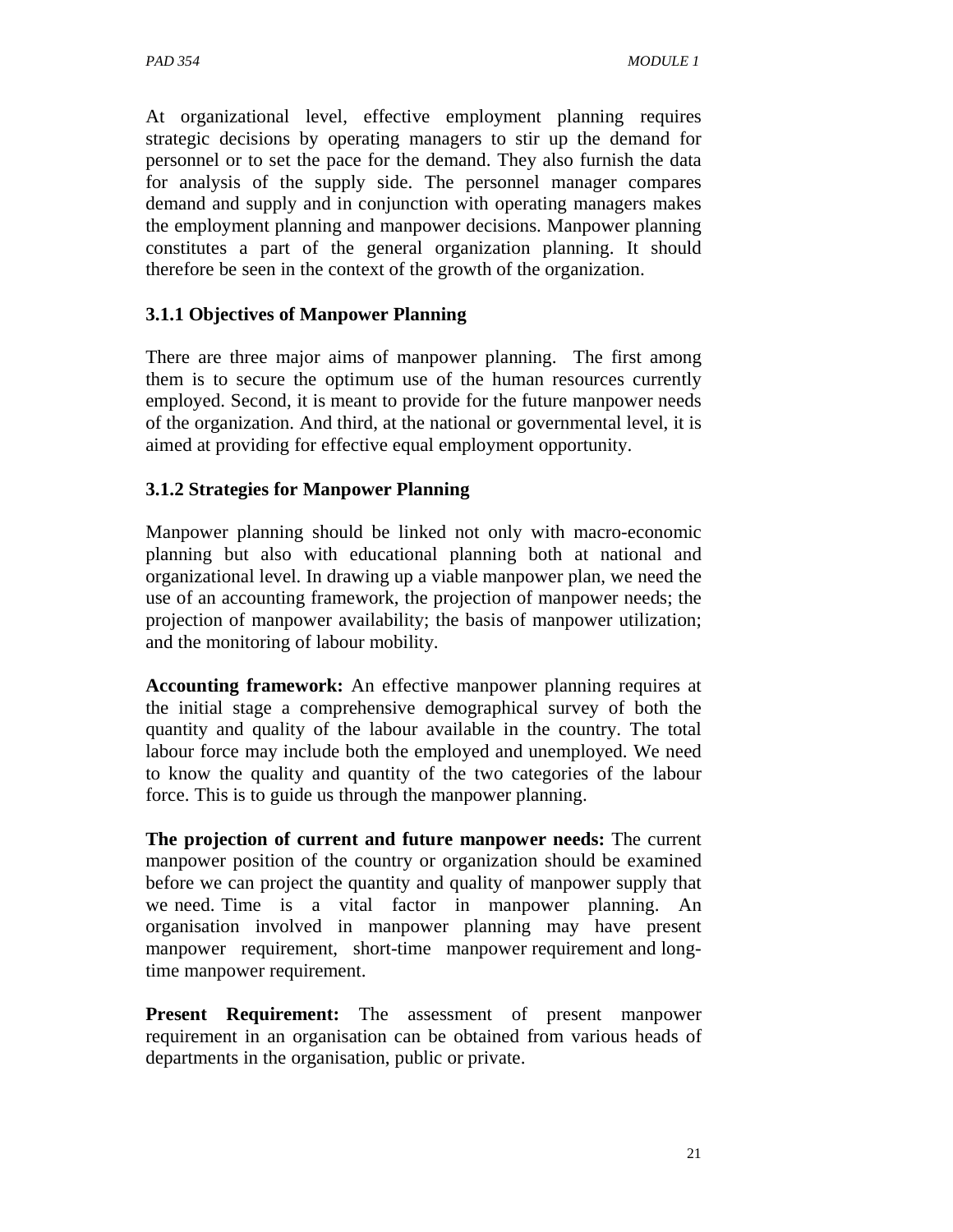**Short-time Requirement:** Here the nature and structure of incentives should be noted and a comparison made. Short time manpower requirement is considered here as a period of one to three years. Here it is also necessary to consider both the nature and structure of the incentives; the structure of these includes the salary grading system while the nature of the incentives may include both monetary and nonmonetary rewards of workers.

**Long-time Requirement:** The most difficult aspect of manpower analysis is the projection of long-term (future) requirements. Many labour economists agree that the optimum period for long-term manpower requirement is between one and two decades (10 and 20) years). The minimum period should be in ten years, Most especially when we have to consider the time required to provide buildings, development skills and material, build schools, train teachers and provide material and other infrastructures. The number of pupils and students at all levels of learning is an important factor here.

There is no generally accepted effective methodology for estimating future manpower requirements. However, the problem can be lightened by reviewing past trends. Here we consider the past in the growth of the number of people in various occupations, correlate this with the total population, giving room for labour-turn over, and voluntary quits or retirements.

**The projection of manpower Availabilities:** It is difficult to know the exact number of manpower that will be available at a future date. However, planners should be able to come out with *a* rough estimate of both the quality and quantity of manpower that will be available at some specified date. In doing this they have to estimate the total population and compare it with labour force that will be available. All categories of labour should be considered so that specific areas that need special attention can be identified for appropriate actions. The effects of death and birth rates should be considered.

#### **Analysis of Manpower Utilization**

In most cases, the utilization of manpower is a serious problem. A nation or organization may find itself misusing its available manpower. Misuse of manpower may mean employing much labour than required or employing less than required and thereby creating artificial surplus or shortage of manpower supply. A good analysis of manpower utilization should aim at equilibrium between supply and demand of manpower.

**Considerations for Labour Mobility:** Labour mobility can create a problem for a detailed manpower plan. The labour force moves in and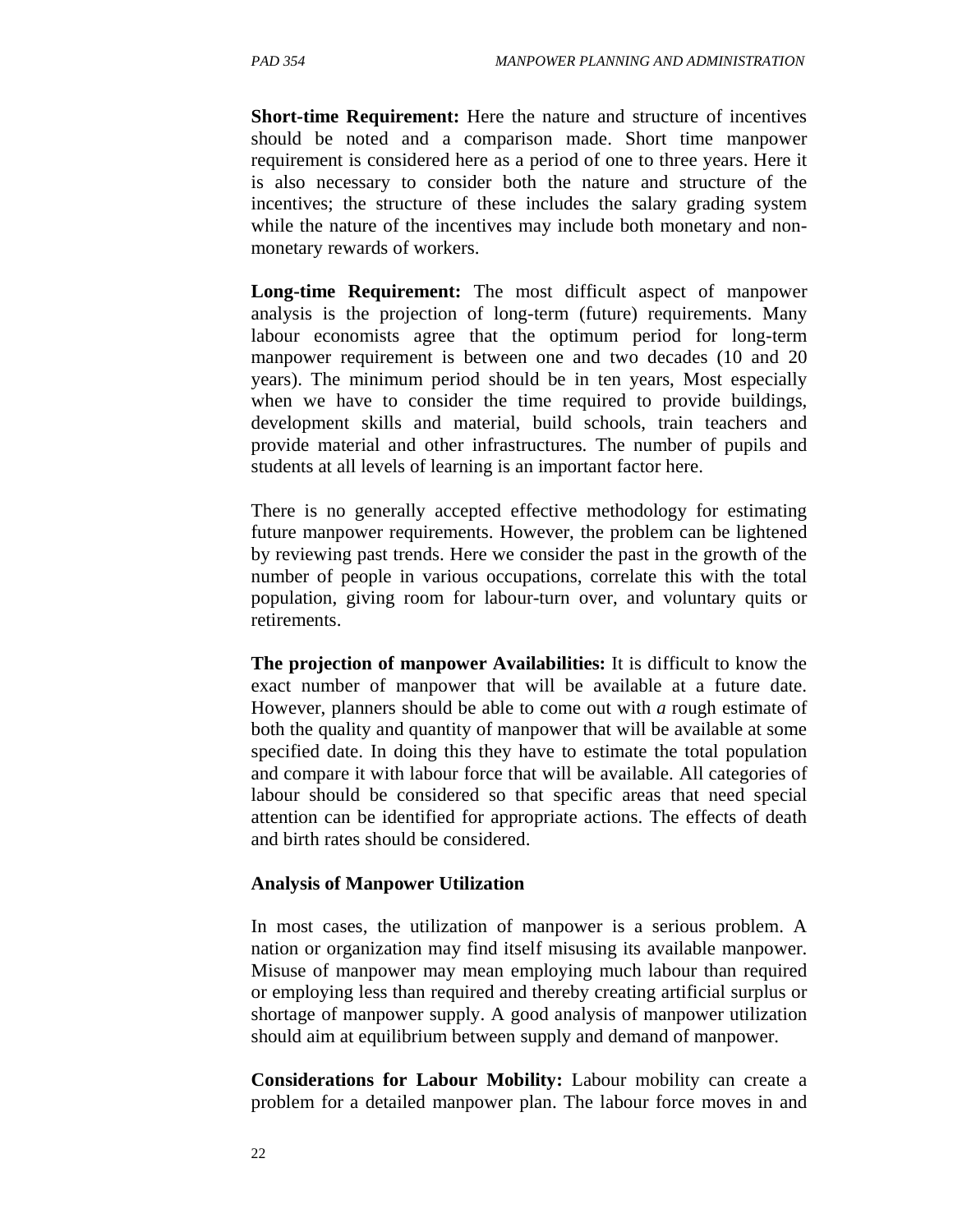out of organisations. Such movement is difficult to predict Manpower planners should try to study the trend of the labour mobility if they arc to come out with an effective plan.

# **3.2 Manpower Development in Nigeria**

Specifically, manpower development here is focused *on* the educational system in the country, since it is through this system that the various skills can be met in the economy. By implication, the problem of manpower development in this country is rooted in the system of education which has been evolving over the years. This becomes more explicit if reference to the history of education in Nigeria is made.

The Western education was introduced in this country by the missionaries whose activities were basically limited to the coastal areas. The Wesleyan Methodist Missionary Society established the first modern school in this country at Badagry, in 1842, through the efforts of James Fergusson. Towards the end of the year, Thomas Birch Freeman established another school in Abeokuta, and by 1849 both the Church and educational activities, have spread to cover Lagos and Ibadan. By 1894, these activities had covered other coastal areas like Bonny, Calabar and Owerri in the East, while the northern part of the country was considered "unfit at present". When Lord Lugard became Governor-General for the colony and Protectorates of Nigeria in January, 1914, he was committed to the issue of introducing the system of Indirect Rule in the South and modern education in the north with the view to sustaining and establishing his amalgamation venture.

One of the first major steps in this respect was to review the Education Ordinance of 1887, which was the first Nigerian education ordinance, and replace it with that of 1916. The 1887 Education Ordinance had formed the basis of state control of education on one hand, and the relationship between the church and the state on the other hand. Lugard however, felt that the new Education Ordinance of 1916 would aim at ensuring "a better standard of discipline, self control and integrity'.

One of the major features of the 1916 Education Ordinance was the establishment of education boards for the Lagos Colony, the Southern and Northern provinces respectively. Another major feature was the restriction of missionary activities on education. One other major feature of the 1916 Education Ordinance was the localization of teaching contents and methods, for example, while teaching was conducted in English in the South. Vernacular was used in the north. The effect was that educational development was slower in the north than in the south. In effect, the slow rate of westernization in the north kept on lagging behind the south in educational development.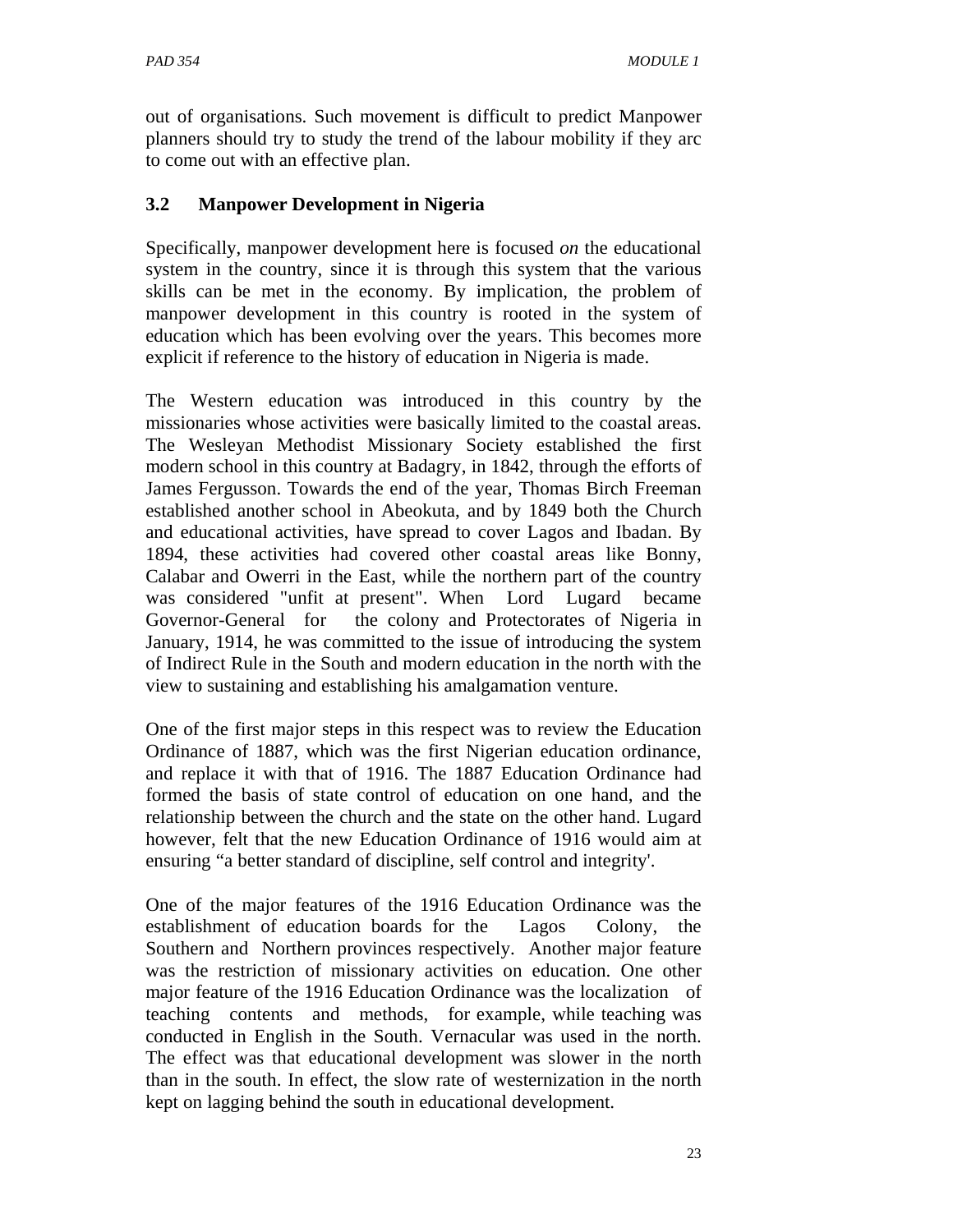The problem of educational development in the North, and the immediate effects of this education imbalance was summarised by the then Colonial Governor Sir Hugh Clifford in the following observation:

"In the Northern Provinces, there has been until recently a certain tendency to regard education of the local population with some uneasiness and suspicion, as a process likely to exert a disintegrating and demoralizing effect upon the character of those who are subjected to it, and where this feeling has been overcome, a further tendency is observable to regard education too exclusively as a man made of administration... After two ' decades of occupation, the Northern Province have not yet produced a single native who is sufficiently educated to enable him to fill the most minor clerical post in the office of any government department ... The African staff of these offices throughout the Northern provinces are therefore manned by -men from the Gold Cost, Sierra Leone and from the Southern Provinces of Nigerian... Education in the North has been practically confined to the vernacular and to Arabic has been allowed to become the almost exclusive prerequisite of the children of the local ruling classes, and has for its main object the equipment of these children with just sufficient knowledge of reading, writing and arithmetic to enable standard of discipline, self control and integrity".

The "local" education system provided for in the 1916 Education Ordinance made matters worse, as Governor Clifford himself admitted:

"In the North, Government experiment at making education practical had not in twenty years, succeeded in producing northerners capable of filling minor government posts. In trying to encourage the local languages to the exclusion of English in the lower schools, difficulties arose which made it impossible to expand the scope and extent of teacher training".

With these observations, the educational gap between the North and south was to be inevitable. The local education system provided for by the Ordinance did not take into account the need to integrate the locality needs with those of the nation instead the system could be said to have attempted to alienate the localities in the North from Nigeria and integrate them with Britain, since the History and Geography of the British Empire were included in the primary curricula. Of course, to have achieved integration of that nature could not be possible due to language barrier. The system also made it almost impossible for instructions in the English language which was the practice in the south and which helped to widen the educational gap between the two areas. Moreover, the government control of school policy as provided for in the 1916 education ordinance was not properly and adequately enforced,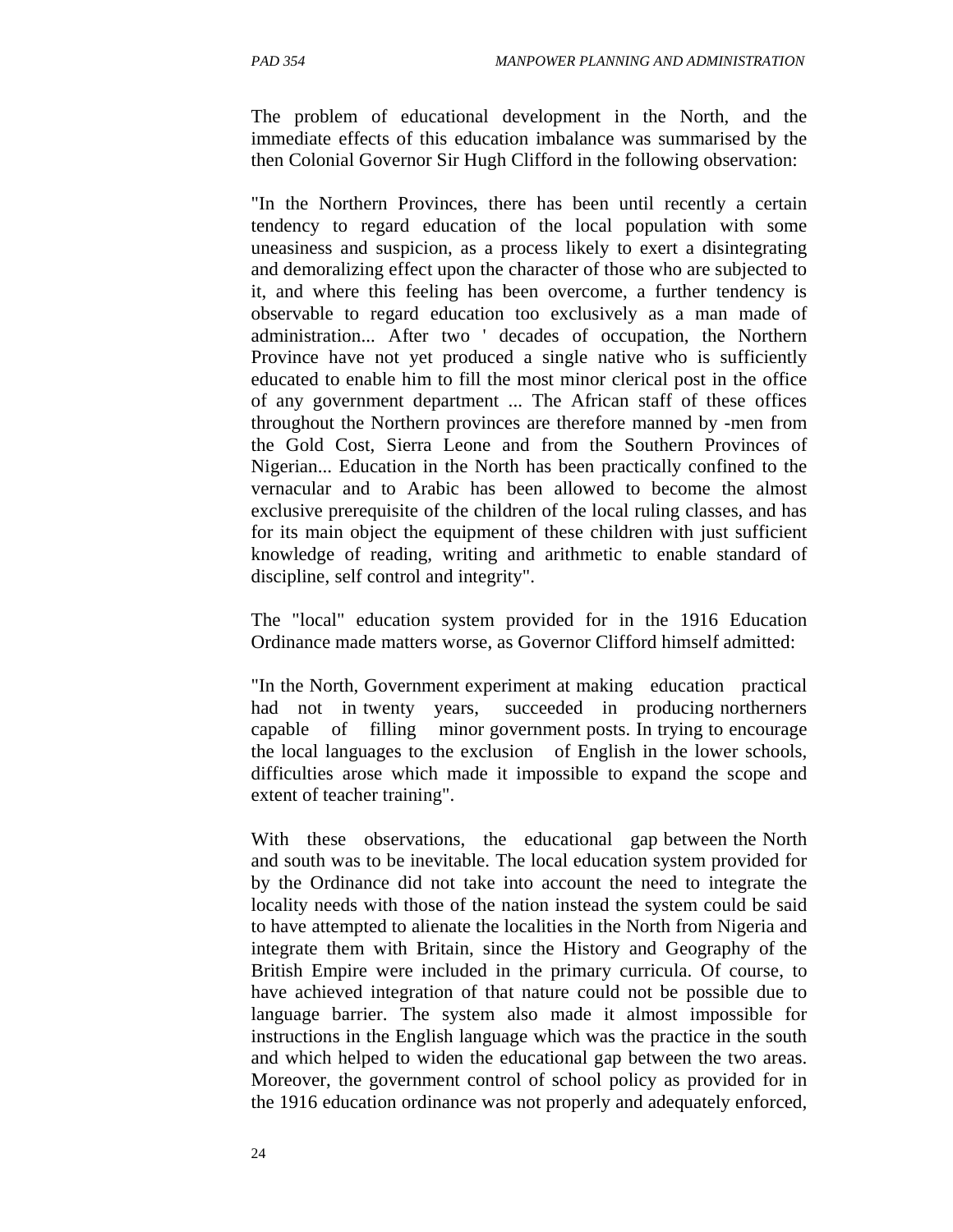because, the unassisted schools in the South witnessed very rapid expansions after the First World War, which also contributed to the widening of the gap between the north and the south. An attempt to curb this trend resulted in the Education Ordinance of 1926, which ultimately did little or nothing in this regard.

Ordinances, particularly the latter, educational reforms were effected to enable the north share a common education system with its counterparts in the East and West. This resulted in relatively rapid expansion of education in the region, within a few years as can be illustrated in the following table.

### **TABLE 1**

**Primary Educational Development in the Northern Parts of Nigeria 1949-1953** 

| Year | <b>Schools</b> |           |              | <b>Pulpil</b> |           |              |
|------|----------------|-----------|--------------|---------------|-----------|--------------|
|      | Native         | Voluntary | <b>Total</b> | Native        | Voluntary | <b>Total</b> |
|      | Admin          | Agency    |              | Admin         | Agency    |              |
| 1949 | 532            | 851       | 1,383        | 35,510        | 62,088    | 97,598       |
| 1950 | 605            | 654       | 1,456        | 40,705        | 68,030    | 108,735      |
| 1951 | 646            | 889       | 1,535        | 41,891        | 65,670    | 107,561      |
| 1952 | 703            | 990       | 1,693        | 47,858        | 74,929    | 122,787      |
| 1953 | 744            | 1,033     | 1,777        | 51,303        | 92,506    | 143,809      |
|      |                |           |              |               |           |              |

### **Source***: Ogunsola (1977). Legislation and Education in Northern Nigeria*

These increases in educational institutions and pupils in the North were as a result of the innovations of the 1948 and 1952 Ordinances respectively. One of the major innovations of these Ordinances was the introduction of Junior Secondary Schools in 1952 to replace the existing middle schools system. The Native Authorities were empowered to "involve a compulsory Attendance Order in Some difficult areas in order to encourage rapid expansion of education in the North. One other major innovation was the merger of Education Department with the Ministry of Education in the North. Of course, this was as a result of the 1956 Education Ordinance. The 1956 Education Ordinance also introduced a new seven-year primary school syllabi comprising of a four-year junior primary school and a three-year senior primary school in January 1956. This replaced the former four-year primary followed by three-year middle school syllabi previously used in the north and the eight-year syllabus used by some of the voluntary agencies in the south.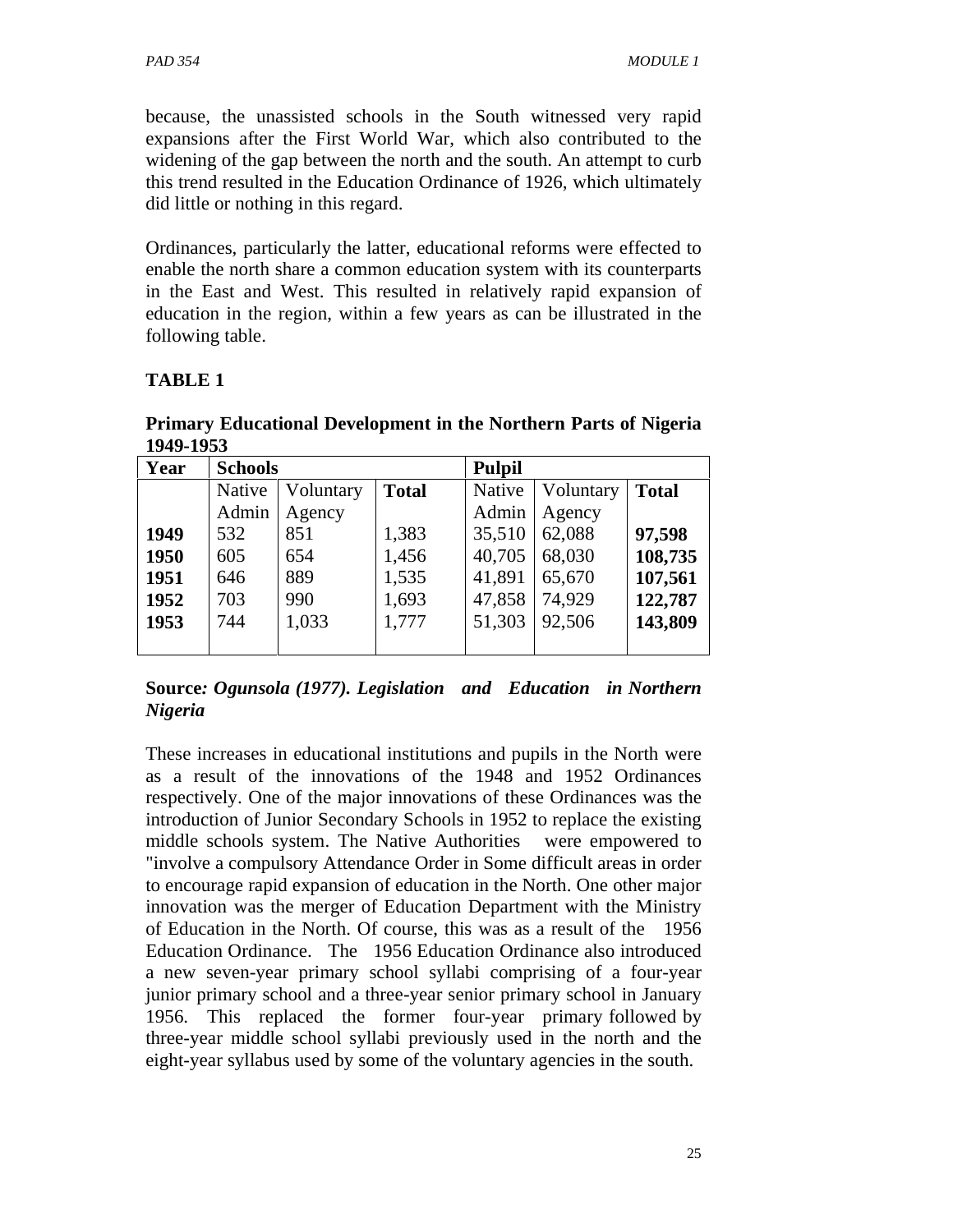Meanwhile, the problem of educational development in the North has become more complicated. Apart from the North-South dichotomy, a new dichotomy, the North-far-North dichotomy emerged thus, making it difficult for educational planners in the Northern provinces to pursue the expansion of education with the greatest attention needed. The then Minister of Education, Aliyu Makama Bida highlighted this problem in the following remarks:

"In rny preface to last year's report, I discussed the disquieting difference in educational demand between the North and the 'far Northern' provinces within the Region. It is my duty once more to invite the public's attention to the danger of uneven development which is likely to be caused by this difference ... A Region in which some citizens thirst for Western" knowledge and others show little or no interest in it manifestly sets the Regional Government extremely difficult problems to solve."

This problem still lives with us up till today. The dichotomies are still there; and, with the creation of States, the issue just like the employment issues becomes more and more dichotormised. In Kaduna State for example, apart from the national North-South dichotomy felt by the indigenes of the State, there is also the State North-South dichotomies that tends to constitute obstacles for rapid educational expansion and effective manpower utilization, The State has come out with a number of measures aimed at correcting the educational imbalance. In the State's post Secondary Schools, like the Kaduna State Polytechnic, Zaria, and College of Education, Kafanchan, admissions are based on quota system. The quota system itself is based on population. This tends to favour the educationally disadvantaged areas of the Northern part of the State since the 1963 controversial census placed them far ahead of their counterpart in the South. This is an attempt to bridge the gap between the more educationally advanced south and the less educationally advanced northern part of the State. In addition to the admissions' system, these institutions of higher learning ran remedial courses exclusively for boys and girls from the educationally disadvantaged areas up to the late 1980.

This privilege, however, was extended to the females from the southern parts of the State. These problems are not peculiar to Kaduna State. Other States like Kogi, Kwara, Sokoto, to mention just these, face similar problems. Both the federal and state governments with similar experiences could emulate Kaduna State in this respect, if the country is to meet the constitutional requirement, which provides that, "government shall direct its policy towards ensuring that there are equal and adequate educational opportunities at all levels."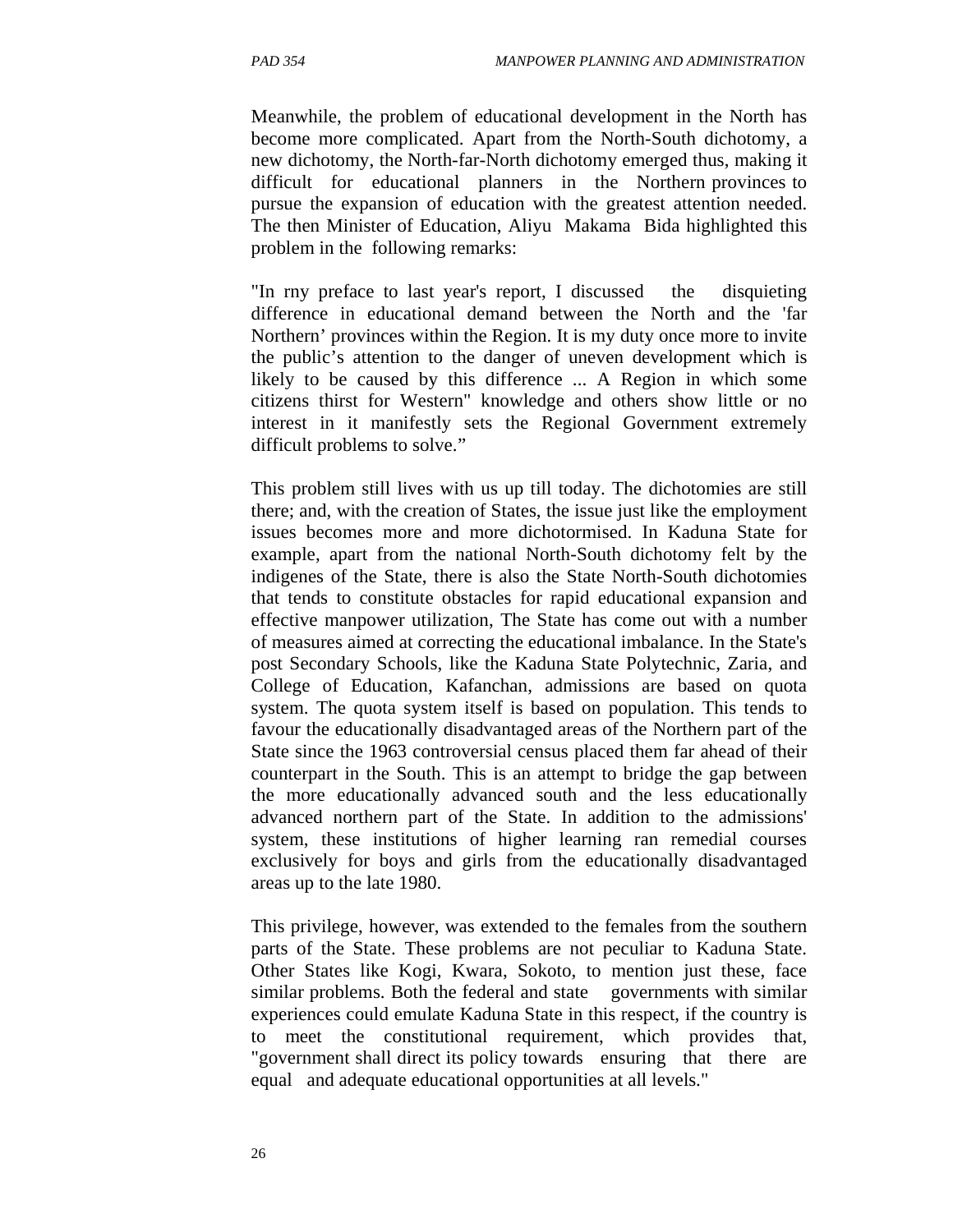The right to education is a principle embodied in the UNESCO's Convention against Discrimination in Education. Under Article 3 of the Convention, States ' subscribe to a number of specific and immediate obligations, designed to eliminate or prevent discrimination within the meaning of the convention. This includes abrogation or amendment of laws and prohibition of differences in treatment preferences or restrictions in certain fields. Thus, under Article 3 of the Convention, States are required:

- a) To abrogate any statutory provision, ban any administrative instruments and to discontinue any administrative practices which involve discrimination in Education;
- b) To ensure, by legislation where necessary, that there is no discrimination in the admission to educational institutions;
- c) Not to allow any differences of treatment by the public authorities between nationals, except on the basis of merit or need, in the matter of school fees and the grant of scholarships or other forms of assistance to pupils and necessary permits and facilities for the pursuit of studies in foreign countries;
- d) Not to allow any differences of treatment in any form of assistance granted by the public authorities to educational institutions any restrictions or preference based solely on the ground that pupils belong to a particular group.

To meet these requirements is not an easy task for Nigerian policymakers and educational administrators. Apart from the problem posed by the educational imbalances in the country as already analysed earlier, several other factors including economic, political, socio-cultural, and, administrative deficiencies still constitute bottlenecks towards educational development in the country.

Economically, the problem is quite immense. To provide free, adequate and equal educational opportunities at all levels, i.e. from primary to university education, will require a colossal sum of money which may be taxing to both the government and the tax payers . Successive National Development Plans and the annual budgets illustrate that education usually carries considerable shares.

Of course, in the First National Development Plan (1962 to 1968), Education came third to communications which itself came second to Development Corporations with \$32, 436,785 allocation. Communications and education were allocated the sums of \$22,484 215 and \$18,948,627, respectively. The next area to education in area of priority was agriculture, which was accorded the sum of \$3, 205, 100, in the plan. Development.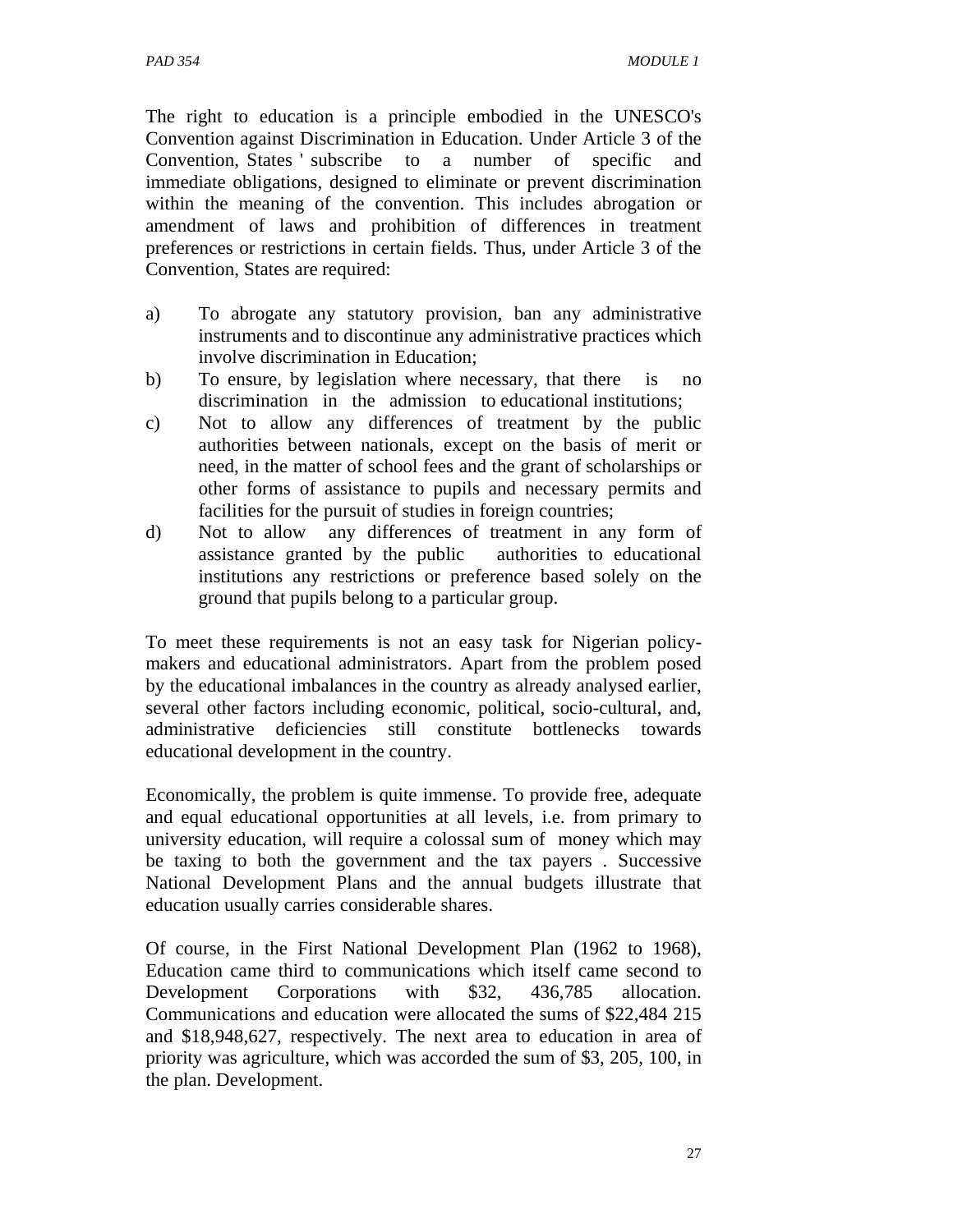Corporations, communications and educational alone were allocated almost 70% of the total amount of \$98, 803,494 for the plan period. This indicates that education was given top priority over many sector, including agriculture. Within the education Sector, the importance of teacher training was stressed by giving it top priority.

Although Education was one of the three top priorities in the plan, primary education was not given the much-desired attention. It was only Lagos that got adequate attention in this regard due to a number of factors. In the first place, the Universal Free Primary Education Policy was already in operation in Lagos by 1955 so that educational expansion had to match with the population growth in the area. Second, Lagos occupied a unique position in the federation to the extent that the federal government was responsible for education at all levels in Lagos. These phenomena tended to widen rather than bridge the already existing educational gap between north and south; a problem which still remains with national leaders and educational policy-makers and/or administrators up to today, as subsequent development plans did not alter the trend.

**TABLE 2:The Ministry of Education Capital Requirements in M 1962-1968** 

| Project         |                | 1962 1963-                          | 1964-          | 1965-            | 1966-    | 1967-  | <b>Total</b>      |
|-----------------|----------------|-------------------------------------|----------------|------------------|----------|--------|-------------------|
| Title           |                | 1964                                | 1965           | 1966             | 1967     | 1968   |                   |
|                 | 1963           |                                     |                |                  |          |        |                   |
| Admin.&         | 7000           | 200,000                             | 48,215         | 48,215           | 48,215   | 48.215 | 399,860           |
| Inspection      |                |                                     |                |                  |          |        |                   |
| University      |                | 262,300                             | 262.30         | 262,30           | 202,30   | 262.30 | 1,311,500         |
|                 |                |                                     | 0              | $\boldsymbol{0}$ | $\Omega$ | 0      |                   |
| Ad.             |                | 277.020                             | 200.00         |                  |          |        | 744,020           |
| Training        |                |                                     |                |                  |          |        |                   |
| College         |                |                                     |                |                  |          |        |                   |
| Teacher         | 520,           | 1.500,00 1500,0                     |                | $\mathbf{1}$     |          |        | 1,439.6 7,779,420 |
| Training(I      | 7 0 0          | $\overline{0}$                      | 0 <sub>0</sub> | ,439.68          | .439.68  | 8      |                   |
| $C$ II)         |                |                                     |                | $\theta$         | $\theta$ | 0      |                   |
| Sec.            | 832,           | 1,500,00                            | 777,35         | 777,35           | 777,35   | 777,35 | 5,941,810         |
| Schools         | 384            | 0                                   |                | 6                | 6        | 6      |                   |
| Primary         | 265,           | 260,294                             | 260.29         | 260,29           | 260,29   | 260.29 | 1,566.470         |
| Schools         | 0 0 0          |                                     | 4              | 4                | 4        | 4      |                   |
| Polytechni 5000 |                | 122,216                             | 122,21         | 122,21           | 122,21   | 122,21 | 616,080           |
| c               |                |                                     | 6              | 6                | 6        | 6      |                   |
| S               |                |                                     |                |                  |          |        |                   |
| Other           | 70,0           | 247,293                             | 247,29         | 247,29           | 247.29   | 247,29 | 1,306,467         |
| Tech.           | 0 <sub>0</sub> |                                     | 3              | 3                | 3        | 3      |                   |
| Educ.           |                |                                     |                |                  |          |        |                   |
|                 | $\mathbf{1}$   | 4.4 19. 1 3,357,3 3.157.3 3,157.3 i |                |                  |          |        | 157 18,948,62     |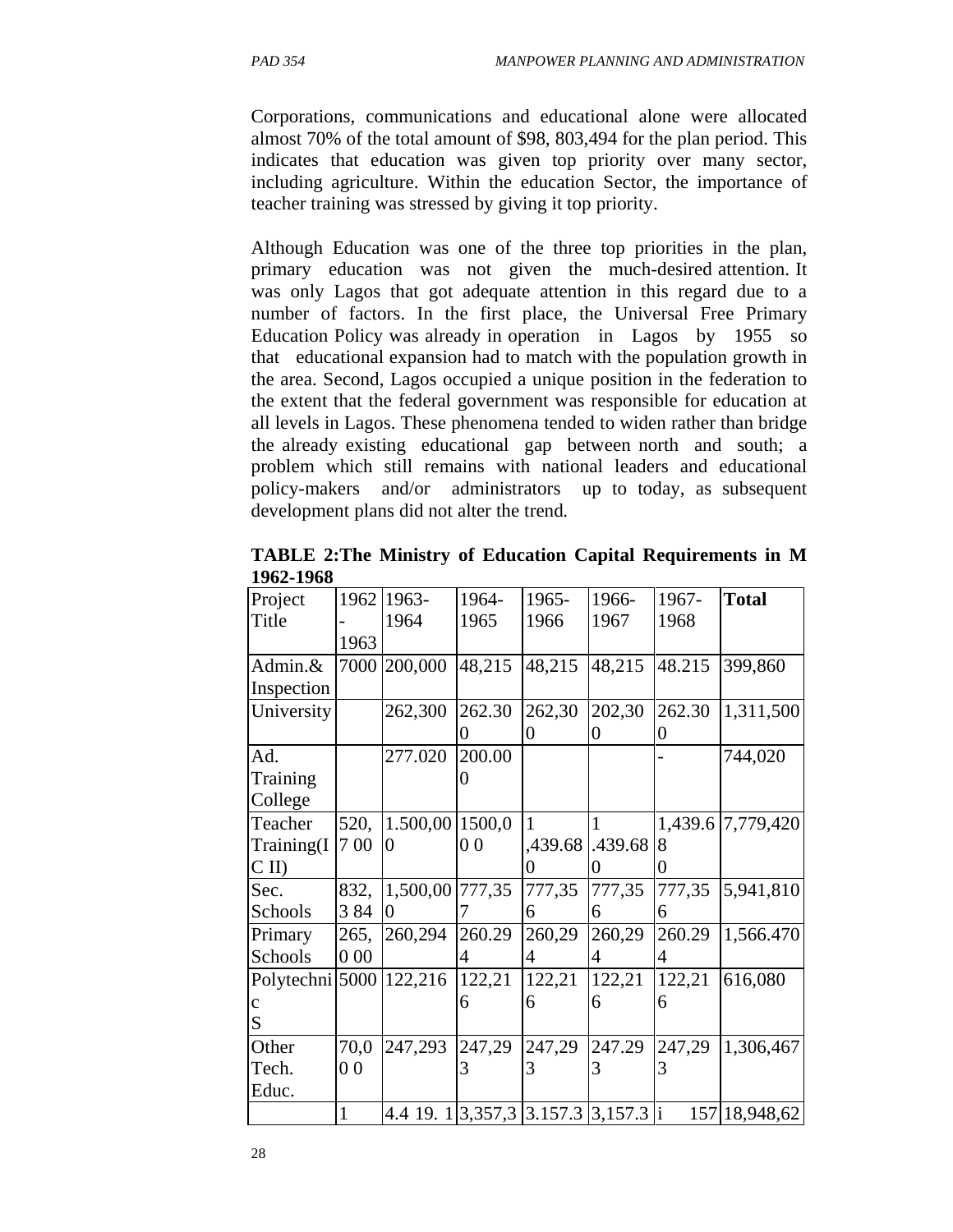| $\sqrt{20}$<br>$\cdot$ $\cdot$<br>vv. | $\overline{a}$<br>ر__ | ັ | ັ | ◡ | -<br>כברי. |  |
|---------------------------------------|-----------------------|---|---|---|------------|--|
| $\sim$ $\sim$<br>uoj                  |                       |   |   |   |            |  |

### **Source: Ngu .S. M (1994). First National Development Plan, 1962- 1968**

In the Second National Development Plan, (for example, what is now Oyo and Ondo States had a capital expenditure on education to the tune of 24,500m. This amount is more than two times those of the old Bauchi, Benue, Borno, Gongola, Kwara, and Plateau Sates put together with a total capital expenditure on education to the tune of 12.253m," at a time the total educational investment stood second only to transport and communication. The Third National Development Plan identified a new dimension on the problem of educational development in the country. Apart from the geographical imbalances, a structural imbalance was uncovered in the country's educational system. This Imbalance was in the pattern of development among the various levels of education in the country. For instance, 90 per cent of students enrolled in the formal school system were in the primary school while only 10 per cent were in the other two levels. In advanced countries, the corresponding ratios were 60 per cent and 40 per cent respectively. It meant that the second level of education could not provide adequate opportunities for the primary schools products. It also meant that the second level could not provide suitable and adequate input for the tertiary and higher education levels. Finally, and ultimately, it meant that the educational system could not meet the challenges of the shortages of manpower particularly at the middle and higher level manpower requirements. This was the prelude to the problems of manpower development and utilisation which influenced the planners of the Third National Development Plan.

In the Third National Development Plan Education was given top priority because of its importance as a very powerful instrument for social, political and economic change in a process of dynamic nationbuilding. Thus, a separate document was devoted solely for National Policy on Education whose major objectives included the following:

- i) To expand facilities for education aimed at equalizing individual access to education throughout the country.
- ii) To reform the content of general education to make it more responsive to the socio-economic needs of the country.
- iii) To consolidate and develop the nation's system of higher education in response to the economy's manpower needs.
- iv) To streamline and strengthen the machinery for educational development in the country.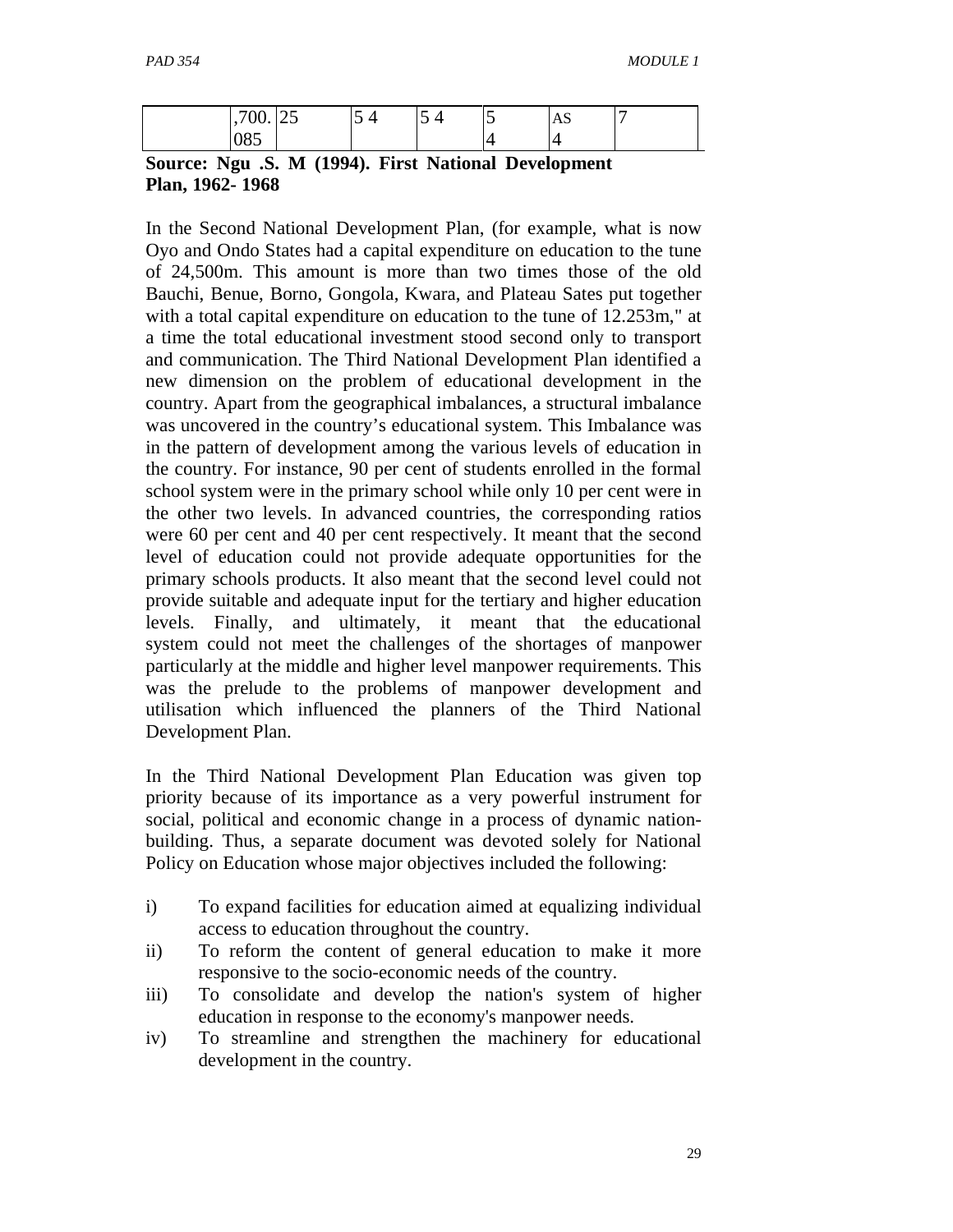Although these objectives appeared in six different areas, they can be conveniently managed in three major groups. The first major group is number (1) above which implies the need "to expand facilities for education aimed at equalizing individual access to education throughout the country. The second major group can be seen in (ii) above which implies the need "to reform the content of general education to make it more responsive to the socioeconomic needs of the country". Corollaries to this are the objectives iii) and (iv) above. Then the third major group can be seen in (iv) above which stressed the need "to streamline and strengthen the machinery for educational development in the country". The emphasis is on an educational system and development geared towards meeting manpower needs in the country's economy. The need to educate the citizen not only for manpower requirement but also for socio-political necessities has been ignored in educational objectives of the Third National Development Plan, 1973 - 1980.

Of course, that was at a period during which Nigeria was facing acute shortage of manpower at all levels. With the current trend of graduate unemployment however the country cannot afford to dispense with an additional educational objective aimed at educating or developing the mind of the individual not only for the manpower need but also for socio-political necessities. This is so because; an economic progress can be marred by socio-political instability or contradictions, which characterizes Nigeria since independence and other new states, confronted by the problems of nation-building. Walter Rodney (1972) has highlighted these sociopolitical contradictions as obstacles to development processes.

After detailed analysis of the theories of development and under-development, Rodney went on to identify both external and internal contradictions that hampered development in Africa, the former being the imperialist, exploitation policies whereby African wealth and labour was expatriated to develop Europe. While the latter being the Africans' responsiveness to these exploitation during colonialism and their inability to stamp out colonialism and neocolonialism and all their ramifications. To be able to achieve these, Rodney observed that, Africans needed education, not the system of education that meant importation of European cultures or values but the type of education that could shake off the dusts of colonialism and neocolonialism. He also observed that although the colonial educational system in the colonies was basically aimed at producing minor skills for the lowest jobs in the colonial administration, great strides were made by the nationalists who fought and won independence for most of the African States.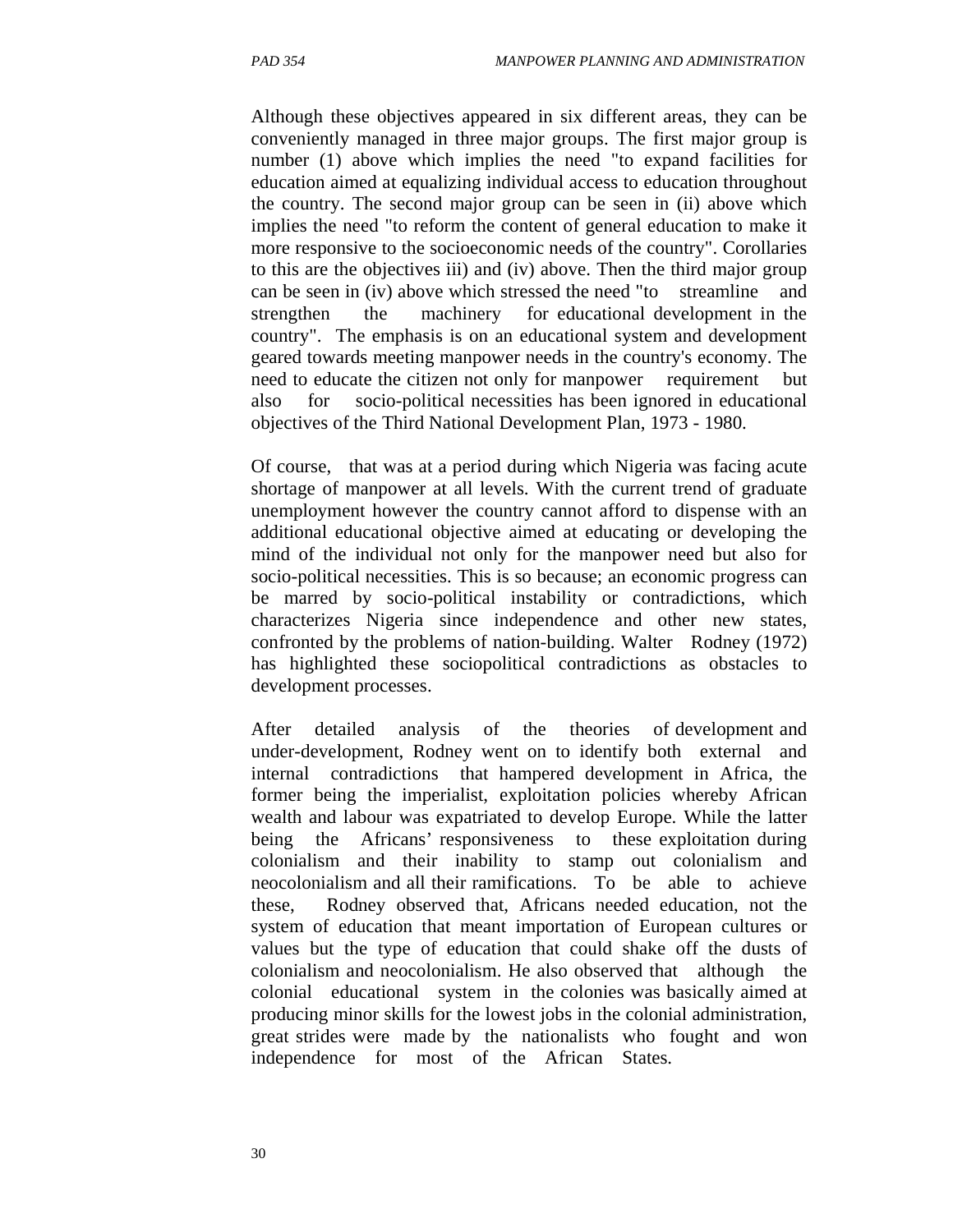Unfortunately, however, the observation went on, most of these socalled independent African states have not learnt the lessons of colonialism and its evils, for a number of reasons.

In the first place if the colonialists had exploited the continent economically, what have the leaders of the new states done to halt or curb this trend; when political instability in these new states has been attributed to high scales of corruption and mismanagement of state resources which ultimately go to further develop Europe through the massive transfer of the resources to the Swiss and other European banks. Second, if the drive for super profits dictated development of the extractive industry, plantations and capitalist farms, and the building of parts, railways and roads, during colonialism, how much of post independence constructions has taken place in Nigeria.

Third, if the colonial education was geared towards the spread of European cultures and values, there has not been any remarkable change in our educational system since independence. The English language which is a very powerful weapon for importing European culture and values is the closest lingua franca and is made compulsory in schools at all levels in Nigeria and other new state in the continent.

Thus, it can be inferred that if Europe exploited and under-developed Africa, Africans have been disregarding and dehumanising Africans. This suggests that the legacy of colonial education still lives with us.

Our educational system should be made so as to eliminate this legacy completely from our society, before we can talk of political stabilitywhich is an ingredient of economic development. The system should be made so as to mould the minds of the citizens towards patriotism and development and for "greatness" conscious. The educated Nigerian should be one who loves his country best, and African second to it, to be followed by other Third World Countries.

Unfortunately, however this crucial aspect of education has often been ignored in our national policies on education, if one is to have a flashback on the successive national development plans. Undue emphasis is usually accorded to meeting the manpower needs of the country at the expense of manpower utilisation. For effective manpower utilisation, the development of the mental mind is of paramount importance in our quest for patriotism and economic development, for what use to the country is to produce a renowned economist or medical doctor or engineer who later becomes a politician and transfer our meager resources to further develop Europe? Unless Nigerians educate themselves towards the urgent need to halt the under-development purportedly started by Europe there would be no justification for the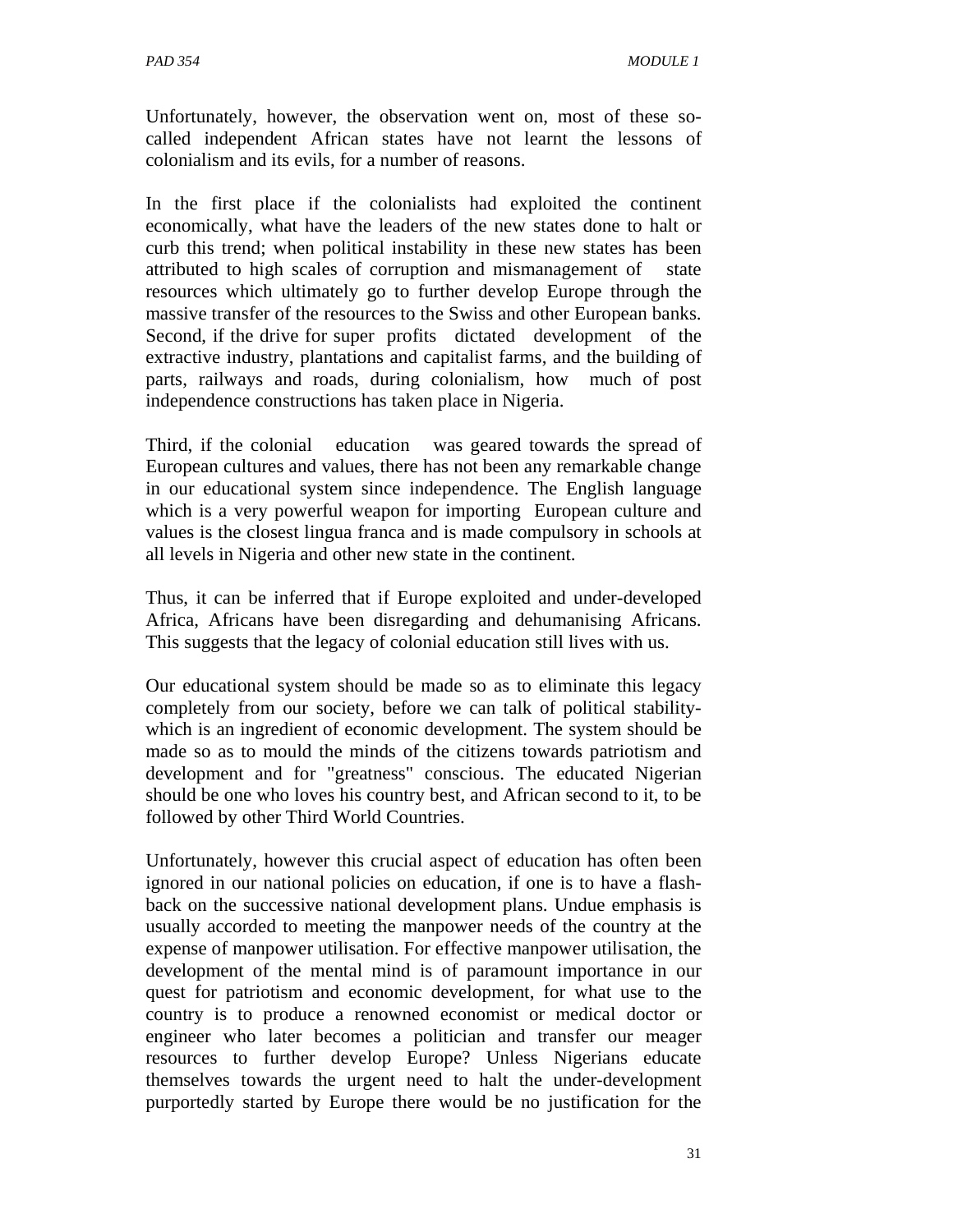claim of its under-development by Europe, or Britain to be specific. Thus, emphasis should be placed on this aspect of education as well as specific skills like medicine engineering and the technical discipline to be reflected in the national policy on education.

By the end of the Rural National Development Plan which was the beginning of the Fourth National Development Plan, 1981 to 1985 the above point seemed to have been taken note of. Apart from recognizing the need to up-grade the standard of living of the masses through the expansion of productive employment and the provision of the basic needs of the people, the fourth National Development Plan also considered the importance of curbing the acute manpower shortage in respect of most of the high and intermediate level of scientific and technical manpower e.g. architects, engineers, medical doctors, technicians (40 per cent to 55 per cent vacancies rate), than for most of the administrative and other non-technical manpower (15 per cent to 30 per cent vacancy rate). Thus, the estimated manpower requirement for the plan illustrates how Nigeria still suffers from acute shortage of manpower in the fields of medicine para-medical skills, statistics, engineering, and technological knowhow. In the recent plan periods, therefore, emphasis has been on the need to curb this problem. This can be seen in the number of technical institutions including universities of technology that sprang up during the years. Out of the 10 federal universities, 7 were universities of technology established during the fourth National Development Plan, 1981-1985, although some have been made university campuses affiliated to other universities. Most of the state universities emphasis science and technology. In addition to these measures, top priority has always been accorded to medicine, engineering, science and technology in scholarship award and other bursary schemes.

## **4.0 CONCLUSION**

In this unit you examined the manpower development process in Nigeria. You examined how the educational system was developed. The unit revealed that the southern part of Nigeria is more educationally advanced than the Northern part.

## **5.0 SUMMARY**

In this unit you looked at manpower planning and development in Nigeria the objectives of manpower planning and the strategies. The unit also examined manpower development in Nigeria.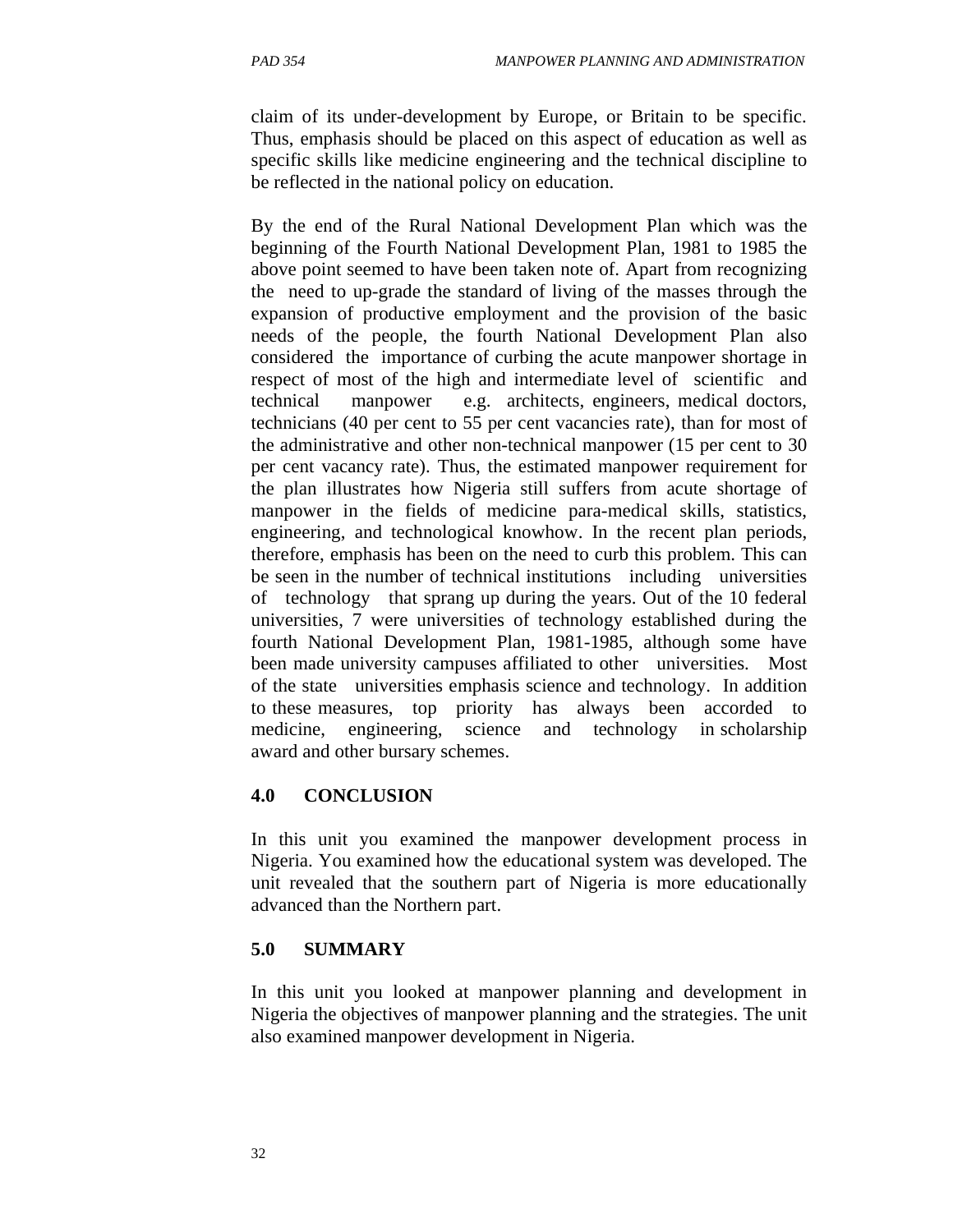#### **SELF-ASSESSMENT EXERCISE**

Highlight the strategies for manpower planning.

#### **6.0 TUTOR MARKED ASSIGNMENT**

Discuss the development of Western educational system in Nigeria.

### **7.0 REFERENCES/FURTHER READING**

- Ngu,S. M. (199. *Personnel Management in Nigeria: Principles and Practice.*
- Ojo, F.; Aderinto, A. & Fashoyin, T. (I986). *Manpower Development and Utilization in Nigeria: Problems and Policies*. AkokaYaba, Lagos: University Press.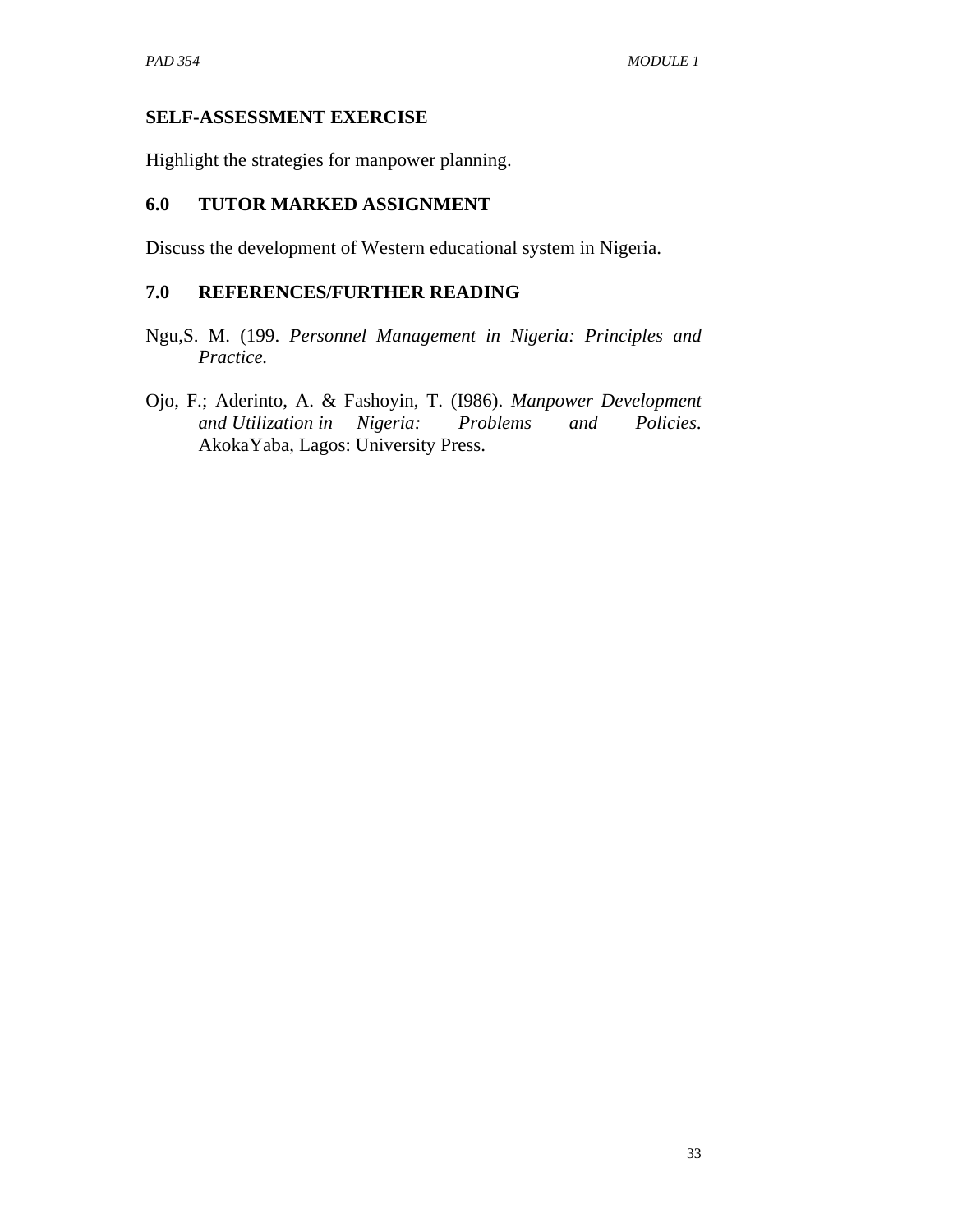### **UNIT 4 NIGERIA MANPOWER PLANNING EXPERIENCE**

#### **CONTENTS**

- 1.0 Introduction
- 2.0 Objective
- 3.0 Main Content
	- 3.1 Problems Manpower Planning Seeks to Address
	- 3.2 The Need for Manpower Planning in Nigeria
	- 3.3 The Machinery of Manpower Planning
- 4.0 Conclusion
- 5.0 Summary
- 6.0 Tutor Marked Assignment
- 7.0 References/ Further Reading

#### **1.0 INTRODUCTION**

In this unit, you will learn about problems manpower seeks to address, the need for manpower planning in Nigeria, and the machinery of manpower planning in Nigeria.

### **2.0 OBJECTIVES**

At the end of this unit, you should be able to:

- discuss the problems manpower seek to address
- explain the need for manpower planning in Nigeria
- examine the machinery of manpower planning in Nigeria

### **3.0 MAIN CONTENT**

### **3.1 Problems Manpower Planning Seeks to address**

Manpower is developed through human capital formation. It means much more than population or labour force. In the economic sense, manpower is the managerial, scientific, engineering, technical, crafts men and other skills which are employed in creating, designing, developing organizations, managing and operating productive and service enterprises and economic institutions. Manpower planning is the process of determining the policies and programmes that will develop, utilize and distribute manpower with a view to achieving a country's broader aims of socio-economic and political development.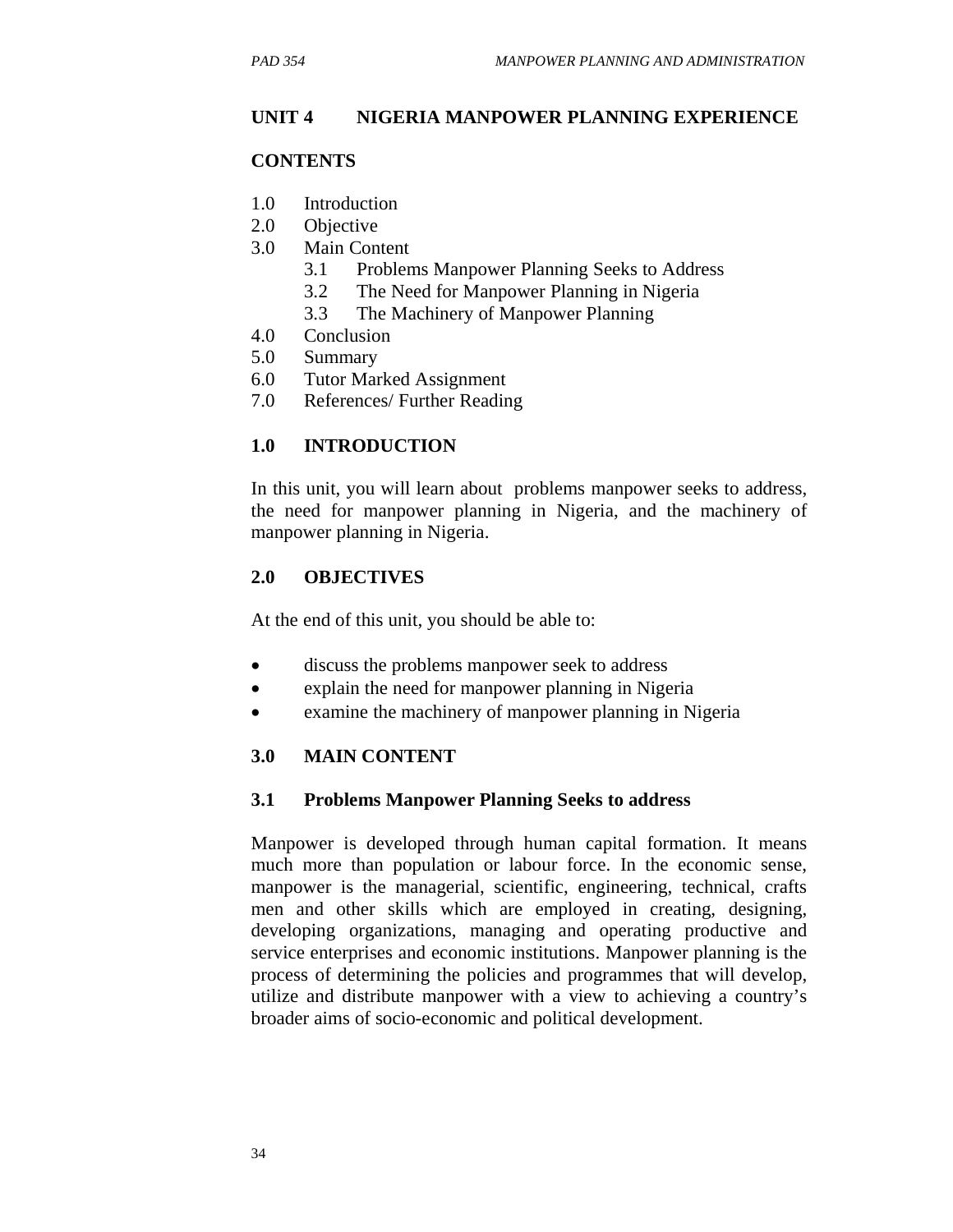The problems with which manpower planning is concerned include:

- i) Identifying the requirements for manpower for various sectors of the economy;
- ii) Planning of formal education, on the job training, in service programmes and adult education so as to provide required skills.
- iii) Analysis of the structure of incentives and the utilization of manpower, including unemployment and under employment and appropriate measures for alleviating them.
- iv) Developing the necessary organizations and institutions to be responsible for the execution of manpower programmes.
- v) Developing management and labour techniques, working conditions and industrial relations in order to ensure maximum productivity.

## **3.2 The Need for Manpower Planning in Nigeria**

Factors that resulted in the need for systematic manpower planning in Nigeria include the following:

First was the school leaver unemployment problem which became serious in the early 60's as large numbers of youths drifted from the rural areas to the urban areas in search of wage employment. Second, there arose the need to provide skilled manpower for the expanding economy and to gear the educational system to meet such need. Before the attainment of independence in 1960, it was hoped that the skilled personnel required for development programmes would come from the United Kingdom. However it proved very difficult to recruit adequate numbers of technicians, Scientist, Engineers and other skilled personnel, who were essential for the implementation of such programmes As Nigeria moved towards independence, there was a high rate of turnover among expatriate staff particularly those in the public services. In addition, the Nigerianization of key posts, both in the public and private sectors of the economy, became a matter of great political importance and national prestige.

The importance of manpower to economic development was highlighted on several occasions. The World Bank Economic Missions which visited Nigeria in 1953 and prepared a report on the country's economy noted:

In the past, economic growth has been largely left to the efforts of expatriate entrepreneurs, administrators and technicians; the time has come to increase as speedily as possible the number of adequately trained Nigerians able to contribute effectively to that growth.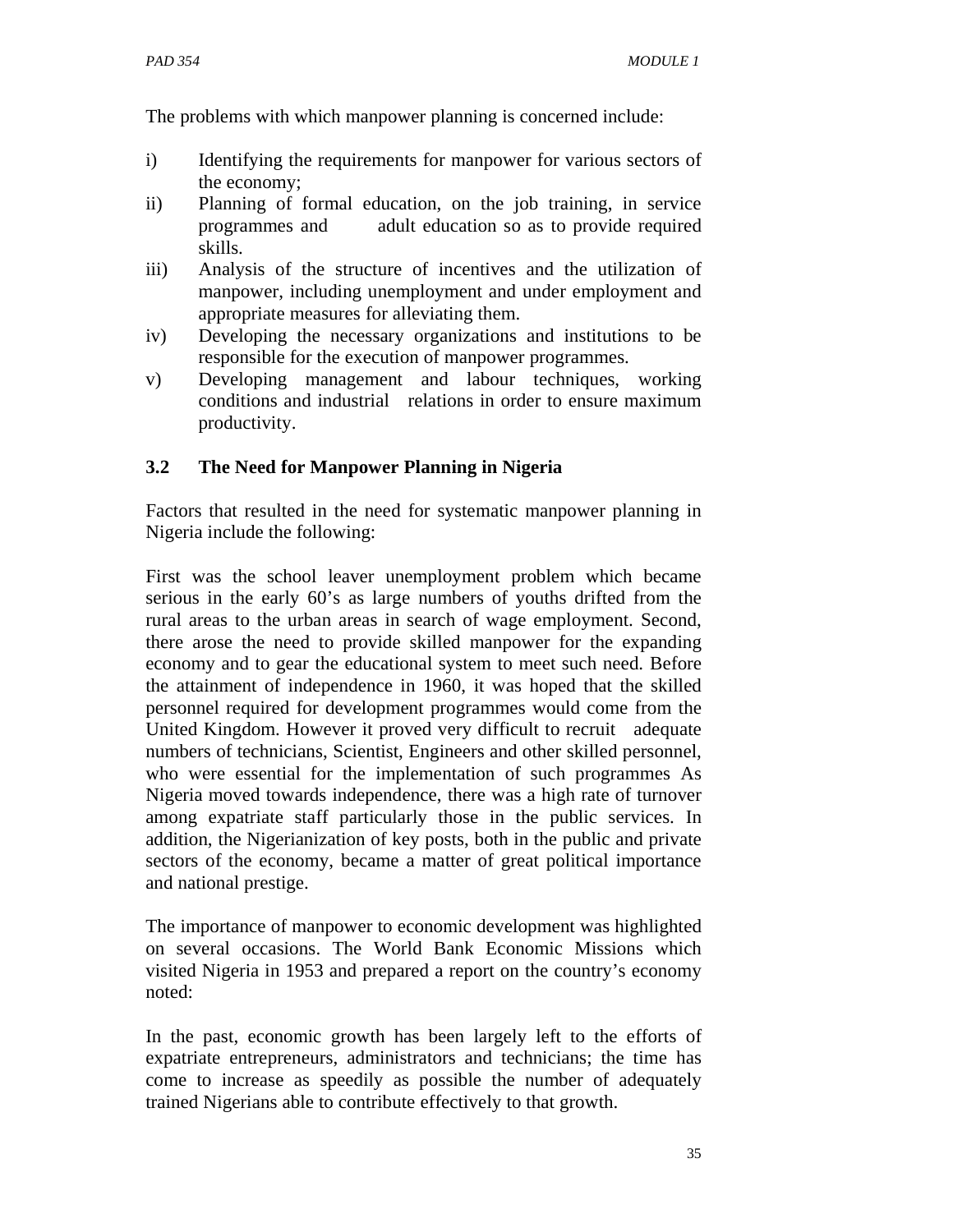The then western Nigerian government in its appraisal of its only major pre-Independence planning exercise observed that; during the implementation of the 1955-1960 Development plan, the Urgent need for certain categories of manpower became manifest. Certain ministries were not able to achieve their targets mainly because the executive capacity was inadequate. Consequently, with the worsening unemployment situation and the shortage of high-level manpower, that is the simultaneous occurrence of surplus of unskilled labour and shortage of skilled labour, manpower planning in Nigeria became a must.

### **3.3 The Machinery of Manpower Planning**

In recognition of the adverse effect of the shortage of high-level manpower and the growing need to develop them, the federal government, in April 1959 appointed a commission under the chairmanship of Sir Eric Ashby to conduct an investigation into Nigeria's needs in the area of post-school certificate and higher education for the subsequent 20 years. The Commission invited a leading authority, Fredrick H. Harbison, to prepare a special report on high-level manpower for Nigeria's Future' In his Report, which was accepted by the commission, Harbison outlined the country's manpower requirements for 1960-70 and recommended the machinery for continuous manpower planning .The commission made a strong recommendation that Nigeria should establish at once appropriate organizational arrangements for the purpose of assessing manpower needs and for formulating programmes for effective manpower development throughout the Federation on a continuing basis. The commission described this as its central recommendation, stressing that manpower development must be articulated with programmes of capital formation; and that manpower planning should, therefore, be regarded as an integral and indispensable part of general planning for economic development.

With the submission of the Ashby Report in 1960 manpower planning came to be viewed more seriously. As one of the organizational arrangements recommended by the Ashby Commission, the National Universities Commission (NUC) was established by the Federal Government. The NUC is to initiate and consider in consultation with universities, plans for such balanced development as may be required to enable universities to meet national needs. And also to examine the financial needs of the universities, receive block grants annually from the federal government and allocate such grants to the universities on the basis of need. In 1974, the NUC was reconstituted and changed to a statutory body with executive powers.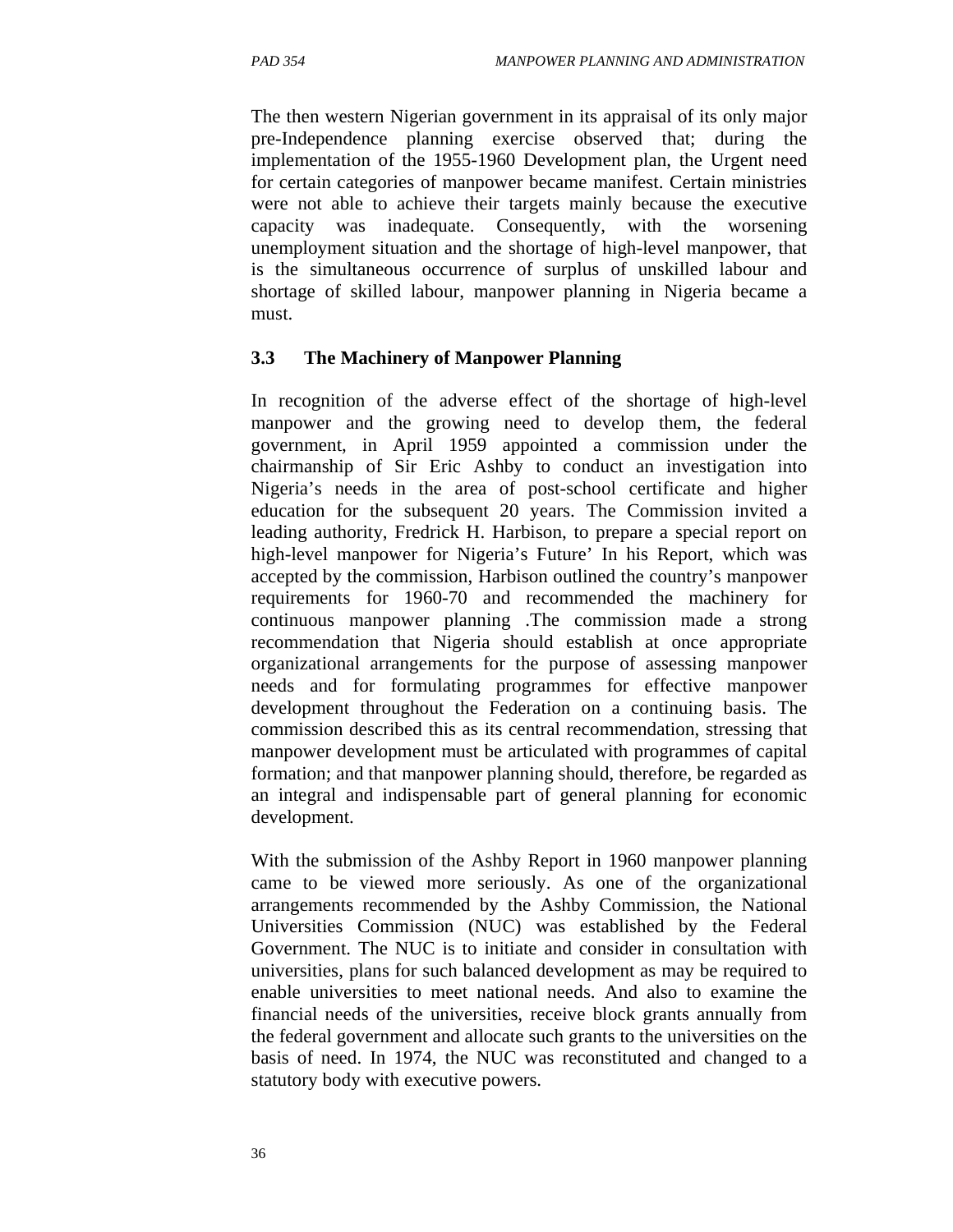The three important aspects of the machinery for manpower planning, which grew out of the recommendation of the Ashby commission, are the National Manpower Board and its secretariat and the Regional (State) Manpower Committees.

**(a) National Manpower Board:** The Ashby commission recommended the establishment of a Manpower Development Board which should be inter-regional in composition and function. This recommendation was considered by the National Economic Council (NEC) in December, 1960, and subsequently led to the establishment of the National Manpower Board in 1962. The terms of reference include ''the determination of the nation's manpower needs in all occupations, formulating, for the consideration of the NEC and the government of the Federation, programmes for manpower development through university expansion, training, scholarships, fellowship and other facilities and coordinating the policies and activities of the Federal and Regional Ministries primarily concerned with manpower problems. The board was also charged with the responsibility for employment policies including measures to deal with unemployment and the optimum utilization of the nation's manpower resources. Summarily, the board was to be concerned with finding solutions to the problems of manpower shortages and manpower surpluses as indicated by unemployment and underemployment.

The National Manpower Board consisted of 19 members which were the Economic Adviser to the Federal Government, and representatives of the Federal and Regional Ministries of Education, labour and Economic planning. Also represented were national institutions and organizations such as the Universities, the Nigerian Employers' Consultative Association and labour unions. The Permanent Secretary of the Federal Ministry of Economic Development was the chairman. The board had only limited impact on national manpower planning. Most of such impact was through its representation in other government bodies concerned with manpower development and utilization. In 1976, the board was reconstituted with 35 members.

**(b) State Manpower Committees:** Since each regional government had responsibility for general economic planning within its area of jurisdiction, it was thought necessary that regional bodies to complement the National Manpower Board should be established. The NEC decided that regional manpower committees be established. Four manpower committees (three regional and one federal) were subsequently set up with the following terms of reference: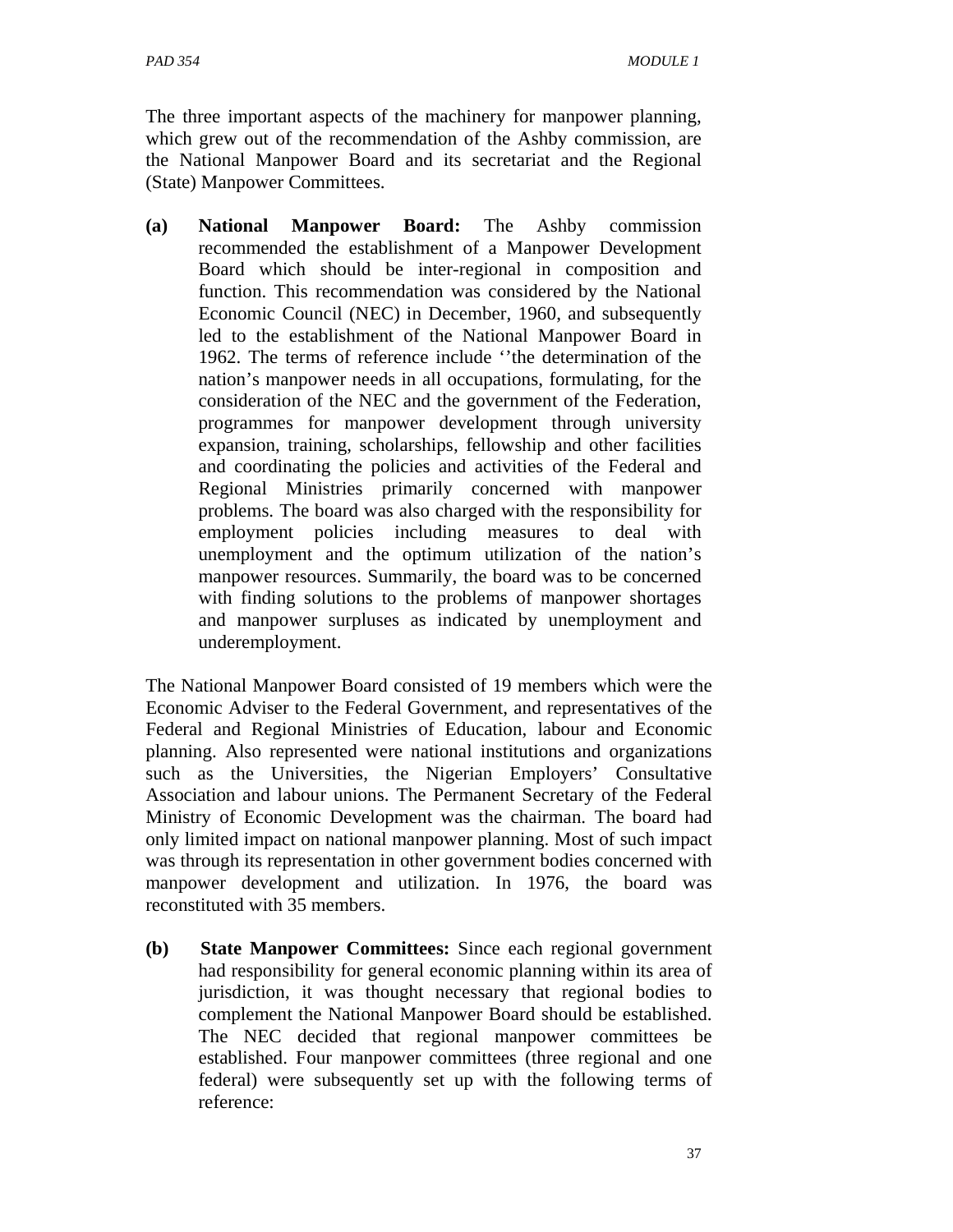- (i) To assess the manpower requirement of the various arms of the public sector within the region and the manpower implications of the development programmes and to supply such information to the secretary of the National Manpower Board.
- (ii) To examine from the regional government's points of view, the implications of the result of the work of and the recommendations of the National Manpower Board.
- (iii) In the light of the above, to advise the regional government on the implementation of decisions and recommendations of the National Manpower Board.
- (iv) To advise the National Manpower Board on matters referred to the committee by the board.

Each regional government was allowed to decided on the composition of its committee which was to be located in the regional ministry of economic planning. The regional manpower committees were never effective. They became moribund during the civil war.

**(c) National Manpower Secretariat**: A Manpower Secretariat to service the National Manpower Board was set up in the Federal Ministry of Economic Development which had the responsibility of overall development planning in the country. The secretariat was expected to present business to the National Manpower Board, handle manpower statistics , promote the development of employed manpower, create employment opportunities, expand training facilities maintain a national register of high-level manpower , and secure the optimum utilization of manpower resources. The secretary to the National Manpower Board was also the administrative head of the manpower secretariat.

A major problem encountered by the secretariat over the years is that of staff. For example, the secretariat relied largely on the federal office of statistics for the supply of its statistical staff that could be withdrawn or transferred at any time.

#### **An Appraisal of the Planning Machinery**

The Udoji commission outlined a catalogue of weaknesses in manpower planning and development machinery. They include:

- a. Incapability to evaluate manpower contents of development projects submitted to the central planning office.
- b. Incapacity to undertake demographic studies showing employment status by states, education distribution by age, sex and the like.
- c. Lack of current and comprehensive information on the stock of skills available in Nigeria.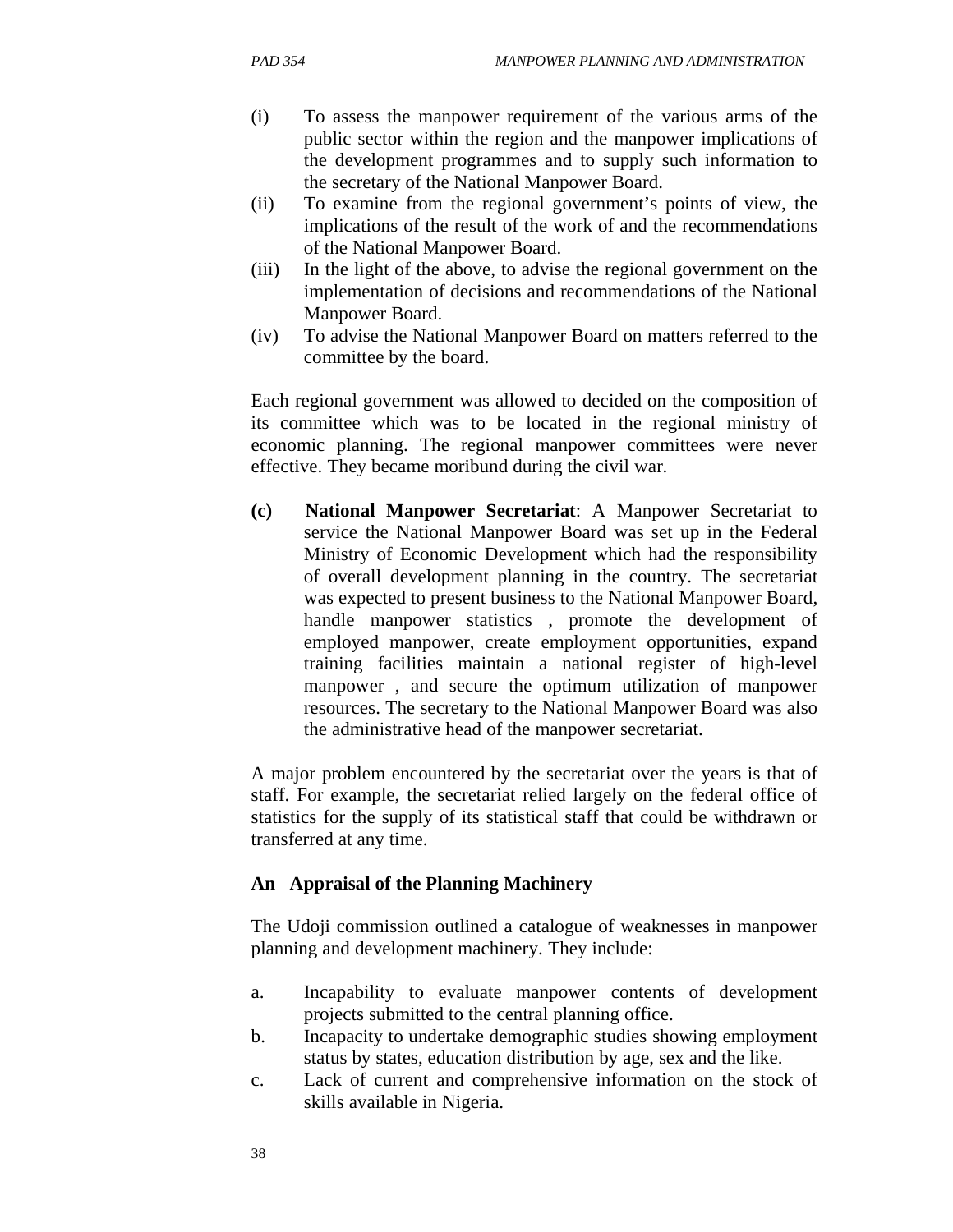- d. Lack of research on manpower utilization.
- e. Low percentage of response from establishments selected for manpower surveys.
- f. Lack of guidance to education planners in national or state institutions and universities because of inadequate data for estimating future manpower demand and supply situations.
- g. Lack of guidance to secondary school students on subjects for study in post-secondary education institution based on accurate supply and demand positions.
- h. Inability to recommend training priorities in skills urgently needed for National Development.
- i. Little evidence of co-ordination in matters relating to employment, education and manpower planning; and
- j. Inability to attract and retain competent professional manpower staff.

# **4.0 CONCLUSION**

Manpower planning is the process of determining the policies and programmes that will develop, utilize and distribute manpower with a view to achieving a country's broader aims of socio-economic and political development. Unemployment problem in Nigeria was one of the reasons that gave rise to manpower planning in the country. Also the need for skilled labour made it necessary for manpower planning. The manpower planning boards were established as a result of the recommendations of the commission that was set up to examine the manpower needs of the country.

## **5.0 SUMMARY**

In this unit you have examined problems manpower planning seeks to address, the need for manpower planning in Nigeria and the machinery of manpower planning in Nigeria. You also looked at the Udoji Commission appraisal of the manpower planning machinery in Nigeria.

## **SELF-ASSESSMENT EXERCISE**

- i. List five problems manpower planning seek to address.
- ii. List the three important aspects of the machinery for manpower planning, which grew out of the recommendation of the Ashby commission.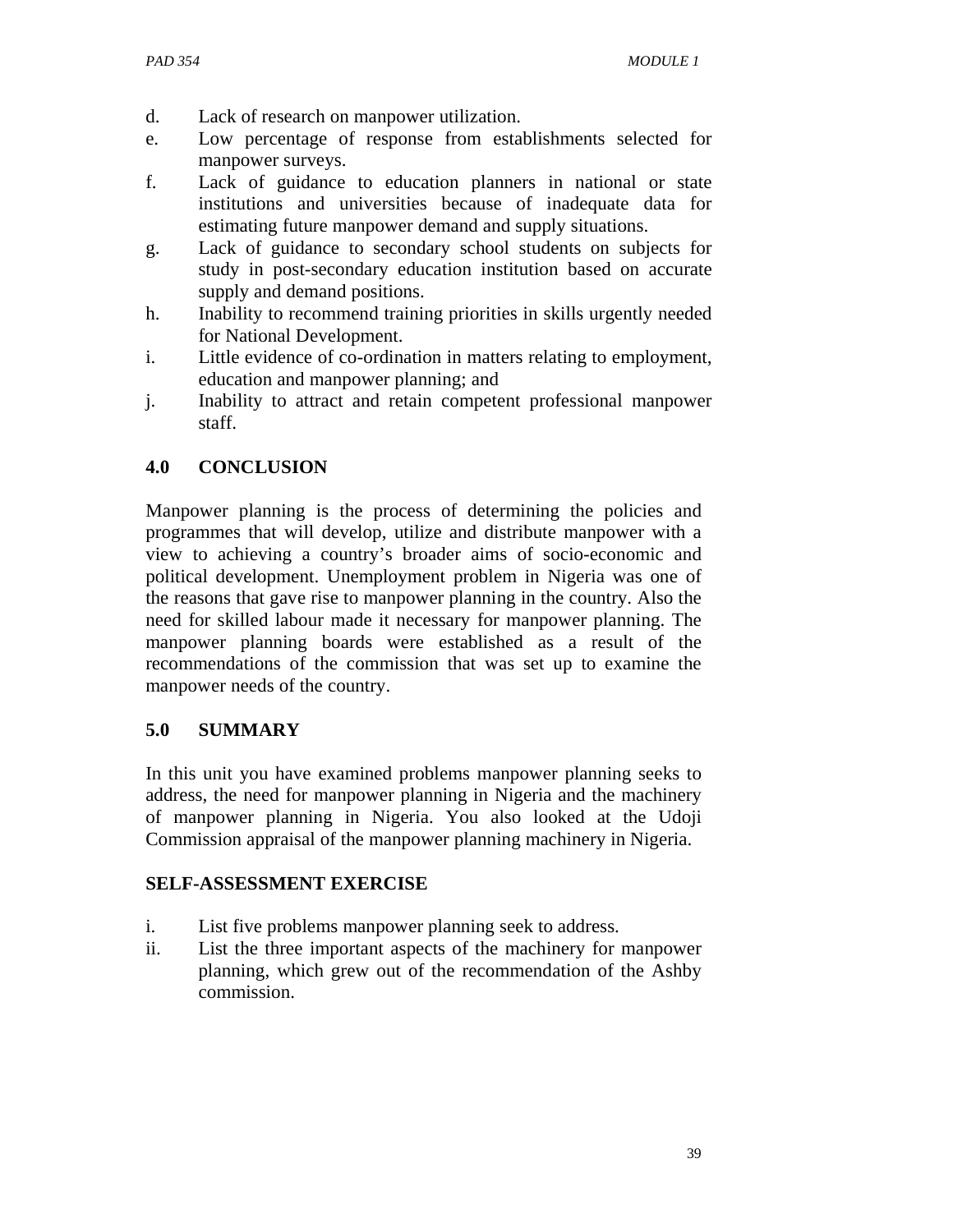#### **6.0 TUTOR-MARKED ASSIGNMENT**

What necessitated systematic manpower planning in Nigeria?

### **7.0 REFERENCES/FURTHER READING**

- Ngu,S. M. (1994). *Personnel Management in Nigeria: Principles and Practice*
- Ubeku, A.K. (1975). *Personnel Management in Nigeria*. Lagos: Longman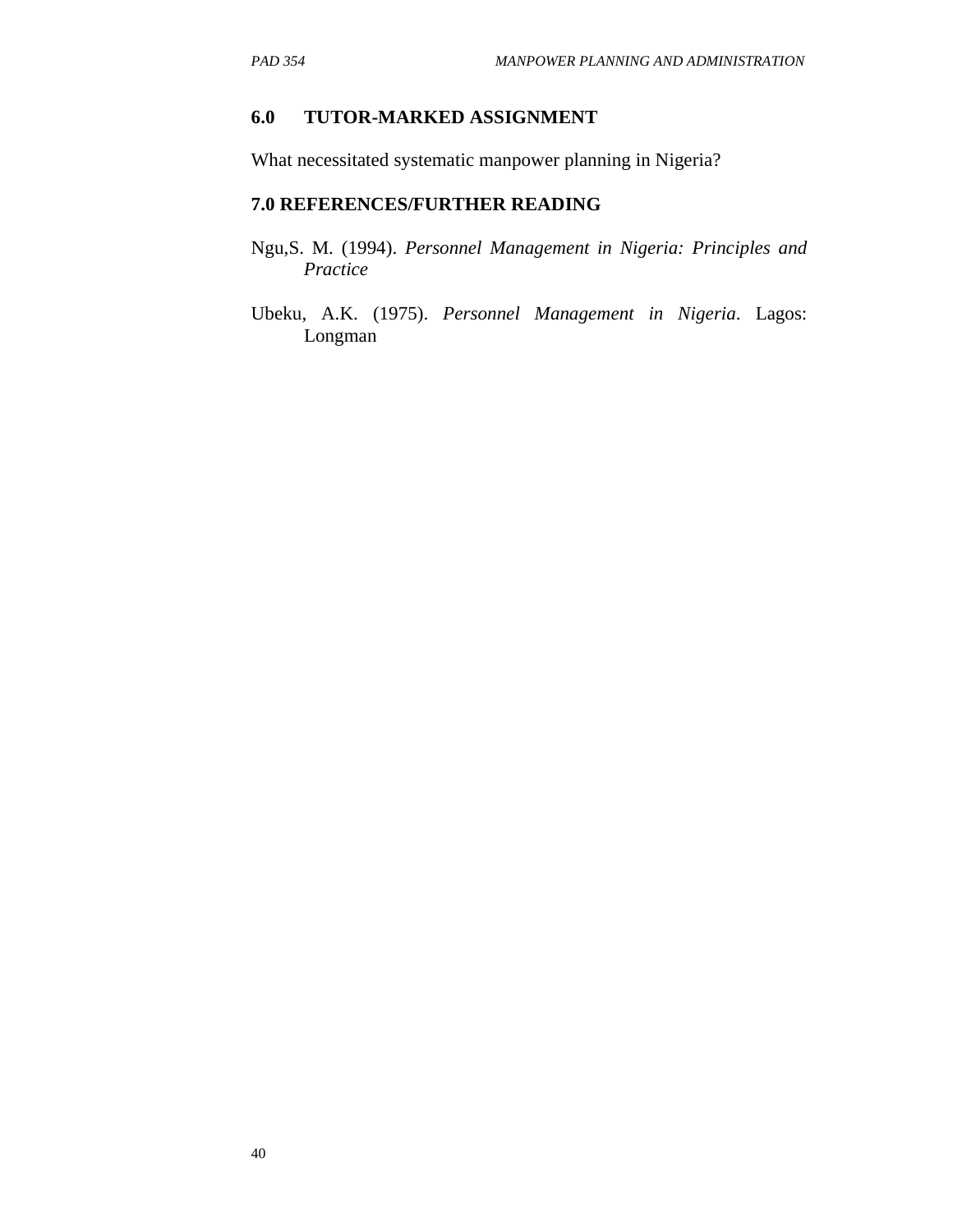## **UNIT 5: PROBLEM OF MANPOWER UTILISATION IN NIGERIA**

## **CONTENTS**

- 1.0 Introduction
- 2.0 Objectives
- 3.0 Main Content
	- 3.1 Problem of Manpower Utilisation in Nigeria
		- 3.1.1The Effects of Social Sub-System
		- 3.1.2The Effects of Political Sub-System
- 4.0 Conclusion
- 5.0 Summary
- 6.0 Tutor-Marked Assignment
- 7.0 References/Further Reading

# **1.0 INTRODUCTION**

 In this unit, you will be examining the problem of manpower utilization in Nigeria. You will also consider the factors that contribute to the problems of manpower utilization in Nigeria.

# **2.0 OBJECTIVES**

At the end of this unit, you should be able to:

- discuss problems of manpower utilization in Nigeria
- enumerate factors that contribute to the problems of manpower utilization in Nigeria.

## **3.0 MAIN CONTENT**

## **3.1 Problem of Manpower Utilisation in Nigeria**

Not only do all countries concern themselves with the problems of manpower development and availability but also with those of manpower utilisation. The problem of manpower utilisation can constitute a clog in the wheel of manpower development and availability. In effect, ineffective manpower utilisation can lead to manpower surpluses or shortages in the various sectors of the economy. In Nigeria, for example, the problem is not just that of manpower development or availability but largely that of manpower utilisation as the analysis here indicates.

There are a number of factors responsible for the problems of manpower utilisation in Nigeria. They can be grouped under economic, social and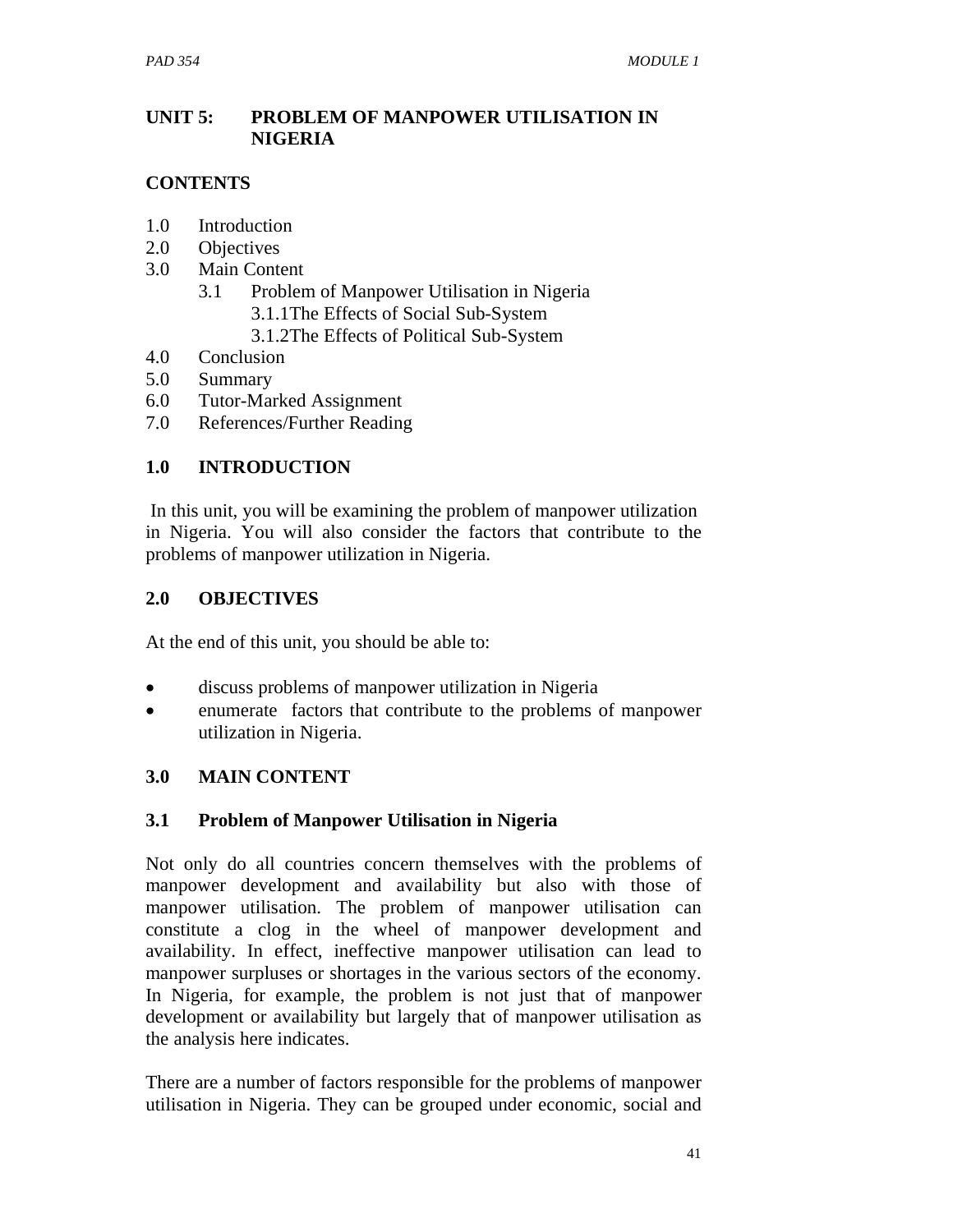political sub-systems. The economic system does not provide incentives for effective manpower utilisation in the country. The Nigerian economy operates within the framework of capitalism, which in an underdeveloped economy cannot provide the incentive and motivation necessary for effective manpower utilisation. The discussion on the reactions by various workers associations to the various salaries review commissions shows how poorly workers are compensated in this country. Apart from the poor salaries and conditions of services, other welfare services such as good pension schemes, redundancy and social security allowance are not just available. A medical doctor, engineer, architect mathematician, physicist or any specialist in one of our rare skills, may observe for example that he will be placed at an economically disadvantaged position by the existing economic system, especially if he considers the system whereby unskilled, primary or secondary dropouts become millionaires overnight through contracts and/or partisan politics. It is not surprising, therefore, that many professionals find their ways into politics and administration and thereby distorting national manpower planning, statistics in general, and manpower development and utilisation in particular. Thus, the claims by Professor Ransome-Kuti that there were 100,000 people to a dentist in Nigeria by the 1980s may be misleading if some of the qualified dentists have joined politics and administration.

### **3.1.1 The Effects of Social Sub-System**

The social sub-system is closely tied to the economic subsystem. Many families and their youths see education as family investments. First, and foremost, the educated youth wants to secure a job after his possibly long training. Second, the job secured must be lucrative with good prospects for training and advancement so as to enable him meet the aspirations of both his family and those of the extended families as may be dictated by the cultural heritage. Until in recent years, many cultures in Nigeria have considered earned employment by women as a taboo. The Cultural Revolution in this respect should be sustained and completed so that some of the available manpower may not be dumped into pits only to decay without utilisation. Furthermore, the tendency for some employer by commission or omission to exclude females either from certain professions or jobs ought to be discouraged if the country is to attain a high level of effective manpower utilisation.

There are also some social factors which influence both policy-makers and policy implementers in both manpower development and manpower utilization. These include the educational system, the rapid growing population and mounting unemployment. Thanks to the introduction of the educational policy 6-3-3-4 system and now the 9-3-4 the educational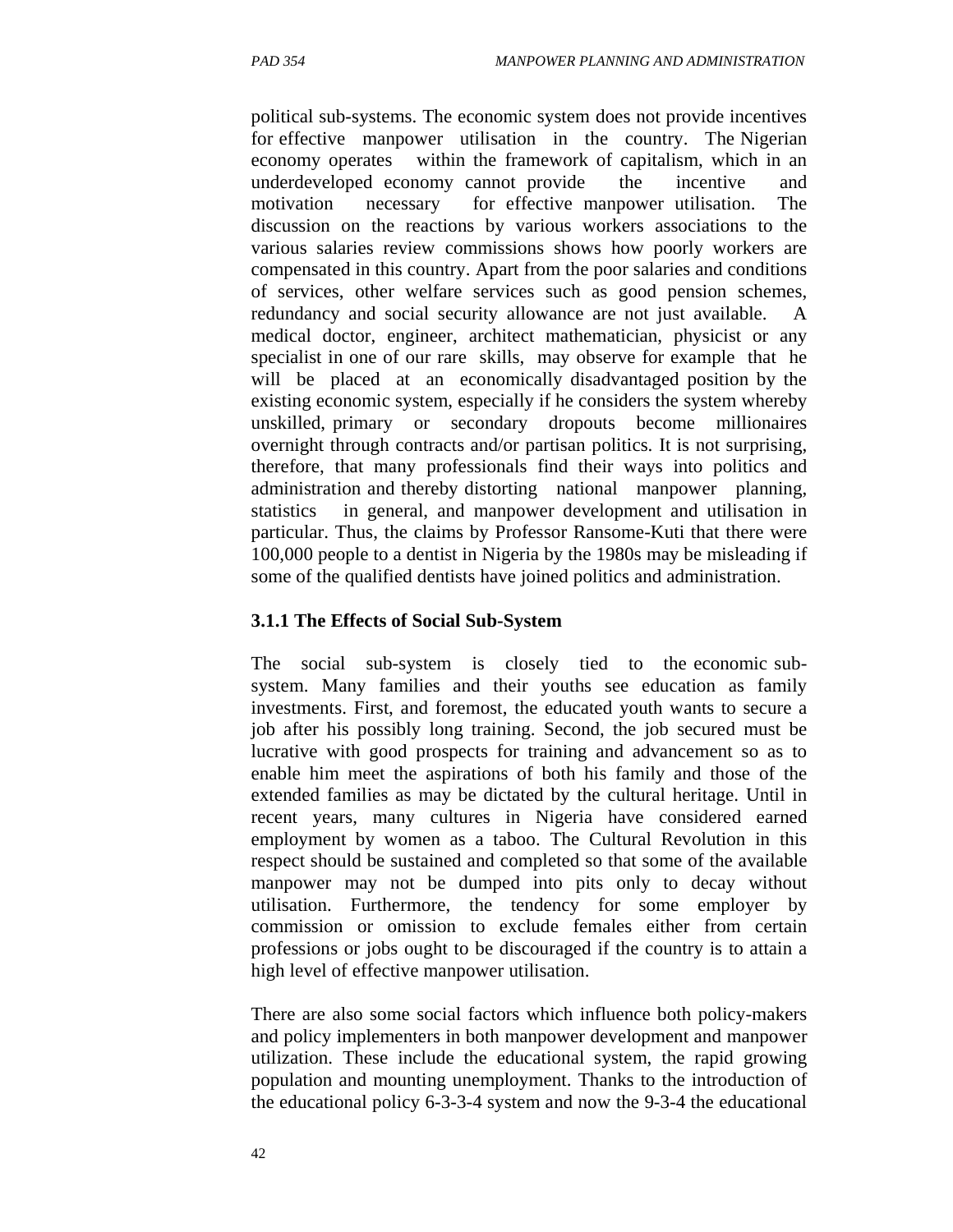system in Nigeria because over the years the educational system has not been geared towards solving manpower problems generally. Educational planners for example, have not been taking into consideration the quality of the educational products for mature effective manpower utilization.

Ineffective educational planning itself is highly influenced by the rapidly growing population. Without adequate or accurate statistics on the birth or death rates, one can understand the problems involved in educational planning and administration. The result of this, plus that of inadequate financial resources, is characterized by inadequate educational instructions-cum personnel and emoluments for effective production of the desired quality of personnel for the future effective manpower utilization.

The poor educational system and the rapidly growing population jointly and severally amount to unemployment and/or underemployment in the various sectors of the economy. Of course, the degree of unemployment varies from one sector to another and from one sector to another and from one geographical area to another. For example, graduate unemployment in the Southern parts of the country started right back to the 1970s while in the Northern parts, it started later.

# **3.1.2 The Effects of Political Sub-System**

To understand the effects of political sub-system on manpower utilization in Nigeria will require an understanding of the country's political system itself. This is necessary because the political sub-system seems to be the most crucial and controversial issue, in manpower development and utilization policies.

It is not only impossible but also absurd to attempt detailed analysis of Nigeria political system here. A brief overview of its constitutional framework through which the affair of the State is run is therefore considered sufficient for the purpose of this discussion.

Since 1954, with Littleton's constitution, the affairs of the country have been run under the framework of federalism.

Federalism itself implies that at least, two levels of government ruling the same land and people, each level having at least one area of action in which it is autonomous, and some guarantee (even though merely a clause in a constitution) of the autonomy of each government in its own sphere. The system is that of compromise whereby the principle and practice of give- and – take operates, or at least, ought to operate, for the benefit *of* interests or the whole nation, as William Riker rightly observed: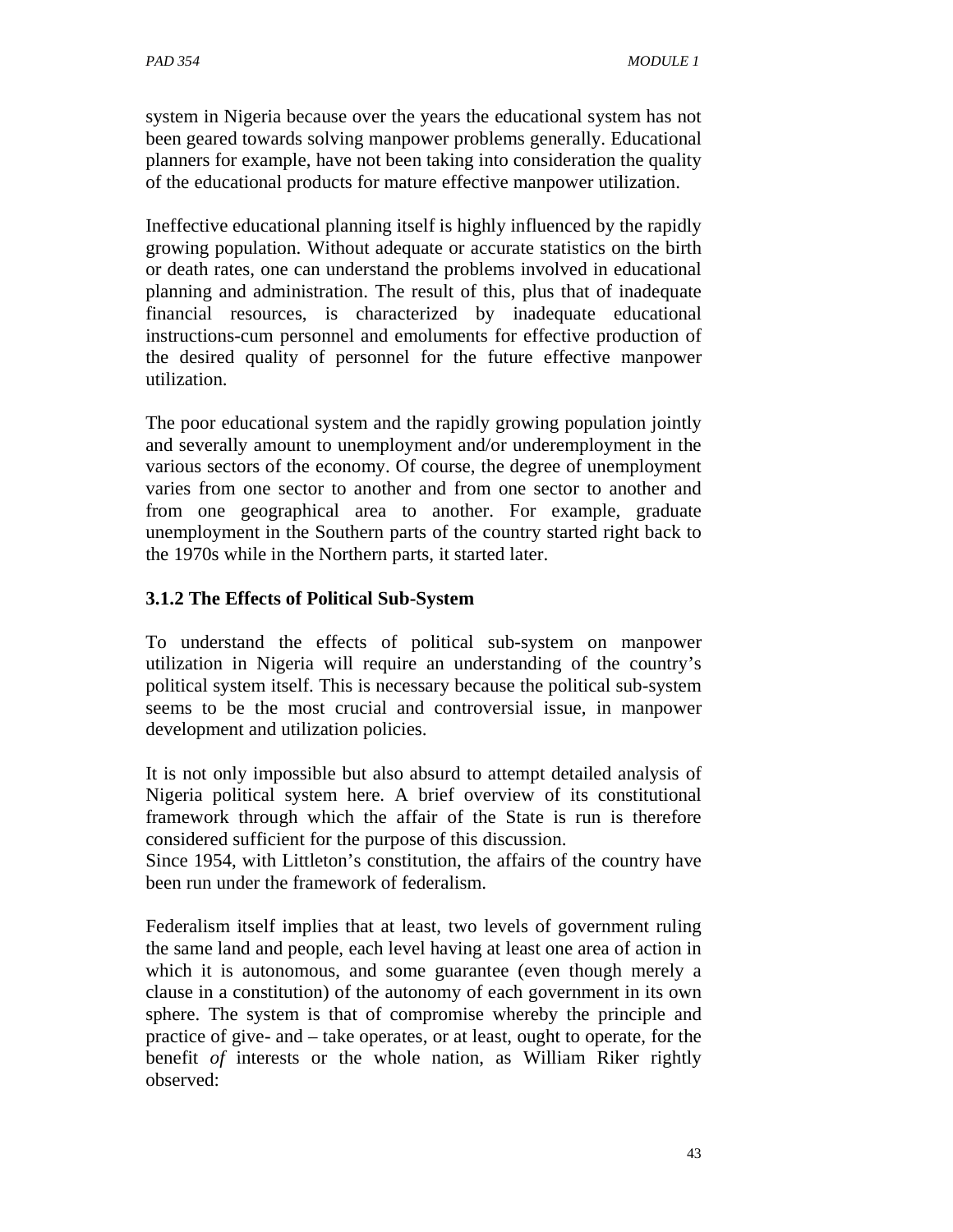"The recent popularity of federal constitutions is not surprising because Federalism is one way to solve the problem of enlarging government a problem that is one of the most pressing political concerns in the modern world... Each advance in technology of transportation makes it possible to rule a larger geographical area from one centre, to fill a treasury more abundantly, to maintain a larger bureaucracy and police, and, most important of all, to assemble a larger army".

The above quotation comes closer to the factors influencing the choice of federalism in Nigeria. Awa E.A. (1976) has summarized these factors to include fear of attacks by foreign powers; economic and administrative advantages; ethnic and cultural forces, common historical experiences; geographical contiguity, similarity of political institutions; colonial policies; and political leadership.

Traditional federalists maintain that both the union and the units are independent and coordinate authorities enjoying plenty powers within their jurisdictions set by the constitution, and each authority should be contained to its sphere. Making a similar contribution, Dicey A.V. observes that ''Federalism means the distribution of the force of state among a number of co-ordinate bodies each originating in and controlled by the constitution." This point is manifested in the writing of M. Venikatrangaiya especially, when he contends that the governments - central and local - must have complete freedom from mutual control and encroachment in the determination of their policies and the way in which they are exercised. It is this freedom that is the soul of federalism

All these submissions tend to build up a model on the essence of federalism, with emphasis on complete independence of the centre and the constituents units from mutual control. They also emphasize that each government should be restricted within the limits of its own jurisdiction. Anything short of this, as Wheare K. C. argues falls short of pure or unalloyed federalism, but rather, quasi-federalism, just like the constitution of India of 1950, with its centralized tendency.

The Nigerian federalism operates a-three tier system of government, viz, the central (federal), states, and local governments, each "autonomous" in its own sphere of jurisdiction; at least, by the provision(s) of the constitution. The constitution of 1999, for example has vested in the federal government the powers to legislate on both the exclusive and on current legislative list, this tends to illustrate the wide powers of the federal government in Nigeria. In other words, Nigeria operates the pure or unalloyed type of federalism.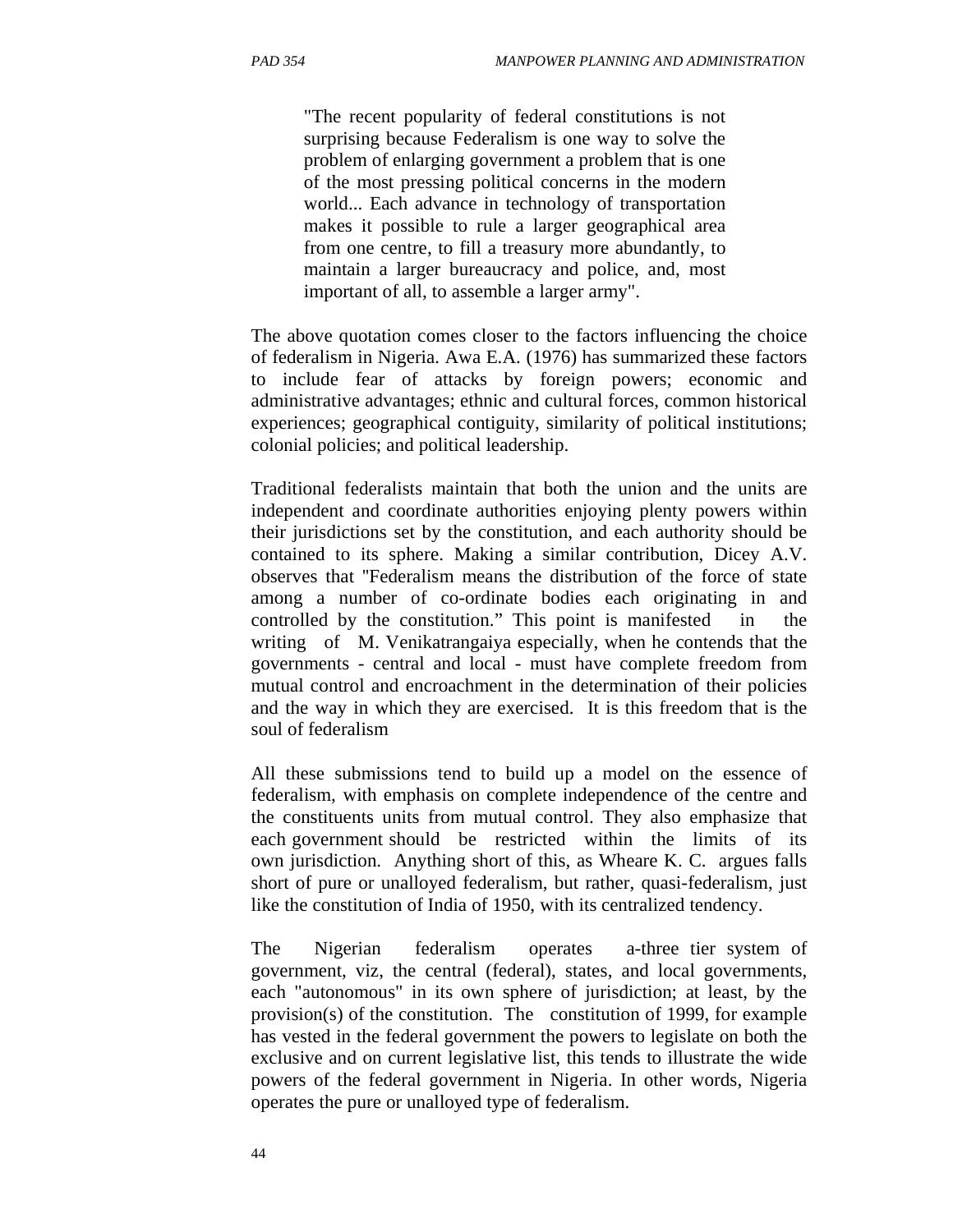The application of the doctrine as implied by the Supreme Court has led to a wide extension of powers of the national government at the expense of the states, a tendency which Amal Ray associates American federalism with. All these illustrate the type of federalism, which Nigeria operates the "pure or unalloyed federalism."

Now, the question is: how does this federal framework influence the manpower development and utilisation policies in Nigeria? The answer to this question can be provided by a close examination of the admissions policy into federal institutions of learning as well as employment policies in the federal civil service and other federal agencies throughout the federation of Nigeria.

Education is one of the concurrent legislative items in which both the centre and the units exercise their respective powers. The federal government for example subsidizes the funding of education at all levels in addition to its own specific educational institutions from secondary to university levels. The federal government colleges and/or federal government girls colleges spread all over the country with each state having two except Lagos with three, in accordance with the principle of federalism already discussed. The ad mission policy into these colleges is also based on the federal principles. Up to 1985, the admission formula into these schools was 20 - 50 - 30 on merit; state quota; Environmental quota, respectively. The 1986 admission exercise however, witnessed implementation of the new admission formula, which replaced the old one. Under the new admission policy, admissions on merit were reduced from 20 to 10 per cent, while equal state representation and environmental quotas were increased from 50, 30 to 55, and 35 respectively. All these are in consonance with the federal principle, which calls for mutual co-existence, co-operation and development.

In addition to the above schools, the federal government also established and run post-secondary institutions including federal polytechnics and universities, also scattered all over the country. Although the federal principle would require admission formulae similar to the one discussed above, it cannot be conveniently applied to these institutions for obvious reasons. In the first place, the federal universities are not enough to go round the states. In other words, not every state has a federal university, although there are campuses of the older universities covering other states that have none.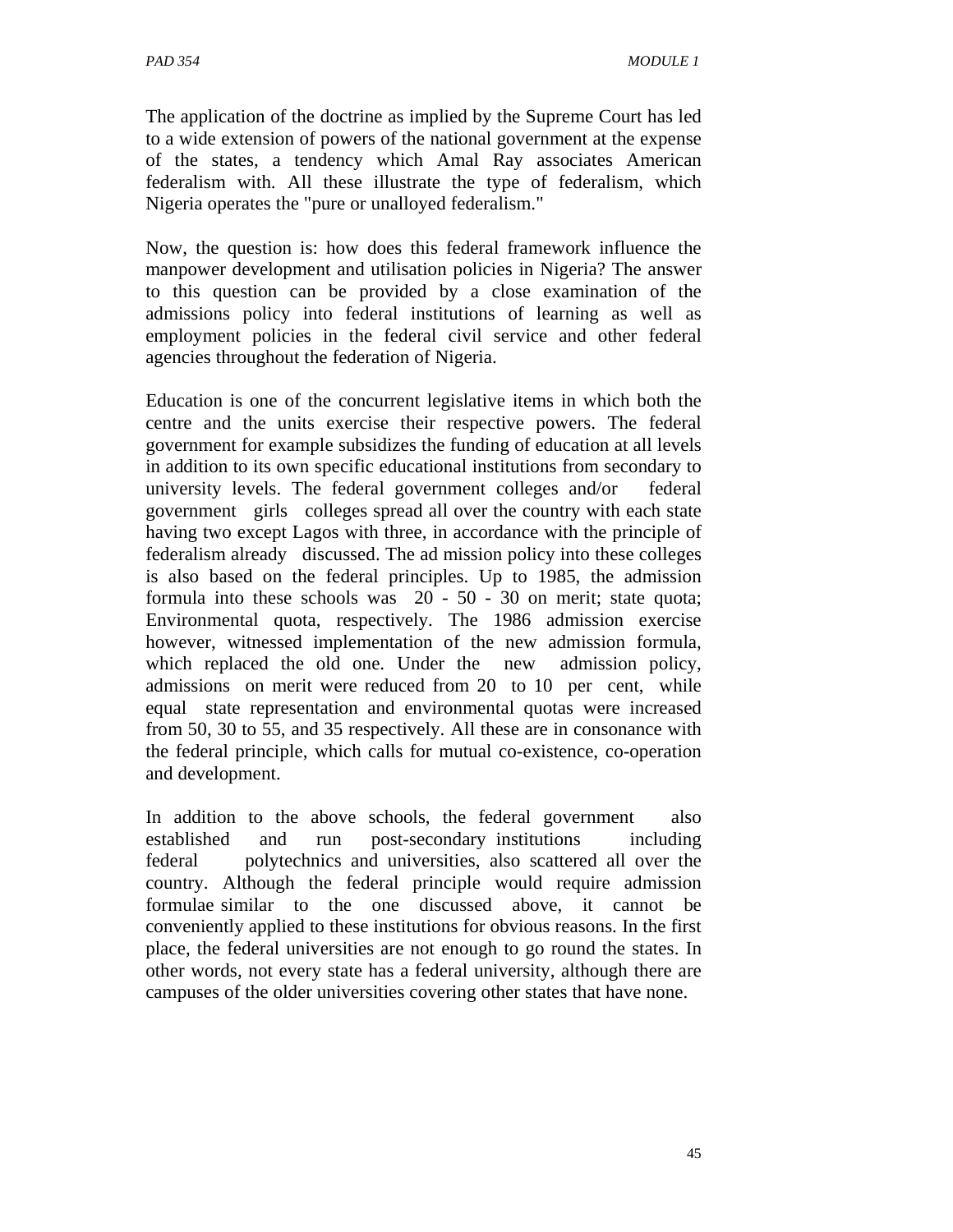#### **4.0 CONCLUSION**

Manpower utilization problem can constitute a clog in the wheel of manpower development and availability in the country. Ineffective manpower utilisation can lead to manpower surpluses or shortages in the various sectors of the economy. In Nigeria, the problem is not just that of manpower development or availability but largely that of manpower utilization. Factors responsible for the problems of manpower utilisation in Nigeria can be grouped under economic, social and political subsystems.

#### **5.0 SUMMARY**

In this unit you considered manpower utilization problems in Nigeria and the factors that contribute to the problem of manpower utilization in Nigeria.

#### **SELF-ASSESSMENT EXERCISE**

What do you understand by manpower utilization problems?

#### **6.0 TUTOR-MARKED ASSIGNMENT**

What are the factors that contribute to manpower utilization problems in Nigeria?

#### **7.0 REFERENCES/FURTHER READING**

- Ngu,S. M. (1994). *Personnel Management in Nigeria: Principles and Practice*
- Ojo. F., Aderinto, A. & Fashoyin, T. (I986). *Manpower Development and Utilization in Nigeria: Problems and Policies.* AkokaYaba, Lagos: University Press.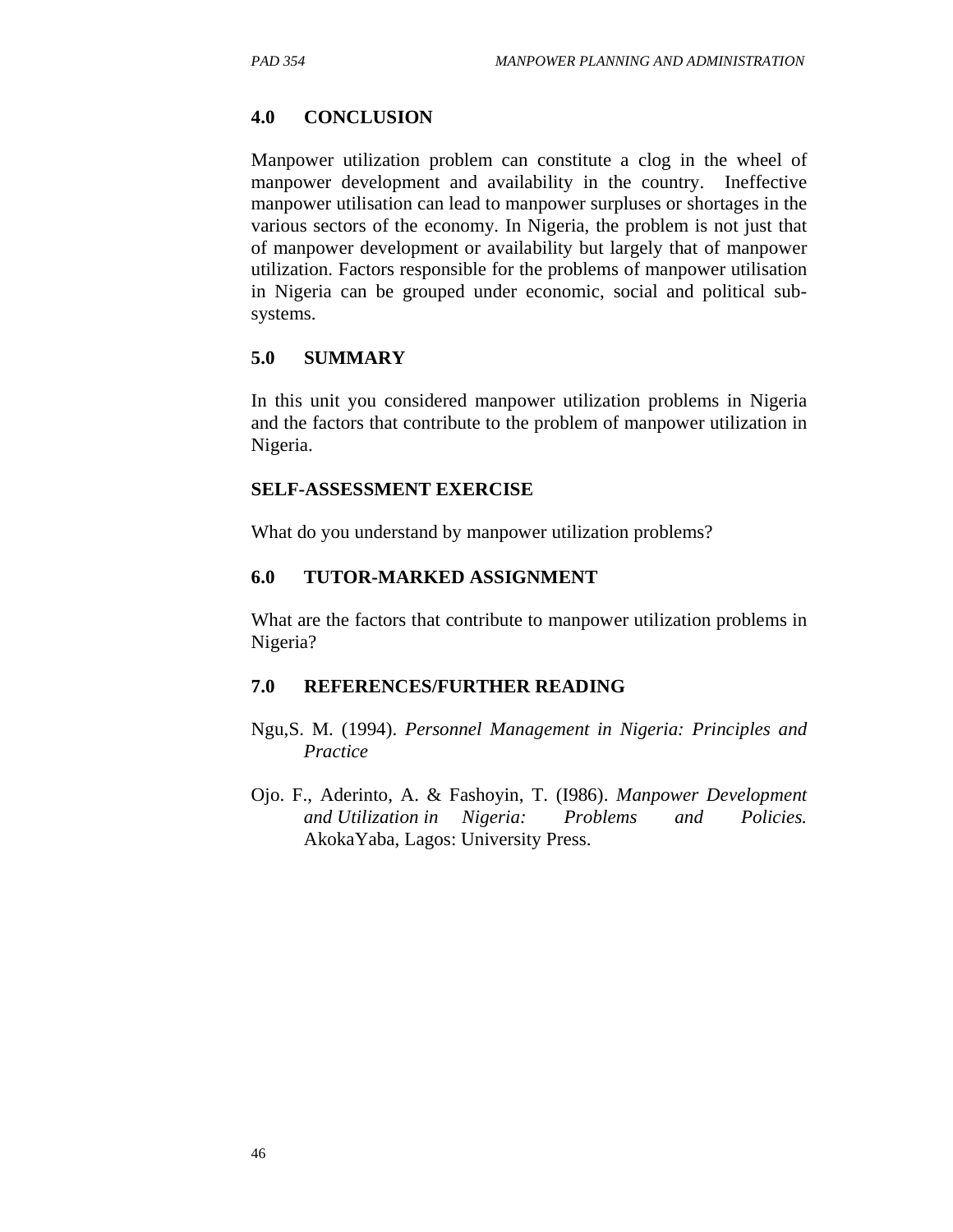## **MODULE 2 PROCUREMENT (EMPLOYMENT)**

- Unit 1 Recruitment and Selection Processes
- Unit 2 Induction of Personnel
- Unit 3 Job Evaluation
- Unit 4 Compensation Administration

## **UNIT 1 RECRUITMENT AND SELECTION PROCESSES**

### **CONTENTS**

- 1.0 Introduction
- 2.0 Objectives
- 3.0 Main Content
	- 3.1 Sources of Employment
	- 3.2 The Recruitment Process
		- 3.2.1 Short Listing
		- 3.2.2 Preliminary Interview
	- 3.3 Employment Interview
		- 3.3.1 Principles of Interviewing
		- 3.3.2 Preparation
		- 3.3.3 Setting
		- 3.3.4 Conduct of the Interview
		- 3.3.5 Close
		- 3.3.6 Evaluation
	- 3.4 Selection
- 4.0 Conclusion
- 5.0 Summary
- 6.0 Tutor-Marked Assignment
- 7.0 References/Further Reading

## **1.0 INTRODUCTION**

In this Unit you shall be examining aspects which includes, recruitment and selection processes. The unit focuses on how organizations recruit personnel to fill vacant posts and sources of personnel or skills needed for filling them.

## **2.0 OBJECTIVES**

At the end of this unit, you should be able to:

- outline the steps organizations take in recruitment exercise
- state the components of employment interview.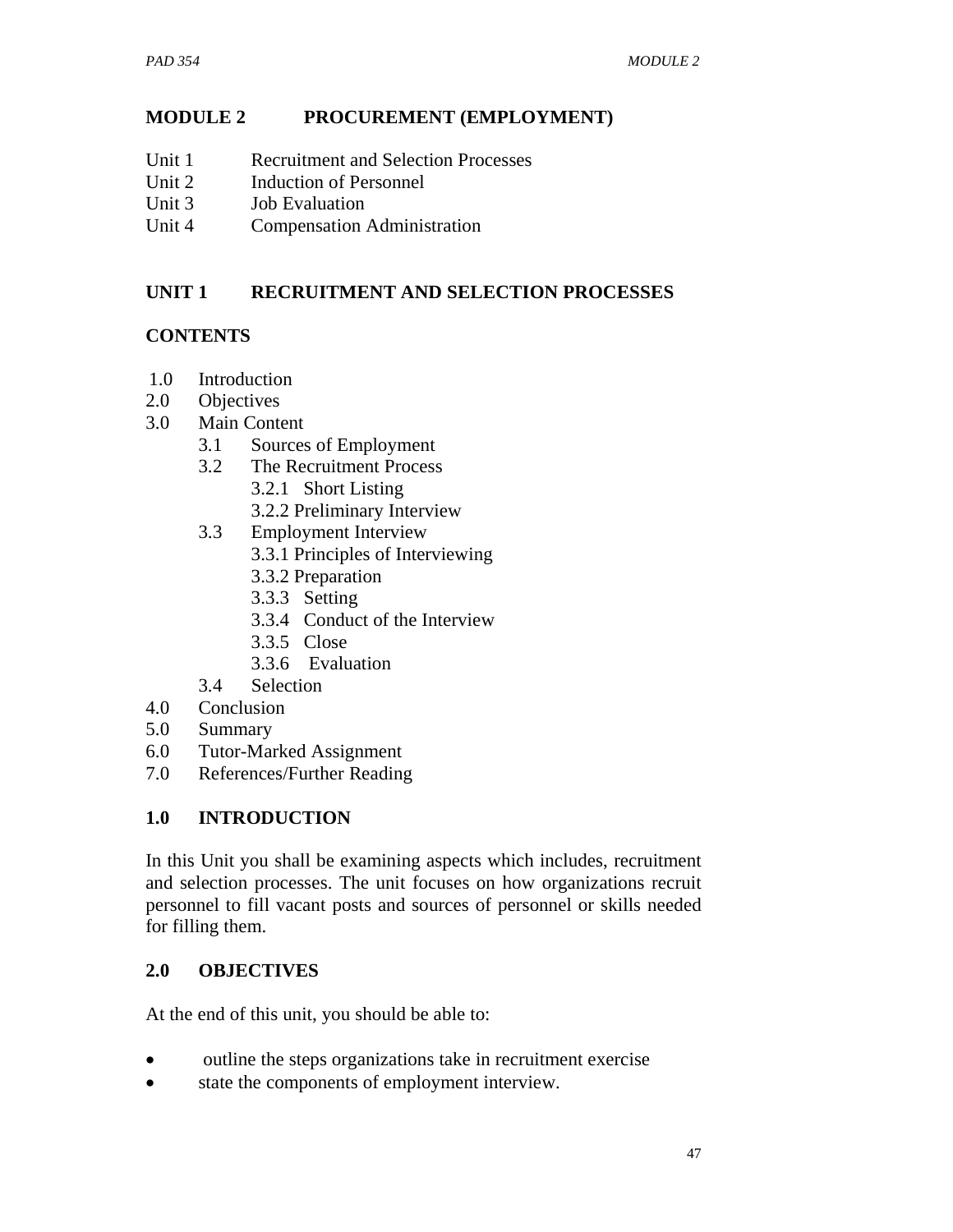#### **3.0 MAIN CONTENT**

#### **3.1 Sources of Employment**

In the procurement or employment or personnel in an organization, the sources of personnel for filing vacancies are important. There are two major sources. These are the external and internal sources of personnel for filling vacancies.

- 1. External sources include:
	- a. Advertising: Advertisement is made in the national dailies magazines, journals, radio and television. Advertisement has a wide coverage of the labour market. It is also precise and clear to the applicant. The disadvantage of advertisement in that it is costly to advertise in the national dailies, radio and television. It is difficult to predict the outcome of advertisement. Some may not attract many applicants while others may attract a large number of applicants.

Detailed advertisement including specification, job description, salaries and other condition of service tend to serve as motivation for high rate of responses because personnel are able to compare their present salaries and other condition of service before making up their mind on the new job. It also provides for higher rate of stability and retention of personnel in the organization since they are aware of all conditions of service before picking the job.

- b. Unsolicited Applications: They are applications submitted by individual applicants to organizations from time to time. This source allows the applicants to apply for any post unlike the advertisement source whereby the applicants are only able to apply for the post advertised. The disadvantage of the unsolicited application is that people may apply for jobs that do not actually exist. Chruden and Sherman (1963) said that unsolicited application from persons who appear to be well qualified but who cannot be hired immediately should be kept in file, for these persons may provide a source of employee for future vacancies. But it is possible that these applicants might have secured employment from other organizations.
- 

c. Employment Agencies: This may be public or private. Public employment agencies may be operating on a non – profit – making basis without costs involved on the part of the applicants, while private employment agencies operate as profit oriented enterprises charging fees to the applicants, or/and the employers.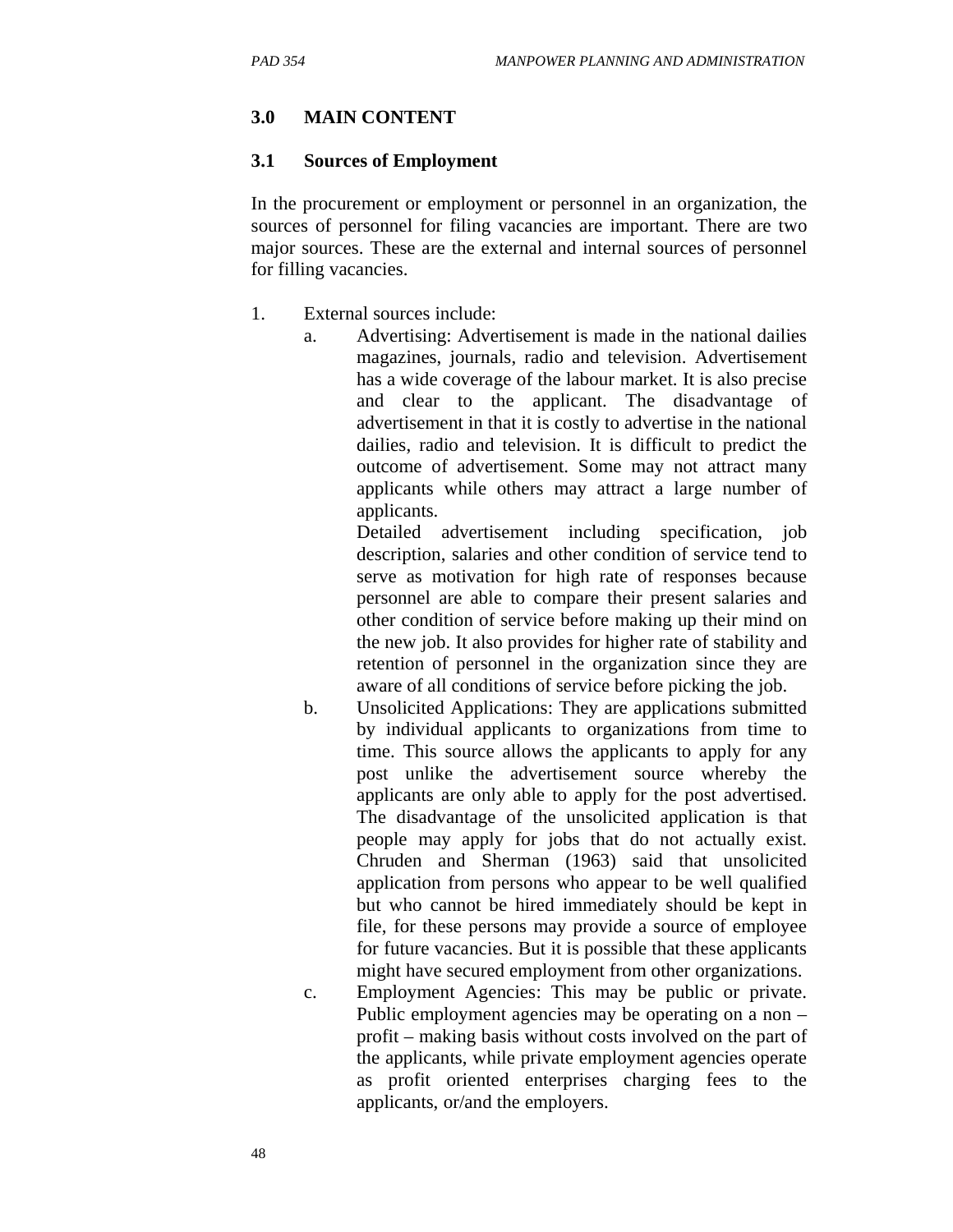In Nigeria, a public employment agency is represented by the labour office which has branches all over the country. The labour office receives information from both public and private organizations as regards vacancies and qualifications needed to fill them and communicates these information to the public especially the interested applicants. The applicants submit applications through the labour office. The labour office screens the applications on behalf of the organization and selects personnel for placement in various organizations. Before the 1980s, the labour office served as a useful employment agency for both the public and private sectors, especially at the unskilled and semi – skilled levels.

- d. Educational institution: Educational institutions used to be one of the most common sources of personnel for filling of vacancies. In time past, the civil service goes round educational institutions in search of qualified personnel for various vacant posts.
- 2. Internal Sources: These include employee transfers, promotions and recalls from lay-offs.
	- i. Organization makes use of transfers to fill up vacancies. Employees are transferred from one department to another from time to time.
	- ii. Organizations also fill up vacancies through promotion. Employees who have demonstrated some professional skill of high standards may be given preferential treatment in filling certain vacant posts for which they are qualified.

# **3.2 The Recruitment Process**

The recruitment process begins with considering the number and types of vacant posts needed to be filled, and the sources of personnel or skills needed for filling them. The source could be internal or external. For internal sources, postings or transfers or promotion can be carried out. In the case of external sources, the process will have to start with advertisement. The advertisement should contain adequate information about job content, qualifications and experience, compensations and other conditions of service.

# **3.2.1 Short Listing**

After many applications must have been received, it may not be possible to invite all applicants to an interview, due to time and financial constraints. The employment agency should, therefore short-list those to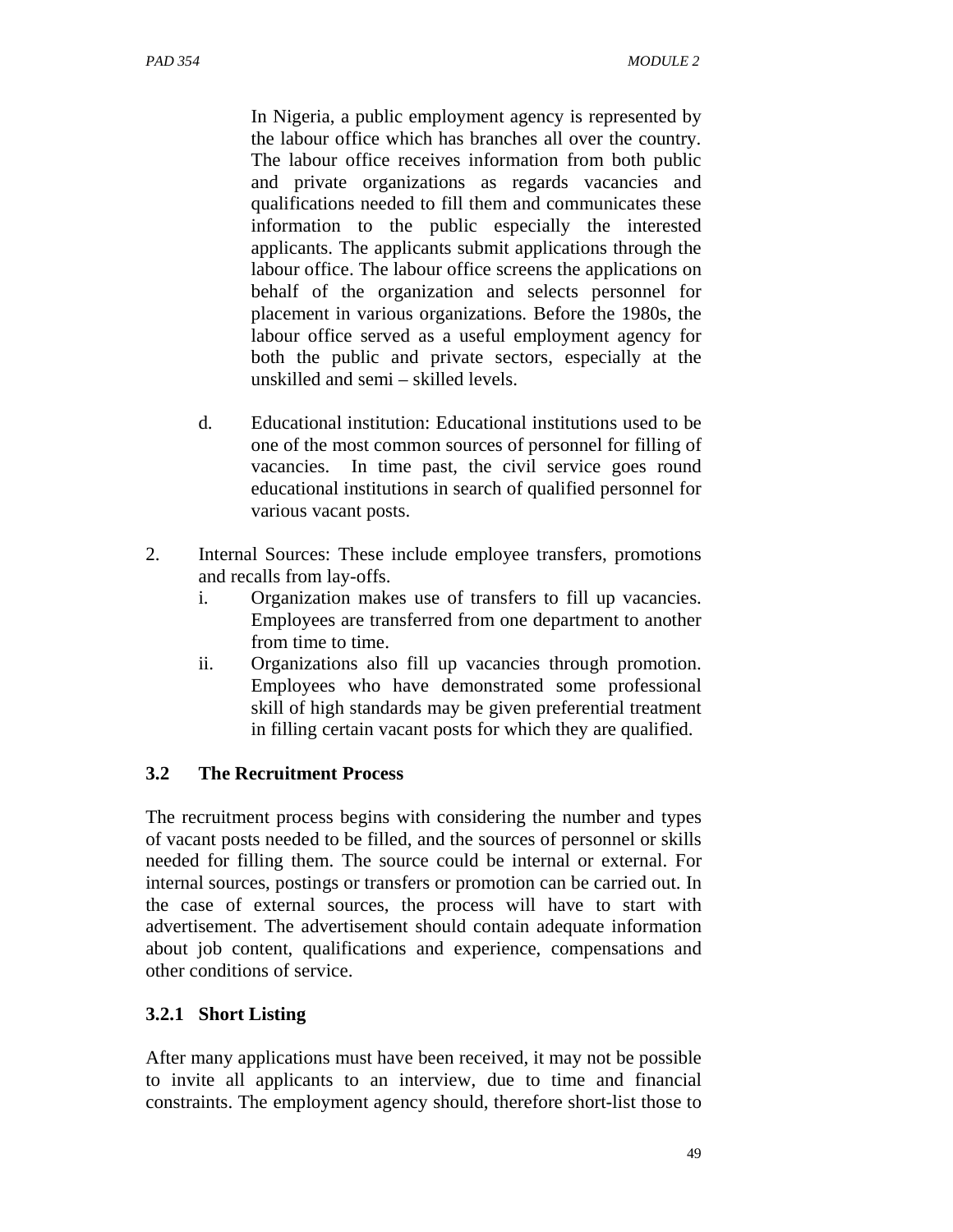be interviewed by preliminary screening and selection based on the information available in the applications. A short-listing exercise may tend to lay emphasis on qualities such as educational qualification and experience at the expense of qualities such as physical appearance, emotional stability and temperament which are fundamental in management processes and successes. Preliminary interview may be considered as superior to short-listing for these reasons.

## **3.2 .2 Preliminary Interview**

Preliminary interview can be conducted either after a short-listing exercise, or in place of short-listing exercise. Preliminary interview is superior to shortlisting in different ways. Firstly, preliminary interviews enable the employers or their recruitment officers to see the applicants personally, so that both the physical and emotional disposition of applicant can be assessed. It also enables recruiting officers to evaluate the validity of information contained in the application forms or letters given by the applicants. This is done by comparing the original documents now presented by the applicants during the preliminary interview with what obtains in the application forms. It is also important in the sense that it enables applicants to know more about the jobs they have applied for.

This, however, has two sided effects. Some applicants may develop more interest in the jobs while others may get discouraged when they get to know most of the things about the job, especially when the advertisement was not detailed or comprehensive enough. At any rate, factual information could be obtained by means of an application blank. Questions asked in the application blank, however, should not be embarrassing and difficult to interpret. But the degree of reliability of the use of the application blank is still questionable from many quarters. In a study of III blanks completed by applicants for the job of nurse's aide, systematic checking with previous employers produced some marked discrepancies; one fourth disagreed on "reasons for leaving prior position, while over half of the applicants overstated both salaries received and duration of previous employment", as reported in Flippo (1980).

It was also discovered that 15 per cent had never worked for employers they indicated on the blank. This speaks for the unreliable nature or adverse effects of application blanks. A conclusive remark on all forms of interviews, and, particularly, the use of application blanks, is that success and reliability all depend on the degree of honesty and reliability of the applicants. But, perhaps most of these loopholes can be taken care of during the employment or final interview stage.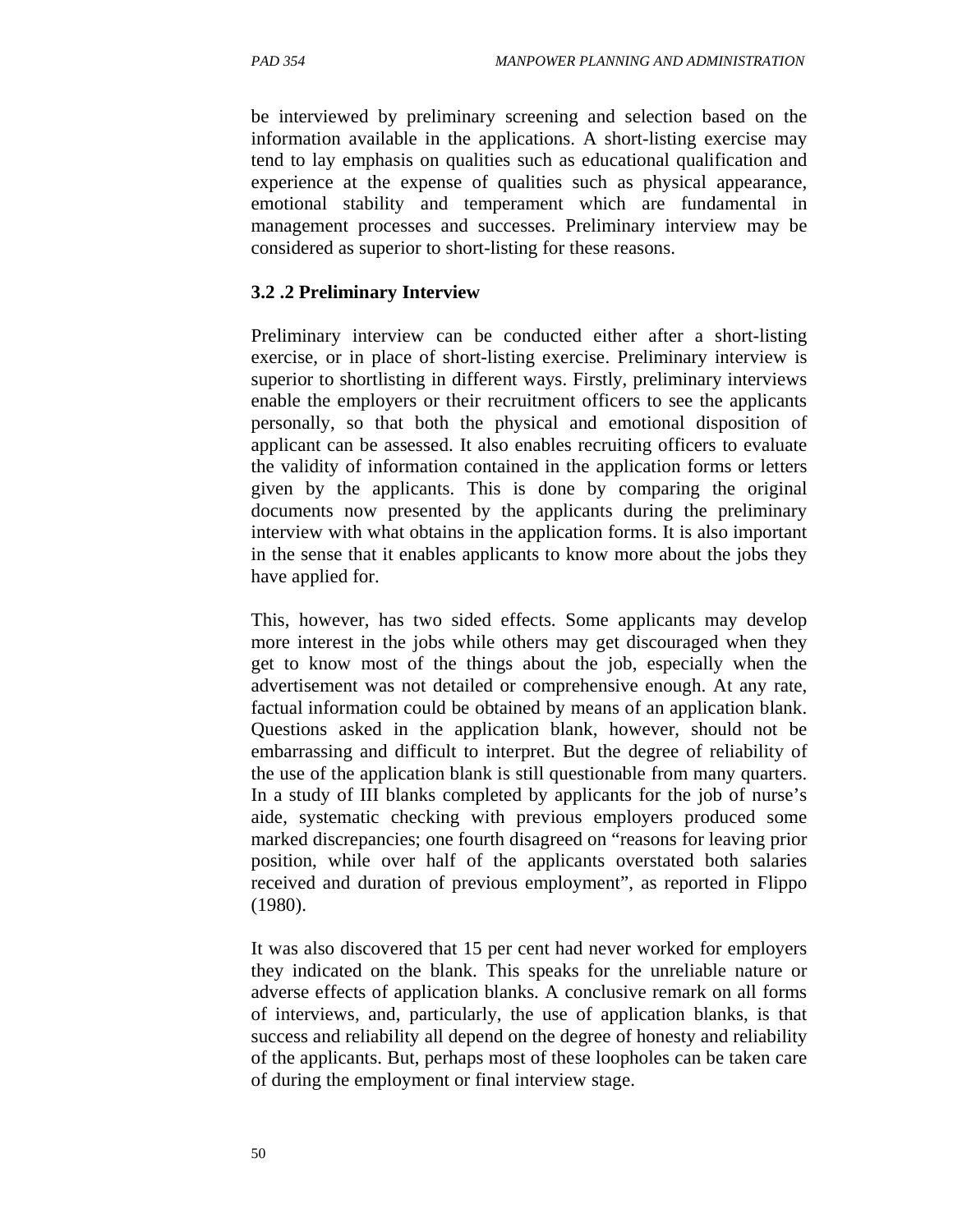## **3.3 Employment Interview**

After short-listing or preliminary interviews, the next stage is the final or employment interview. At the short-listing or preliminary interview stage, almost all the unqualified must have been screened out, yet the recruiting officers still have a number of candidates larger than the actual number required for employment. It is therefore necessary to conduct an employment interview.

The employment interview is the final stage of selection for placement, and almost the most difficult stage in the selection processes. It is difficult in the sense that almost all the candidates that reach this stage must have possessed the necessary requirements in skills and experience, and the recruitment officers are expected to choose only the most suitable candidates out of these, using interviewing techniques.

The interview could be structured or unstructured, what Edwin Flippo describes as "guided" and "unguided" interviews. In the guided interview, a list of questions is prepared based on an analysis of job specification. This is more suitable for untrained interviewers. The unguided interview is often used by experienced and well qualified interviewers. The unguided interview, as the concept implies, is not planned or structured. It enables the interviewer to obtain more information about the interviewee, since the latter does most of the talking and reveals more about himself. Whatever method of interviewing is chosen, the interviewer should observe certain principles of interviewing.

## **3.3.1 Principles of Interviewing**

According to Ngu (1994), a good interviewing requires certain basic principles on which to base the assessment of candidates. The five point plan known as the "Pentagonal Peg", as discussed in Ubeku (1975) emerged after the seven point plan developed by the National Institute of Industrial Psychology (NIIP) UK. The five point plan was developed by Mungo Frazer. Using this framework, interviewers are expected to observe the following principles of interview:

- i. First impression and physical make-up;
- ii. Qualifications and expectations;
- iii. Brains and abilities
- iv. Motivation and
- v. Adjustment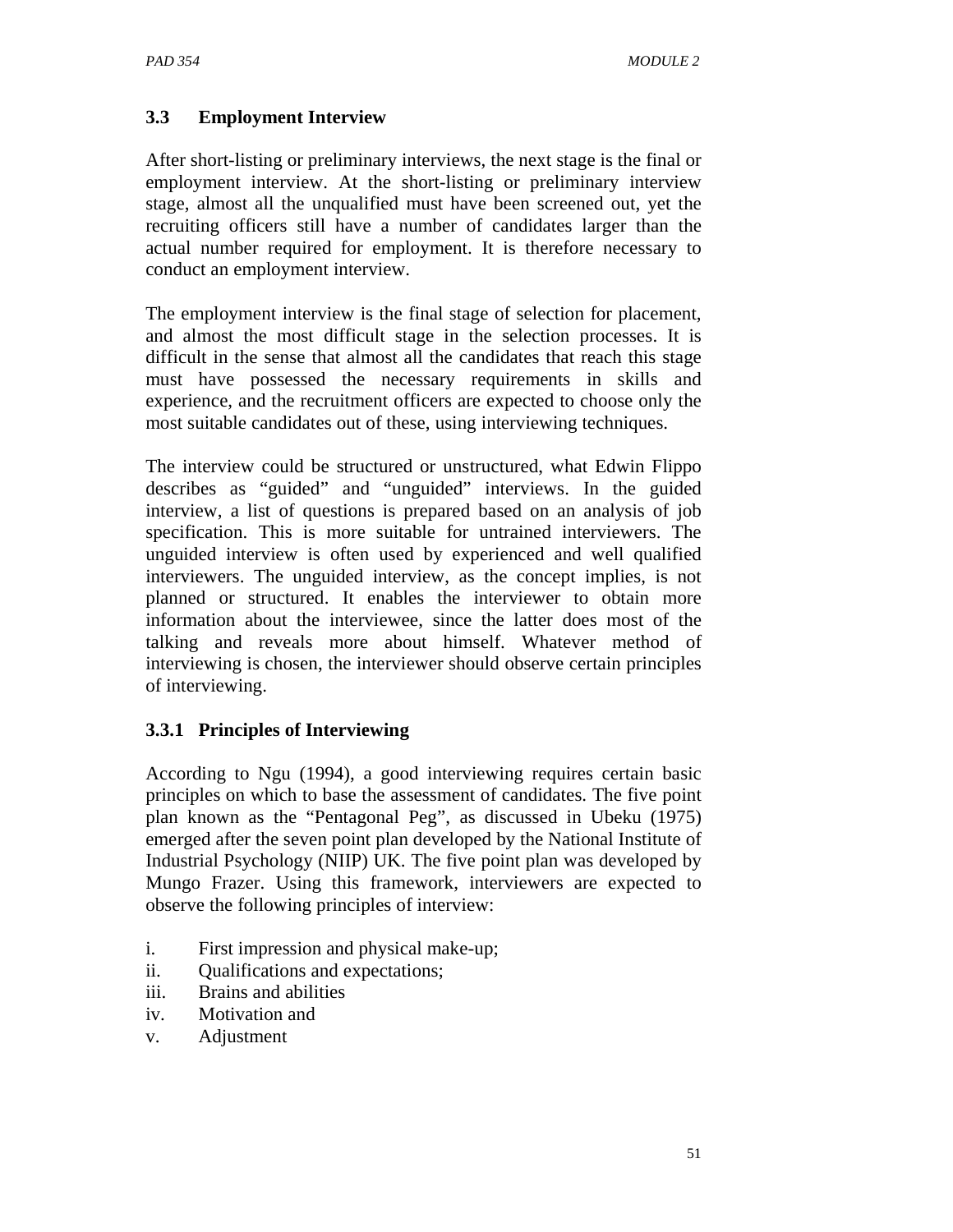These differ from those presented by Edwin Flippo (1980) which include:

- 1. Preparation
- 2. Setting
- 3. Conduct of the interview
- 4. Close and
- 5. Evaluation

The analysis here, however, attempts to cover the loopholes created by the two sets of principles, although the emphasis is on the latter set of principles of interviewing as presented by Flippo.

#### **3.3.2 Preparation**

All forms of interview required to be carefully planned. Interviewers must first of all determine the basic objectives of the interviews, and the methods of accomplishing these major objectives. The interviewers must have some basic knowledge about the interviewee before the commencement of this final interview. This implies that the interviewer must be conversant with the information already obtained in the preliminary interviews by referring to the application blanks or other sources of information. This enables the interviewer to determine what to expect and how to obtain what is expected from the interviewee.

#### **3.3.3 Setting**

The interviewer is expected to observe the principle of setting which is of two major types: physical and mental settings. The first consideration in this principle is that, the interviewer must make the interview venue or physical environment attractive, and as much as possible, matching with the types of jobs or vacancies to be filled. An untidy and inconvenient physical environment may put off prospective candidates, especially at chief executive level, while an attractive physical setting may mean more attraction to the job and the organization as a whole. The other consideration of physical setting comes in at the commencement of the interview. It begins with the entry of the candidates into the interview room when his physical appearance gives the first impression about him. A candidate's shabby appearance may put off interviewers completely, while a smart-looking gentleman may just be considered to be the right man for the job as soon as he enters the interview room.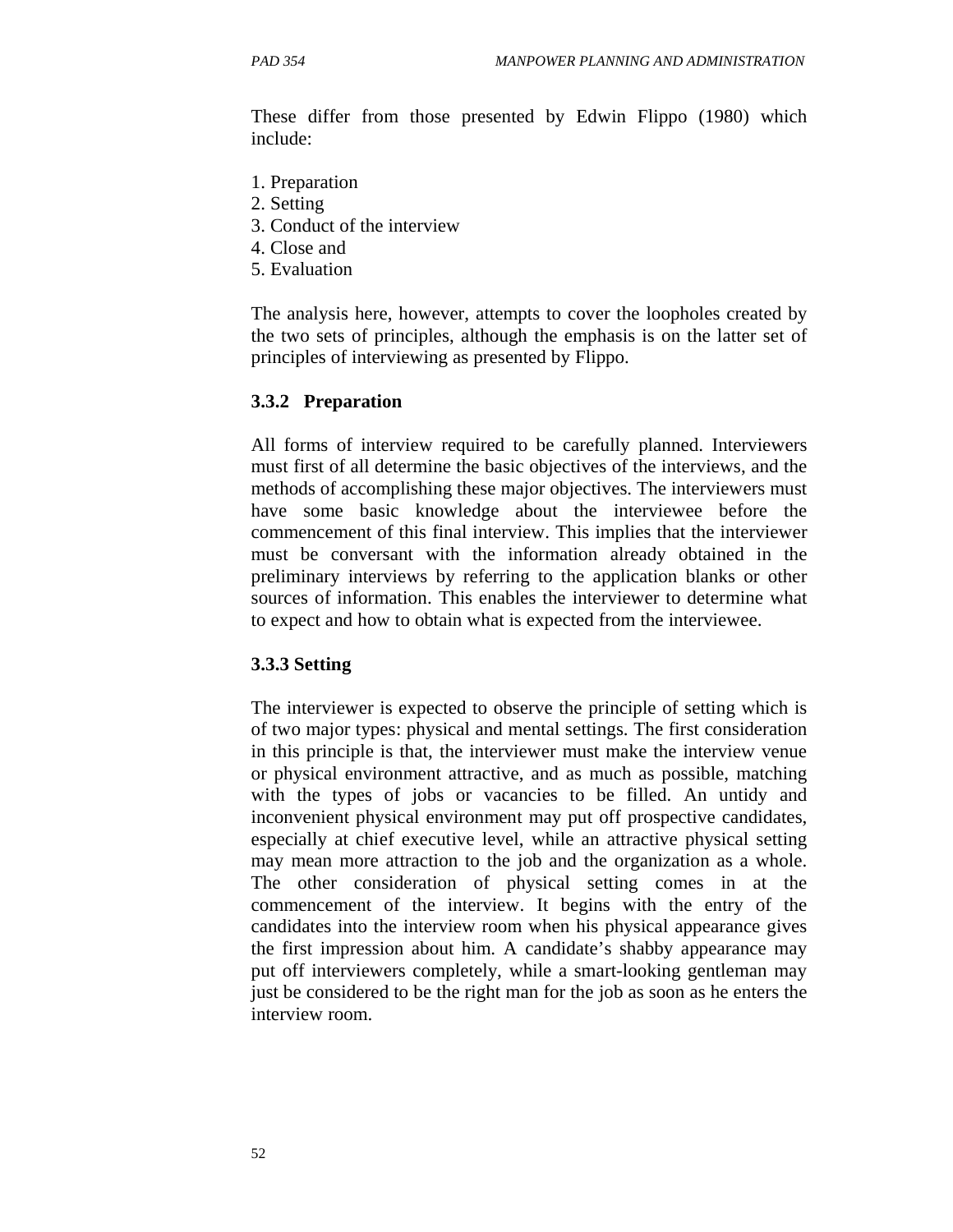# **3.3.4 Conduct of the Interview**

This is the stage at which the interviewer obtains the desired information and supplies some facts that the interviewee may wish to know. The interviewer is expected to create a good relationship between him and the interviewee. The former should create a good atmosphere which enables the interviewee to relax. In this case a sort of introductory conversation on current affairs or general matters may serve as a useful tool. It also forms part of the interview process, because, apart from enabling the interviewee to feel free, the interviewer is able to determine the former's reactions to certain issues that may appear to be not of immediate concern to him. The interviewer then moves straight to the interview contents. The questions should be straight and easy to understand. Sensitive questions should be avoided. The questions should be framed in such a way that the interviewee does most of the talking while the interviewer listens attentively. The interviewer jots down important points or issues raised by the interviewee during their conversation.

# **3.3.5 Close**

The "close" stage is important in the sense that the interviewee needs to be given some indications that the interview is coming to an end. This should be followed by some sort of indication of future action in a sort of positive future action. The candidates should be told when to know about the outcome of their interview.

## **3.3.6 Evaluation**

The evaluation of an interview follows almost immediately after the interviewee leaves the interview room while the details are still fresh in the minds of the interviewers. The jotted down points should be examined in a broader perspective. Both the physical and mental disposition of the interviewee is considered along with skills, experience, and the ability for clear expression.

## **3.4 Selection**

The final selection is done after the evaluation. The best thing is to make the final selection immediately after the evaluation stage. Some organizations, especially large ones, may chose to take the results of the interview for further scrutiny by a committee for selection and placement. This is the usual practice with the public services where certain political considerations like the popular but controversial "Federal Character" in Nigeria may have to come into play, particularly with the Federal Civil Service or National Corporations. At any rate, the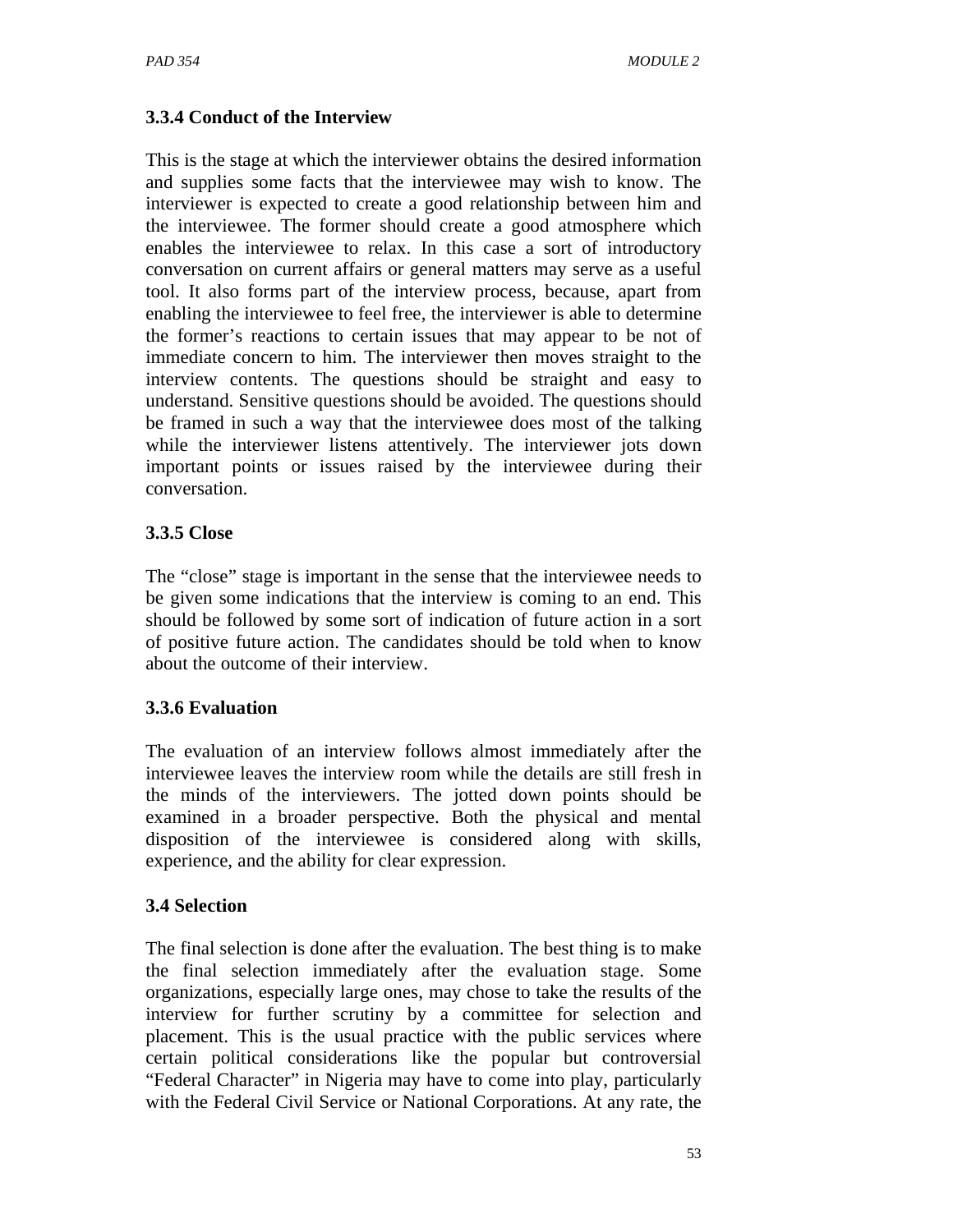candidates should be selected and placed according to the number of vacancies existing in the various sections of the organization, and in accordance with their qualifications, and experiences.

#### **4.0 CONCLUSION**

In this unit you have learnt a number of important issues related to recruitment and selection processes in organization to fill the existing vacant posts. It is very important to go through the processes discussed so as to get the best of staff into the organization.

#### **5.0 SUMMARY**

What you have learnt in this unit concerns the processes – recruitment and selection – by which organizations get the best hands to manage posts that are vacant through internal or external means.

#### **SELF-ASSESSMENT EXERCISE**

Differentiate between Preliminary Interview and employment interview.

### **6.0 TUTOR-MARKED ASSIGNMENT**

Discuss the sources of employment opened to organisations.

#### **7.0 REFERENCES/FURTHER READING**

- Cole G.A. (1997). *Personnel Management: Theory and Practice*. (4th ed.) London: ELST Educational
- Flippo, E. B. (1980). *Personnel Management*. London: Mcgraw-Hill
- Ngu, S. M. (1994*). Personnel Management in Nigeria: Principles and Practice.*
- Ubeku, A.K. (1975). *Personnel Management in Nigeria*. Lagos: Longman.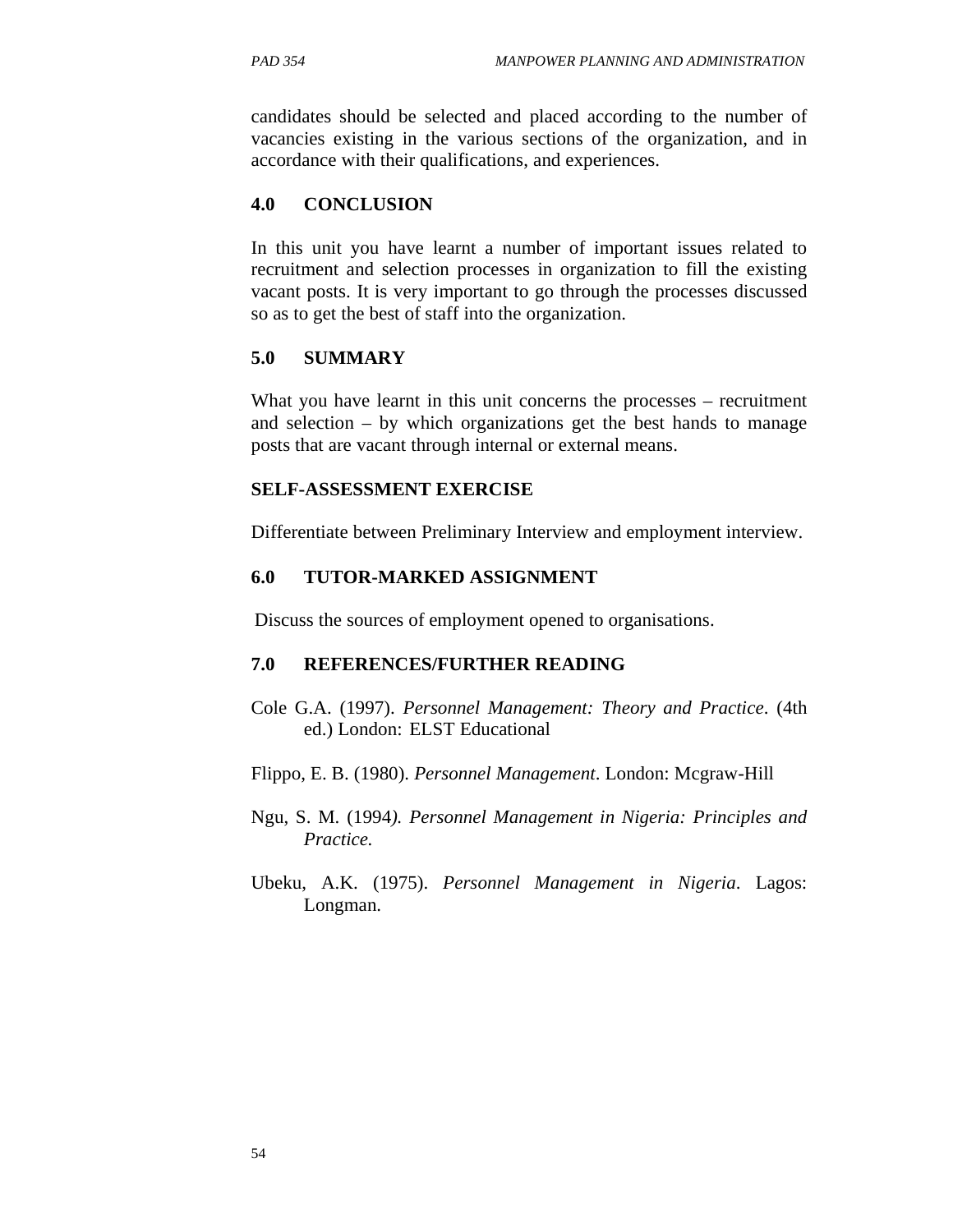## **UNIT 2: INDUCTION OF PERSONNEL**

## **CONTENTS**

- 1.0 Introduction
- 2.0 Objectives
- 3.0 Main Content
	- 3.1 Induction of Personnel
		- 3.1.1 Nature of the Induction Programme
		- 3.1.2 Scope of the Induction Programme
	- 3.2 Objectives of the Induction Process
- 4.0 Conclusion
- 5.0 Summary
- 6.0 Tutor-Marked Assignment
- 7.0 References/Further Reading

# **1.0 INTRODUCTION**

This unit is concerned with the induction of personnel and it focuses mainly on aspects which include meaning of induction, nature and scope of the induction process and objectives of the induction process. The unit explains the significance of induction process towards arriving at productive personnel.

# **2.0 OBJECTIVES**

At the end of this unit, you should be able to:

- define what induction of personnel is
- explain the nature and scope of the induction process.
- enumerate the objectives of staff induction.

# **3.0 MAIN CONTENT**

## **3.1 Induction of Personnel**

Induction may be defined as a systematic organizational effort to minimize problems confronting new personnel so that they can contribute maximally to the work of the organisation while realizing personal and position satisfaction. An organisation can recruit and select personnel, but until these individuals become fully adjusted to the work to be performed, the environment in which it is performed, and the colleagues with whom it is performed, they cannot be expected to give their best effort to attainment of organizational goals.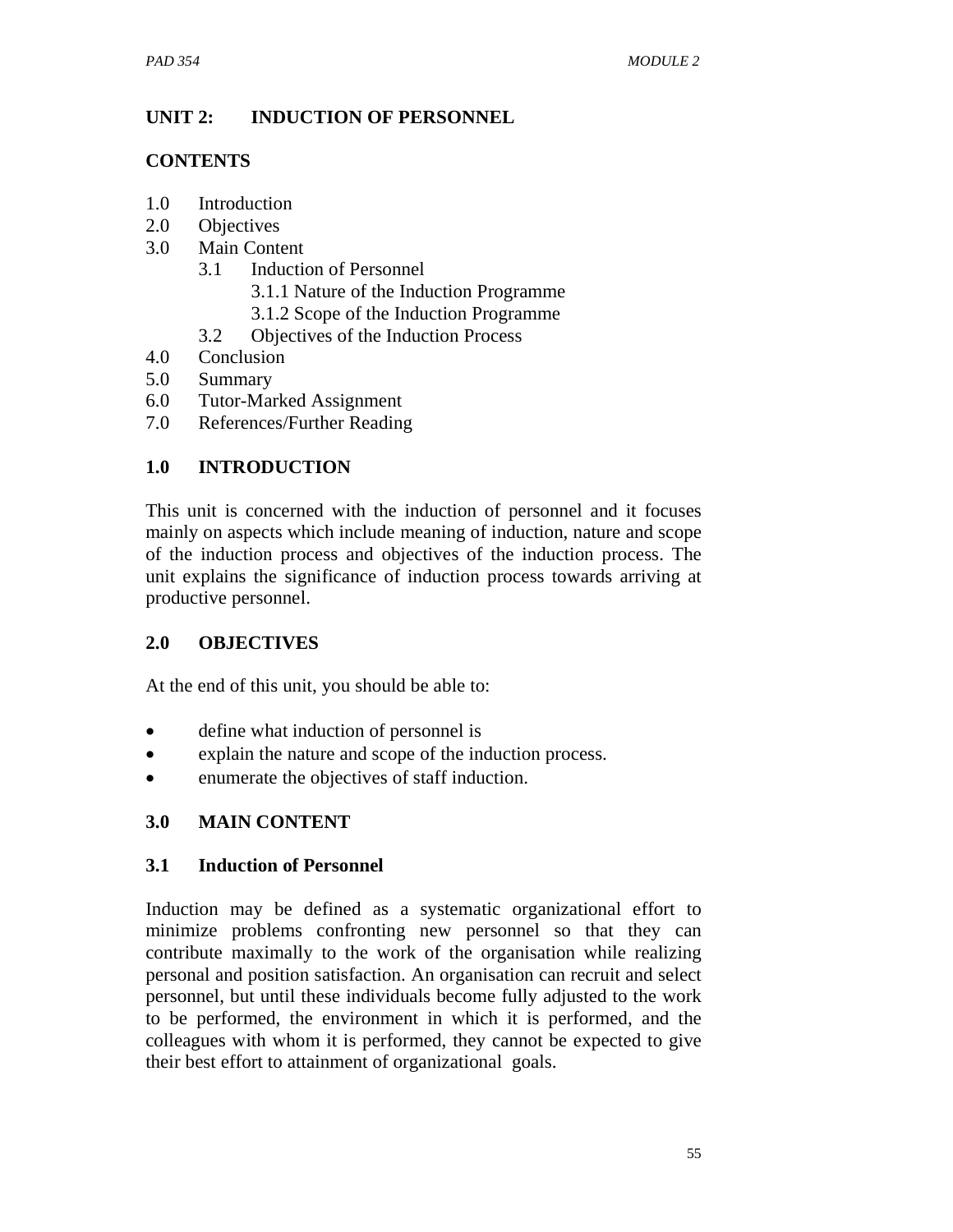Initiation of an effective induction process is one way that the organization can contribute to personnel assimilation, as well as to the personal development, security, and need satisfaction of each member of the organization. Probably at no other time during the employment cycle does the newly appointed staff member need more consideration, guidance, and understanding than he does between the day of his appointment and the time when he becomes a self motivated, selfdirected, fully effective member of the enterprise.

One of the emotional needs of every employed individual is an organizational Environment in which he can find a reasonable degree of security and satisfaction. He is apprehensive of many things – the community, his co-workers, and his ability to succeed. He is probably uninformed about organizational objectives, specific duties and responsibilities, and the personal and position standards to which he is expected to adhere. The variety of adjustments new staff members need to make before they are totally assimilated into the organization is extensive, and they are important enough to warrant administrative efforts to assist them through well-planned induction programmes. The investment in recruiting, selecting, inducting and supervising new personnel is dissipated when they leave the system voluntarily. One of the aims of the induction process is to minimize this drain on the organisation's financial and human resources.

The terms induction and orientation often used synonymously in the literature dealing with personnel administration, means the process by which newly appointed personnel are assisted in meeting their need for security, belonging, status, information and direction in both the position and organizational environment. The process is conceived as beginning in the recruitment stage and ending when the inductee has made the necessary personal, position, organizational and social adaptations that enable him to function fully and effectively as a member of the organisation. It involves more than plans for making new personnel feel at ease in an unfamiliar environment. The induction process in its broadest sense is an extension of the recruitment and selection processes (in which administrative efforts are designed to match the person and the position). A corollary objective of the induction process is to enable the person to achieve position satisfaction. In addition, the process should help to utilize fully the satisfactions and abilities of the person for attaining the goals of the organization.

#### **3.1.1 Nature of Induction Programme**

Induction involves more than just making the new employee feel at home in a strange or unfamiliar environment. The induction programme must be designed in such a manner that it enables the employee to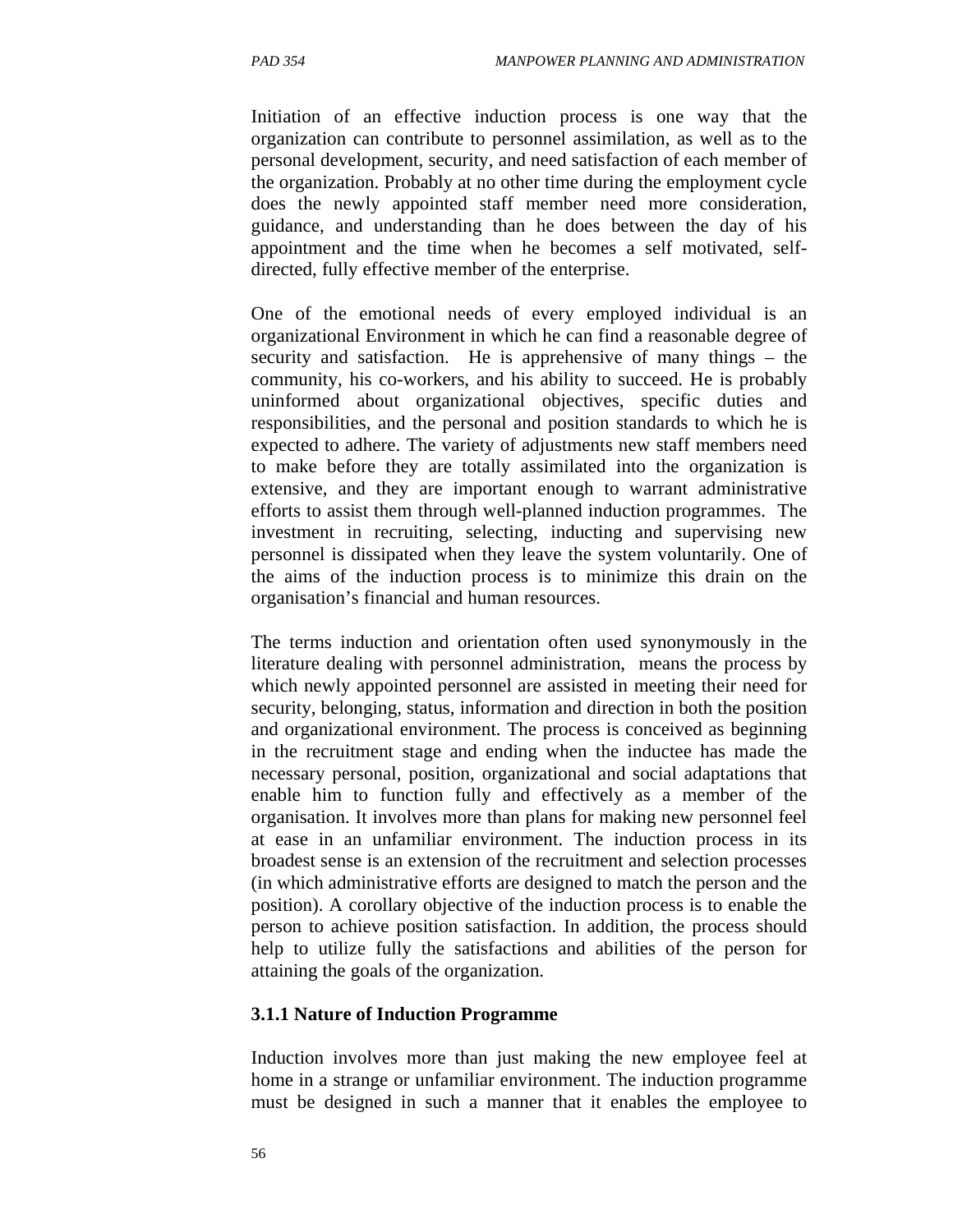achieve job satisfaction and also to make use of his abilities to achieve the goals of the organisation. Induction of employee is one of the major tasks that organisation heads should concern themselves with. After employees have been recruited and assigned to departments or sections, it is still essential that those in leadership positions formally introduce them to the system so that adjustment problems confronting the new employee can be solved.

 The new employee for instance will be anxious to know how the organization system operates. If he is quite unfamiliar with the whole atmosphere, he becomes insecure and apprehensive of many things. Unless he is adequately informed of the ways things are done in the new system he would mostly fumble and stumble. Generally, a lot of time and money can be invested in the recruitment and selection processes, and this investment can be dissipated and possibly lost if the new personnel are not given the chance to contribute maximally to the work of the organization through lack of induction and orientation.

### **3.1.2 Scope of the Induction Programme**

On his arrival at the organisation, the new employee should be received by the head or his representative, who has to provide him with information about the organisation. This is usually contained in the organization hand-book, which should set out all the organisation's policies and procedures. The information required by the new employee can be broken down into more specific detail. First, he needs to know the terms and conditions of employment; his work load; the health services in the organisation; working hours; extra duties; and in-service training requirements.

Second, he should be given information about the community in which the organisation is situated. For instance, he should know the geography of the areas; he should know about transport facilities; the customs and taboos there, religious organizations (churches and mosques), the people and their organization, and the attitude of the community toward the organisation.

Third, the new employee must be educated about the organisation he has come to serve. He must, for example, know about its facilities and its general aims, values, practices and operating procedures. The rules and regulations should also be explained to the new employee.

Fourthly, the new employee needs to know his fellow employees – their professional interests, the clubs to which they belong, their social and recreational activities, and their official responsibilities.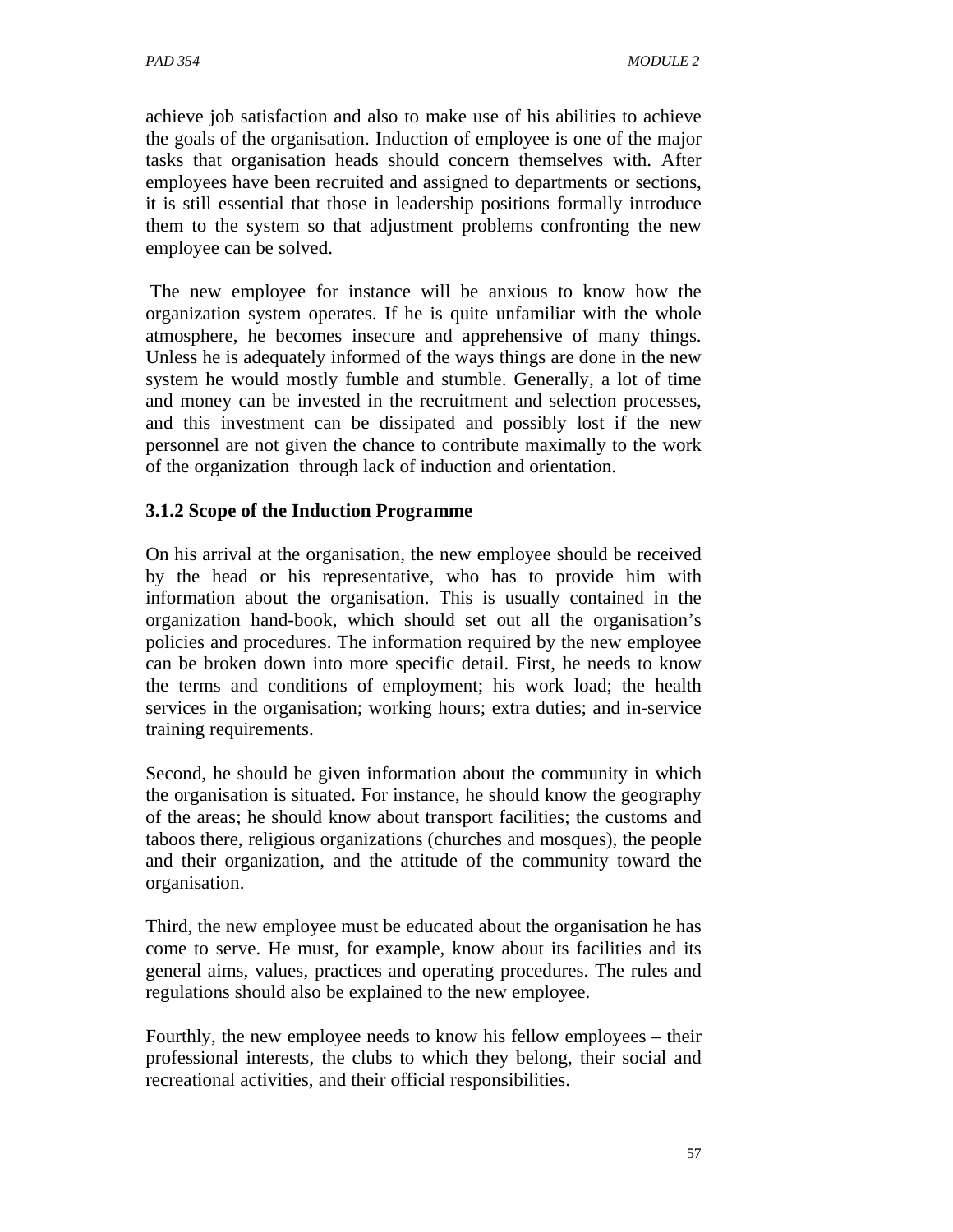A well planned induction programme would reduce the sense of uncertainty and frustration normally experienced by new staff in their new places of work.

It should be noted that human maladjustment can be expensive and detrimental to organizational effectiveness and expectations. The type of environment in which the new staff finds himself and the first impression he has in his early days would go a long way to influence his behaviour and morale within the system.

# **3.2 Objectives of the Induction Process**

# **i. Information**

The process should enable every new employee to be fully informed about the community, about duties, relationships and responsibilities of the position, about characteristics of the organisation (purposes, policies, procedures, personnel, customs, history); and about the building unit to which the inductee will be assigned. One of the major expectations of induction is that newly appointed personnel will be furnished with whatever information is necessary to facilitate their adjustment.

# **ii. Need Satisfaction**

Induction should result in a feeling on the part of the new appointee that he is an integral part of the organisation. The process should facilitate identification of the individual with the organization. The needs of new personnel for belonging, for security and for recognition should be anticipated.

## **iii. Position Compatibility**

Effective performance of individuals is a long term consequence of induction. Hence, efforts should continue throughout the probationary period in order to determine the extent to which the man and the position are compatible and to determine whether the organisation should accept the individual as a permanent member of the organisation.

## **iv. Assistance**

The induction process should provide technical assistance to new personnel. Whether to help in understanding goals or in developing attitudes and skills, there should be plans to eliminate the possibility of individual failure or maladjustment because of the absence of supervision during the adjustment period. The induction process should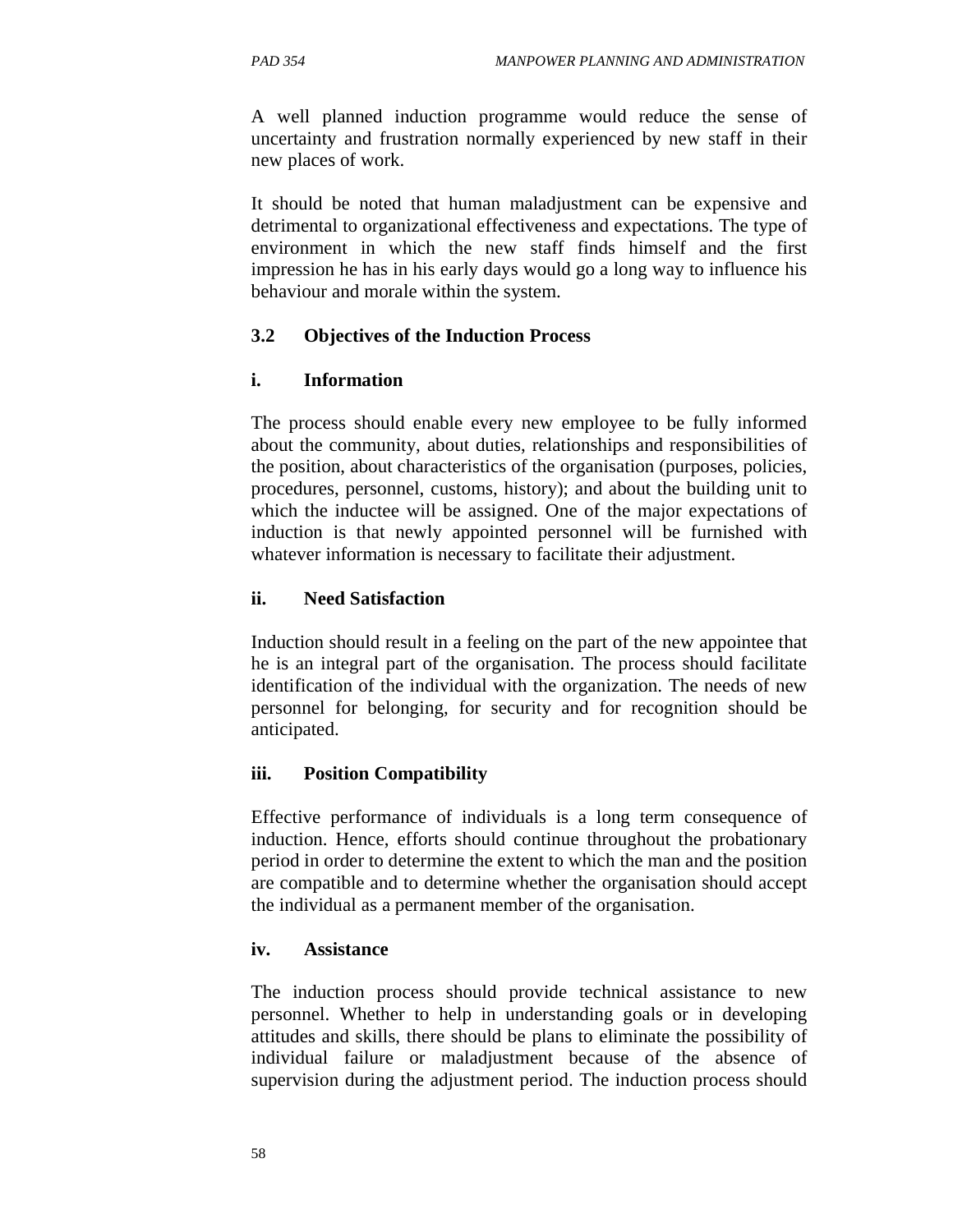be able to utilize fully all system resources, both human and material, in helping the inductee to reach a satisfactory level of performance.

## **vi. Development**

Position satisfaction and growth in ability of new personnel to be self directing are legitimate and practical ends of induction. The induction process should contribute to position satisfaction and to increasing the ability of the inductee to perform at a level of efficiency which lessens the need for supervision.

# **vii. Acceptance**

Organizational receptivity to new personnel is another end toward which efforts of induction should be directed. Providing information about the inductee to his colleagues (his assignment, status, and title, for example) is one means of allaying the fear, suspicion, aversion, and insecurity members may have about newcomers.

# **viii. Assimilation**

Acceptance of the organisation by the inductee should also result from the induction process. A positive attitude toward the system, its purposes, policies, procedures, and personnel is a condition which the organization seeks to nurture during the induction period. A carefully planned induction process should minimize difficulties individuals have in meeting the expectations of the organization.

## **ix. Adjustment**

Expeditious individual adjustment to the working environment is a condition every system should expect to realize for its personnel. The sooner the new employee can adapt his habits, attitudes, feelings and knowledge to the work which he is employed, the sooner he and the organization will benefit. Human maladjustment is expensive, detrimental to the satisfaction of individual and organizational expectations, and harmful to the socializing and personalizing processes that take place between the individual and the system.

## **x. Orientation**

Orientation of new members to the organisation is needed, with or without an induction program. The risk of having the inductee receive information solely from colleagues is one the system cannot afford to take. The views of colleagues about the system vary greatly. An individual employee with a grievance may present a picture of the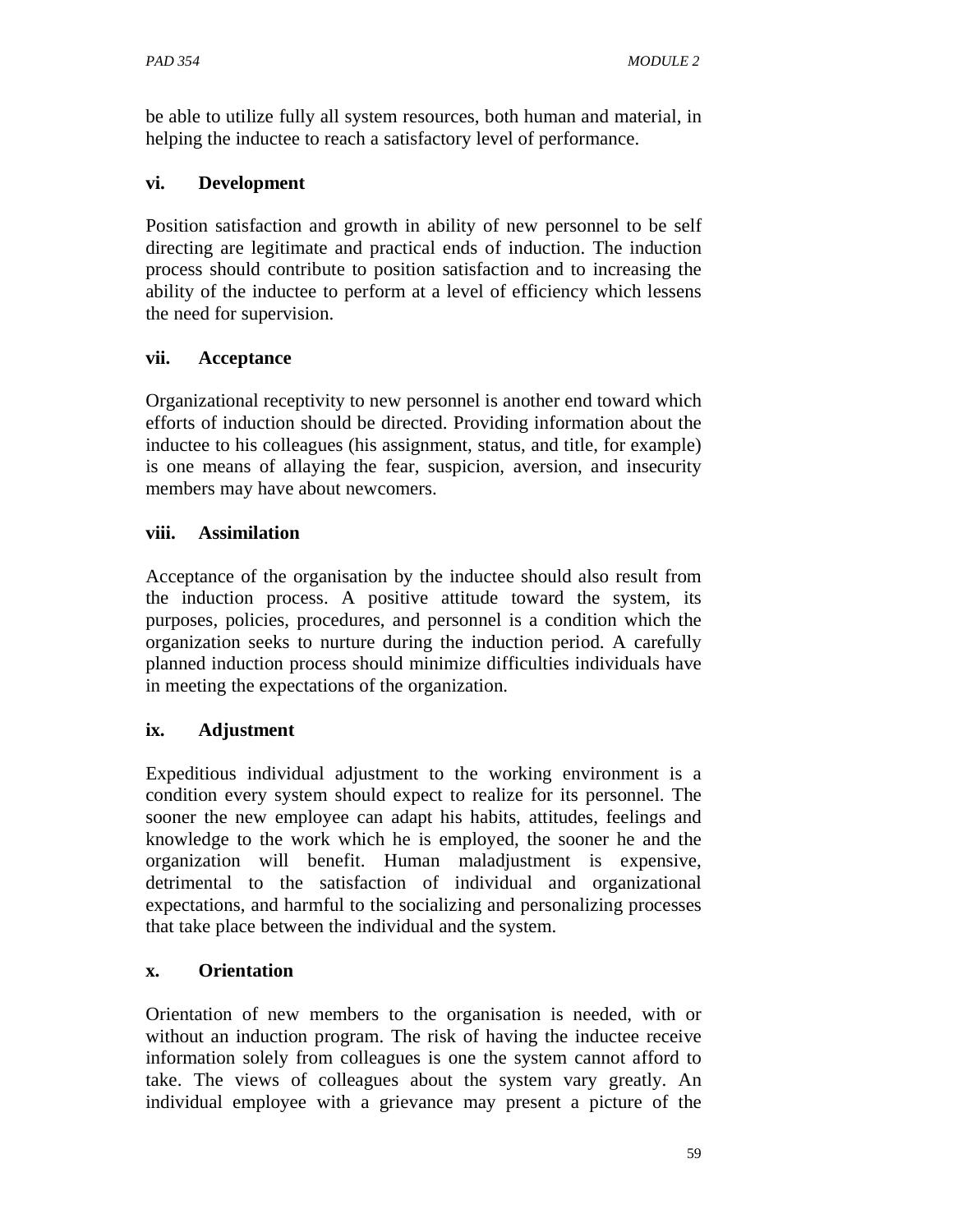system that is not in keeping with reality, one which may create negative impressions and harmful misconceptions. Therefore, an appropriate organization goal is the proper orientation of a new system member. It is in the best interest of the organization to provide the newcomer with firsthand facts, with credible information about system conditions, and with other knowledge that may be required to effect his integration with the organization.

### **xi. Retention**

The interests of the system regarding the newcomer extend beyond the immediate activities involved in the induction process. For every newly employed individual, a positive attitude toward the system should be developed, one that will endure throughout a career period. This is an ultimate system objective. Other organization interest should be in having the individual remain in the system and to become an effective operator in the position to which he is assigned; to work independently; to engage in self development; and to exceed role expectations through innovative and spontaneous behaviour. These are long term system objectives for which the foundations can be laid during the induction process.

#### **xii. Continuity**

An important aim in the induction process is to provide information that was not fully covered during the recruitment and selection processes. The individual recruiter, for example, may not have been capable of explaining to the recruit all of the ramifications involved in a given position assignment. The administrator to whom a newcomer is assigned will need to do whatever remains to be done in order for the latter to make a full adjustment to system life.

In the sum, the induction period, which begins with recruitment and ends when the inductee becomes a permanent member of the organisation, offers numerous opportunities for the system to realize its aims.

### **4.0 CONCLUSION**

It is essential that even when heads of organisations appear too busy to introduce new staff to their system, they should delegate this responsibility to their immediate subordinates or to a senior staff member who have been long in the system and who also have a deep insight into the problems and modus operandi of the system.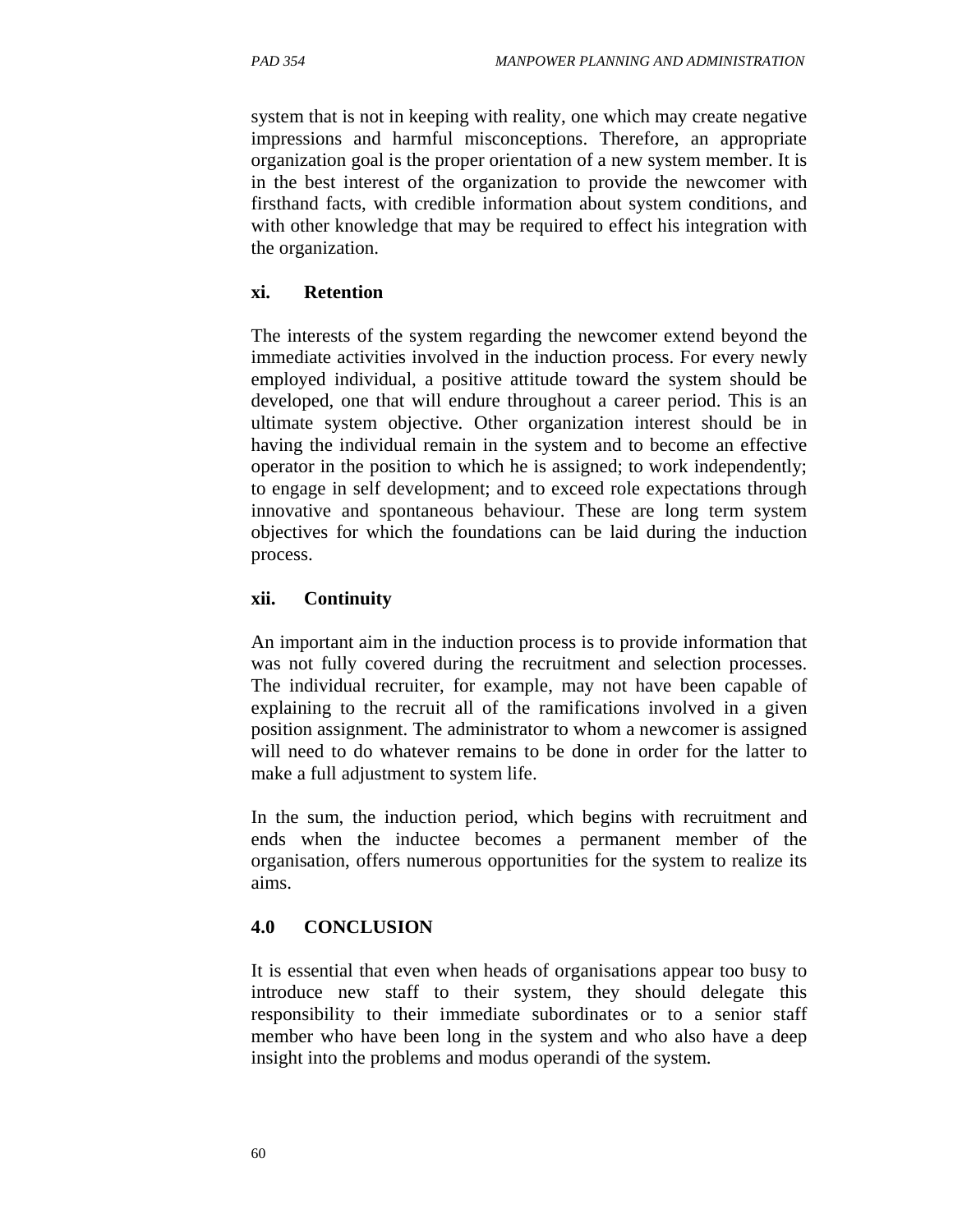### **5.0 SUMMARY**

In this unit you have learnt about the definitions of induction of personnel, its nature, and objectives. You have also learnt that induction is important to enhance staff settling down to do their work. New staff should not be allowed to begin on a trial and error basis for a lot of harm might have been done on some of his mistakes.

#### **SELF-ASSESSMENT EXERCISE**

What are the three major advantages of staff induction programme?

### **6.0 TUTOR-MARKED ASSIGNMENT**

Outline five objectives of induction programme.

### **7.0 REFERENCE/FURTHER READING**

Castetter, W.B. (1976). *The Personnel function in Educational Administration*. New York: Macmillan.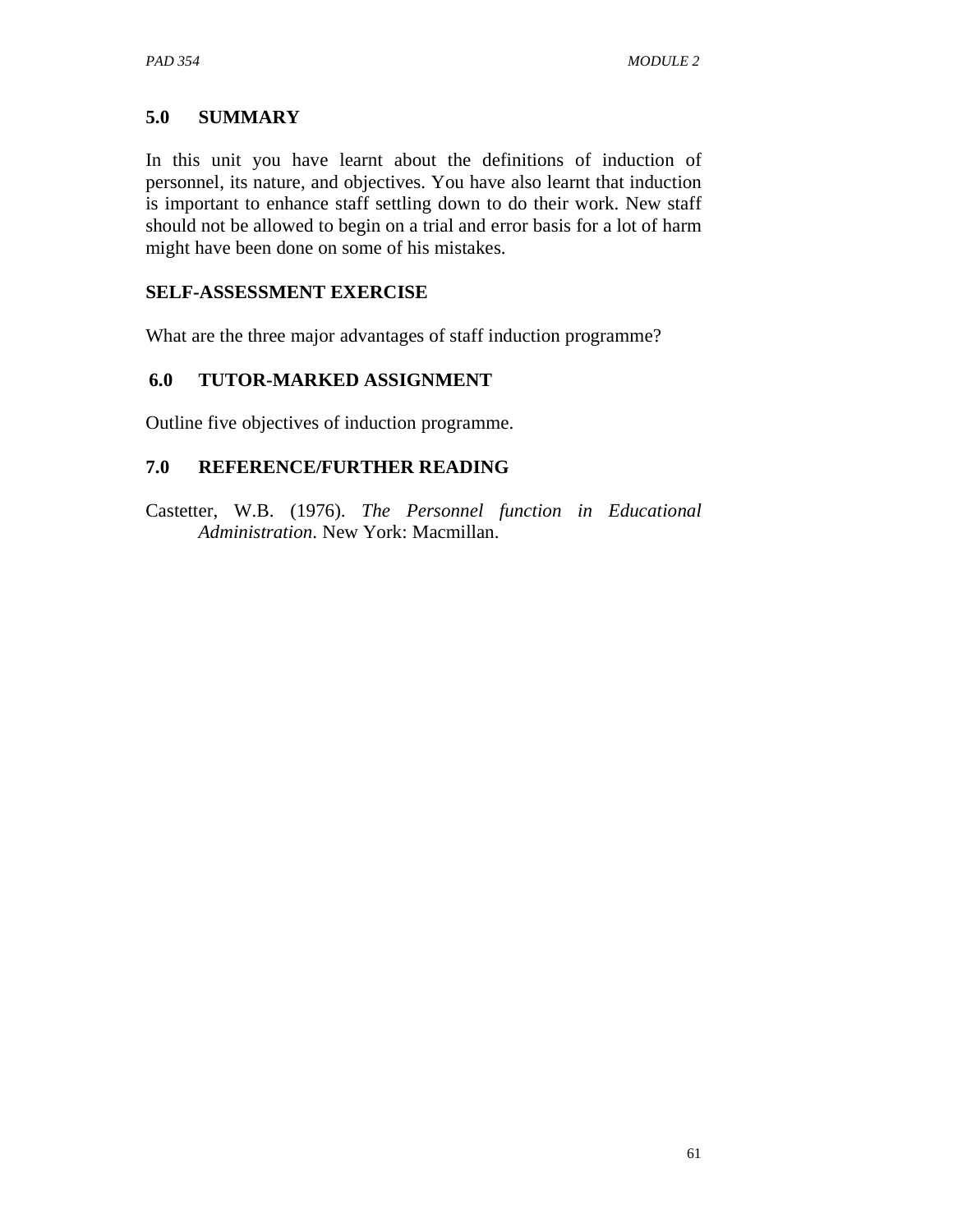### **UNIT 3 JOB EVALUATION**

#### **CONTENTS**

- 1.0 Introduction
- 2.0 Objective
- 3.0 Main Content
	- 3.1 Concept of Job evaluation
		- 3.1.1 Objectives of job evaluation
		- 3.1.2 Principles of Job Evaluation
		- 3.1.3 Advantages of Job Evaluation
		- 3.1.4 Methods of Job Evaluation
		- 3.2 Merit Rating
- 4.0 Conclusion
- 5.0 Summary
- 6.0 Tutor-Marked Assignment
- 7.0 References/Further Reading

#### **1.0 INTRODUCTION**

In this unit you will be examining job evaluation, under which you will consider the concept, the objectives, the principles, advantages and methods of job evaluation. You will also examine merit rating.

#### **2.0 OBJECTIVE**

At the end of this unit, you should be able to:

- explain the meaning and definition of job evaluation
- enumerate the objectives of job evaluation
- discuss the various methods of job evaluation
- examine the concept of merit rating
- highlight the objects of merit rating
- differentiate between job evaluation and merit rating
- discuss various methods of merit rating.

#### **3.0 MAIN CONTENT**

#### **3.1 The Concept of Job Evaluation**

Job Evaluation is a system wherein a particular job of an enterprise is compared with its other jobs. In the present industrial era, there are different types of jobs which are performed in every business and industrial enterprise. Comparative study of these jobs is very essential because on the basis of such study the structure of wages for different types of jobs is prepared. The comparison of jobs may be made on the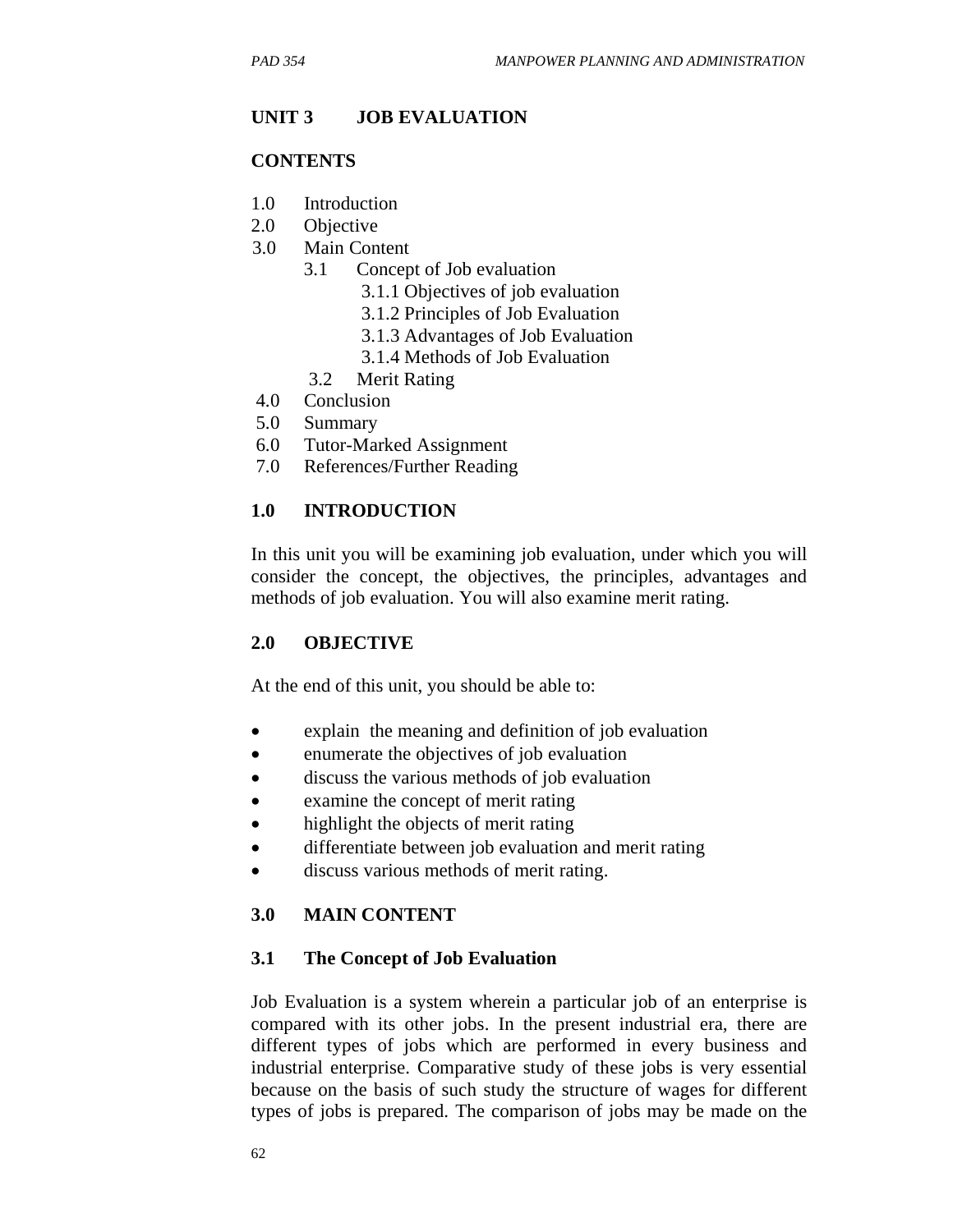basis of different factors such as duties, responsibilities, working conditions, efforts, etc. In a nut shell, it may be said that job evaluation is a process in which a particular job of a business and industrial enterprise is compared with other jobs of the enterprise. Some scholars name it the determination of job rate.

# **Definitions**

Some eminent scholars have defined job evaluation as follows: Kimball and Kimball define job evaluation as ―an effort to determine the relative value of every job in a plant to determine what the fair basic wage for such a job should be. According to Wendell French, job evaluation is a process of determining the relative worth of the various jobs within the organisation, so that differential wages may be paid to jobs of different worth. The relative worth of a job means relative value produced. The variables which are assumed to be related to value produced are such factors as **responsibility, skill, effort** and **working conditions**. Job evaluation is a process of comparing jobs with other jobs in terms of the demand a job makes on the worker.lt does not set the price of a job; it merely fixes its relative worth. It presents an effort to determine the relative value of every job in a plant, and to determine what the fair basic wage for such a job should be. It is not evaluating the, merit of the worker who is doing the work. It rates the job and not the qualities of the individual worker on the job, which is the task of employee rating. We may define job evaluation as a process of analyzing and describing positions, grouping them and determining their relative value of comparing the duties of different position in terms of their different responsibilities and other requirements.

# **3.1 .1 Objectives of Job Evaluation**

The following are the objectives of job evaluation:

- i. To secure and maintain complete, accurate and impersonal descriptions of each distinct job or occupation in the entire plant
- ii. To provide a standard procedure for determining the relative worth of each job in a plant
- iii. To determine the rate of pay for each job which is fair and equitable with relation to other jobs in the plant, community or industry
- iv. To ensure that like wages are paid to all qualified employees for like work
- v. To promote a fair and accurate consideration of all employees for advancement and transfer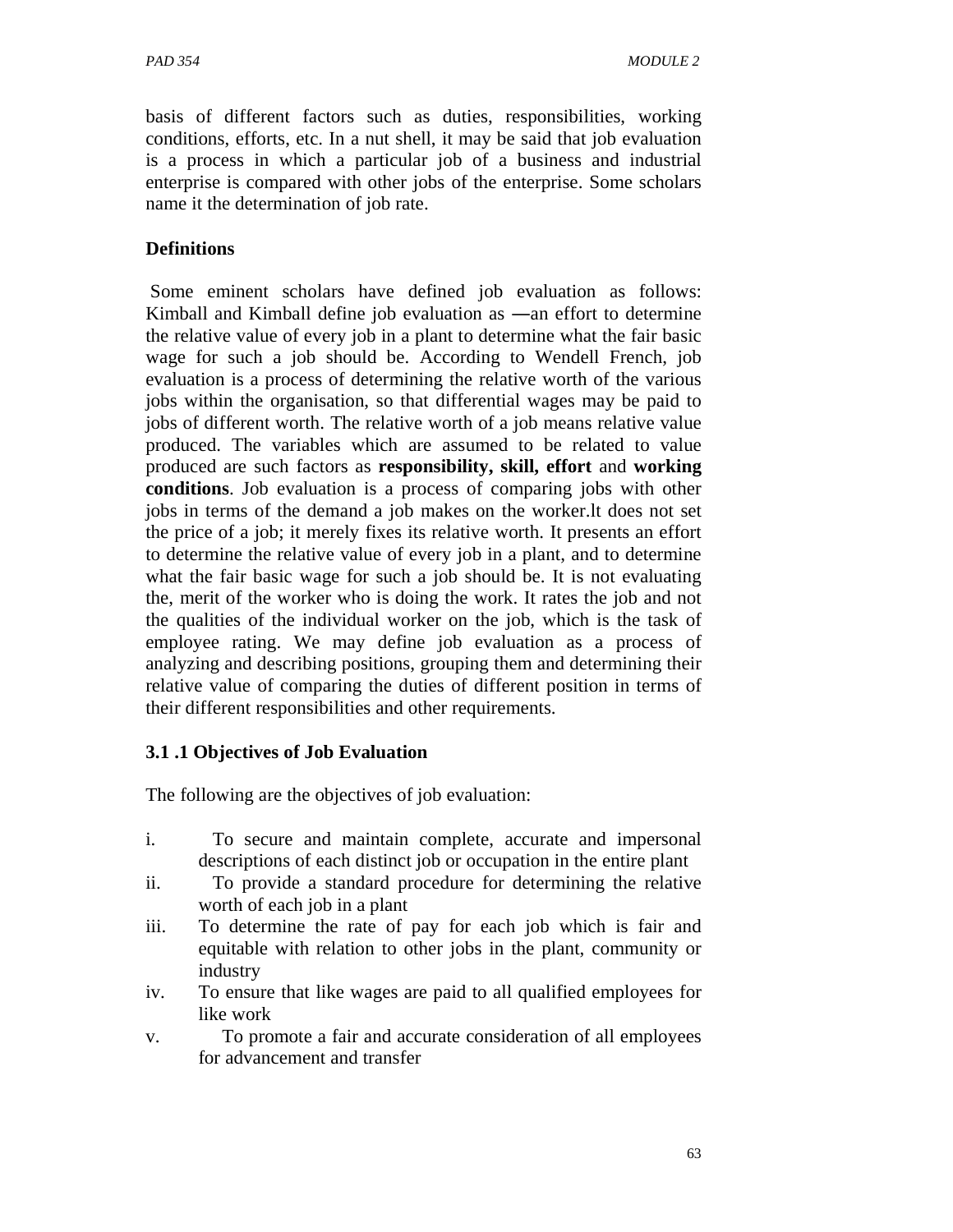- (i) To provide a factual basis for the consideration of wage rates for similar jobs in a community and industry
- (ii) To provide information for work organisation, employees'selection, placement, training and numerous other similar problems.

In fact the primary purpose of job evaluation is to set wages. It does this by providing a basis for the following matters

- (a) Equity and objectivity of salary administration, ie., paying the people whose work is alike the same wages, and establishing appropriate wage differentials between jobs calling for different skills and responsibilities
- (b) Effective wage and salary control
- (c) Union-management negotiations on wages
- (d) Comparison of wage and salary rates with those of other employees.

Besides setting wages, job evaluation also help in:

- (a) Providing standardisation and improvement of working conditions
- (b) Clarifying the functions, authority and responsibility of employees
- (c) Establishing references for the settlement of grievances arising out of individual rates and for negotiations with a trade union on internal wage structure and differentials
- (d) Developing machinery for a systematic reviewing of job rates as job contents change
- (e) Developing personnel statistics.

## **3.1. 2 Principles of Job Evaluation**

There are certain broad principles, which should be kept in mind before putting the job evaluation programme into practice. These principles are:

- (i) Rate the job and not the man. Each element should be rated on the basis of what the job itself requires.
- (ii) The elements selected for, rating purposes should be easily explainable in terms and as few in number as will cover the necessary requisites for every job without any overlapping.
- (iii) The elements should be clearly defined and properly selected.
- (iv) Any job rating plan must be sold to foremen and employees. The success in selling it will depend on a clear-cut explanation and illustration of the plan.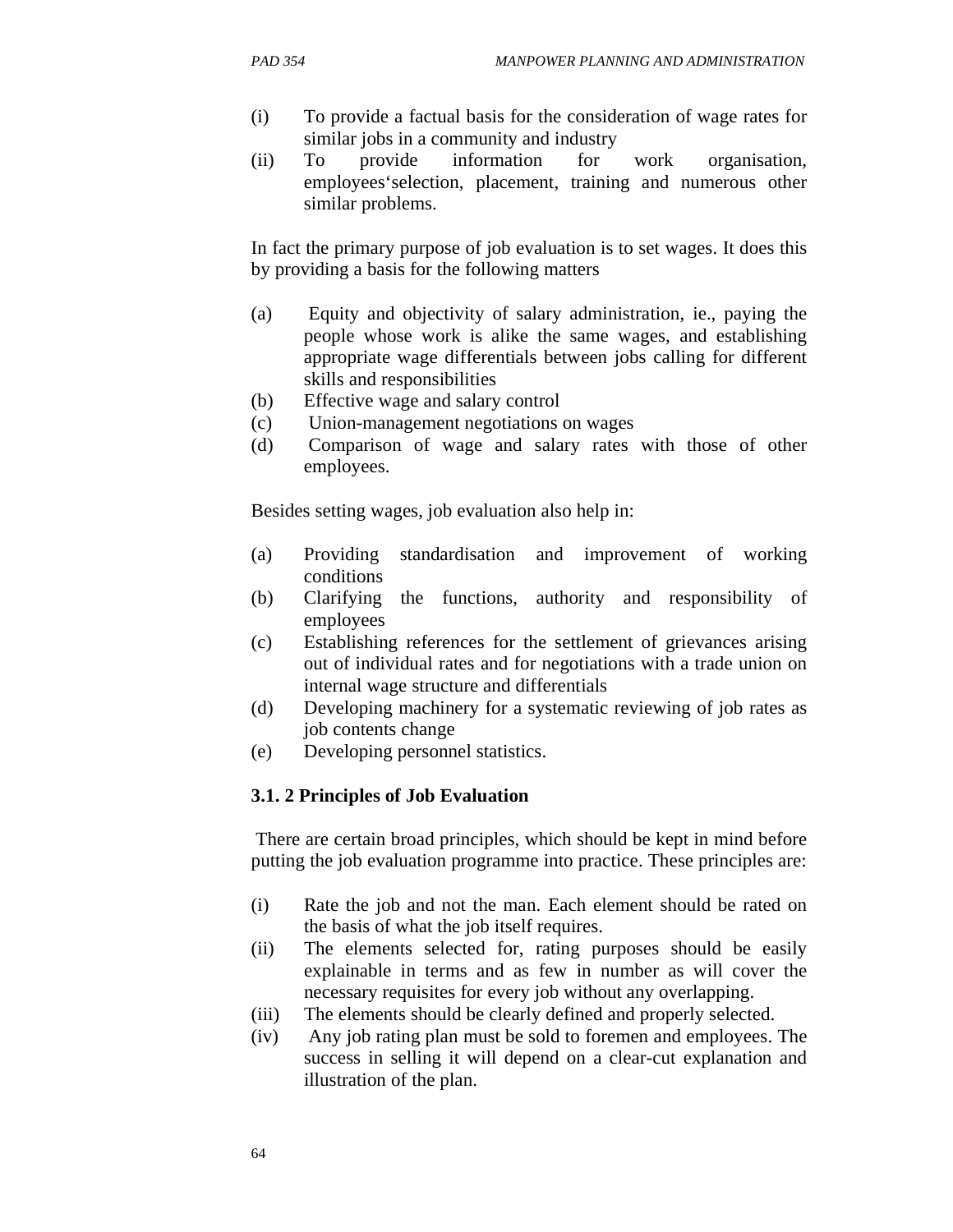- (v) Foremen should participate in the rating of jobs in their own departments.
- (vi) Maximum co-operation can be obtained from employees when they themselves have an opportunity to discuss job ratings.
- vii). Talking to foremen and employees, any discussion of money value should be avoided. Only point values and degrees of each element should be discussed
- viii.) Too many occupational wages should not be established. It would be unwise to adopt an occupational wage for each total of point values.

#### **3.1.3 Advantages of Job Evaluation**

Job evaluation enjoys the following advantages:

- (i) Job evaluation is a logical and to some extent an objective method of ranking jobs relative to one another. It may help in removing inequalities in existing wage structures and in maintaining sound and consistent wage differentials in a plant or industry.
- (ii) In the case of new jobs, the method often facilitates fitting them into the existing wage structure.
- (iii) The method helps in removing grievances arising out of relative wages; and it improves labour-management relations.
- (iv) The method replaces the many accidental factors, occurring in less systematic procedures, of wage bargaining by more impersonal and objective standards, thus establishing a clear basis for negotiations.
- (v) The method may lead to greater uniformity in wage rates, thus simplifying wage administration.
- (vi) The information collected in the process of job description and analysis may a1so be used for the improvement of selection, transfer and promotion procedures on the basis of comparative job requirements.
- (vii) Such information also reveals that workers are engaged on jobs requiring less skill and other qualities than they possess, thereby pointing to the possibility of making more efficient use of the plants' labour force

### **3.1.4 Methods of Job Evaluation**

The following are the methods of job evaluations

**1. Ranking Method:** The ranking method requires a committee typically composed of both management and employee representatives of job in a simple rank order, from highest to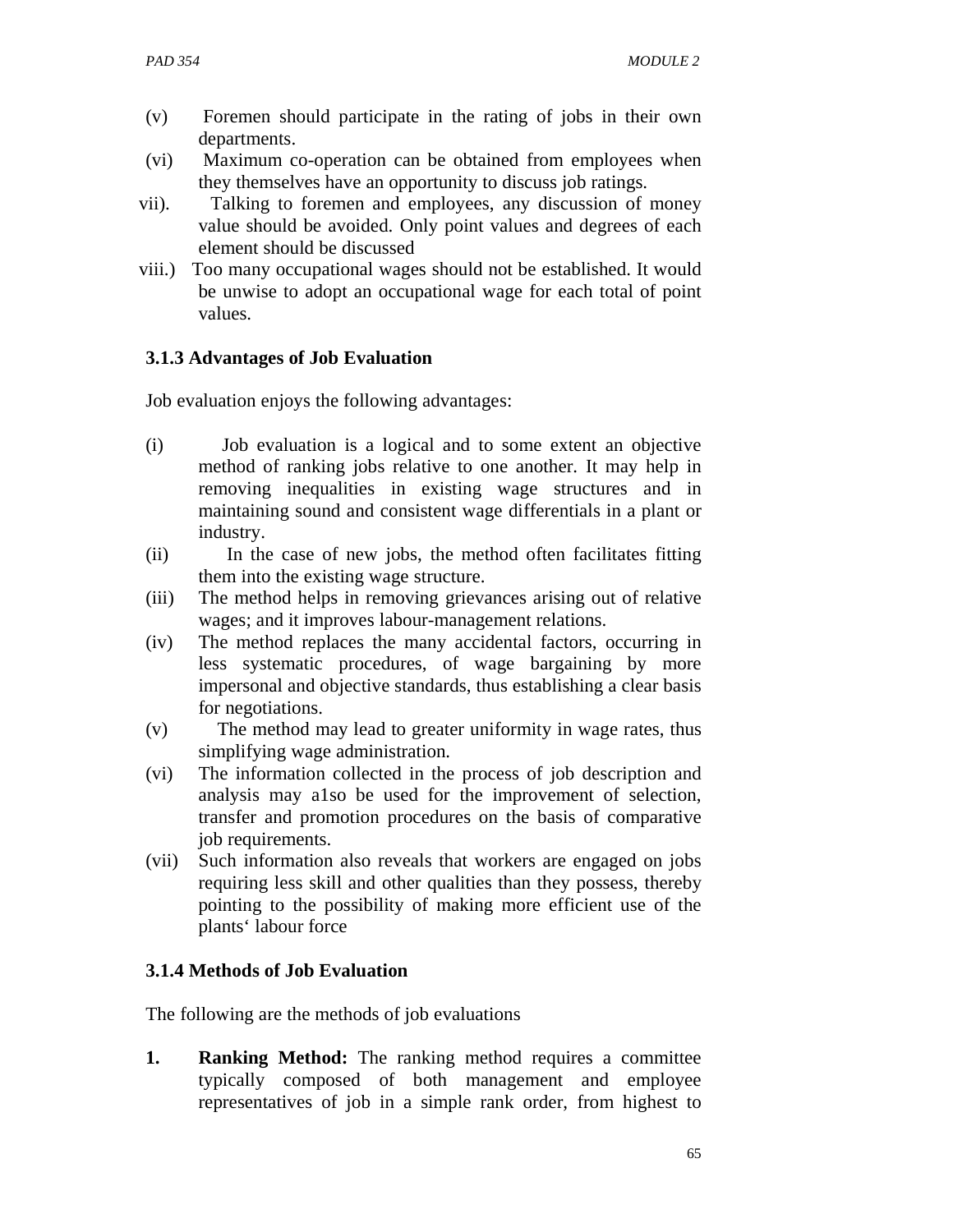lowest. Rating specialists review the job analysis information and thereafter appraise each job subjectively according to its general importance in comparison with other jobs. In other words, an overall judgment is made of the relative worth of each job, and the job is ranked accordingly. These are overall rankings, although raters may consider individually the responsibility, skill, effort, and working conditions and each job. No attempt is made to determine the critical factors in each job. Therefore, it is quite possible that important elements of some jobs may be overlooked while unimportant items are weighed too heavily. It may be noted that because of the difficulties in ranking a large number of jobs at the time, the paired comparison technique of ranking is sometimes used. With this technique, decisions are made about the relative worth of only two jobs at a time. However, since each job is compared with every other jobs, the number of comparisons to be made increases rapidly with the addition of each job to the list

- **2. Job Grading or Job Classification Method:** This method works by assigning each job a grade, level or class that corresponds to a pay grade for instance Grade I, Grade II, Grade III and so forth. These grades or classifications are created by identifying gradations of some common denominations, such as job responsibility, skill, knowledge, education required, and so on. Then, for each job grade so created standard job descriptions are determined. Thereafter, such standard description is matched with job descriptions in the organisation. The standard description that most nearly matches the job description determines the job's grading. This method requires a decision at the initial stage on the number of pay grades to be included in the wage and salary plan. Of course, the actual amount to be assigned to pay grades made after the job evaluation is completed.
- **3. Factor-comparison Method:** This method is a combination of ranking and point systems. All jobs are compared to each other for the purpose of determining their relative importance by selecting four or five major job elements or factors which are more or less common to all jobs. These elements are not predetermined. These are chosen on the basis of job analysis. The few factors which are customarily used are:
- (i) Mental requirements
- (ii) Skill
- (iii) Physical requirements
- (iv) Responsibilities
- (i) Working conditions, etc.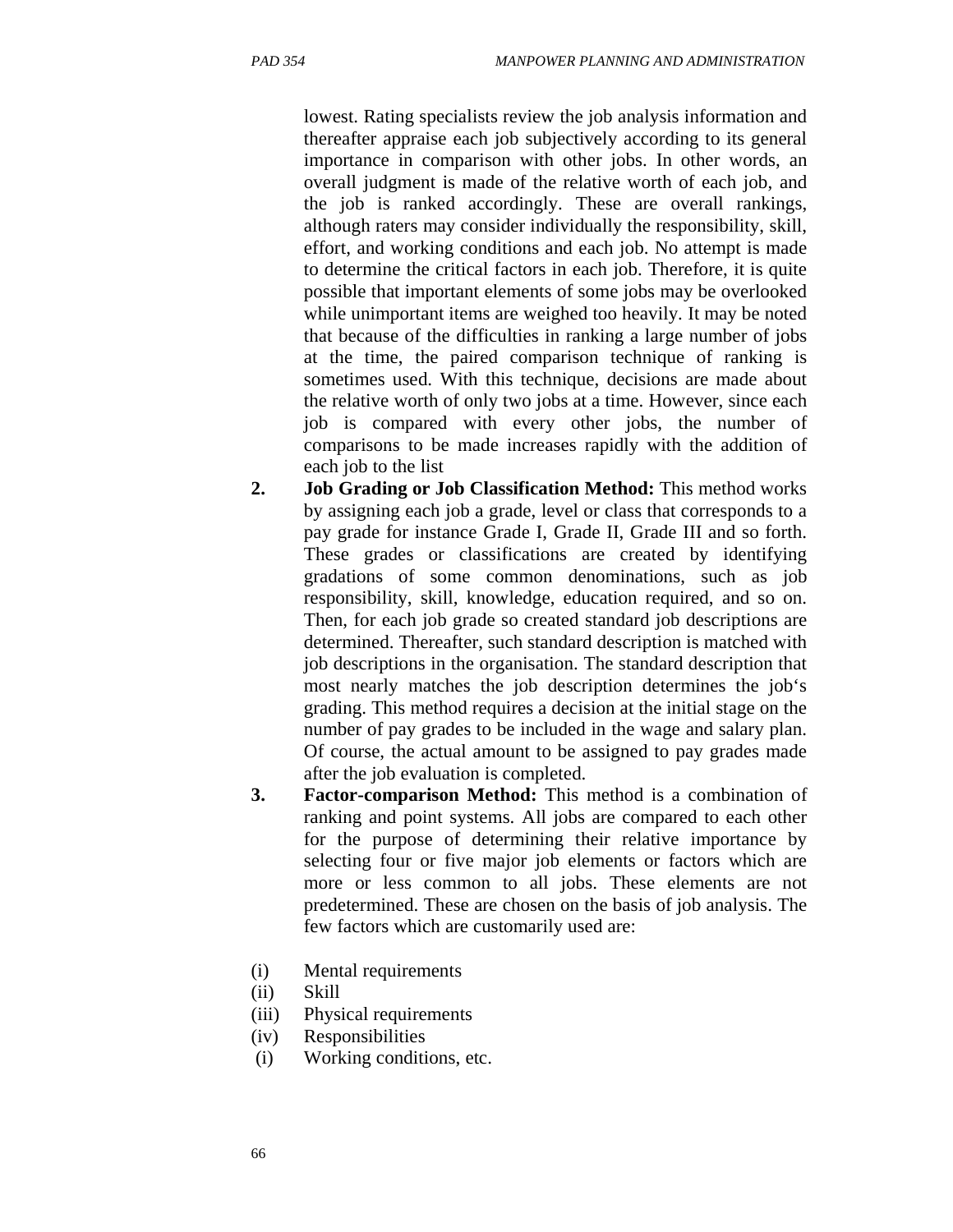A few jobs are selected as key jobs which serve as standard against which all other jobs are compared. Key job is one whose contents have been stabilized over a period of time and whose wage rate is considered to be presently correct by the management and the union.

### **Evaluation of Various Methods**

None of the systems is free from defects. None is the best in all conditions and for all types of organisations. However, the point system is the best in the present circumstances. It is widely used in almost all the enterprises as a technique of job evaluation since it presents an analytical approach to the measurement of job worth. It is better not to insist on a particular system of job evaluation. A mix of all the methods should be adopted.

## **3.2 Merit Rating**

Merit rating is a technique to evaluate the merits of jobs according to job request merit. The personal abilities that an individual brings to his job, measured by the extent to which his output or quality of his work exceeds the minimum that can reasonably be expected for his basic rate of pay. The definitions of merit rating are given as follows: According to Edward Flippo**,** merit rating is a systematic, periodic and, so far as humanly possible, an impartial rating of an employee's excellence in matters pertaining to his present job to his potentialities for a job. According to Scot, Clothier and Spriegal, merit rating of an employee is the process of evaluating the employee's performance on the job in terms of the requirements of the job. Alford and Beatty observe that employees or personnel rating is the evaluation or appraisal of the relative worth to the company of a man's services of his better job. Merit rating is a process through which the ability, efficiency and potentiality of an employee are evaluated. Merit Rating is necessary for determining the wages rate, the need of training to the employees and the promotion of employees to the higher jobs.

### **Objects of Merit Rating**

The objects of merit rating are as follows:

- 1. To make a comparative study of the abilities of different employees.
- 2. To provide higher reward to the more efficient employees.
- 3. To prove the justification of different rate of wages to different employees according to their abilities.
- 4. To establish harmonious relation between employees and employers.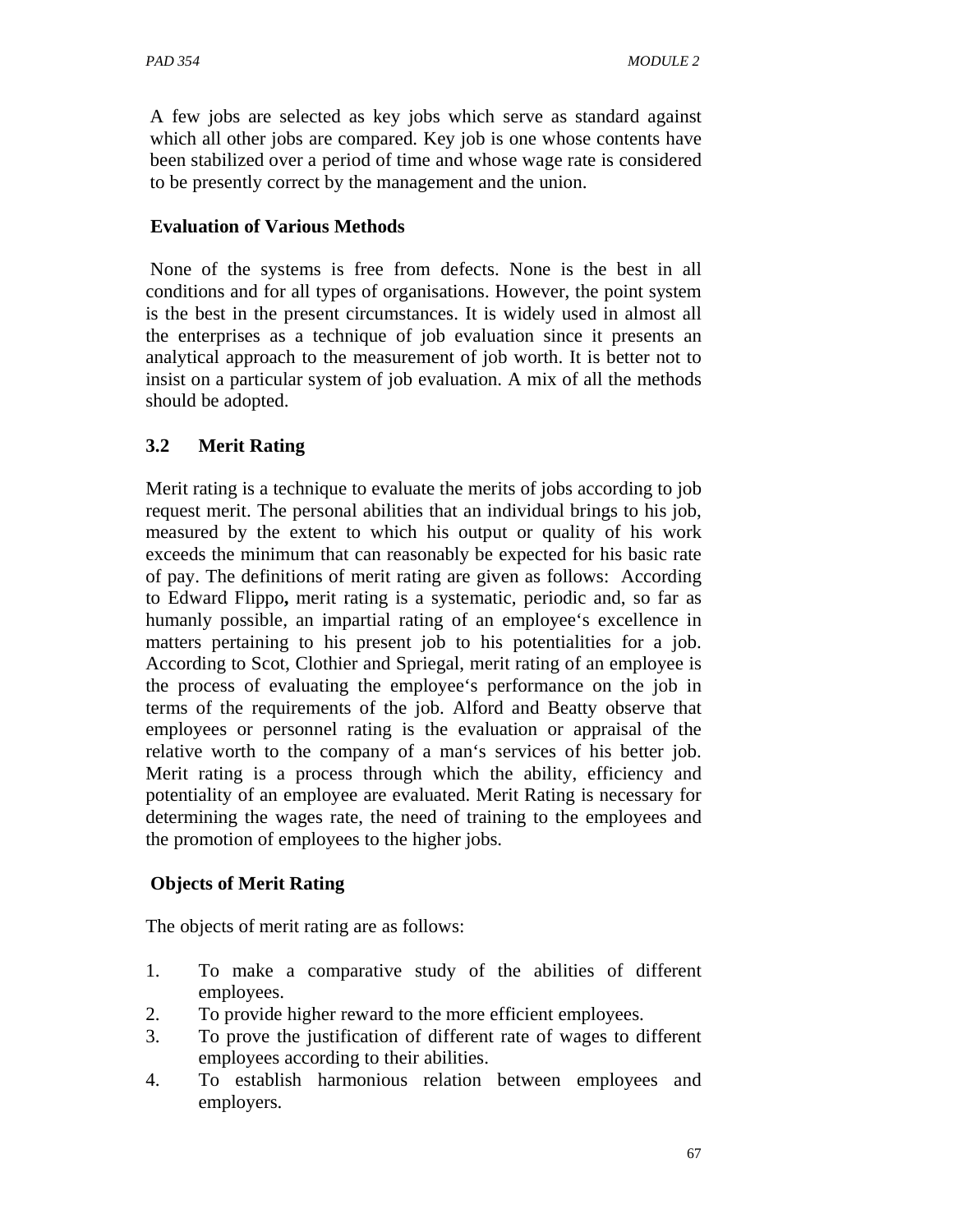- 5. To motivate the employees to do better and more work.
- 6. To determine a policy for promotions and transfer.
- 7. To evaluate the success of training programmes.
- 8. To forecast the need of training to the employees and to determine the nature of training.

#### **Methods of Merit Rating**

The following are the various methods of merit rating:

- **1. Rating Procedure:** In this method, the abilities of an employee are compared with that of other employees. Under this method, the employees are divided into efficient and inefficient employee. This method adopts the technique of paired comparison. Therefore, the pairs of two employees each are made according to the formula of  $N(N-1)$  Z and the more efficient employee in every pair is underlined. The employee having maximum underline is treated as the most efficient employee whereas the employee having no underline to his credit is treated least efficient employee.
- **2. Grading Method:** Here different grades are divided for evaluating the ability of different employees and then the employees are placed in these grades. The grades are—Excellent, Very Good, Good, Average, Bad, and Worst. Every grade may again be sub-divided into three grades: (i) Highly Satisfactory (ii) Satisfactory (iii) Non-satisfactory. Employees can be placed in any of these groups according to their abilities.
- **3. Man to Man Comparison Method:** This is the method where, a master scale is used to evaluate the qualities of different employees. The five scales of performance are determined for every job in the master scale. For example, to measure the efficiency of employees, first of all the most efficient employee is selected and after that the most inefficient employees are selected who are respectively more efficient than average efficiency and less efficient than average efficiency. These five employees become the base for measuring the efficiency of the total employees. Every employee of the enterprise is compared with these five employees to evaluate their ability and efficiency.
- **4. Graphic Rating Method:** In this method, the abilities of employees are evaluated through graph. The abilities of all the employees are represented on a graph paper with the help of scale. Following qualities are included to evaluate the ability of employees such as Quantity of Job, Quality of job, Regularity, ability to learn, ability to initiate, dependence upon other employees and officers, safety aspects, ability to direct, ability to supervise, behaviour with other employees and officers. Under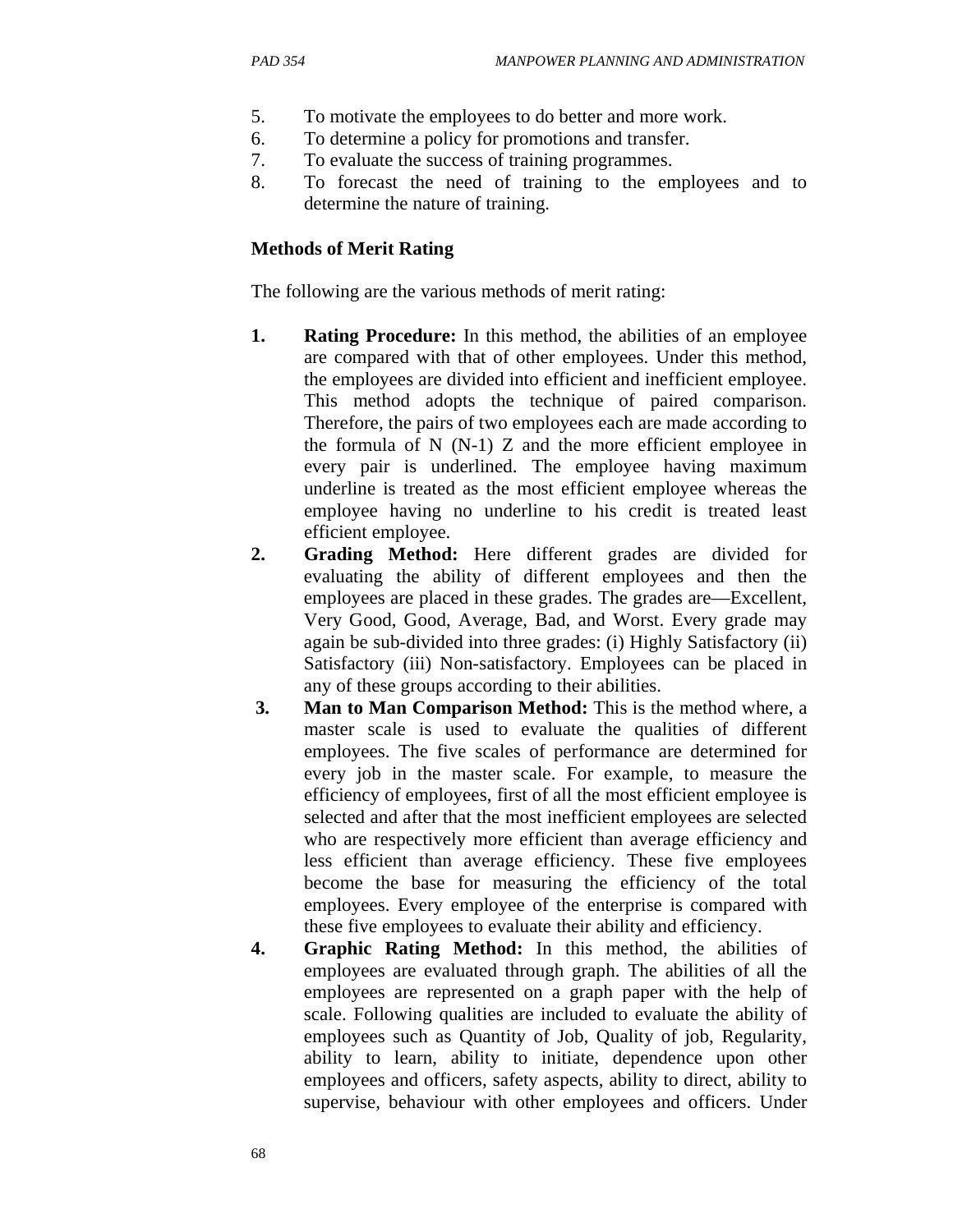this method of Merit Rating, a report is prepared regarding Merit Rating of every employees and it is represented on a graph paper. It makes evaluation of employees very easy and simple.

**5. Checking List Method:** A list of necessary qualities for the performance of a job is prepared under this method. The qualities of the employees are measured on the basis of the abilities of such lists. If an employee possesses that quality, the sign  $+$  is marked in the list. If that quality is not possessed by an employee the sign  $-$  is marked in the list. If there is a doubt regarding it, the sign of (?) is marked in the list. On the basis these sign, the abilities of an employee are evaluated. The specimen of checking list of Merit Rating is as follows:

### **Check List of Merit Rating**

### **S. No. Question Yes (+) No (-)**

- 1. Does the employee possess technical knowledge of his job?
- 2. Does the employee posses interest in his job?
- 3. Is the attendance of employee satisfactory?
- 4. Is the health of employee satisfactory?
- 5. Does the employee follow the orders and instructions?
- 6. Does the employee behave well?
- 7. Does the employee perform his duties properly?
- 8. Does the employee violet his responsibilities?
- **6. Descript Evaluation Method:** In this method supervisor prepares a detailed report of the abilities, efficiency and potentialities of the employees under his supervision. All the employees are evaluated on the basis of these reports.
- **7. Forced Choice Descriptive Method:** In this method some details are collected regarding the performance of an employee on the given job. After this, some standards are fixed with the consent of evaluations. The performance of an employee is evaluated on the basis of these standards and the ability and efficiency of all the employees are evaluated on this basis.

### **Limitation of Job Evaluations**

- (i) Though many ways of applying the job evaluation technique are available, rapid changes in technology and in the supply and demand of particular skills have given rise to problems of adjustment.
- (ii) Substantial differences exist between job factors and the factors emphasised in the market. These differences are wider in cases in which the average pay offered by a company is lower than that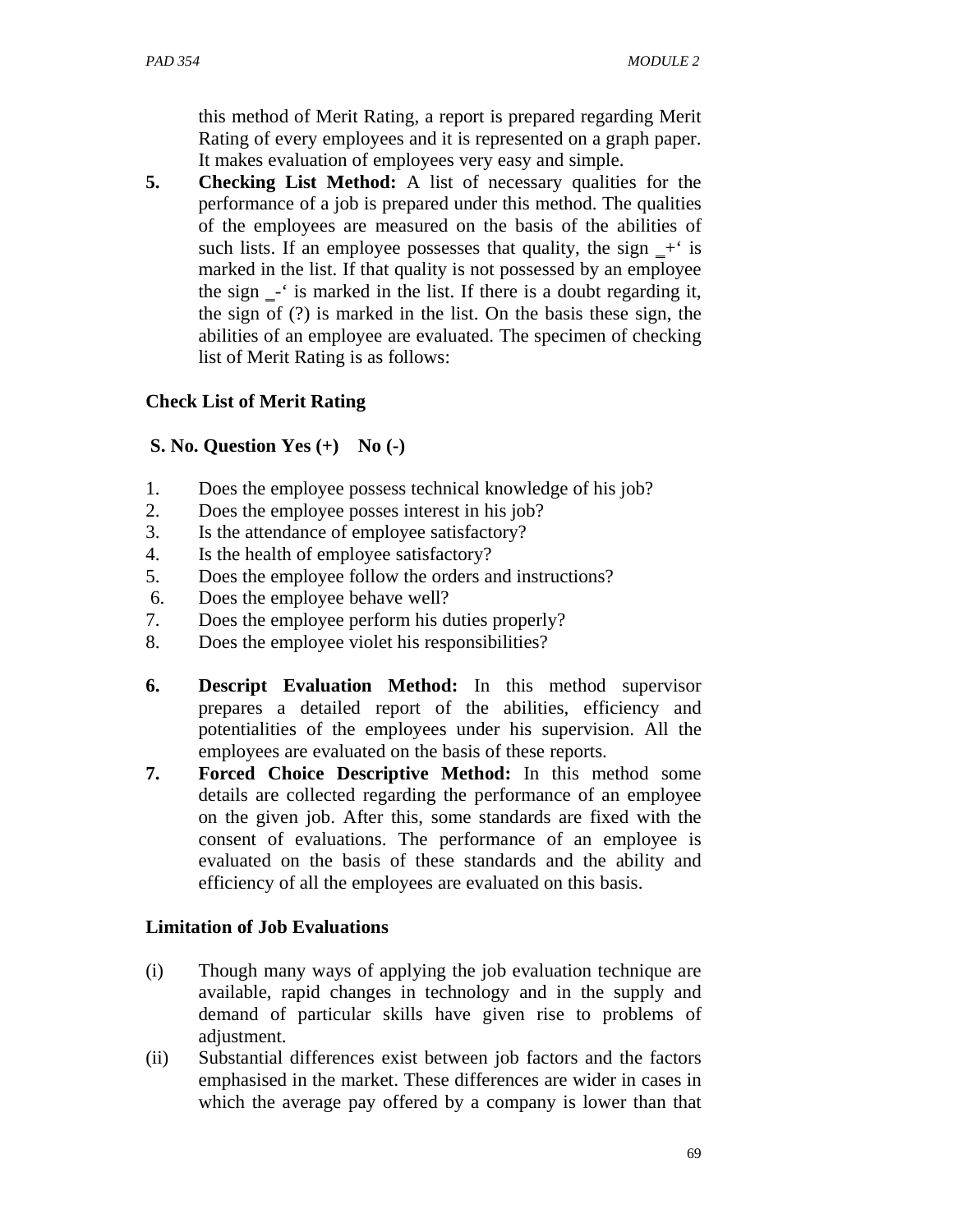prevalent in other companies in the same industry or in the same geographical area.

- (iii) A job evaluation frequently favours groups different from those which are favoured by the market. This is evident from the observations of Kerr and Fisher. According to them, ―the jobs which tend to rate high as compared with the market are those of janitor, nurse and typist, while craft rates are relatively low. Weaker groups are better served by an evaluation plan than by the market; the former places the emphasis not on force but on enquiry.
- (iv) Job factors fluctuate because of changes in production technology, information system, and division of labour and such other factors. Therefore, the evaluation of a job today is made on the basis of job factors, and does not reflect the time job value in future. In other words, continuing attention and frequent evaluation of a job are essential.
- (v) Higher rates of pay for some jobs at the earlier stages than other jobs or the evaluation of a job higher in the organisational hierarchy at a lower rate than another job relatively lower in the organisational hierarchy often give rise to human relations problems and lead to grievances among those holding these jobs.

## **4.0 CONCLUSION**

In conclusion, it may be said that job evaluation is a process in which a particular job of a business and industrial enterprise is compared with other jobs of the enterprise. Job evaluation has certain objectives which are meant to enhance the progress of the organization.

### **5.0 SUMMARY**

In this unit, you have examined the concept of job evaluation, the objectives of job evaluation, the methods of job evaluation and merit rating.

### **SELF-ASSESSMENT EXERCISE**

- i. What is meant by Job Evaluation?
- ii. Explain in brief the various methods of Job Evaluation.

### **6.0 TUTOR-MARKED ASSIGNMENT**

Give five objectives of job evaluation.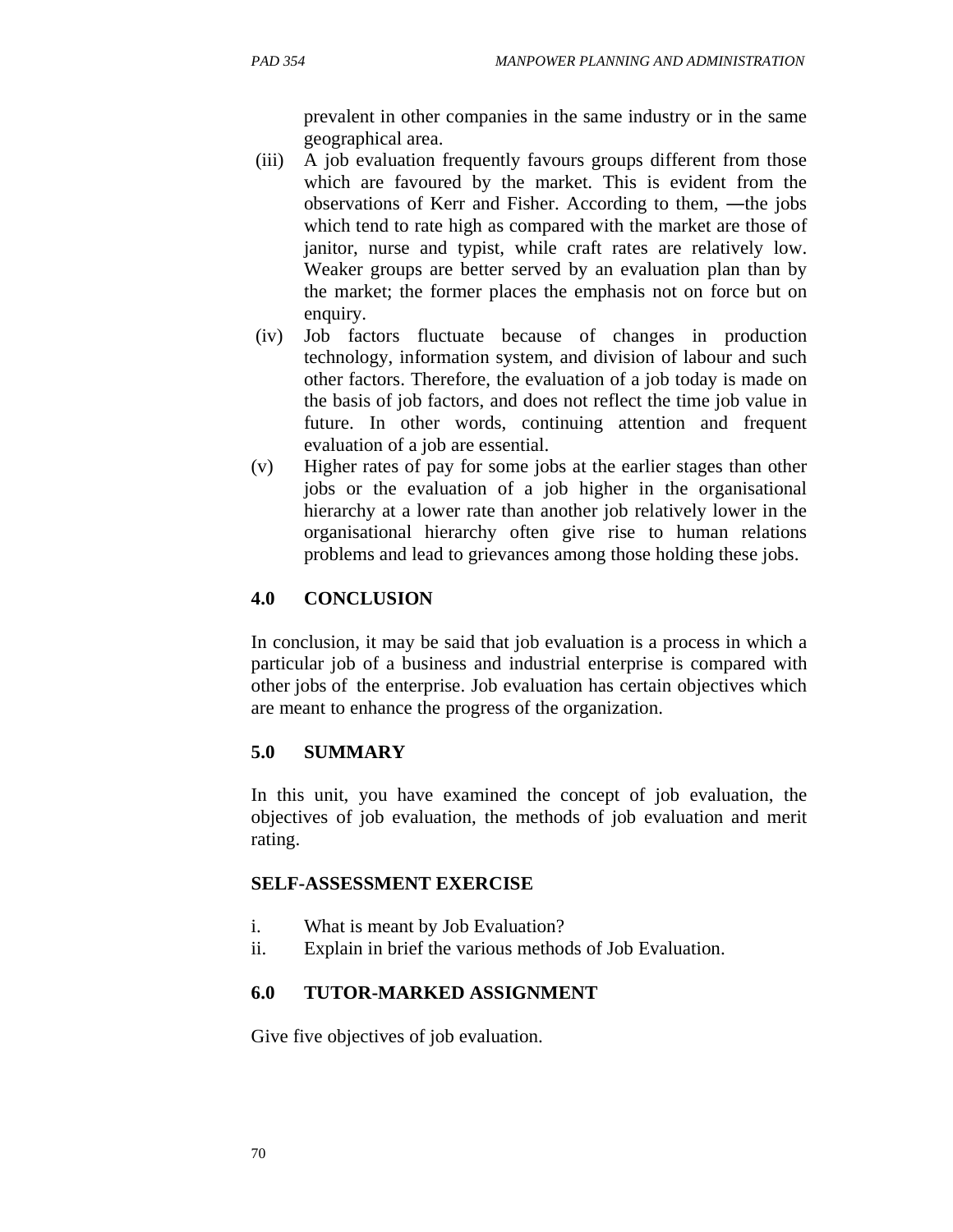### **7.0 REFERENCES/FURTHER READING**

Novit, M.S. (1979.) *Essentials of Personnel Management*. London: Prentice Hall inc. Publishers

Flippo, E. B. (1980). *Personnel Management*. London: Mcgraw -Hill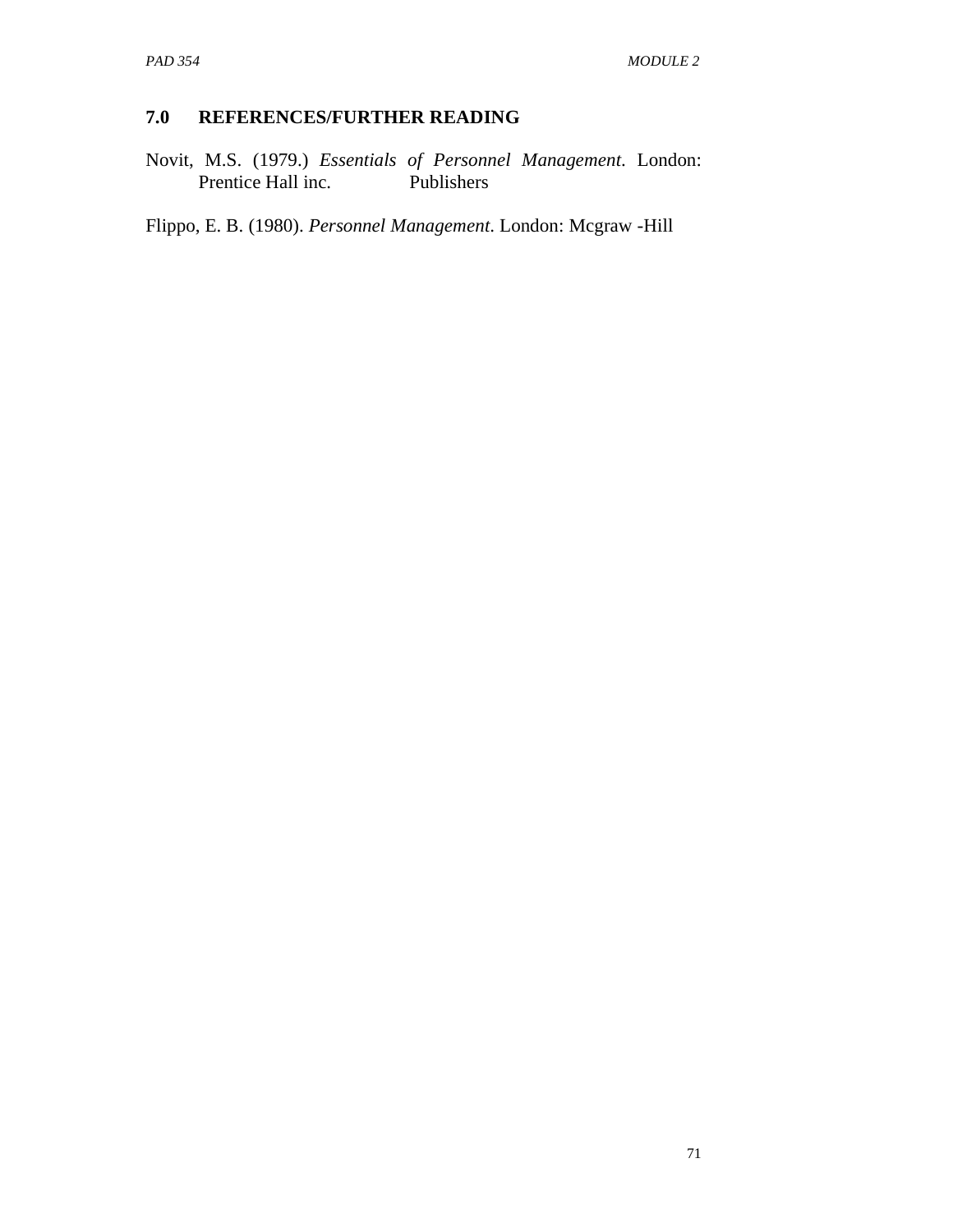#### **UNIT 4 COMPENSATION ADMINISTRATION**

#### **CONTENTS**

- 1.0 Introduction
- 2.0 Objective
- 3.0 Main Content
	- 3.1 Organisational Reward System
		- 3.1.1 The categories of cash compensation
	- 3.2 Benefits
		- 3.2.1 Types of Benefit Schemes
	- 3.3 Incentives and Fringe Benefits Compared
	- 3.4 Criteria for Determining Compensation
- 4.0 Conclusion
- 5.0 Summary
- 6.0 Tutor-Marked Assignment
- **6.0** References/ Further Reading

#### **1.0 INTRODUCTION**

In this unit, you will learn about the categories of cash compensation, benefits, types of benefit schemes and criteria for determining compensation. Compensation of workers is an important aspect of every organization which must be taken seriously.

#### **2.0 OBJECTIVES**

At the end of the unit, you should be able to:

- discuss organisational reward system
- enumerate categories of cash compensation
- compare and contrast incentives and fringe benefits
- examine criteria for determining compensation.

#### **3.0 MAIN CONTENT**

#### **3.1 Organisational Reward System**

The organizational reward system consists of the types of rewards to be offered and their distribution. Organizational rewards include all types of rewards, both intrinsic and extrinsic, that are received as a result of employment by the organization. Intrinsic rewards are internal to the individual and are normally derived from involvement in certain activities or tasks. Job satisfaction and feelings of accomplishment are examples of intrinsic rewards. Most extrinsic rewards are directly controlled and distributed by the organization and are more tangible then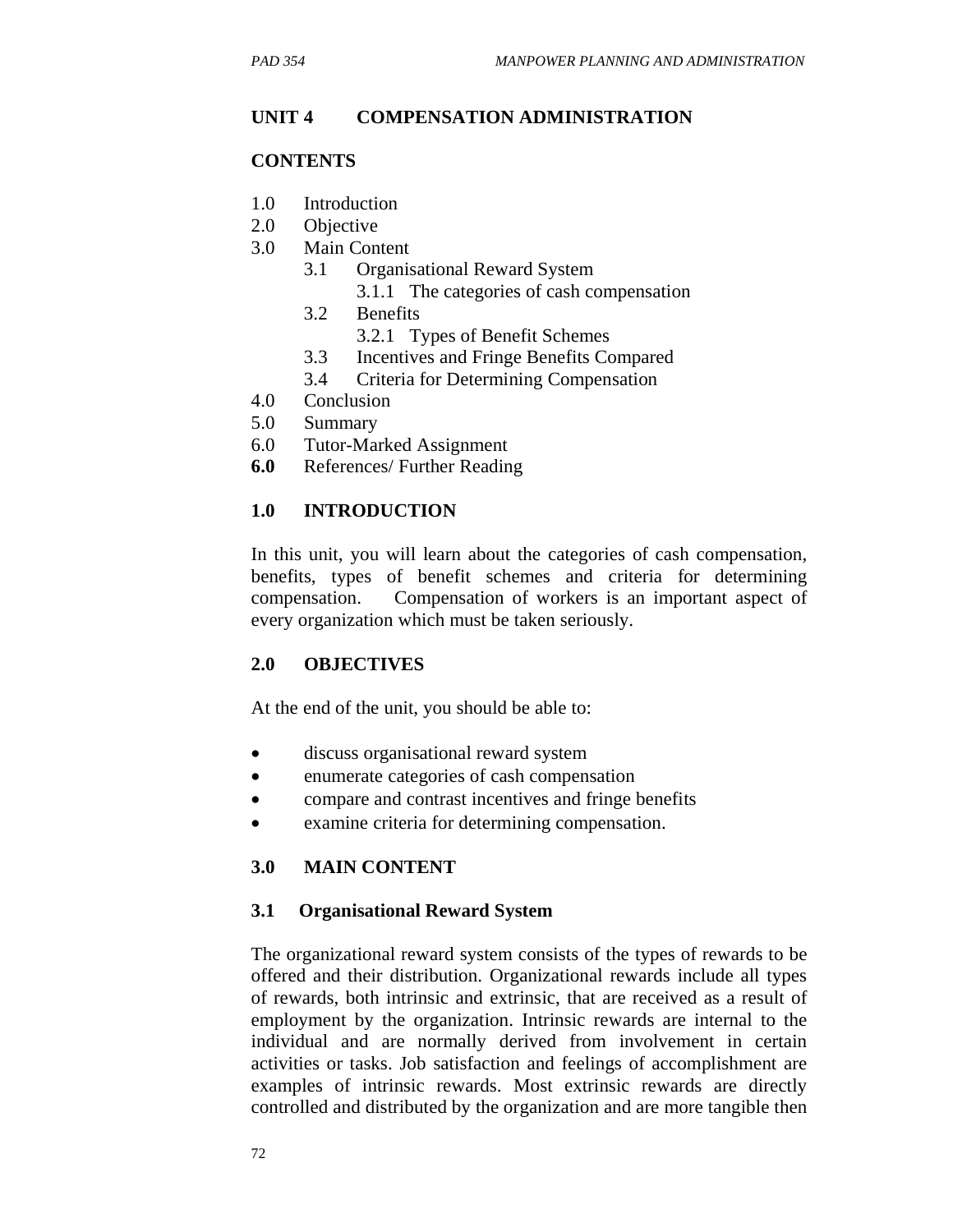intrinsic rewards. Pay and hospitalization benefits are examples of extrinsic rewards.

| Intrinsic Rewards          | <b>Extrinsic Rewards</b> |
|----------------------------|--------------------------|
| Achievement                | Formal recognition       |
| Feelings of accomplishment | Fringe benefits          |
| Informal recognition       | Incentive payments       |
| job satisfaction           | Pay                      |
| Personal growth            | Promotion                |
| <b>Status</b>              | Social relationships     |
|                            | Work environment         |

### **Intrinsic Versus Extrinsic Rewards**

### **3.1 .1The categories of cash compensation**

Although the flexible compensation approach makes cash compensation and "fringe benefit" largely synonymous, traditional forms of pay have been described as compensation while other benefits are called fringe benefits.

The categories of cash compensation are concerned with the use of money and other fringe benefits as a means of motivation and also to improve performance. These include salary, hourly wages, sales commission, piece rates, productivity bonuses, performance bonuses; profit sharing plan etc.

- **1. Salary:** Salaried workers are paid a set of wages by the week or the month and are expected to work a standard set of hours each week. Usually salaried workers are not subject to pay loss for absences due to illness or even for modest absences, for "personal business". For this reasons, salaried workers are not usually asked to punch time clock, although some fill out time cards.
- **2. Hourly wages or measured day-work:** Hourly wages are a set wage paid for each hour the employee is actually at work or actually works. Sometimes standards of the amount of work expected in a typical hour are established and this is referred to as measured day work. Pay at the end of each week or month is calculated on the basis of the number of hours worked. Usually, no allowance is made for time off for personal business, but sometimes allowance is given for time off due to illness or other specified causes.
- **3. Sales Commission:** The aim of sales commission is to maximize sales and its advantage is similar to that of piece rates in providing pay in direct proportion to the performance of useful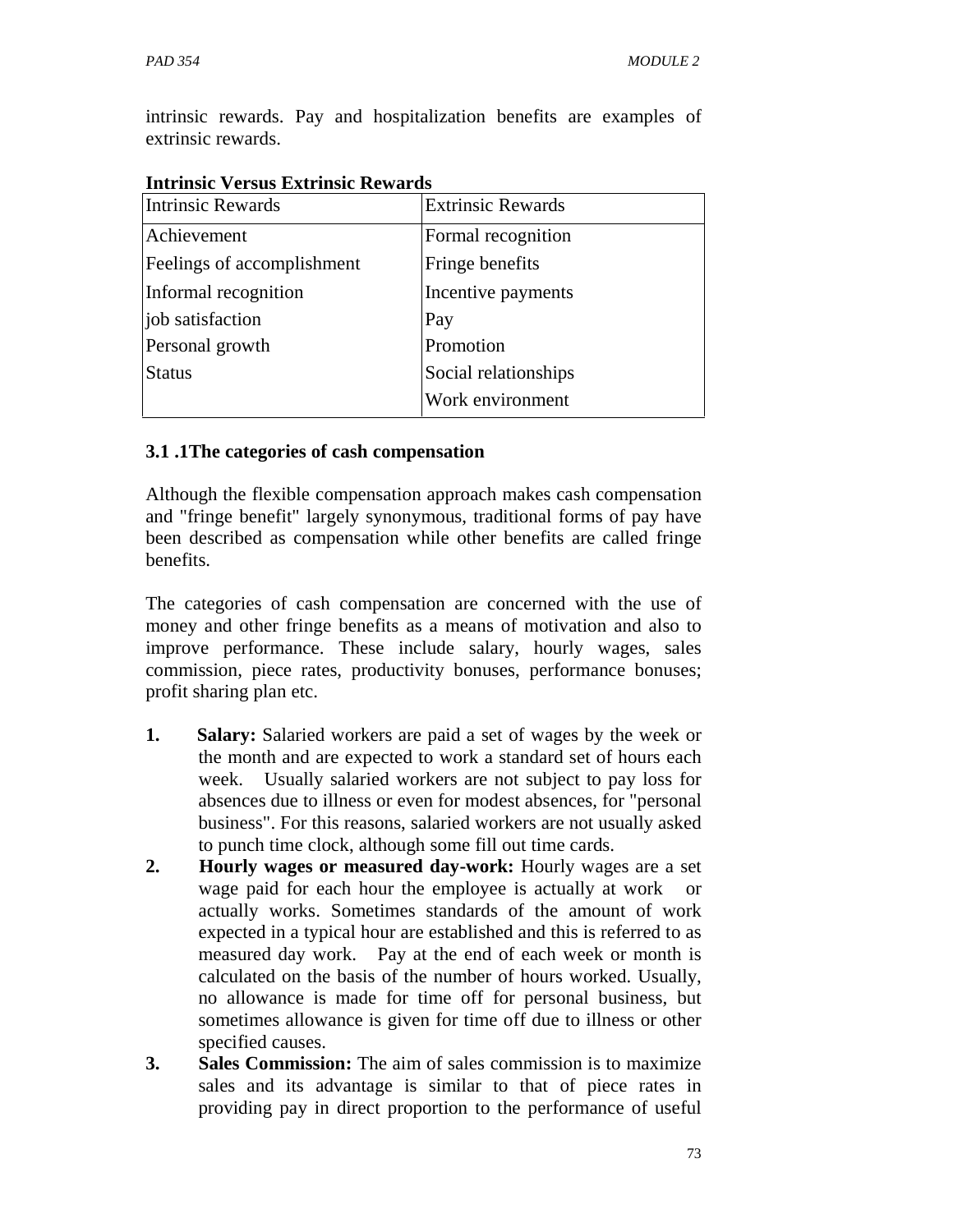work. This may be very significant motivationally, particularly for people who are motivated primarily by extrinsic rewards, because it provides immediate positive feedback each time a sale is completed

- **4. Piece Rates:** This is one of the many so called incentive compensation plans. It provides an incremental payment for each unit of production completed. Usually piece rates are paid as a bonus on top of an hourly or week wage. It can be paid on the basis of either individual production or group output. Piece rates have been a source of considerable friction between workers and managers and they appear to have been a common basis for the alienation of workers who, rightly or wrongly, believed that they were being exploited by unfair rates.
- **5. Productivity Bonuses:** This bonus plan provides wages based on production that exceeds the standard rate or on the completion of task in less than the standard time. Productive bonuses may be paid on either an individual or on group basis.
- 6. **Performance Bonuses:** performance bonuses as one of the compensation components are similar to productivity bonuses except that they are paid for total performance, including performance that goes beyond mere productivity. Any measurable item of performance can be subject to such bonuses. Thus, it can be applied to executive, professional, clerical, white collar and blue- collar workers.
- 7. **Profit sharing Plan:** This provides that a stated percentage of profits will be shared by all employees of the organization or by certain groups in the organization. It can be shared on a level percentage basis beginning with the first profits. The timing of the payment may be current, deferred or mixed.

The important benefits of the total compensation are to ensure that various differential levels are seen and paid accordingly and also serve as motivating factor to the individual or employees of the organization.

The objective in developing pay system is to assign a monetary value to each job in the organization (a base rate) and an orderly procedure for increasing the base rate. To develop such a system, there are four basic tools such as job analyses and job description, a job evaluation plan, pay survey and a pay structure. The employee benefit programs provide a blanket of protection against the contingencies of life and they are an integral part of social structure.

Direct payments are only one part of the total compensation package that each employee receives. Indirect payment in the form of benefit and service must also be considered as part of the total compensation in an organization.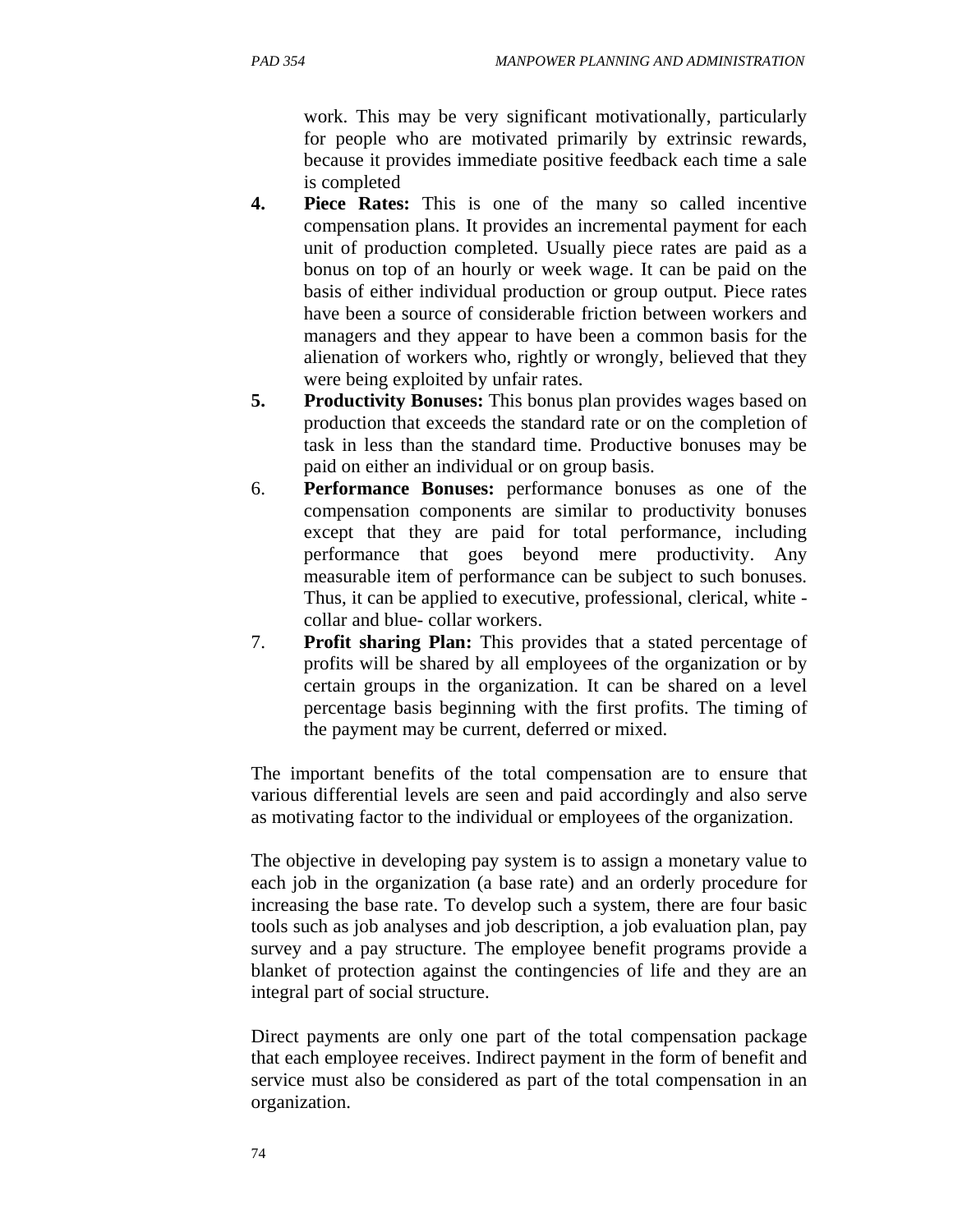The compensation objectives include 'efficiency and equity. These objectives are broadly concerned with efficiency which is typically defined as: Improving productivity and controlling cost.

Often these two can be found in an employee statement of pay objectives, such as to facilitate organization performance, to control labour costs, to attract and retain competent employees and to reward employee contribution and performance.

Equity is a fundamental objective in pay system statements such as "fair treatment for all employees" or "a fair day's pay for a fair day's work" reflects a concern for equity. Thus, the equity objective attempts to ensure fair pay treatment for all participants in the employment relationships. The equity employee contributions (e.g., offering higher pay for greater performance, providing a living wage" or health care insurance).

Procedural equity, often overlooked by compensation managers, is concerned with the processes used to make decision about pay. It suggests that the way a pay decision is made may be as important to employees as are the results of the decision. As an objective for a pay system, procedural equity helps ensure that employees, manager and other relevant parties have a voice in the design of pay plan and an opportunity to voice any dissatisfaction with the pay received.

Compliance is part of the equity objective and involves conforming to various federal and state compensation laws and regulations. As these laws and regulations change, pay decision often need to be adjusted to ensure continued compliance.

Business organizations have different types of benefits which if properly managed, could secure for them a committed and productive workforce. In general, the aims of reward management in business organization are to attract retain and motivate people of the right quality needed to achieve the objectives of the organization

## **3.2 Benefits**

Benefits represent an extra income or additions that require no additional effort. Although the return from them may not be readily apparent to the employer, such benefits often satisfy employee needs arid wants that are not satisfied by wages and thus, have considerable value in. promoting employee morale. However, because the cost of fringe benefits is increasing and because unions are asking for more and more benefits especially in the area of housing and transportation,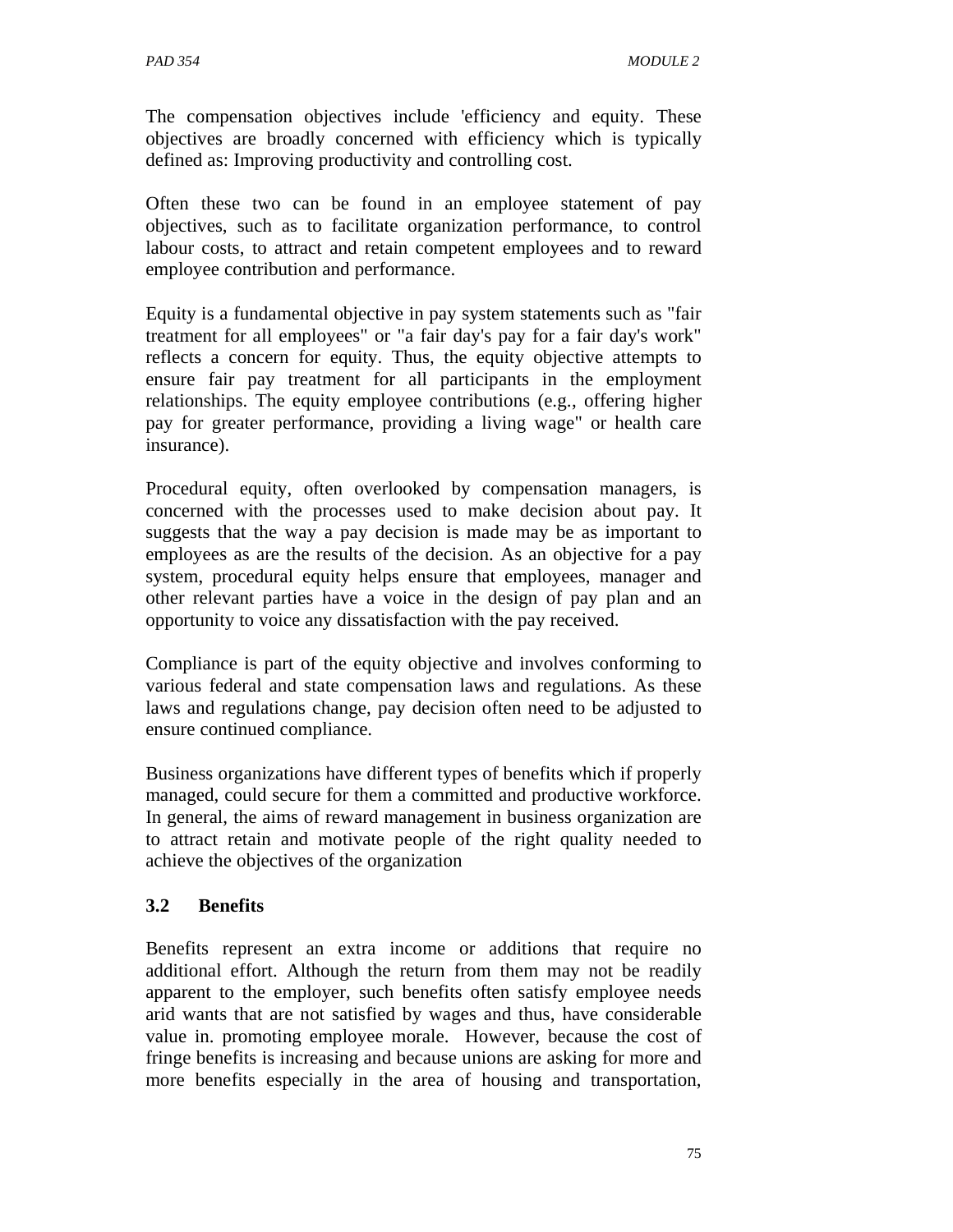employers are now very concerned over what was regarded in the past as a small proportion of the total labour costs.

It is the rise in cost that is making employers to question the value of fringe benefits. In some organizations; the management assures that if employees are given as many benefits as possible in addition to their wages, then the .efforts of trade unionist will be centralized. This approach is common in organizations where they are afraid of trade unions. This of course is far from the truth; it does not follow that the more fringe benefits, the more liberal, you will be. Benefits are no longer gifts to be handed down to employees by the management. Today, initiative for them is generally with the union and they arise as a result of collective agreements. Consequently, fringe benefits have become common supplements to wages, but may or may not have the incentive value of wages.

### **Requirements of a Benefit Scheme**

- a. The scheme should be fair and, just to both employer and employees, to ensure complete trust on both sides.
- b. The work content must be accurately measured. Full confidence in the work measurement must be obtained. We must emphasize here that-before the scheme is installed it has to be discussed with the employees to ensure that they understand and accept it.
- c. The worker should be paid in direct proportion to the individual effort, rather than as a group.
- d. The scheme should be simple in operation so that employees can calculate their wages easily.
- e. The scheme should give the worker a guaranteed minimum wage.
- b. The scheme should be flexible and intimately connected to other management controls, and it must be so designed as to protect quality.
- a. It must have a reasonable degree of permanence, and it should contain as much incentive for the slow worker as well as the fast worker.

### **3.2.1 Types of Benefit Schemes**

Some employee benefits required by law include:

- a. Individual schemes
- b. Group schemes
- c. Factory-wide productivity schemes and
- d. Profit sharing plans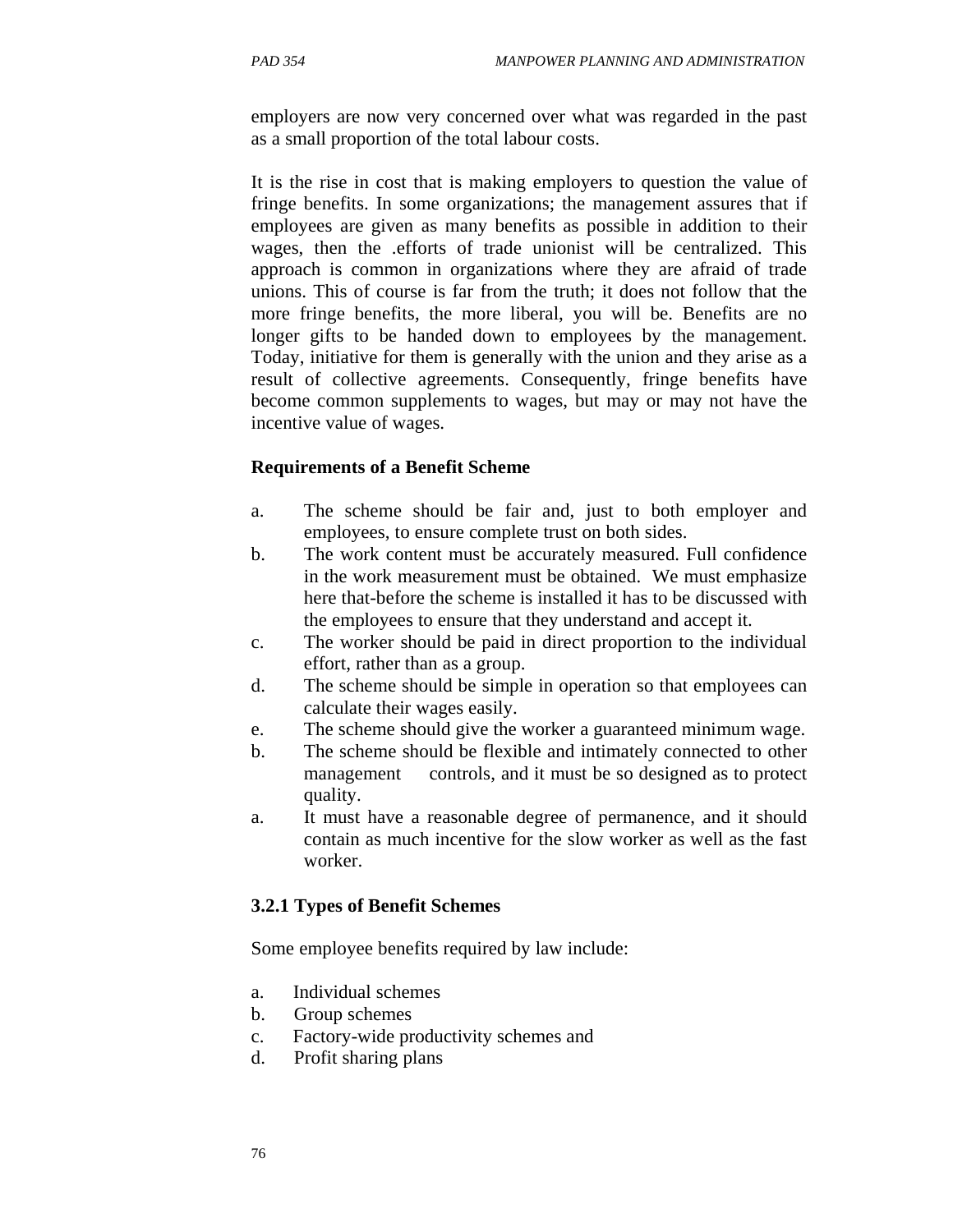### **a. Individual Schemes**

These schemes include measured day work, piece rates, differential incentive piece etc. The purpose here is to induce the worker through the financial incentive to produce work of the quantity above that which is specified. The commonest of the types mentioned under this head is piece rate.

This scheme provides for wage payments which are based on the quantity of units produced. The scheme is popular in industries where the nature of the product and the quantity produced depend largely on physical effort of an individual or group. Examples of this benefit scheme are:

**Measured Day Work:** Here,, earnings are directly proportional to the time worked, but rates are graded. In other words workers whose output reaches the standard have agreed rates of pay since the production standards having been set. The worker is paid on an hourly rate based on his performance in provisions period.

**Straight Piece Work:** Here, earnings are computed at a stated fixed price per unit output. The employee therefore can easily calculate his wages as these vary with output. To the employer, the wage costs can be accurately foreseen as wages per unit remains constant.

**Differential Incentive Piece:** This is a variation of the last earnings as the output rises. This is supposed to be a strong incentive to increase output.

### **b. Group Incentive Schemes**

The schemes here are similar to the individual ones except that the emphasis is on group co-operation as individual output is uncertain. A good example is the scheme which involves a whole machine crew, the machine operator and the other less skilled workers who form part of the crew. In some schemes the money payable is graduated according to the importance of the function of the individual in the team effort, thus the machine might get 40 per cent, the operator 30 percent and others 30 percent, of the agreed amount or bonus. The sharing in such case is of course, rather arbitrary. Under the system whereby machine crew is paid a bonus, workers like cleaners and gardeners (who also work in the company) are left out. Further, the efforts of an individual employee are not regarded as these are submerged in the group effort.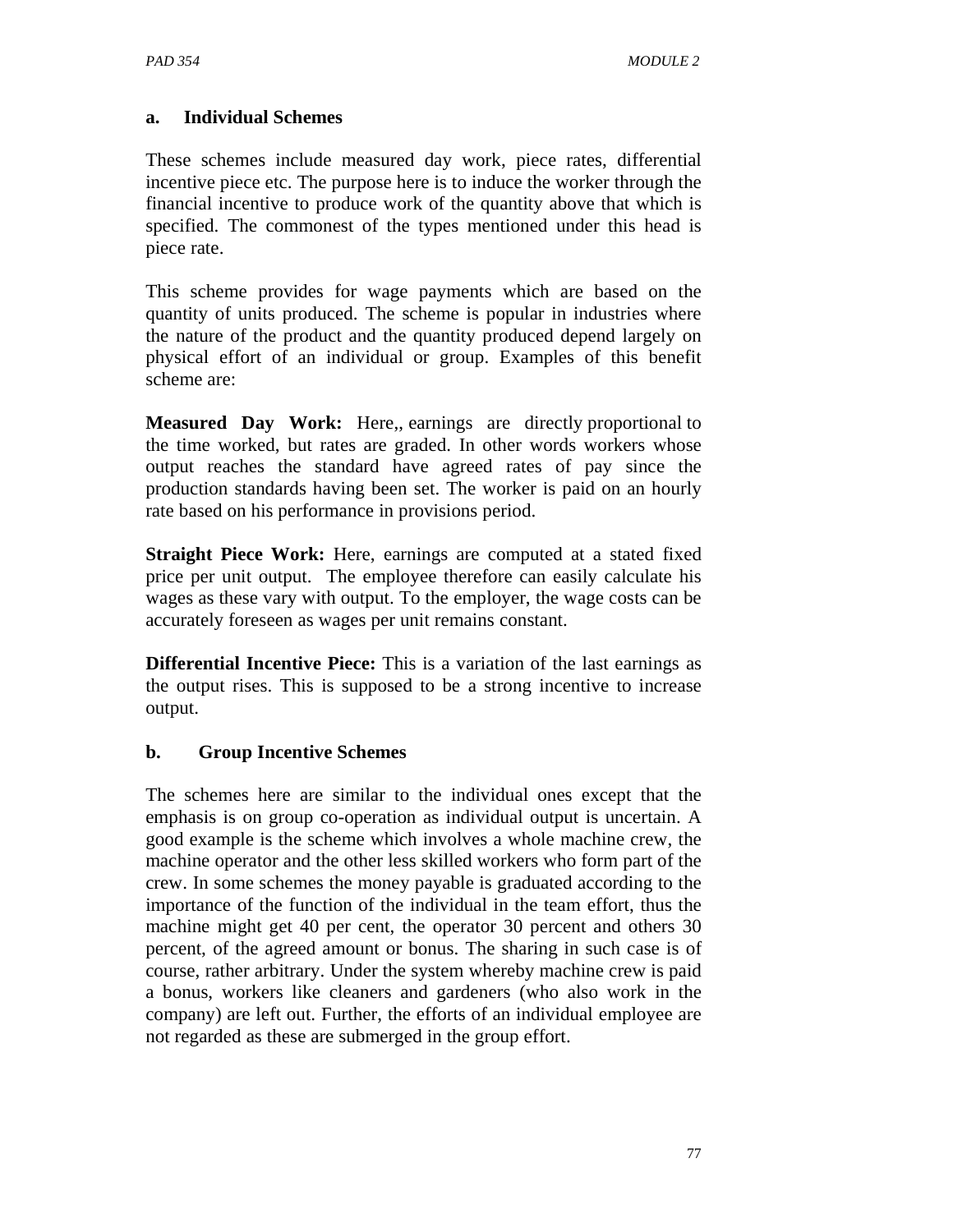### **c. Factory**-**Wide Productivity Bargaining**

The aim of productivity bargaining is to increase production efficiency through worker participation in production committees. These committees' process do make suggestions about methods, machines, plant layout, materials and other matters related to production. The method is yet to be implemented in Nigeria.

### **d. Profit Sharing Scheme**

Profit sharing schemes have not become common in the industrial practice of this country. In profit sharing the employees are given a bonus at the end of the year, depending on the rate of the company's profits for that year. When the company makes large profits, the bonus goes up, but where the profits are low, this fact also affects the size of the bonus. The idea behind this scheme is to give the worker the sense of belonging. It is also an appreciation of his efforts during the year.

Apart from the required benefits, the following voluntary benefits can be provided by organizations;

- a. Medical Facilities
- b. Food
- c. Recreational Services and
- d. Other fringe benefits.
- **a. Medical Facilities:** Many **companies** provide free medical services for their employees. Others even go as far as extending the services to the immediate families of the employee.
- **b. Food:** The mid-day meal has become an established institution with many firms in this country. Many companies operating in the country have canteens attached to either their factories or offices and the food provided is heavily subsidized.
- **c. Recreational Services:** Recreational facilities are very common today especially with the big firms. The Shell Company of Nigeria has a club house and a good playground in Lagos. Mobil Oil has good well-known club house along Clifford Street, Lagos. Pop-music is gradually finding its way into the stream of singer benefits, the harbors band of the Nigerian Ports Authority is well known for their pop and high-life music.
- **d. Other Fringe Benefits:** Among the principal items on which employers may incur costs on account of fringe benefits include:
- a. Paid public annual holidays, these being payments for which no work is done.
- b. Contribution towards sickness benefits,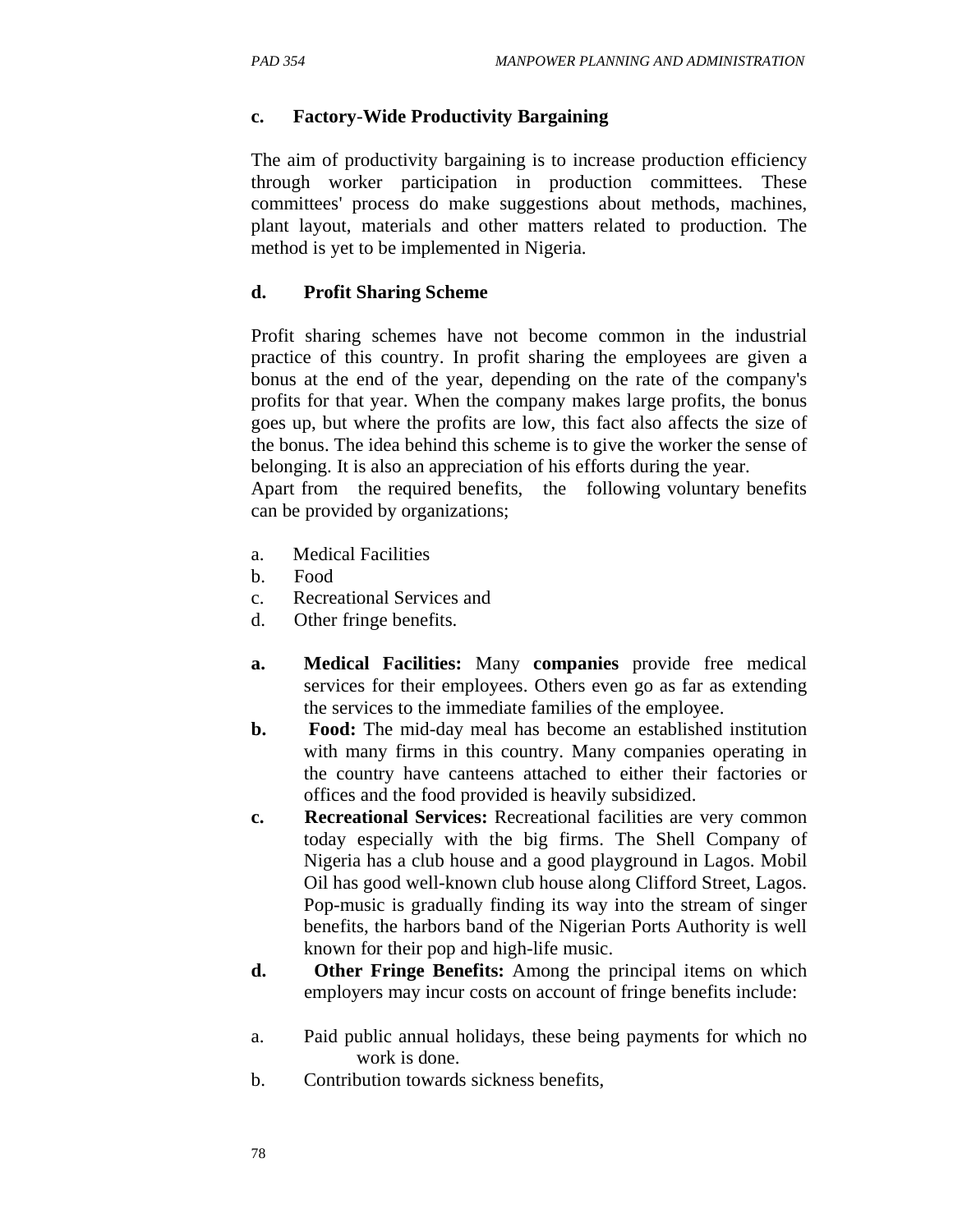c. Redundancy payment, Christmas/Sallah bonuses, and retirement benefits.

### **3.3 Incentives and Fringe Benefits Compared**

Researches have shown that a better alternative to the use of dictation power and force in the control of employees is the use of incentives and fringe benefits to solicit for the desired behavior from the employees.

Incentives and benefits have a great bearing on the operation of organizations. The primary effect of incentives and fringe benefits is therefore to retain employees in the organizations on a long term basis. **Incentives:** An incentive is additional compensation to employees for additional performance in an organization.

**Benefits:** A benefit on the other hand, is additional compensation given to employee as a condition of organizational membership.

Different types of incentives which an organization can offer include:

- 1. **Educational incentive:**This is education related support provided to employees in their job by the employers. It includes study leave with pay, study allowances, study loan, scholarship etc.
- 2. **Financial incentive, system:** This is a situation where employees are encouraged to save part of their earnings for future use. Examples include credit bonus and contribution.
- 3. **Insurance incentive:** Examples are health, disability, accident and life Assurance. Health insurance incentives include hospital charges, major medical problems etc, while life assurance incentive covers not only the employees of an organization but also the members of their families for the whole of their life time. The National Health Insurance Scheme (NHIS) established by the Federal Government for workers and other citizens is a good example of the insurance incentive.
- 4. **Social and Recreation incentive system:** It involves sponsoring sporting activities, break and canteen services provided by the employers to their employees. The main intention is to keep the employees physically and mentally fit and retain them in the organization.

### **3.4 Criteria for Determining Compensation**

A manager can determine the type of financial compensation to offer to his employees based on the following factors: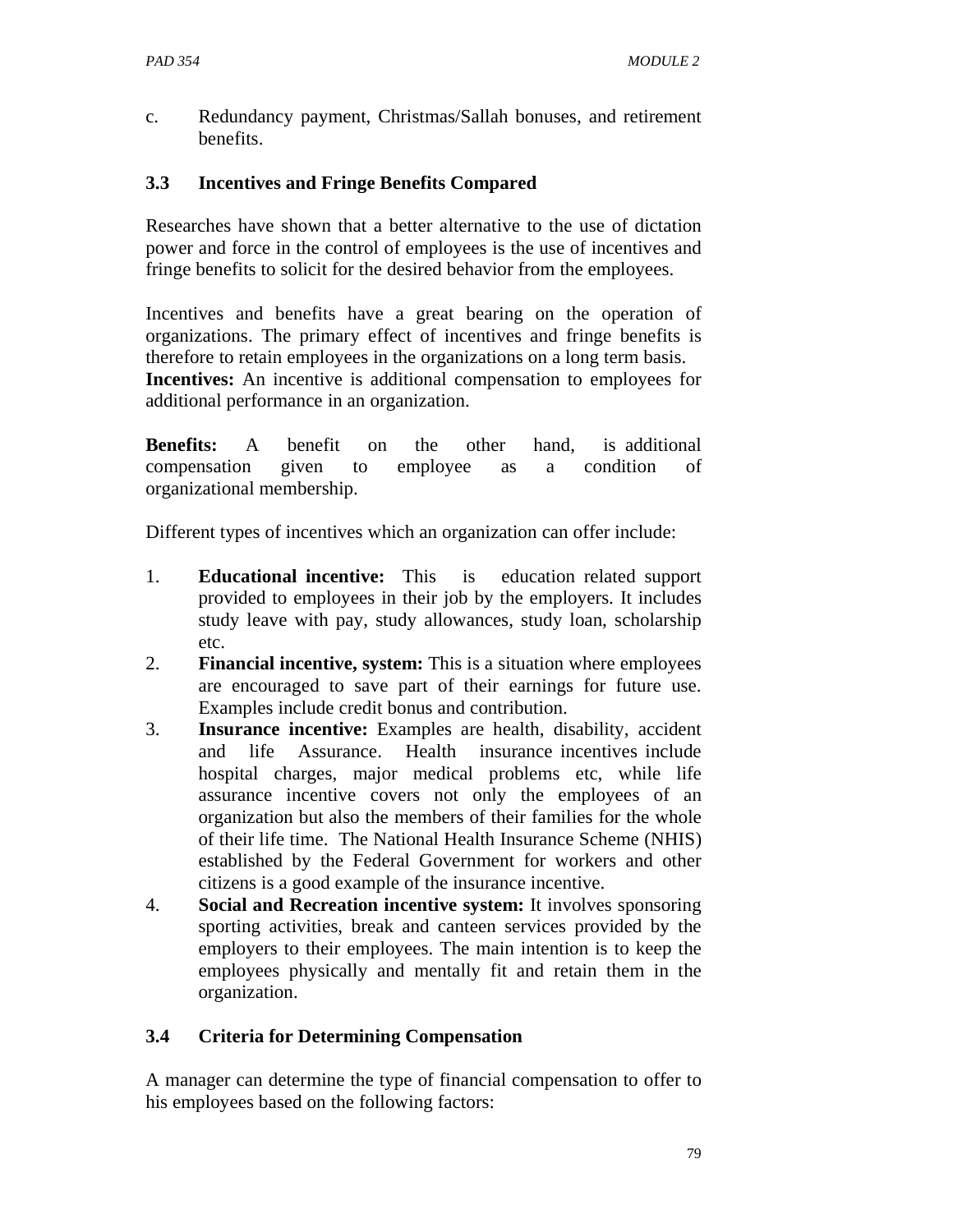- **1. Ability to Pay:** Whether a particular labour or skill is scarce or not, an organization will only hire if it has the capacity to pay such salary. On a holistic note, the ability of an organization or employer to pay particular rates affect the general level of pay in an organization. Even within an industry, organizations that are making good sales and profits may pay higher wages than one which cannot make both ends meet.
- **2. Prevailing Wages:** Organizations, particularly those in the same industry, try as much as possible to pay comparably rates which they considered fair so that they can be competitive and attract and retain qualified staff from the labour market.
- **3. Supply and Demand:** Closely related to prevailing wages is the economic issue of supply and demand of labour. When the supply of particular type of labour is scarce (low), its price or its wages and salaries will rise and vice versa in the labour market.
- **4. Job Values and Requirement:** The worth or value of jobs to an organization also helps in the determination of wages for those jobs. Jobs through job evaluation techniques are graded according to their relative amount of skills, responsibility and the hazards of the job. The conditions of this process, the monetary worth of the jobs in an organization are determined and these enable the employers to fix various rates for the different jobs in the organization.
- **5. Cost of Living:** A pay increase must be roughly equivalent to cost of living increase in order to maintain the level of real wages.
- **6. Labour Union:** When a union compares pay as a standard in making compensation demands, the employer must obtain accurate market data in order to know how to pay his employees in an organization.
- **7. The Economy:** A depressed economy generally increases the labour supply, serving to cover the average wage rate. In most cases, the cost of living will rise in an expanding economy thereby exercising upward pressure on pay level.
- **8.** Government: Compensation given to the employees may affect the employees in many ways. So the government intervenes and makes sure that the benefits within the labour market are accurate. In this case organizations that  $p_a$ y higher wages and salaries would be monitored and regulate the labour market effectively.

Conclusively equity theory of motivation hold that employees have a strong need to maintain a balance between what is perceived as input to their jobs in form of compensation or reward if an employee believes he or she is under paid he is likely to reduce expended efforts by working more slowly, taking off early or being absent. Similarly if an employee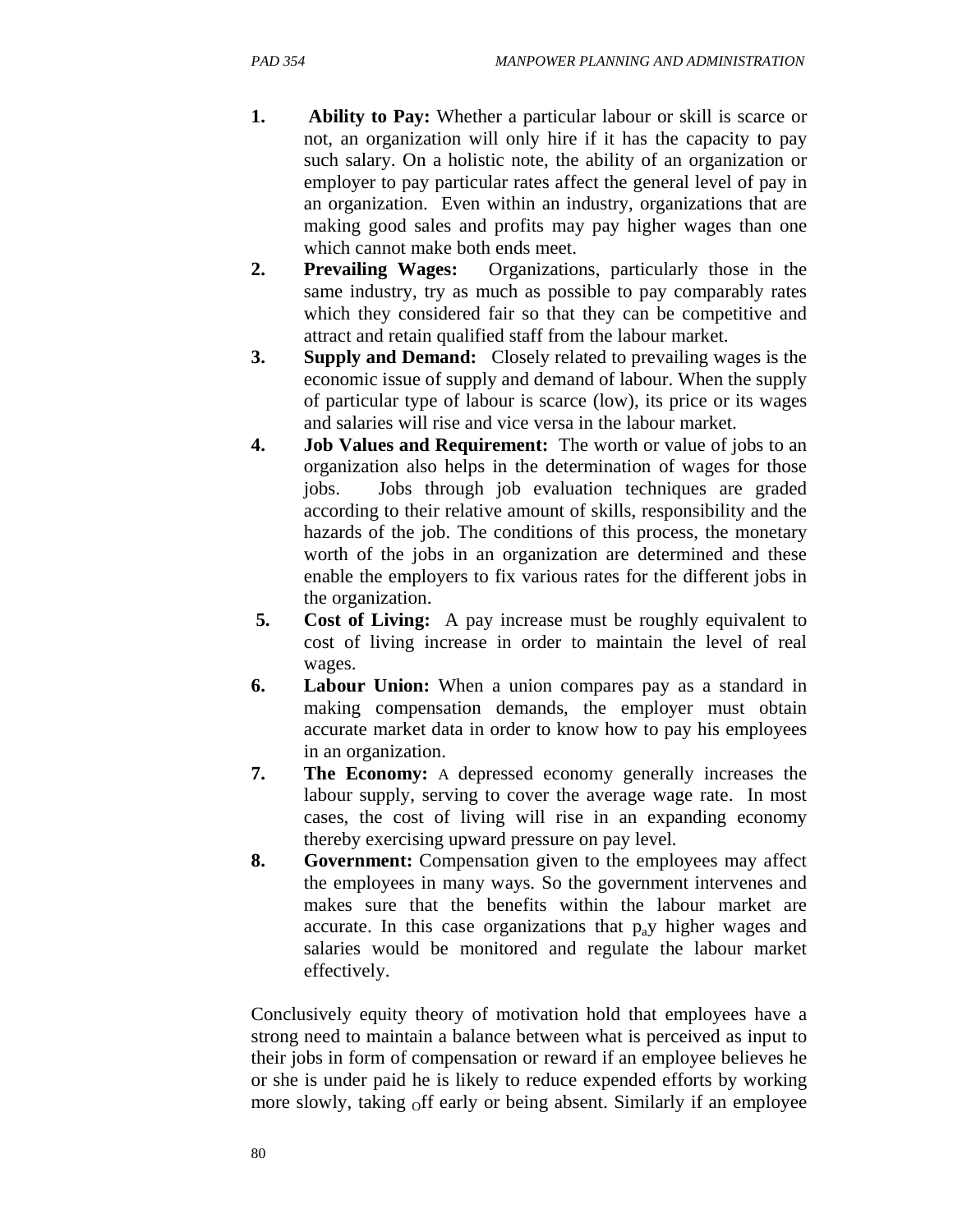believes she or he is overpaid, that employee is likely to work harder or for longer hours.

# **4.0 CONCLUSION**

Compensation is that whereby the organization evaluates the performance of its employees and rewards them accordingly. This could be in terms of monetary rewards or non monetary rewards. This can also be called the organizational rewards.

# **5.0 SUMMARY**

 In this unit, you have examined the categories of cash compensation, benefits, types of benefit schemes, and criteria for determining compensation. Compensation of workers is an important aspect of every organization which must be taken seriously.

# **SELF-ASSESSMENT EXERCISE**

- i. List and briefly discuss five categories of cash compensation.
- ii. Mention five criteria for determining compensation.

# **6.0 TUTOR-MARKED ASSIGNMENT**

Discuss the various types of benefit Schemes.

## **7.0 REFERENCES/ FURTHER READING**

- Bature, N. ( 2013). *Human Resources Management.* Kaduna: Joyce Graphic Printers.
- Novit, M. S. (1979). *Essentials of Personnel Management*. London: Prentice Hall inc. Publishers.
- Sharma, A. K. (1979). *Management Development in Public Enterprises*. Delta Ajanta Publications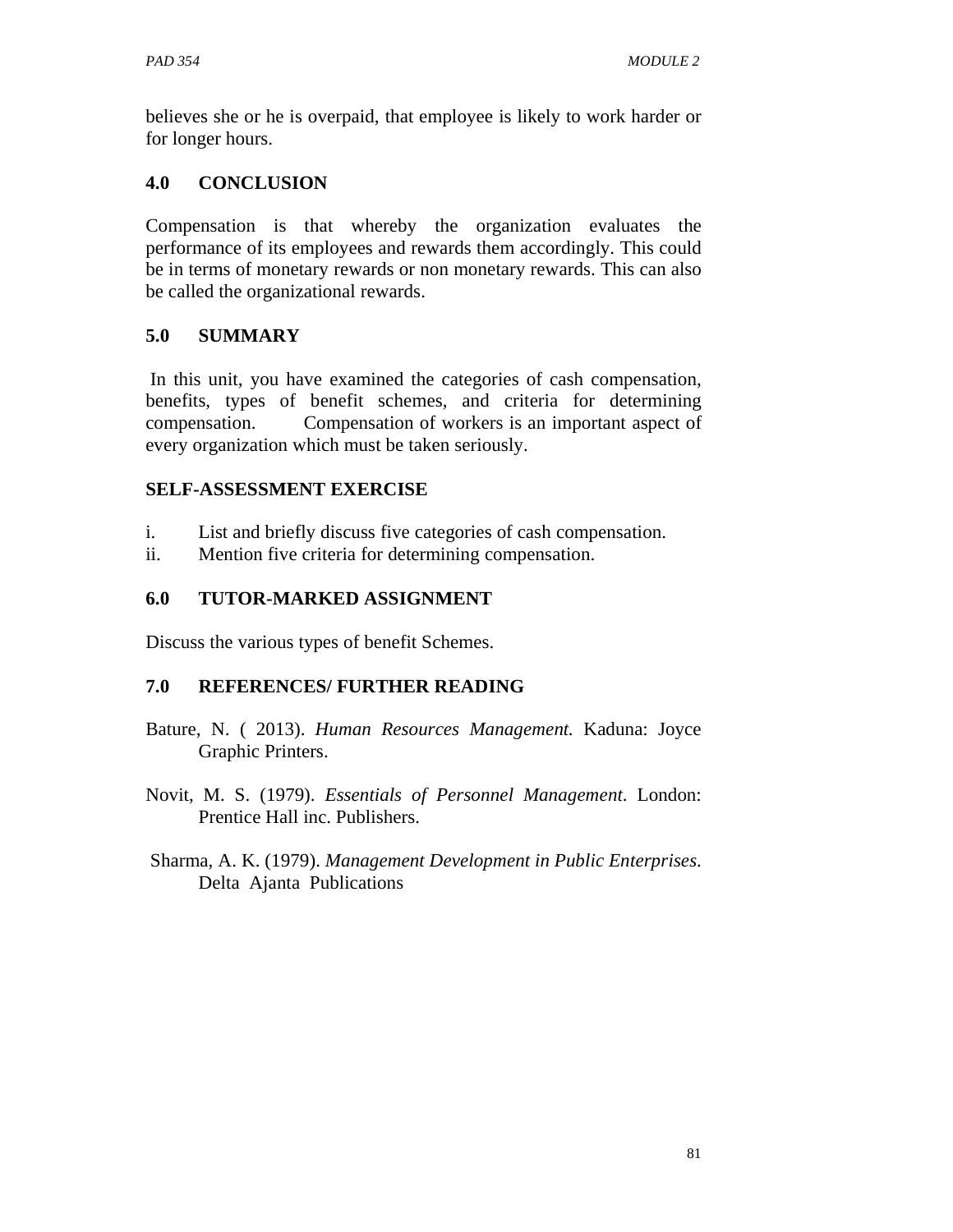#### **MODULE 3 IMPROVEMENT OF WORKERS' PERFORMANCE**

- Unit 1 Employee Development and Training
- Unit 2 Performance Appraisal
- Unit 3 Motivation
- Unit 4 Communication and Manpower Management
- Unit 5 Discipline and Disciplinary Procedure

#### **UNIT 1 EMPLOYEE DEVELOPMENT AND TRAINING**

#### **CONTENTS**

- 1.0 Introduction
- 2.0 Objectives
- 3.0 Main Content
	- 3.1 Meaning of Staff Development
	- 3.2 Types of Staff Development (Training)
	- 3.3 Training Process
	- 3.4 Evaluation of Training
	- 3.5 Advantages of Training
- 4.0 Conclusion
- 5.0 Summary
- 6.0 Tutor-Marked Assignments
- 7.0 References/ Further Reading

### **1.0 INTRODUCTION**

The unit focuses on the meaning and significance of staff development. The unit examines the important role staff development plays in the progress of an organization.

### **2.0 OBJECTIVES**

At the end of this unit, you should be able to:

- differentiate between staff training and staff development
- explain the role of staff development to the progress of an organization.
- describe types of staff training.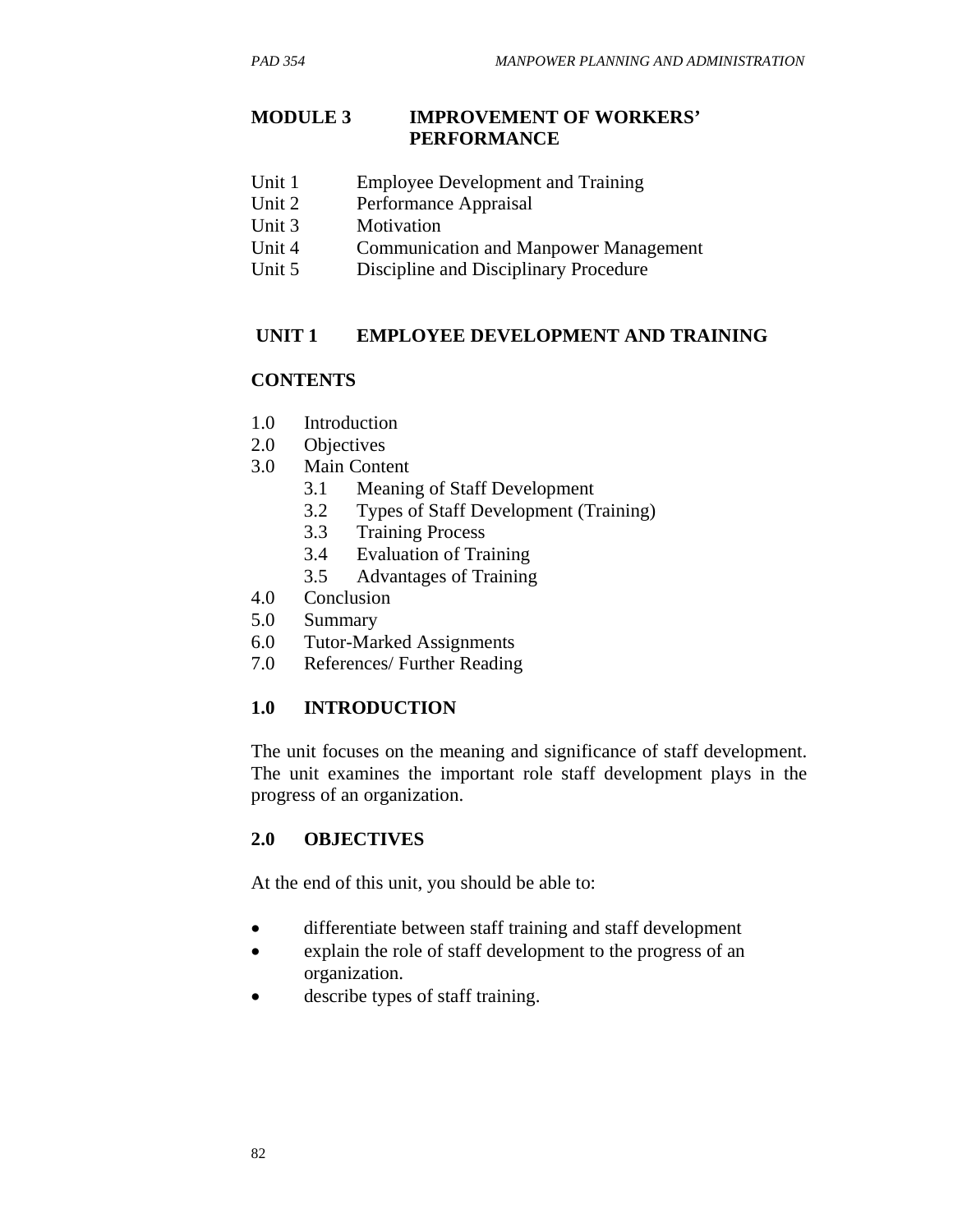#### **3.0 MAIN CONTENT**

#### **3.1 Meaning of Staff Development**

The terms training and development have different meanings but are used interchangeably by some writers. However, the two terms are different, while training usually implies specific, factual, and narrowrange content, development refers to a focus on general decision making and human relations skills. In both staff training and staff development the aim is to improve the skills and performance of the subordinates.

From the above distinctions, therefore, staff development is itself a training process and best viewed in two dimensions. The first being an in-service training programme where individuals in an organization are given opportunities to further their education to enable them prepare for future positions. The second type of training is aimed to prepare individuals to be able to handle new job assignments. This is corroborated in Sharma (1979:23) when he noted that staff development is aimed at the following points:

- i. To improve the current level of performance of incumbents in their present jobs;
- ii. To equip men with potentials for higher level responsibilities.

The former represents the immediate pre-occupation or objective of staff development concerned with considerations currently relevant; whereas the latter involves long range considerations and planning.

Thus, staff development can simply be defined as activities provided for the middle and upper management in and outside an organization. A narrow view to the meaning of staff development was given in Campbell, et-al (1970:234) when they state that "Staff Development is a teaching activity planned and initiated by an organization". While Harris (1980) views staff development as that aspect in administration, which implies the training of an individual in organization to enhance his performance, Ngu (1994:26) views it as the process of behavioural modification or moulding of workers in order to integrate organizational needs with their characteristics. This view is in consonance with the view expressed in Novit (1979) when he noted that staff development is the training of personnel in an organization towards motivating them to become competent and work hard in achieving the goals of an organization.

Thus, from the above definitions it becomes clear that staff development connotes the organization's efforts in its programme to provide the need based training and education to its workers to enable them become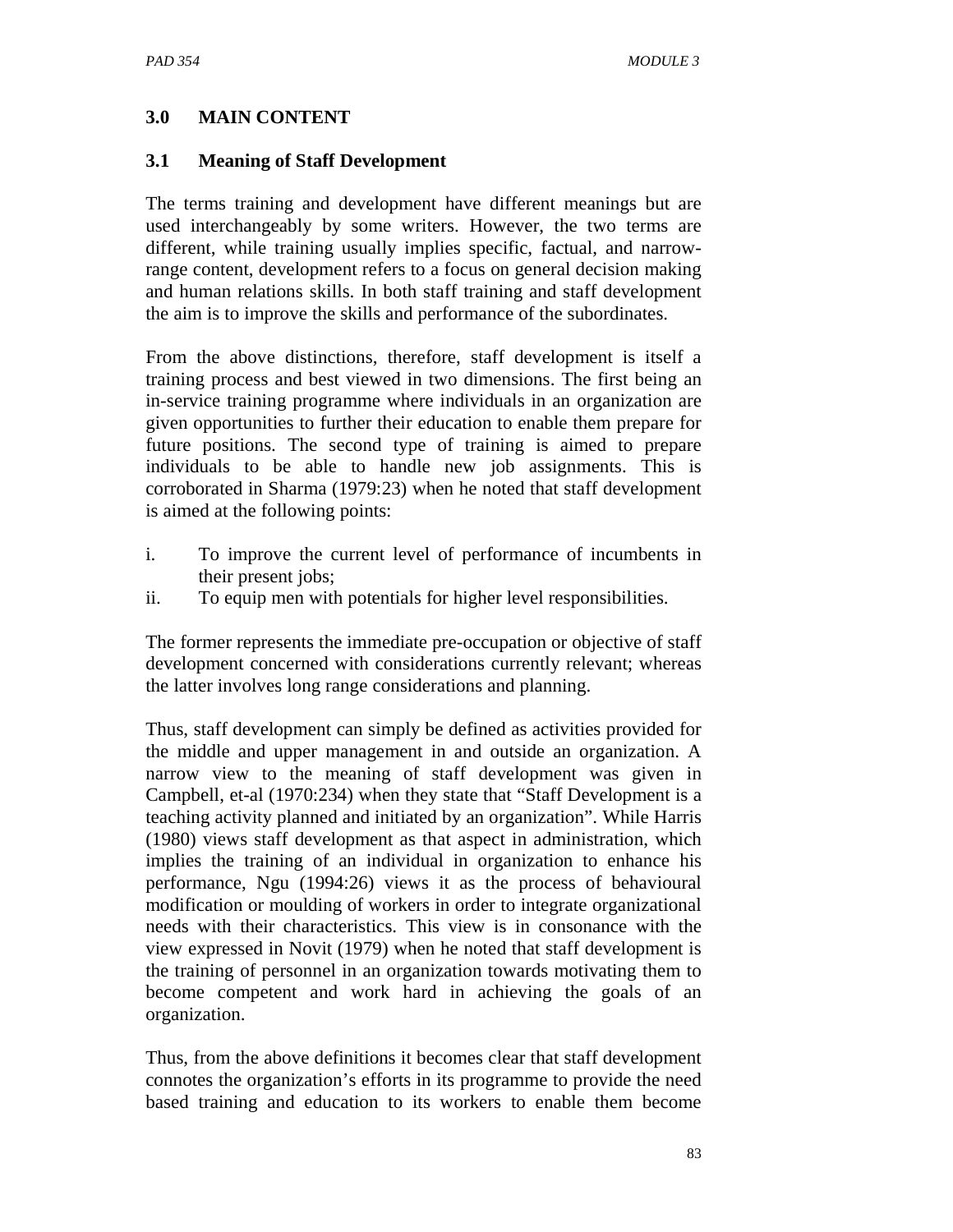competent in handling their present or future assigned tasks. However, the scope of staff development scheme in terms of its coverage varies from one organization to another. The variations in coverage may arise due to the resources an organization may decide to earmark for the purpose within its reach.

According to Sharma (1979:22) the broadest scheme is made up of all the members of the management at the top level down to the lower level. This is corroborated in Humble (1969:25) when he noted that staff development is reappraisal of the staff resources to achieve the desired objectives of an organization. It covers both managers and labour force. He went further to give the objectives of staff development as follows:

- i. The preparation of management succession plans;
- ii. Recruitment objectives for specific type of managerial and technical skills;
- iii. Training plans;
- iv. The introduction of specific forms of incentive and wage payments; and
- v. The setting of limits to labour staff turnover.

Staff development is a basic factor in building and maintenance of the organizational effectiveness. According to Ngu (1994:26) staff development is so important that it is not only imperative but continuous. No organization can dispense with it as a programme and as a process. This means, however, that no matter the cost, organizations have to train their workers at least to enable them handle the assigned jobs. This is corroborated and elaborated in Roscoe and Freak (1976:292) when they noted that:

> Organization has to give the minimum training to its employees to make them at least become acquainted with the objectives, policies, rules, standards, and procedures peculiar to the organization and the particular job. At the other extreme, staff development can include a long programme of education and planned experience, leading to key positions. Some organizations have development programmes for supervisors and executives, enabling them to handle their jobs better and preparing them for greater responsibilities.

To meet the challenges of change, organizations must ensure that sufficient training and programmes for development of workers are put in place.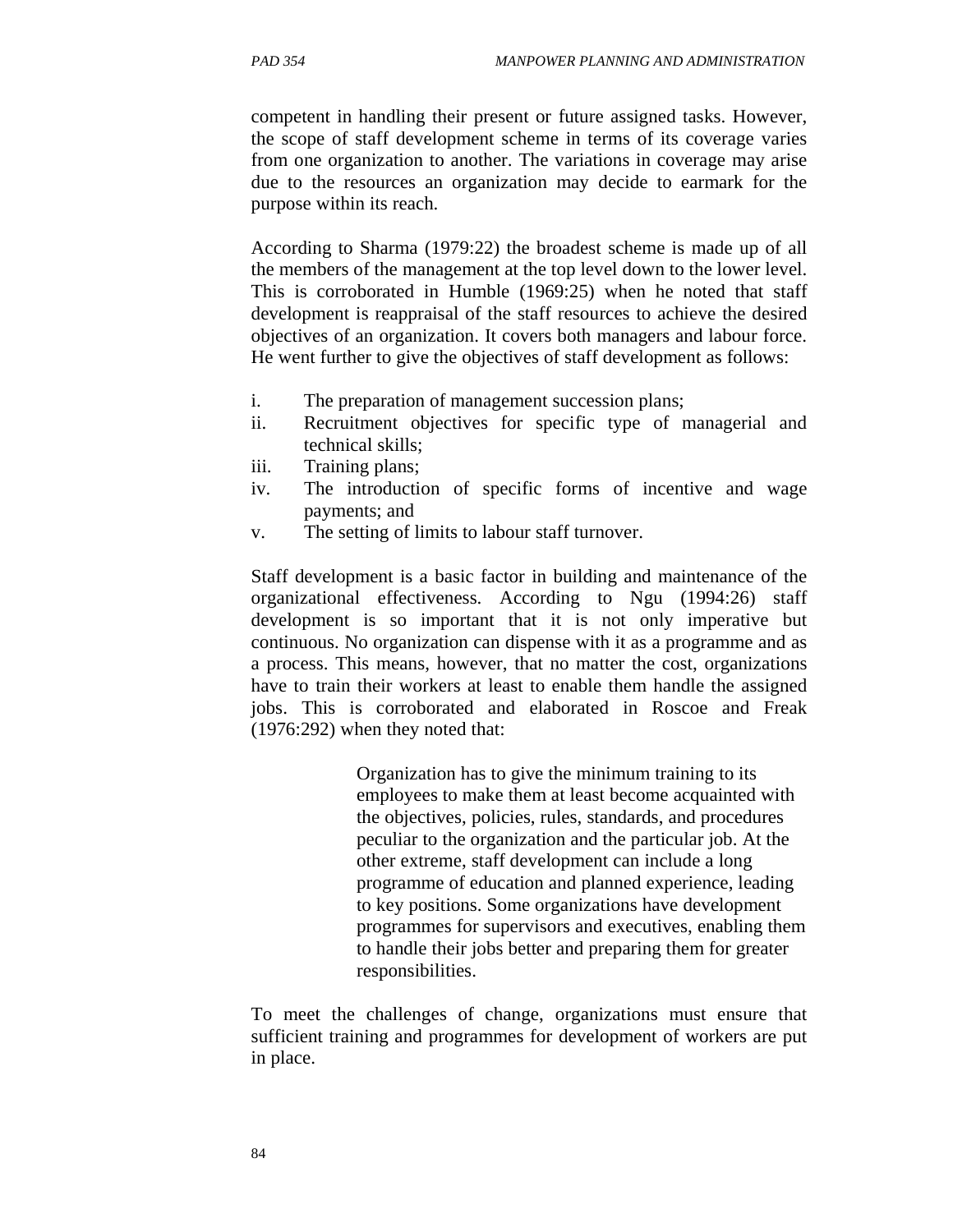According to Longenecker (1977:232) an organization's greatest asset is its people and so it makes sense to ensure that every employee is trained for the job he is doing and developed to take on future responsibilities within his scope of competence. This view is in consonance with the view of Sharma (1979:96) when he noted that when the aim is to broaden the experience of an individual, it becomes necessary to offer him opportunities to develop familiarity with different and/or longer range of the organizational operations.

The views of Longenecker and Sharma were streamlined and moderated to suit the interests of employees, by Miner (1968:57) when he noted that although the development effort must have something to do with the organizational goals; the particular goals under consideration need not be restricted to narrow economic aims. Personal development for personal development's sake may indeed be a conscious objective of the organization. However, it is imperative to note that although an organization can provide opportunities for staff development, it cannot actually develop employees. They need to accomplish development themselves. That is they need to assume some responsibilities for their own progress.

In any organization personnel division is responsible for planning and coordinating training activities. The division can conduct training activities for employees even outside their regular work assignment. This is accepted by Longenecker (1977:1770) when he noted that personnel development often organizes training conference to impart knowledge or to improve skills of participants. This, he went further to say, is conducted when the employees have the training needs, where for instance, certain basic ideas are imparted to the participants to develop their careers and help in enhancing the progress of the organization. This view is in line with the view of Hurst (1970:174) when he expressed that:

 Personnel management deals with an extensive programme, ranging from the placement, induction and training of new personnel to the provision of courses for management. The effort is directed to the development of careers and progress within the organization by utilizing the educational resources and facilities available to each stage.

## **3.2 Types of Staff Development (Training)**

Training policy can be defined as a written statement on organizational plans or programmes to develop the skills of the workers. Training needs or objectives are usually derived from the current manpower situation in an organization, state or country. The existing manpower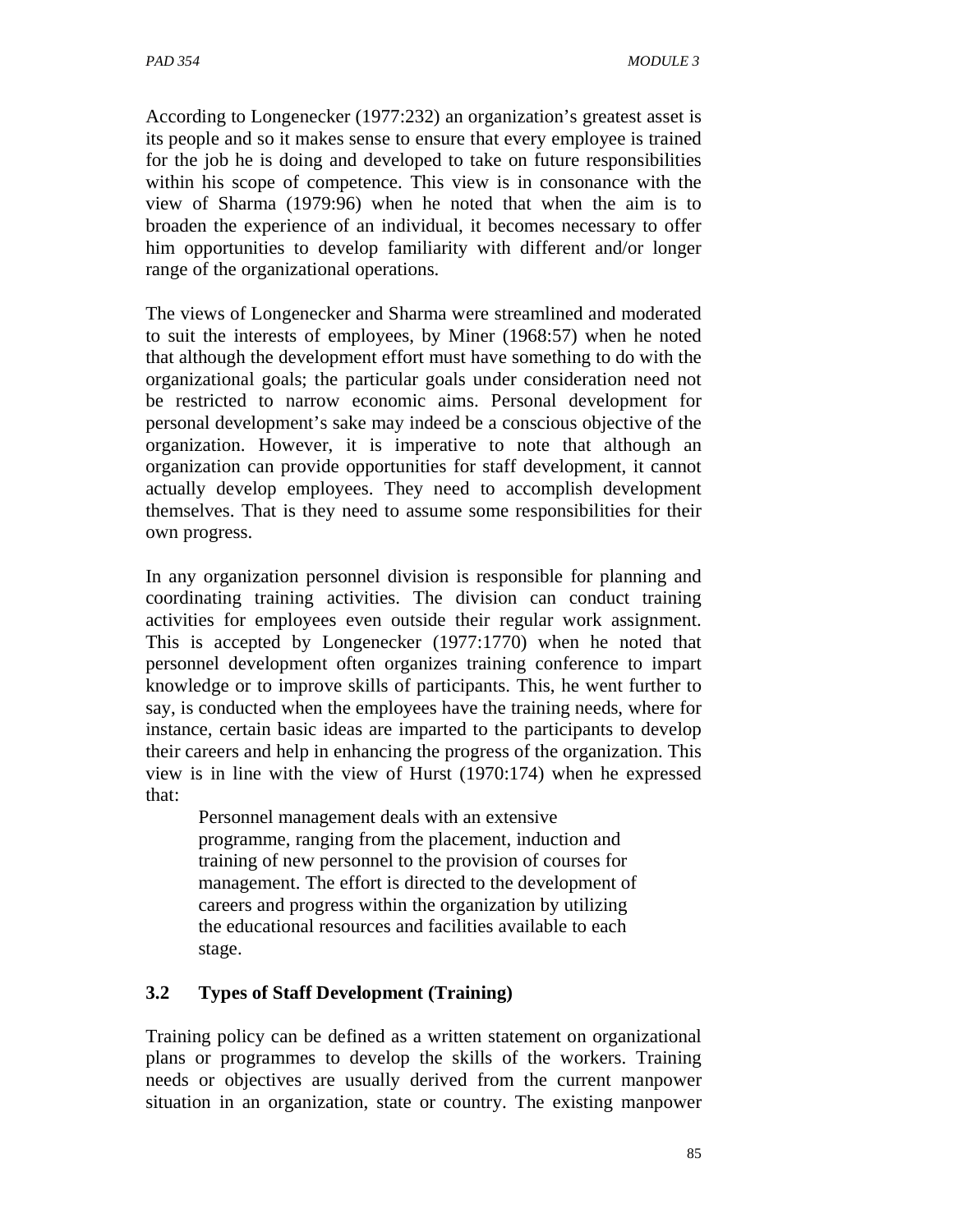situation determines the training objectives. To be able to identify training needs will entail a comprehensive manpower survey, which will expose the type of skills of personnel that need to be trained or developed. The types of training that can be readily available for an organization will include:

### **1. Induction Courses**

These are conducted to introduce the newly employed personnel to their new jobs, since most of them are not likely to possess previous experience. It is designed to bring the knowledge and skills of the new employees to a satisfactory level.

## **2. On-the-Job-Training**

This is similar to the induction course just concluded above. The major objectives of the two types of training are similar in the sense that they entail acquiring new skills to be able to handle new jobs. Induction course is basically meant for new employees. However on the job training can be extended to include old employees, if a new skill is introduced in the organization.

## **3. Off-the-Job-Training**

This is the type of training that can be conducted outside the working environment. It is usually conducted in classrooms where trainees are given theoretical knowledge on how to handle a particular operation. The only practical aspect of this type of training is the use of films or charts or diagrams for illustrations.

### **4. On-and-Off-the-Job Training**

It combines classrooms instructions with practical instruction in the working environment. This has almost the same major objective with "Industrial Attachment" programmes for technicians or teaching practice for teacher trainees.

### **5. Vestibule Training**

It is similar to "On-the-Job Training". Here the trainees are given instructions using the types of machines or materials they will operate in the working environment. In most cases, similar model machines are used for vestibule training. It is very costly and has the advantage of not interrupting the flow of work in operating departments. Example of such is the Business Apprentice Training Centre (BATC) being in operation in Kaduna State and a few other States in Nigeria.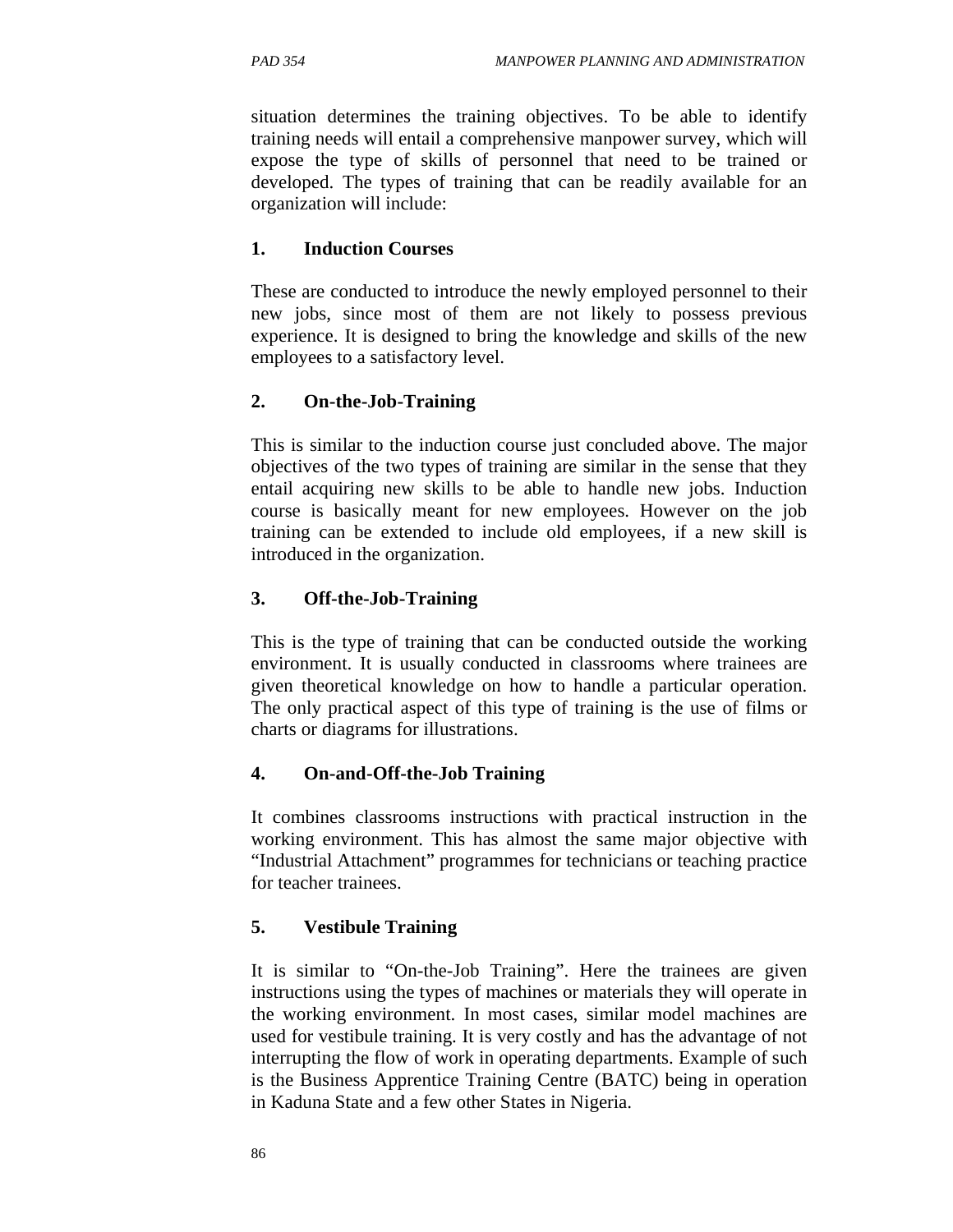### **6. Refresher Courses**

It is used mainly to update knowledge and skills. They are conducted internally or externally or both. It is very useful and necessary with innovations through changes of ideas or operating machines. It serves as a motivating factor where the employee feels satisfied for being given the opportunity for learning.

### **7. Conference**

Training is sometimes conducted through conferences or workshops. This is not highly formalized since the trainees are treated as participants and not just passive recipients. The theme chosen for conferences must be relevant to the organization's objectives.

### **8. Role Playing**

This is another training device that can be used in organizations. It can be used for executive development. The participants assume the roles of the positions they are expected to occupy after the training and their performance, are simultaneously evaluated and corrected where necessary by the training instructors.

### **9. Sensitivity Training**

It is used for development of awareness to behavioural pattern of oneself and one's colleagues. It is used to encourage mutual understanding among working group. It is highly recommended for leadership training and executive development.

## **10. Supplementary Training**

Lastly, since many organizations may utilize quite a good number of the training methods discussed above it may still be inevitable for them to seek supplementary training methods from independent institutions. Public or private organizations used the supplementary training method by sponsoring their employees in different institutions of learning.

### **3.3 Training Processes**

Before the training process commences, the training objectives must have been identified, the participants or trainees selected, qualified instructors also selected, and the training facilities adequately provided. The training method to be used by instructors will depend largely on the training content and the extent of both physical and mental maturity of the trainees. Throughout the training process, the instructors should help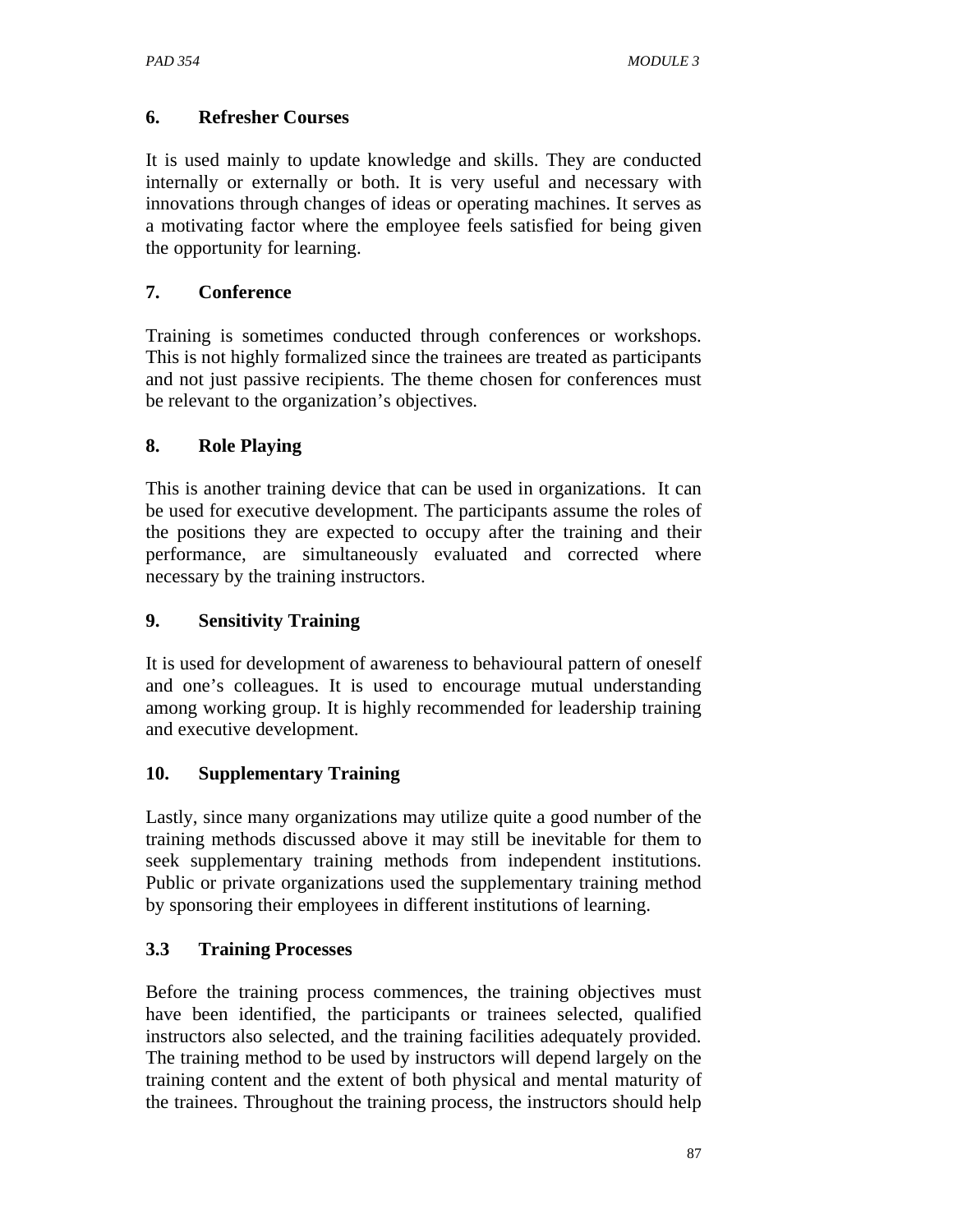to create exciting illustrations. Training by periods or hours should not be unnecessarily too long. Instructors should not do the talking or demonstration all alone. Training lessons must be prepared ahead of time. Both preparation and presentation of the lesson must be based on the level, qualifications, skills or experience of the trainees.

### **3.4 Evaluation of Training**

This is to enable the employers to determine the effects of training on both the trainees (employees) and the organization. The following are the criteria for evaluating a training programme.

- i. Participants' Reactions or Changes in the Trainees' Reaction: this is determined during the training period. The feelings and responses of the trainees to the training programme are examined. They may find their instructor's unqualified. They may find the training session boring to mention but a few reactions. The trainees' reactions can be measured by completing a well designed questionnaire or evaluation form.
- ii. Changes in the Trainee's Knowledge: The objectives of training programme is to increase the participants knowledge or skill on specific area. For example, if a training programme is designed to enhance an employee knowledge of specific office procedures. It is pertinent to expect that the employee concerned will know more about the procedures by the end of the training programme.
- iii. Changes in the Trainee's Attitude: Changes in the attitude of participants takes place because training itself is a change agent. This can be measured by comparing the trainee's previous sense of duty with the after-training or present one. His duty and his relationships with his superior and subordinate officers will change.
- iv. Change in Job Performance: This is shown through effective changes in job performance by the employees. This can be measured by the trainee's ability to handle more challenging jobs very effectively.
- v. Organizational performance or result: Training and development are means to attain organizational goals or desired results. The above four points for training evaluation are inadequate unless the organizational objectives are fully accomplished. Therefore, it is important in applying organizational performance standards and results as the ultimate criteria for evaluating training programme.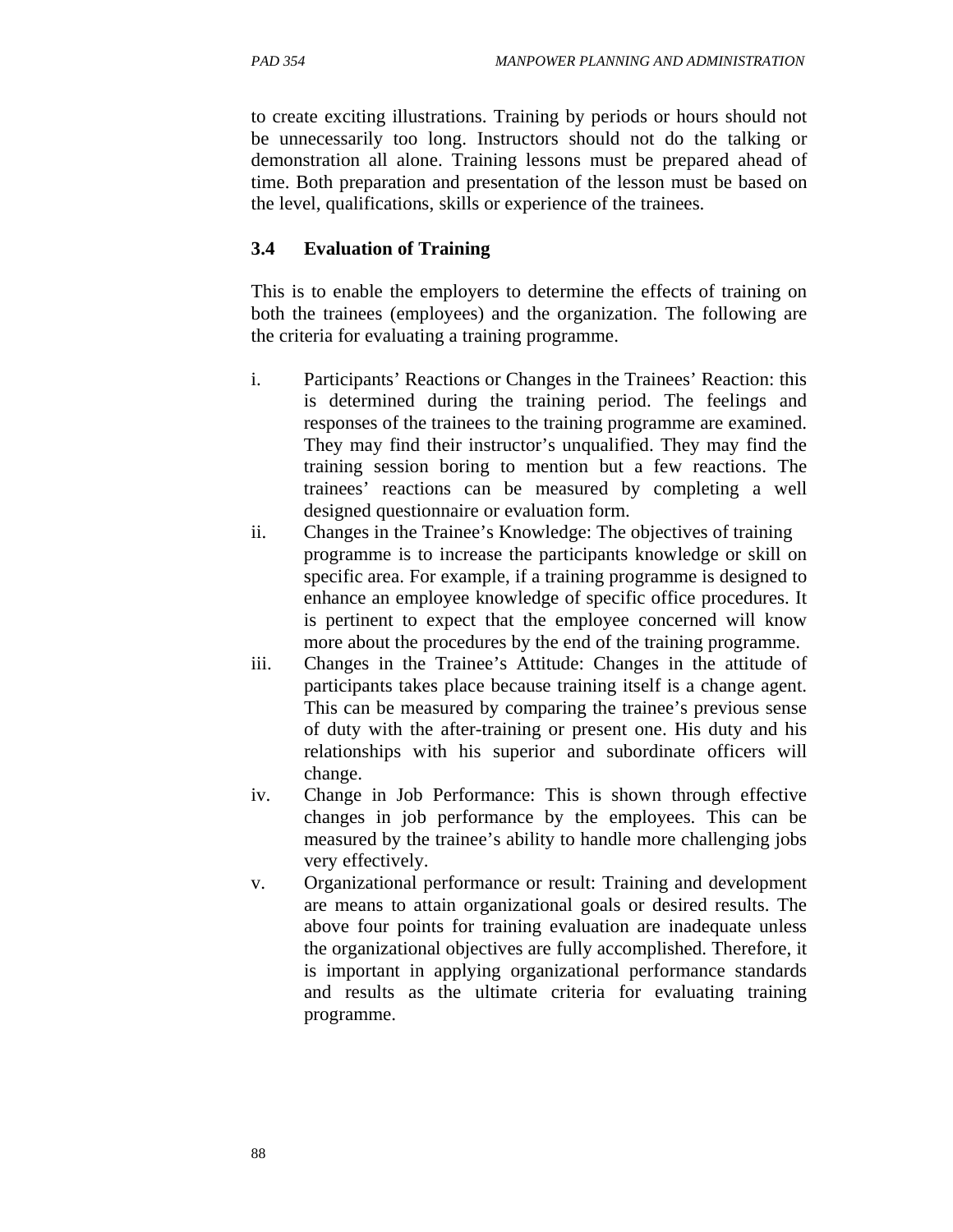### **3.5 Advantages of Training**

- 1. It enables employee to improve on their jobs.
- 2. Through training and staff development programmes, members of staff are better able to handle machinery and equipment thus reducing damages to the minimum.
- 3. There is satisfaction associated with a sense of achievement, and knowledge that members of staff are developing their inherent capabilities at work.
- 4. It enables staff to increase their value to the organization and thus prepare themselves for promotion.

It enables staff to learn and adapt themselves to new major job content and work relationships.

### **4.0 CONCLUSION**

Staff development and training are geared towards improvement on skills and performance. Both involve moulding the workers characteristics towards better performance. They should be an in-built, integral part of the organizational system if employees would perform their jobs well and get full satisfaction from their work.

### **5.0 SUMMARY**

In this unit you have learned the meaning of staff development (training) and different types of training were examined. The process of training and how to evaluate training were highlighted and the main advantages of training for both the staff and the organization were examined.

### **SELF-ASSESSMENT EXERCISE**

What is employee development?

### **6.0 TUTOR-MARKED ASSIGNMENT**

Discuss five types of training.

### **7.0 REFERENCES/FURTHER READING**

- Harris, B. M. (1990). *Improving Staff Performance through In-Service Education*. London: Allyn and Bacon Inc.
- Humble, J. W. (1968). *Improving Management Performance A Dynamic Approach to Management by Objectives.* London: Brit Management Publications Ltd.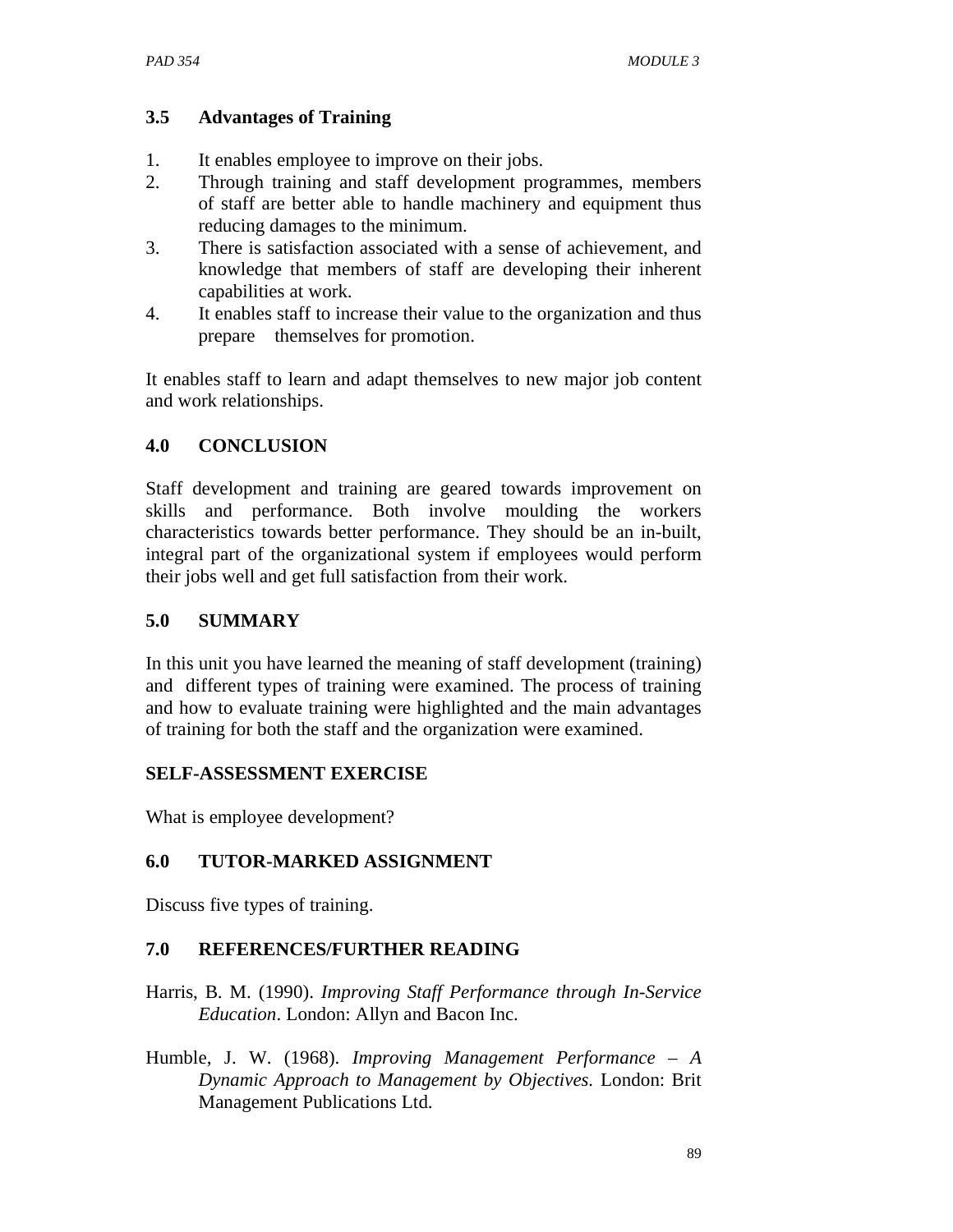- Lawler, E. B. & Aveick, K. (1990). *Performance and Effectiveness*. New York: McGraw-Hill.
- Longnecker, J. G. (1977). Essentials of Management A Behavioural Approach. Ohio: Charles E. Merril Publishing Company.

Ngu, S. M. (1994). *Personnel Management in Nigeria: Principles and Practice*. Zaria: Ahmadu Bello University Press.

- Novit, M. S. (1979). *Essentials of Personnel Management*. London: Prentice Hall Inc. Publishers.
- Sharma, A. K. (1979). *Management Development in Public Enterprises*. Delta: Ajanta Publication.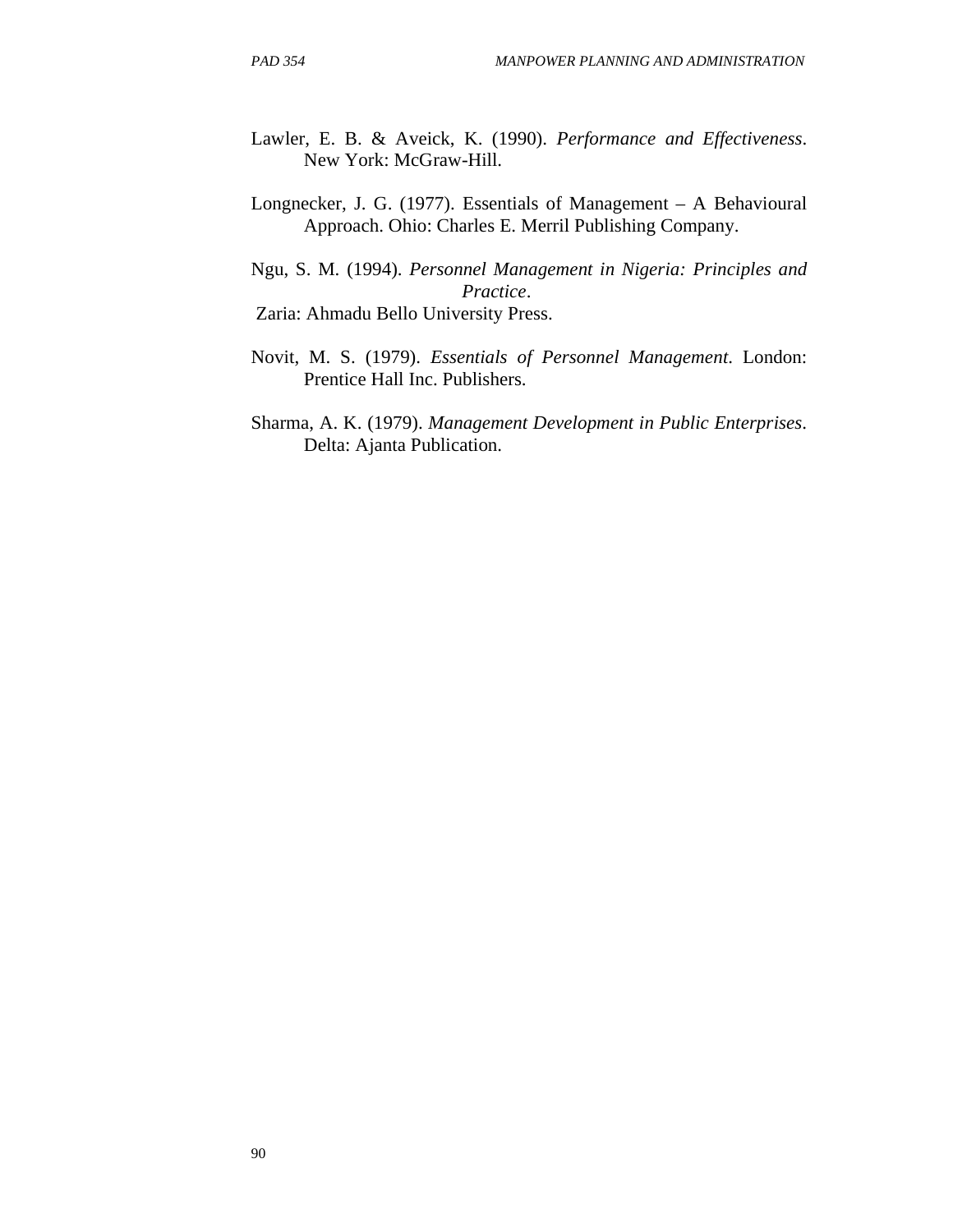## **UNIT 2 PERFORMANCE APPRAISAL**

### **CONTENTS**

- 1.0 Introduction
- 2.0 Objective
- 3.0 Main Content
	- 3.1. Definitions of Performance Appraisal
		- 3.1.1 Characteristics of Performance Appraisal
		- 3.1.2 Purpose of Performance Appraisal
		- 3.1.3 Uses of Performance Appraisal
		- 3.1.4 Essentials of an Effective Performance Appraisal System
	- 3.2 Steps in Appraising Performance
	- 3.3 Methods of Performance Appraisal
		- 3.3.1 Modern Methods of Performance appraisal and Career Development
		- 3.3.2 Management by Objective (MBO)
- 4.0 Conclusion
- 5.0 Summary
- 6.0 Tutor-Marked Assignment
- 7.0 References/ Further Reading

# **1.0 INTRODUCTION**

In this unit, you shall examine performance appraisal; its definition, purpose, uses, methods of performance appraisal and management by objectives.

# **2.0 OBJECTIVES**

At the end of this unit, you should be able to:

- define performance appraisal
- state the purpose of performance appraisal
- enumerate the uses of performance appraisal
- highlight the essentials of an effective performance appraisal system
- explain performance appraisal process
- discuss methods or techniques of performance appraisal.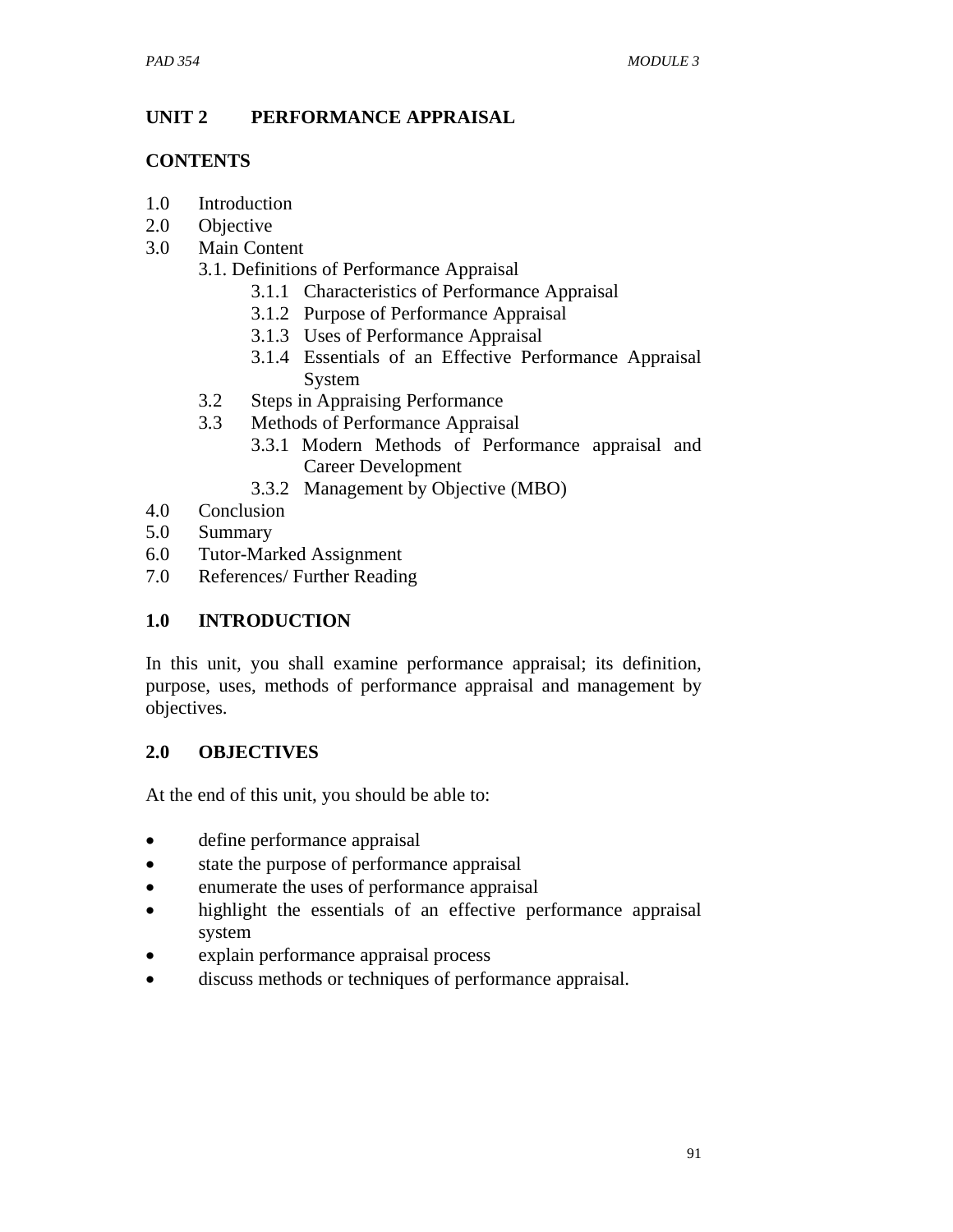#### **3.0 MAIN CONTENT**

#### **3.1 Definitions of Performance Appraisal**

Performance Appraisal has been defined as follows: According to Edwin Flippo, performance appraisal is the systematic, periodic and an impartial rating of an employee's excellence in matters pertaining to his present job and his potential for a better job. According to Cummings, the overall objective of performance appraisal is to improve the efficiency of an enterprise by attempting to mobilise the best possible efforts from individuals employed in it. Such appraisals achieve four objectives including the salary reviews, the development and training of individuals, planning job rotation and assistance promotions.

According to Wendell French, performance appraisal and review is the formal, systematic assessment of how well employees are performing their jobs in relations to established standards and the communication of that assessment to employees. According to Dale Yoder, performance appraisal includes all formal procedures used to evaluate personalities and contributions and potentials of group members in a working organisation. It is a continuous process to secure information necessary for making correct and objective decisions on employees. Performance appraisal is a systematic evaluation of the employees' performance at work. Performance appraisal is a process of evaluating an employee's performance on a job in terms of its requirement. It is a process of estimating or judging the value, excellence, qualities of status of some object, person or thing. Performance appraisal is a formal programme in an organisation which is concerned with not only the contributions of the members who form part of the organisation, but aims at spotting the potential also. The satisfactory performance is only a part of the system as a whole and the management needs more information than mere performance ratings of the subordinates. Performance appraisal is the systematic evaluation of the individual with respect to his performance on the job and his potential for development.

Performance appraisal is concerned with determining the differences among the employees working in the organisation. Generally, the evaluation is done by the individual's immediate superior in the organisation and whose performance is reviewed in turn by his superior. Thus, everyone in the organisation who rates others below him is also rated by his superiors. Performance appraisal employs rating techniques for comparing individual employees in the work group, in terms of personal qualities or deficiencies and the requirements of their respective jobs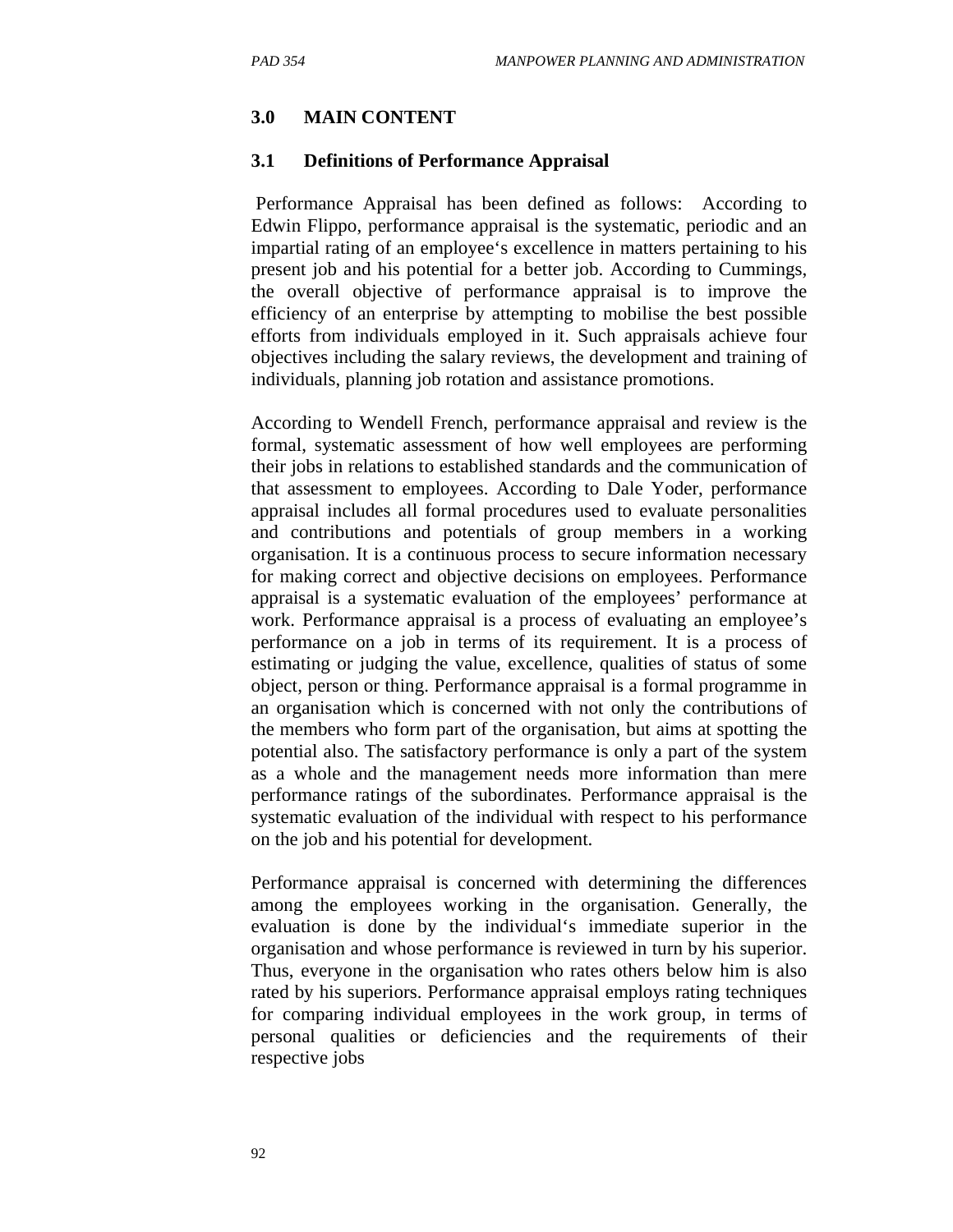### **3.1.1 Characteristics of Performance Appraisal**

The following are the characteristics of performance appraisal:

- **1. A Process:** Performance appraisal is not a one-act play. It is rather a process that involves several acts or steps.
- **2. Systematic Assessment:** Performance appraisal is a systematic assessment of an employee's strengths and weakness in the context of the given job.
- **3.** Main Objective: The main objective of it is to know how well an employee is going for the organisation and what needs to be improved in him.
- **4. Scientific Evaluation:** It is an objective, unbiased and scientific evaluation through similar measure and procedures for all employees in a formal manner.
- **5. Periodic Evaluation:** Although informal appraisals tend to take place in an unscheduled manner (on continuous) basis with the enterprises, a supervisor evaluate their subordinates work and as subordinates appraise each other on a daily basis, yet the systematic (i.e., formal) appraisal of an individual employee is likely to occur at certain intervals throughout that person's history of employment (say quarterly, six monthly, annually, etc.)
- **6. Continuous Process:** In addition to being periodic performance usually is an ongoing process. It means that appraisals are regularly scheduled and are not dumped on the employee on whimsical dates without relevance. The process has not been broken in person's history of employment however, the periodicity of appraisal may be changed as per needs of the situation.
- **7. Employee Feedback:** Performance appraisal system provides information to employees on how well they are doing their jobs, and this feedback is provided to them when it is relevant. Performance appraisal is also called Employee Rating and Service Rating. Performance appraisal and merit rating are used synonymously. But strictly speaking performance appraisal is a wider term than merit-rating. In merit rating the focus is on judging the calibre and worth of an employee so as to place him on right job. On the other hand, performance appraisal focuses on the performance and future potential of the employee. Its aim is not simply to decide placement or promotion but to measure the value of worker in different job situations.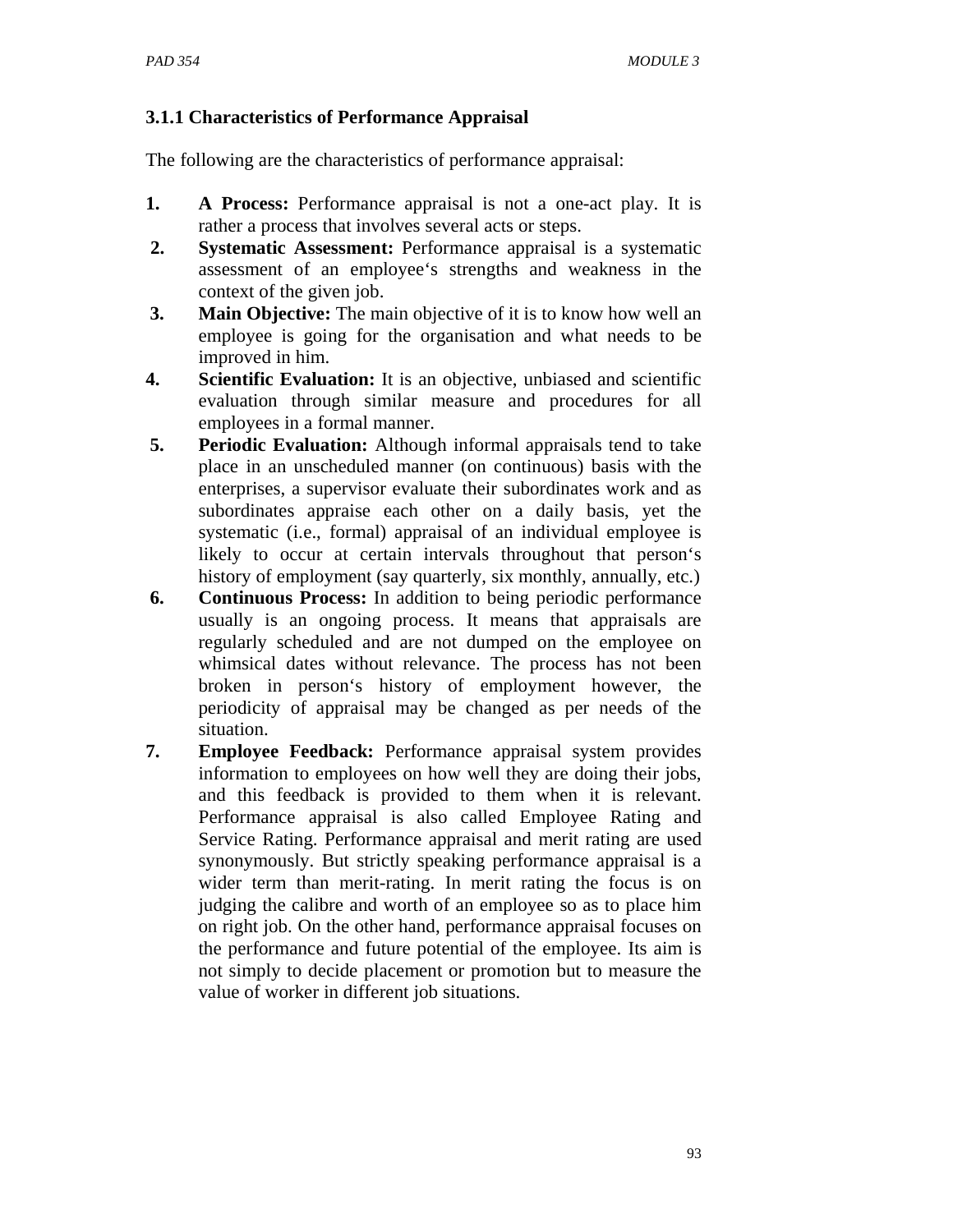### **3.1.2 Purpose of Performance Appraisal**

The following are the main purposes of performance appraisal:

- **1. Appraisal Procedure:** It provides a common and unified measure of performance appraisal, so that all employees are evaluated in the same manner. It gives an indiscriminatory rating of all the employees.
- 2. **Decision Making:** Performance appraisal of the employees is extremely useful in the decision making process of the organization. In selection, training, promotion, pay increment and in transfer, performance appraisal is a very useful tool.
- **3.** Work Performance Records: Performance appraisal gives us complete information in the form of records regarding every employee. In the case of industrial disputes even arbitrator accepts these records in the course of grievance handling procedure.
- **4. Employees Development:** Performance appraisal guides the employees in removing their defects and improving their working. The weaknesses of the employee recorded in the performance appraisal provide the basis for an individual development programme. If properly recorded and used, the performance appraisal gives fair opportunities to employees to correct and rectify their mistakes.
- **5. Enables Supervisors to be More Alert and Competent:**  Performance appraisal enables supervisor to be more alert and competent and to improve the quality of supervision by giving him a complete record of employee's performance. He can guide an employee, where he is prone to commit mistakes.
- **6. Merit Rating:** Merit rating is another name of performance appraisal; it gives supervisors a more effective tool for rating their personnel. It enables them to make more careful analysis of employee's performance and make them more productive and useful.
- **7. Improves Employer Employee Relations:** Performance appraisal is not only a useful guide for the supervisors and employees but it improves the employer-employee relations by creating a more conducive and amicable atmosphere in the organization. It also stimulates free exchange of thoughts and ideas between the supervisor and his men. In this way performance appraisal bridges the emotional gap between the employer and employee by bringing them more close and by reducing man-to-man differences in the organization.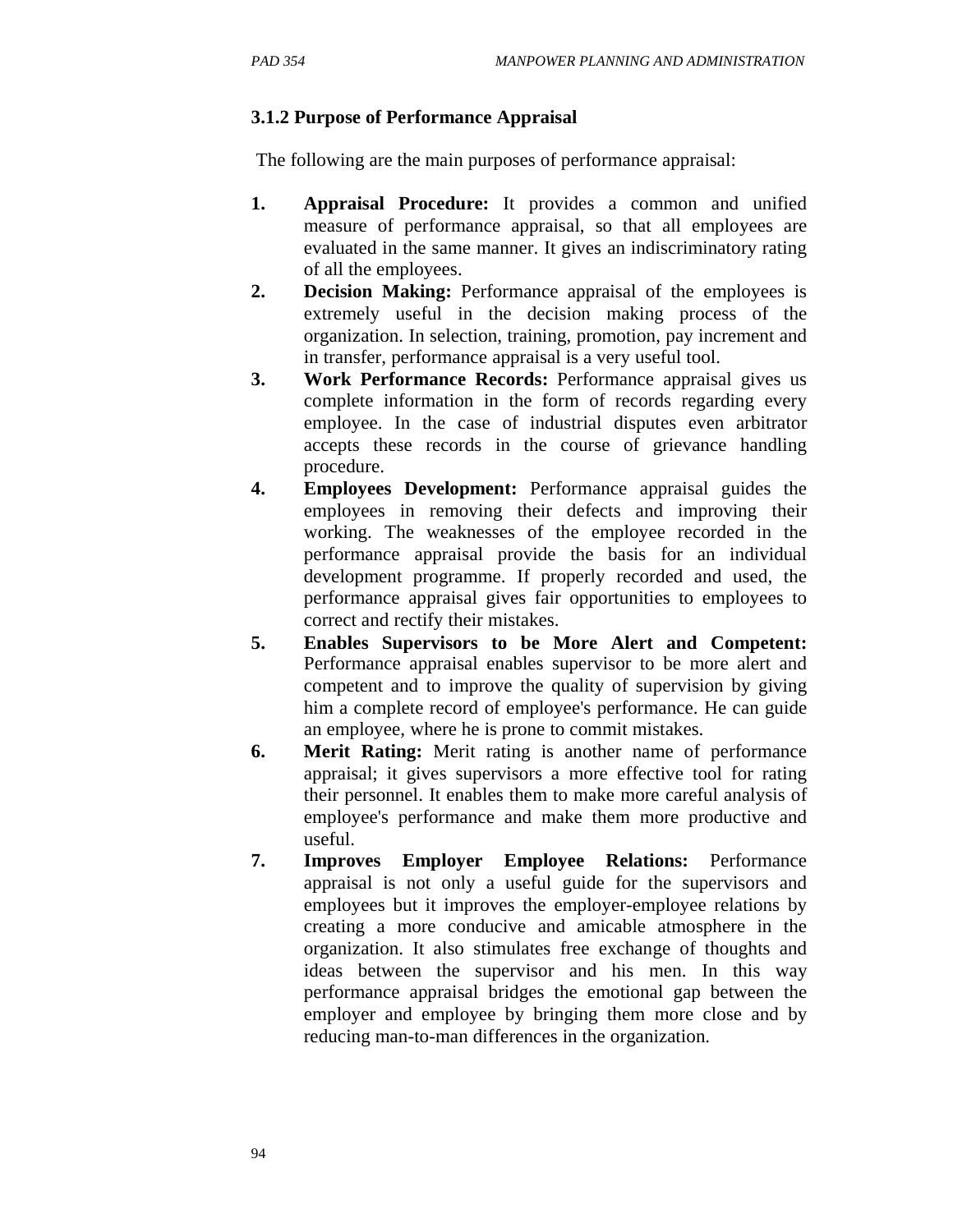### **3.1.3 Uses of Performance Appraisal**

Performance appraisal helps the employees in Self-improvement and Self-development. It helps the management in taking decisions about Placement, Promotions, Transfer, Training and Development, etc. It helps to achieve individual and organisational goals. It is useful to the employees and the organisation. Therefore, Performance Appraisal should be conducted objectively from time to time. The employees should not oppose it. However, they should see that the performance appraisals are systematic, fair and impartial. It should not be for punishing the employees. It should be for improving the employees and their performances.

- **1. Help in Deciding Promotion:** It is in the best interest of the management to promote the employees to the positions where they can most effectively use their abilities. A well-organised, developed and administered performance appraisal programme may help the management in determining whether an individual should be considered for promotion because the system not only appraises the worth of the employee on the present job but also evaluates his potentialities for higher job.
- **2. Help in Personnel Actions:** Personnel actions such as lay-offs, demotions, transfers and discharges etc. may be justified only if they are based on performance appraisal. While in some cases, actions are taken because of unsatisfactory performance of the employee, in some other cases it may be called for due to some economic conditions beyond control such as changes in production process. In former case, the action can only be justified on the basis of the result of performance appraisal.
- **3. Help in Wage and Salary Administration:** The wage increase given to some employees on the basis of their performance may be justified by the performance appraisal results. In some cases appraisal, i.e., merit and seniority are combined for higher salaries or better positions.
- **4. Help in Training and Development:** An appropriate system of performance appraisal helps the management in devising training and development programmes and in identifying the areas of skill or knowledge in which several employees are not at par with the job requirements. Thus the appraisal system points out the general training deficiencies which may be corrected by additional training, interviews, discussions or counseling. It helps in spotting the potential to train and develop them to create an inventory of executives.
- **5. Aid to Personnel Research:** Performance appraisal helps in conducting research in the field of personnel management. Theories in personnel field are the outcome of efforts to find out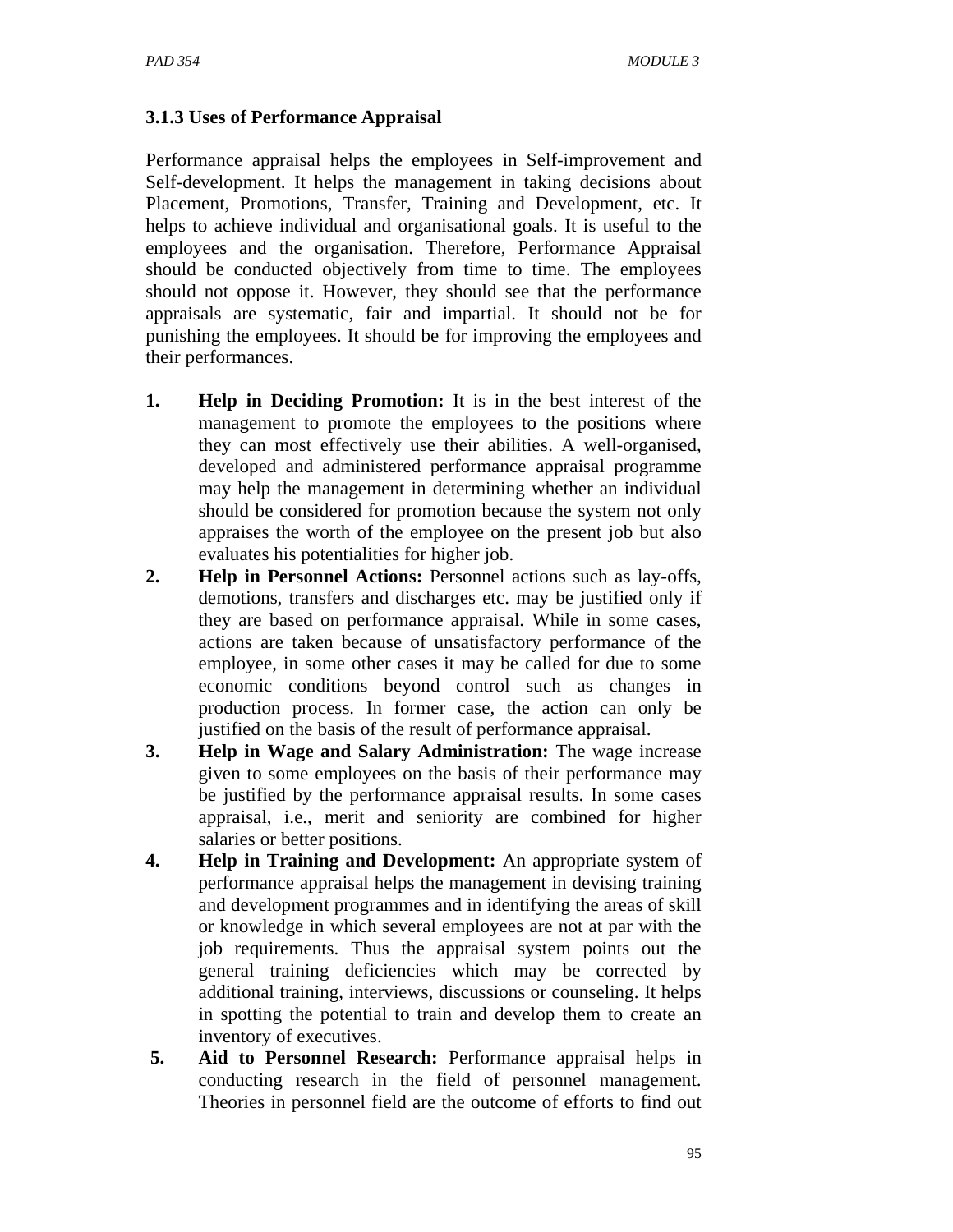the cause and effect relationship between personnel and their performance. By studying the various problems which are faced by the performance appraiser, new areas of research may be developed in personnel field.

- **6. Help in Self Evaluation:** Performance appraisal helps the employee in another way also. Every employee is anxious to know his performance on the job and his potentials for higher jobs so as to bring himself to the level of that position.
- **7. Help in Creating Healthy Competition:** Performance appraisal brings out the deficiencies and shortcomings of the employees. Discussions between rater and rates may be conducted in a spirit of co-operation and mutual understanding. This gives an opportunity to the employer to have an insight on their performance and to take corrective measures to improve upon their performance.

## **3.1.4 Essentials of an Effective Performance Appraisal System**

The following are the essentials of an effective Performance Appraisal System:

- **1. Mutual Trust:** The existence of an atmosphere of confidence and trust so that both supervisor and employee may discuss matters frankly and offer suggestions which may be beneficial for the organisation and for an improvement of the employee. An atmosphere of mutual trust and confidence should be created in the organisation before introducing the appraisal system. Such an atmosphere is necessary for frank discussion of appraisal. It also helps to obtain the faith of employees in the appraisal system.
- **2. Clear Objectives:** The objectives and uses of performance appraisal should be made clear and specific. The objectives should be relevant, timely and open. The supervisor must very thoroughly evaluate the employee's performance so that he is capable of meeting challenges about his ratings of his subordinate.
- **3. Standardization:** Well-defined performance factors and criteria should be developed. These factors as well as appraisal form, procedures and techniques should be standardised. It will help to ensure uniformity and comparison of ratings. The appraisal techniques should measure what they are supposed to measure. These should also be easy to administer and economical to use. The appraisal system should be performance based and uniform. Employees should be made fully aware of performance standards and should be involved in setting the standards.
- **4.** Training: Evaluators should be given training in philosophy and techniques of appraisal. They should be provided with knowledge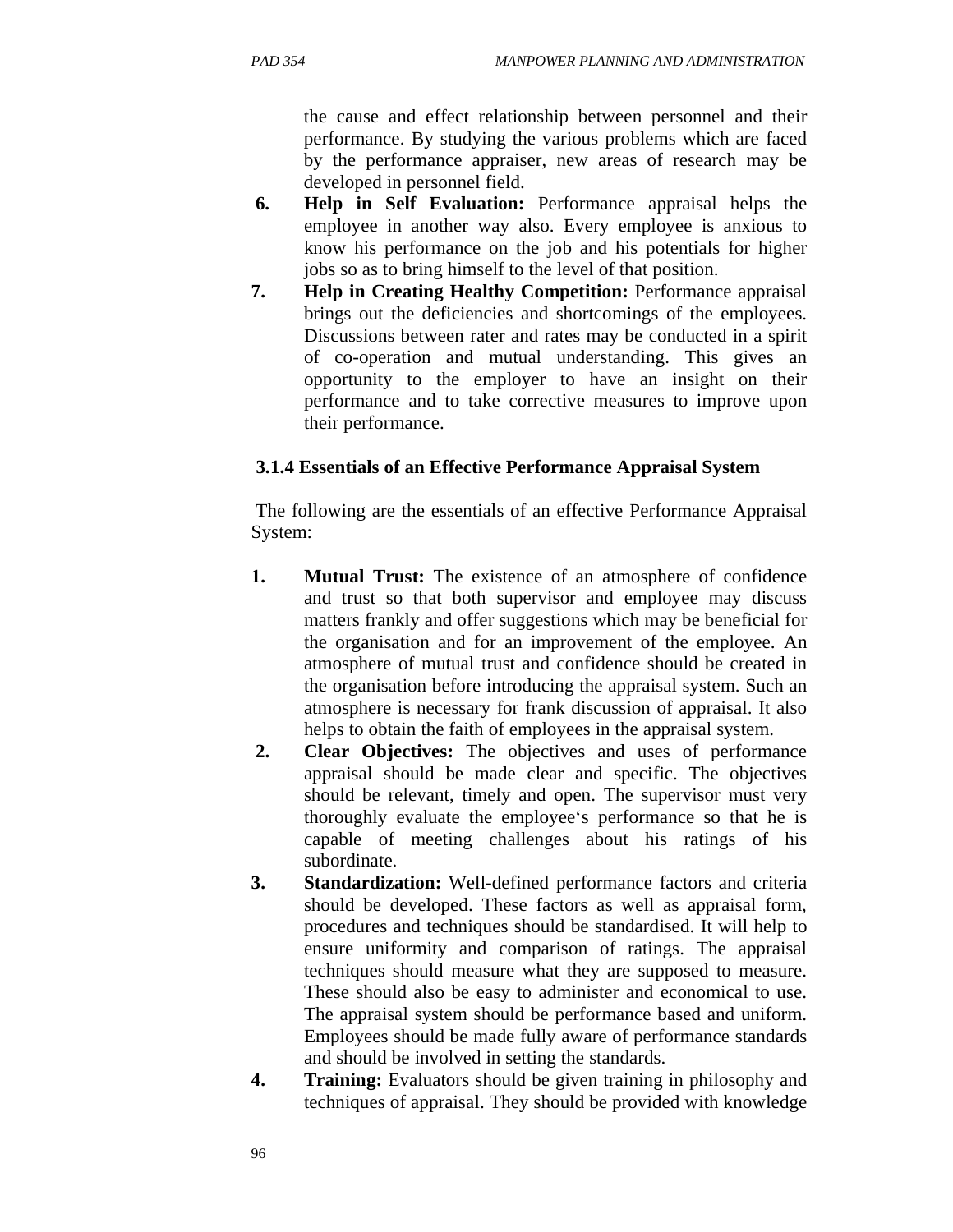and skills in documenting appraisals, conducting post appraisal interviews, rating errors, etc.

- **5. Job Relatedness:** The evaluators should focus attention on jobrelated behaviour and performance of employees. The results of performance rather than personality traits should be given due weight. Suggestions for improvement should be directed towards the objective facts of the job (such as work schedules, output, reports completed, sales made, losses incurred, profits earned, accomplishments, etc.). Joint plans for the future must be developed after consultation with subordinates. The individual as a person should never be criticised.
- **6. Strength and Weaknesses:** The raters should be required to justify their ratings. The supervisor should try to analyse the strength and weaknesses of an employee and advise him on correcting the weakness.
- **7. Feedback and Participation:** Arrangements should be made to communicate the ratings to both the employees and the raters. The employees should actively participate in managing performance and in the ongoing process of evaluation. The superior should play the role of coach and counselor. The overall purpose of appraisals should be developmental rather than judgmental.
- **8. Individual Differences:** While designing the appraisal system, individual differences in organisations should be recognised. Organisations differ in terms of size, nature, needs and environment. Therefore, the appraisal system should be tailormade for the particular organisation. The needs of rates in terms of feedback, mobility, confidence and openness should also be considered.
- **9. Post Appraisal Interview:** A post-appraisal interview should be arranged so that employees may be supplied with feedback and the organisation may know the difficulties under which employees work, so that their training needs may be discovered.
- **10. Review and Appeal:** A mechanism for review of ratings should be provided. Which particular technique is to be adopted for appraisal should be governed by such factors as the size, financial resources, philosophy and objectives of an organisation. The results of the appraisal, particularly when they are negative, should be immediately communicated to the employees, so that they may try to improve their performance.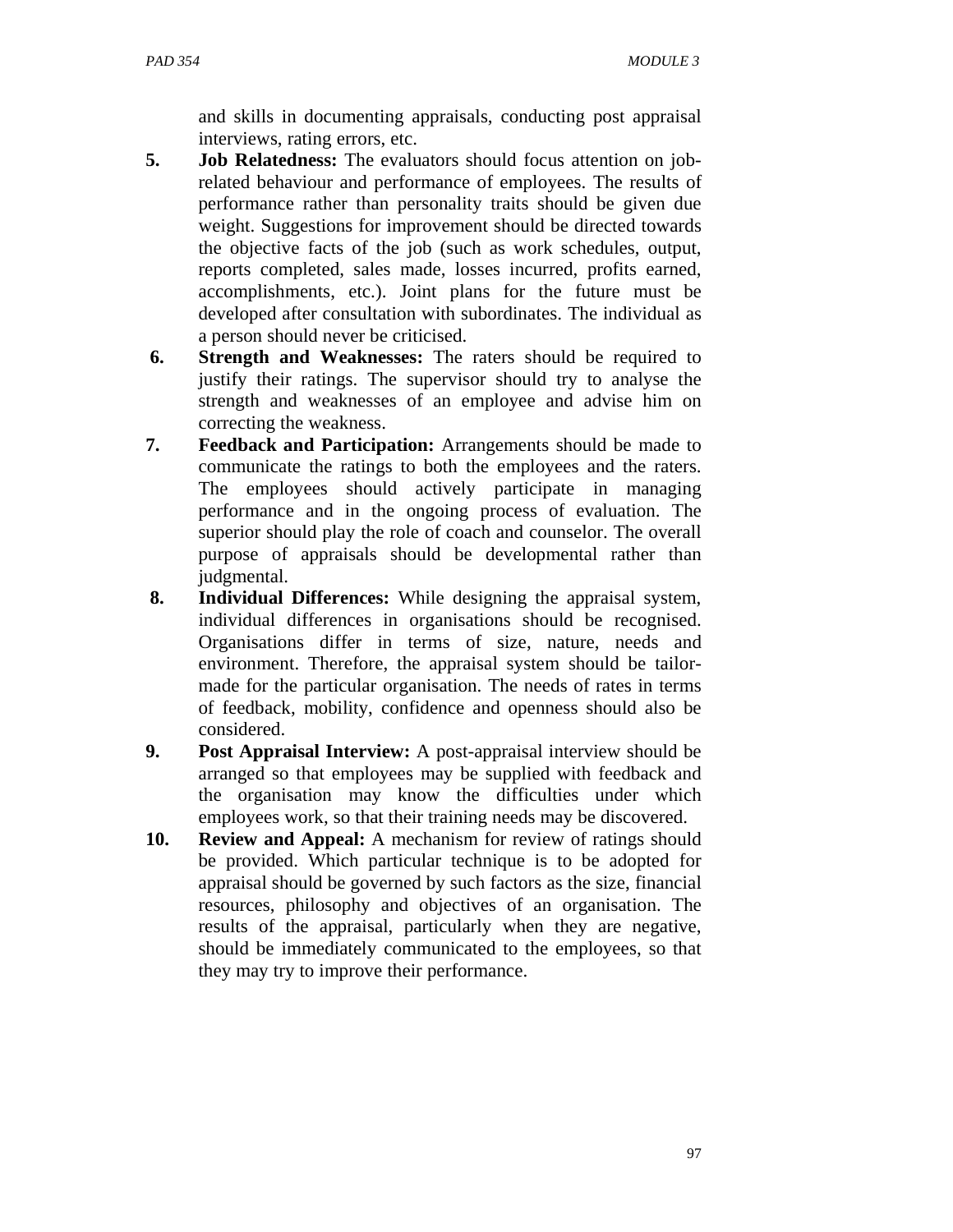#### **3.2 Steps in Appraising Performance**

Various steps in appraising performance of employees are as follows:

- **1. Establishing Performance Standard:** The process of evaluation begins with the establishment of Performance Standards. While designing a job and formulating a job description, performance standards are usually developed for the position. These standards should be very clear and not vague, and objective enough to be understood and measured. These standards should be discussed with the supervisors to find out which different factors are to be incorporated. Weights and points to be given to each factor and these then should be indicated on the Appraisal Form, and later on used for appraising the performance of the employees.
- **2. Communicating Performance Expectations to Employees:**  The next important step is to communicate the aforesaid standards to the concerned employees. Their jobs and jobs-related behaviour should be clearly explained to them. It should be noted that job related behaviours are those critical behaviour that constitute job success. The employee should not be presumed to guess what is expected of him. It should be noted that here communication means that the standards have been transmitted to the employee and he has received and understood them, that is a two-way channel of communication should be established i.e. transference of information from the manager to the subordinate regarding expectations, and feedback from the subordinate to the manager that this information has been received and understood in same context and contents.
- **3. Measuring Actual Performance:** The third step is the measurement of actual performance. To determine what actual performance is, it is necessary to acquire information about it we should be concerned with how we measure and what we measure. Four sources of information are frequently used to measure actual performance: personal observation, statistical reports, oral reports and written reports.
- **4. Comparing Actual Performance with Standards:** The next step is comparison of actual performance with the standards. By doing so, the potentiality for growth and advancement of an employee can be appraised and judged. Efforts are made to find out deviations between standard performance and actual performance.
- **5. Discussing the Appraisal with the Employee:** After comparing actual performance with standards, the next step is to discuss periodically the appraisal with the employee. Under this discussion, good points, weak points, and difficulties are indicated and discussed so that performance is improved. The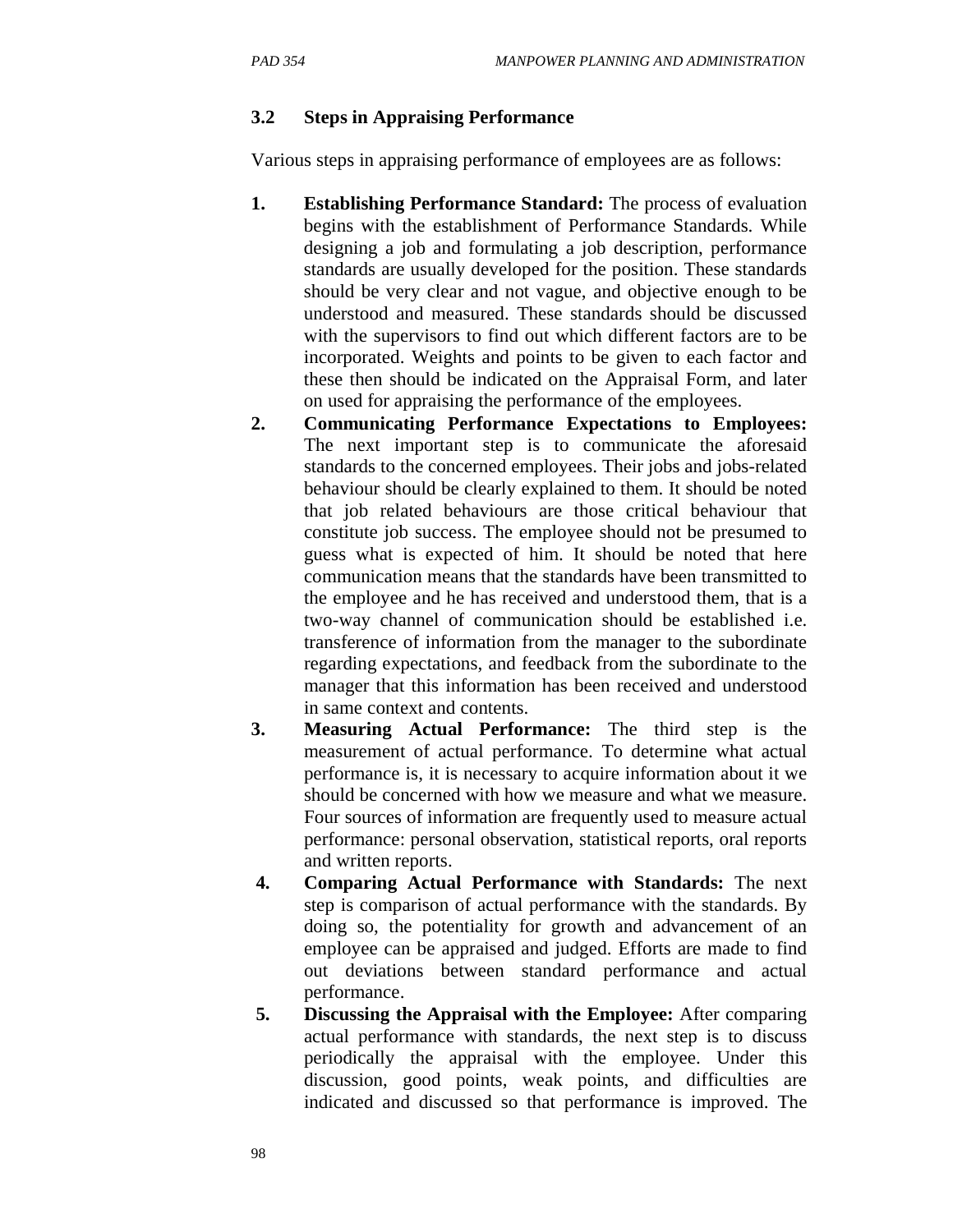information that the subordinate receives about his performance assessment has a great impact of his self-esteem and on his subsequent performance. Conveying good news is considerably less difficult for both the manager and the subordinate than when performance has been below expectations.

**6. Initiating Corrective Action:** The final step is the initiation of corrective action whenever necessary. Immediate corrective action can be of two types. One is immediate and deals predominantly with symptoms. The other is basic and delves into causes. Immediate corrective action is often described as putting out fires whereas basic corrective action gets to the source of deviation and seeks to adjust the difference permanently. Coaching and counseling may be done or special assignments and projects may be set. Persons may be deputed for formal training courses, and decision making responsibilities and authority may be delegated to the subordinates. Attempts may also be made to recommend for salary increases or promotions, if these decisions become plausible in the light of appraisals. It should be noted that the above details may vary from organisation to organisation, but these steps usually form the principal steps/features of a sound evaluation programme.

## **3.3 Methods or Techniques of Performance Appraisal**

Several methods and techniques are used for evaluating employee performance. They may be classified into two broad categories as shown.

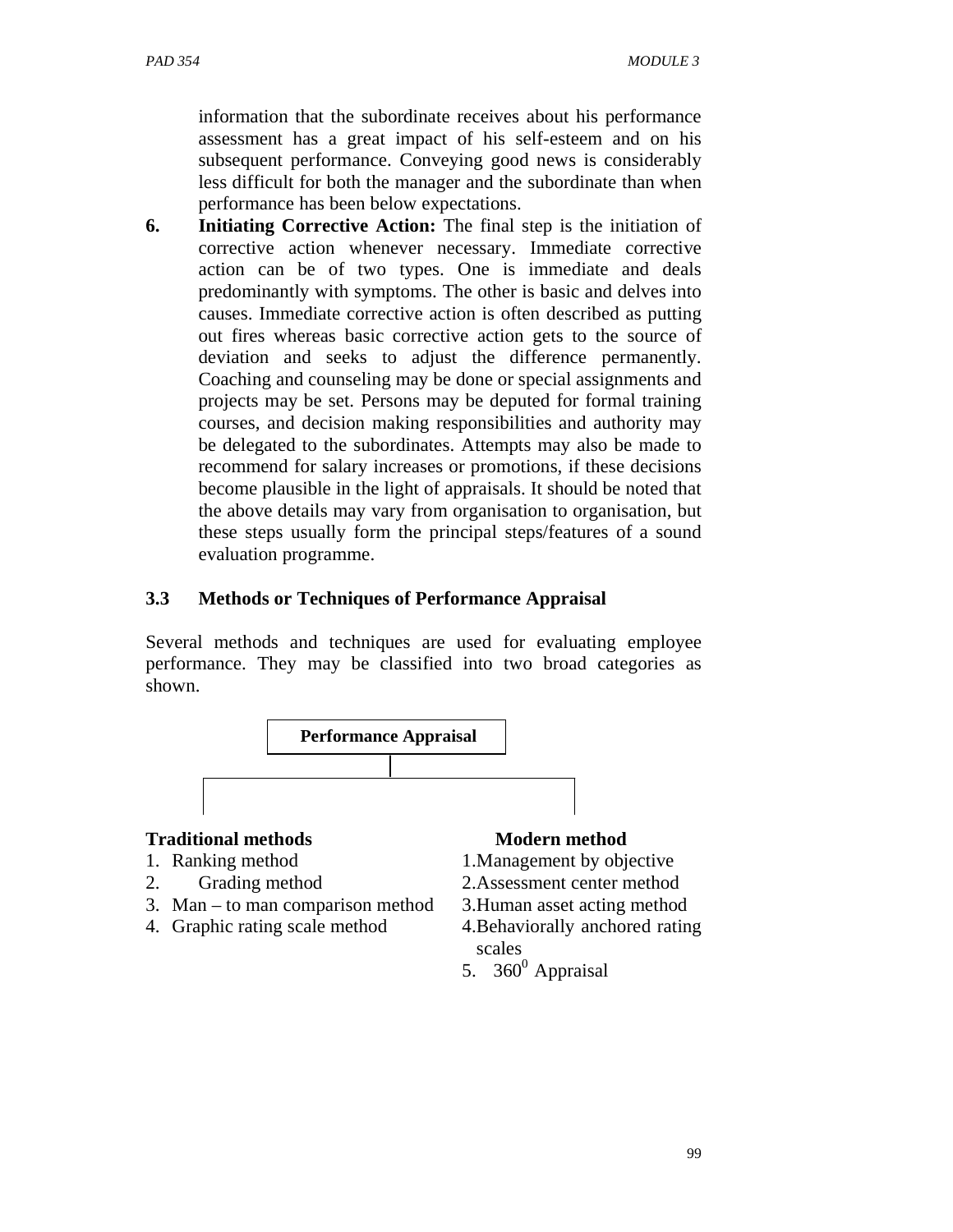### **3.3.1 Traditional Methods of Performance Appraisal**

There are different techniques/methods which are used for performance appraisal of employees. Some of the methods of performance appraisal are:

- 1. **Ranking Method:** Ranking method is the oldest and simplest method of rating. Here, each employee is compared with all others performing the same job and then he is given a particular rank i.e. First Rank, Second Rank etc. It states that A is superior to B. B is superior to C and so on. This method ranks all employees but it does not tell us the degree or extent of superiority i.e. by how much one employee is superior to another. Secondly, this ranking is based on only mental assessment so it is not possible to give any objective proof about why the rater has ranked one employee as superior to another. In this method, the performance of individual employee is not compared with the standard performance. Here, the best is given first rank and poorest gets the last rank. The ranking method is highly subjective. Similarly, here the employees are compared as a whole. Comparison of the various parts of an employee's performance is not done.
- **2. Grading Method:** Under this method of performance appraisal, different grades are developed for evaluating the ability of different employees and then the employees are placed in these grades. These grades may be as follows: (i) Excellent; (ii) very good; (iii) Good; (iv) Average; (v) Bad; (vi) Worst.
- **3. Man-to-Man Comparison Method:** This method was first used in USA army during the 1st World War. Under this method, few factors are selected for analysis purposes. These factors are: leadership, dependability and initiative. After that a scale is designed by the rate for each factor. A scale of person is also developed for each selected factor. Each person to be rated is compared with the person in the scale, and certain scores for each factor are awarded to him/her. In other words, instead of comparing a whole man to a whole man personnel are compared to the key man in respect of one factor at a time. We can use this method in job evaluation. This method is also known as the Factor Comparison Method. In performance appraisal, it is not of much use because the designing of scale is a very difficult task.
- **4. Graphic Rating Scale Method of Performance Appraisal:**  This is the very popular, traditional method of performance appraisal. Under this method, scales are established for a number of fairly specific factors. A printed form is supplied to the rater. The form contains a number of factors to be rated. Employee characteristics and contributions include qualities like quality of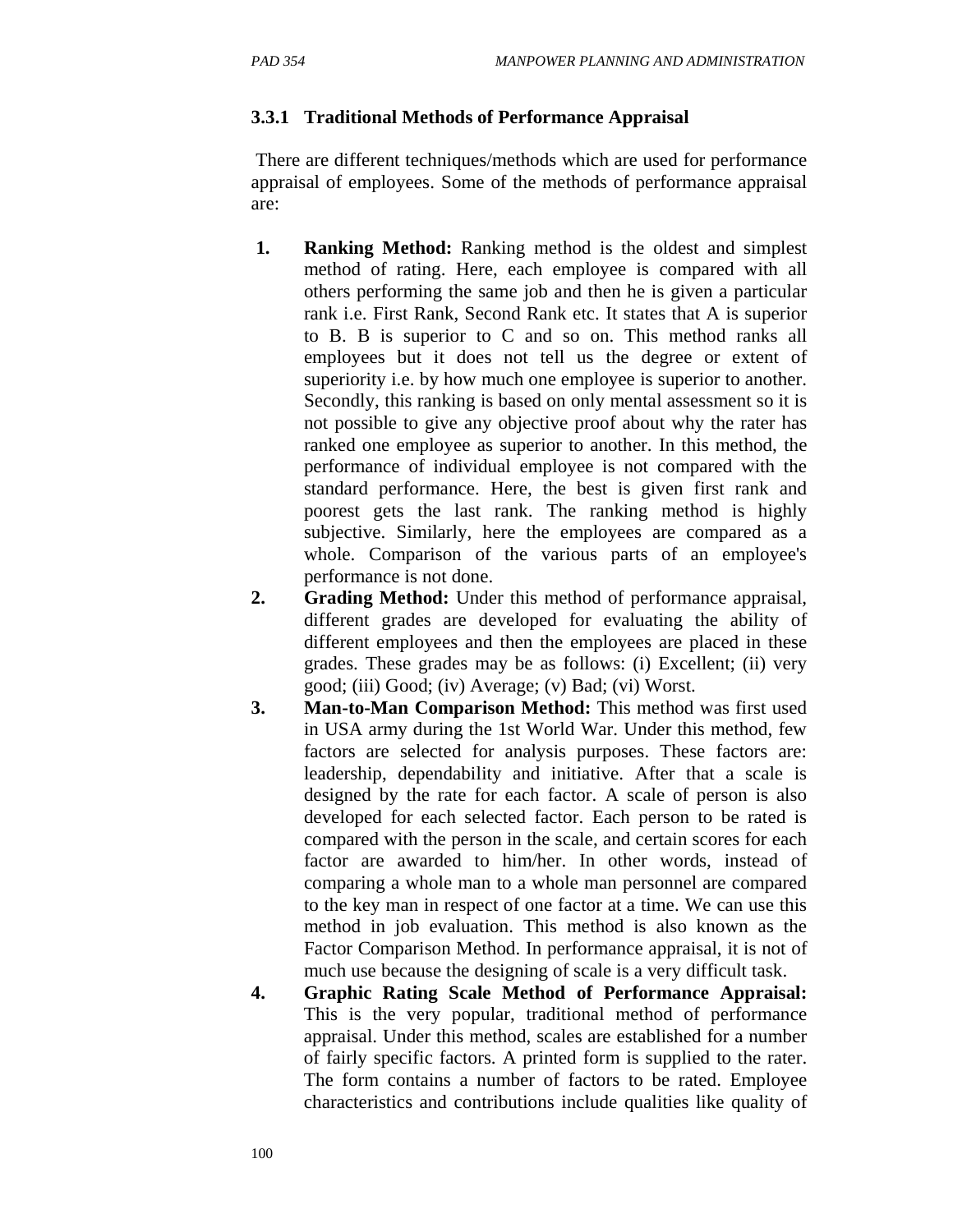work, dependability, creative ability and so on. These traits are then evaluated on a continuous scale, where the rater places a mark somewhere along the scale. The scores are tabulated and a comparison of scores among the different individuals is made. These scores indicate the work of every individual. The following table presents simple graphic scale:

**Quality Quantity Creative Dependability** 

| <b>Excellent</b> |  |  |
|------------------|--|--|
| Goods            |  |  |
| <b>Average</b>   |  |  |
| Poor             |  |  |

This method is popular because it is simple and does not require any writing ability. The method is easy to understand and use. Comparison among pairs is possible. This is necessary for decision on salary increases, promotion, etc.

## **3.3.2 Modern Method of Appraisal and Career Development**

Most of the traditional methods emphasis either on the task or the worker's personality, while making an appraisal. For bringing about a balance between these two, modern methods have been developed. The details of these methods are as follows :

# **3.3.3 Management by Objective (MBO)**

 It was Peter F. Drucker who first gave the concept of MBO to the world in 1954 when his book The Practice of Management was first published. Management by objective can be described as, a process whereby the superior and subordinate managers of an organisation jointly identify its common goals, define each individual's major areas of responsibility in terms of results expected of him and use these measures as guides for operating the unit and assessing the contribution of each of its members.

**Essential Characteristics of MBO:** The important features of MBO are as follows:

- **1. A Philosophy:** Management by objective is a philosophy or a system, and not merely a technique.
- **2. Participative Goal Setting:** It emphasises participative goal setting.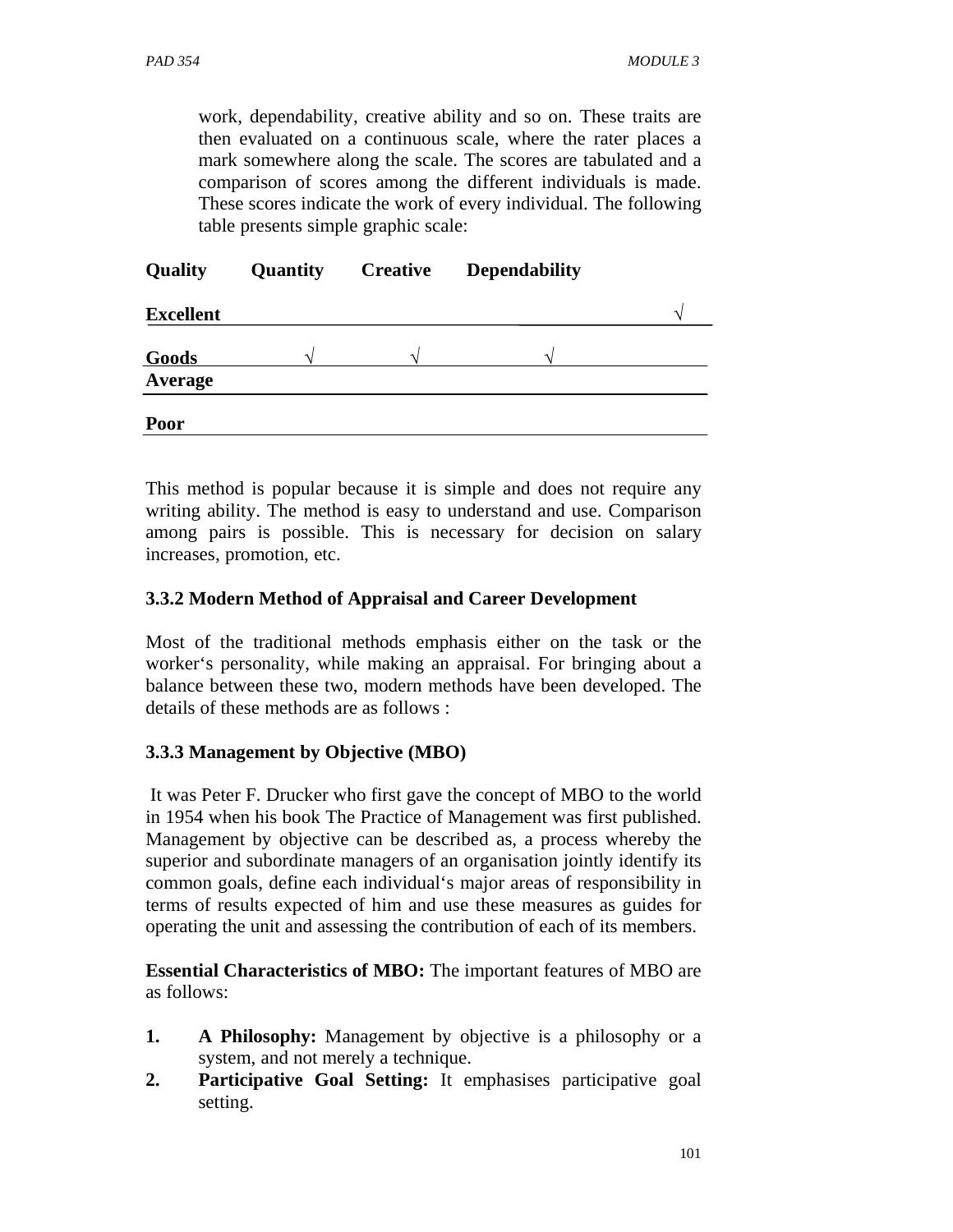- **3. Clearly Define Individual Responsibilities:** Management by objective (MBO) clearly defines each individual's responsibilities in terms of results.
- **4. Accomplishment of Goal:** It focuses a tension on what goal must be accomplished rather than on how it is to be accomplished (method).
- **5. Objective Need into Personal Goal:** MBO converts objective need into personal goals at every level in the organisation.
- **6. It Establishes Goals Yardsticks:** It establishes standards or goals yardsticks as operating guides and also as basis of performance evaluation.
- **7. Efforts to Blend and Balance Goals:** It is a system intentionally directed toward effective and efficient attainment of organisational and personal goals.

**Objectives of MBO:** The objective of MBO is to change behaviour and attitudes towards getting the job done. In other words, it is resultsoriented. It is performance that counts. It is a management system and philosophy that stress goals rather than methods. It provides responsibility and accountability and recognizes that workers or employees have needs for achievement and self-fulfillment. It meets these needs by providing opportunities for participation in goal setting process. Subordinates become involved in planning their own careers.

## **The Process of MBO**

It is as follows:

- **1.** Establishment of Goal: The first step is to establish the goals of each subordinate. In some organisations superiors and subordinates work together to establish goals. While in other organisation, superiors establish goals for subordinates. The goals typically refer to the desired outcome to be achieved. Thereafter these goals can be used to evaluate employee performance.
- **2. Setting the Performance Standard:** The second step involves setting the performance standard for the subordinates in a previously arranged time period. As subordinates perform, they know fairly well what there is to do, what has been done, and what remains to be done.
- **3. Comparison of Actual Goals with the Standard Goals:** In the third step the actual level goal attainment is compared with the standard goals. The evaluator explores reasons of the goals that were not met and for the goals that were exceeded. This step helps to determine possible training needs. It also alerts the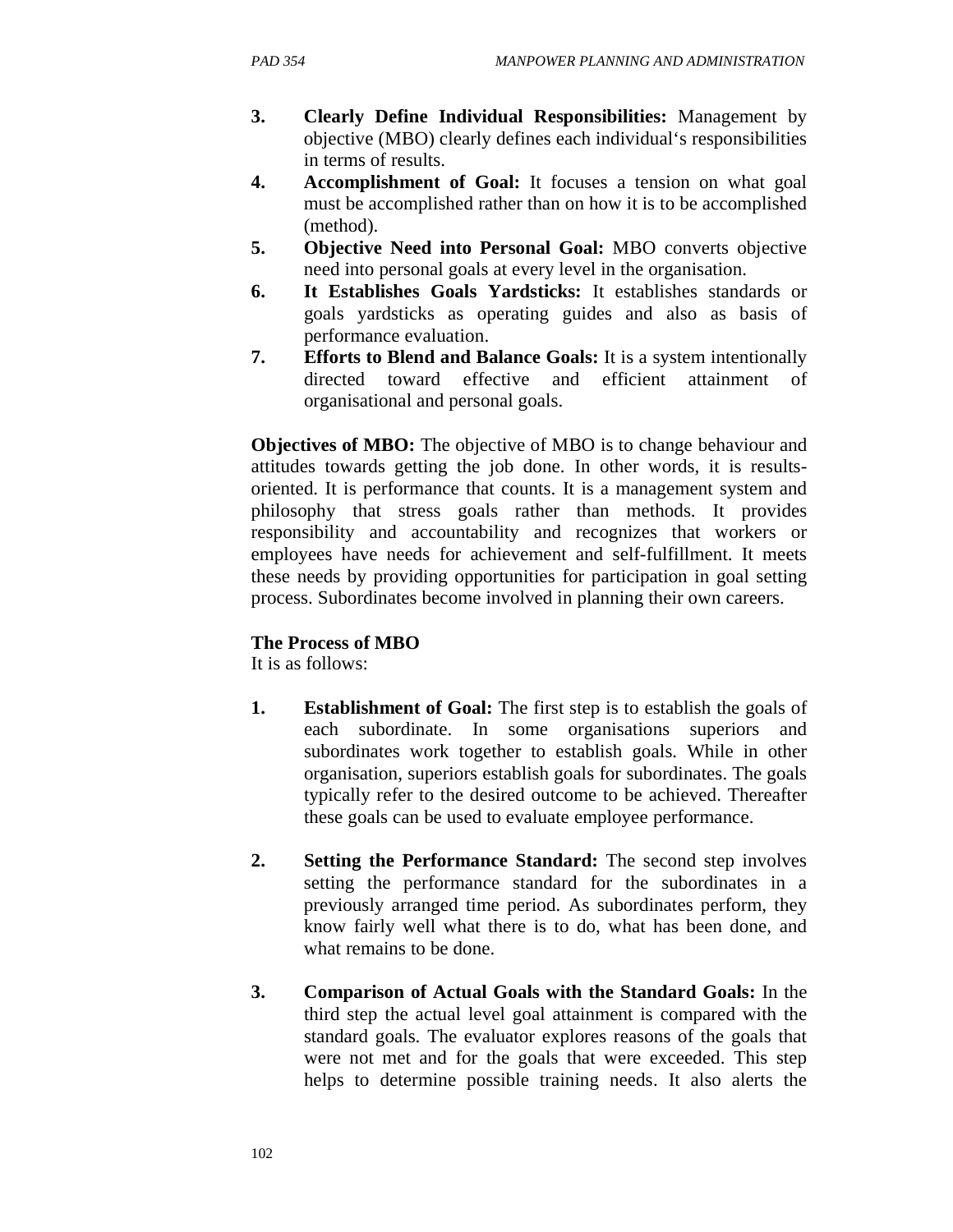superior to conditions in the organisation that may affect a subordinate but over which the subordinate has no control.

**4. Establishing New Goals, New Strategies:** The final step involves establishing new goals and, possibly, new strategies for goals not previously attained. At this point, subordinate and superior involvement in goal-setting may change. Subordinates who successfully reach the established goals may be allowed to participate more in the goal-setting process next time. The process is repeated.

## **Benefits or Advantages of MBO**

The benefits of MBO are as follows:

- **1. Balanced Focus on Objectives:** MBO forces the management to set objectives with balanced stress on key result area. Thus, crisis conditions are avoided to take place in the organisation.
- **2. Better Managing Things:** MBO forces managers to think about planning for results, rather than merely planning activities or work. Managers are required to ensure that the targets are realistic and needed resources are made available to subordinates to achieve the targets. Clearly set objectives for the subordinates serve as evaluation standards and motivators for them. Thus, MBO results in improvement in managing.
- **3. Better Organizing:** The positions in the enterprise can be built around the key result areas. Managers are required to clarify organisational roles and structures hence better organising.
- **4. MBO Reduces Role Conflict and Ambiguity:** Role conflict exists when a person is faced with conflicting demands from two or more supervisors; and role ambiguity exits when a person is uncertain as to how he will be evaluated, or what he has to achieve. Since MBO aims at providing clear targets and their order or priority, it reduces both these situations.
- **5. It Provide more Objective Appraisal Criteria:** The targets emerge from the MBO process provide a sound set of criteria for evaluating the manager's performance.
- **6. More Motivation:** MBO helps and increases employee motivation because it relates overall goals to the individual's goals: and help to increase an employee's understanding or where the organization is and where it is heading.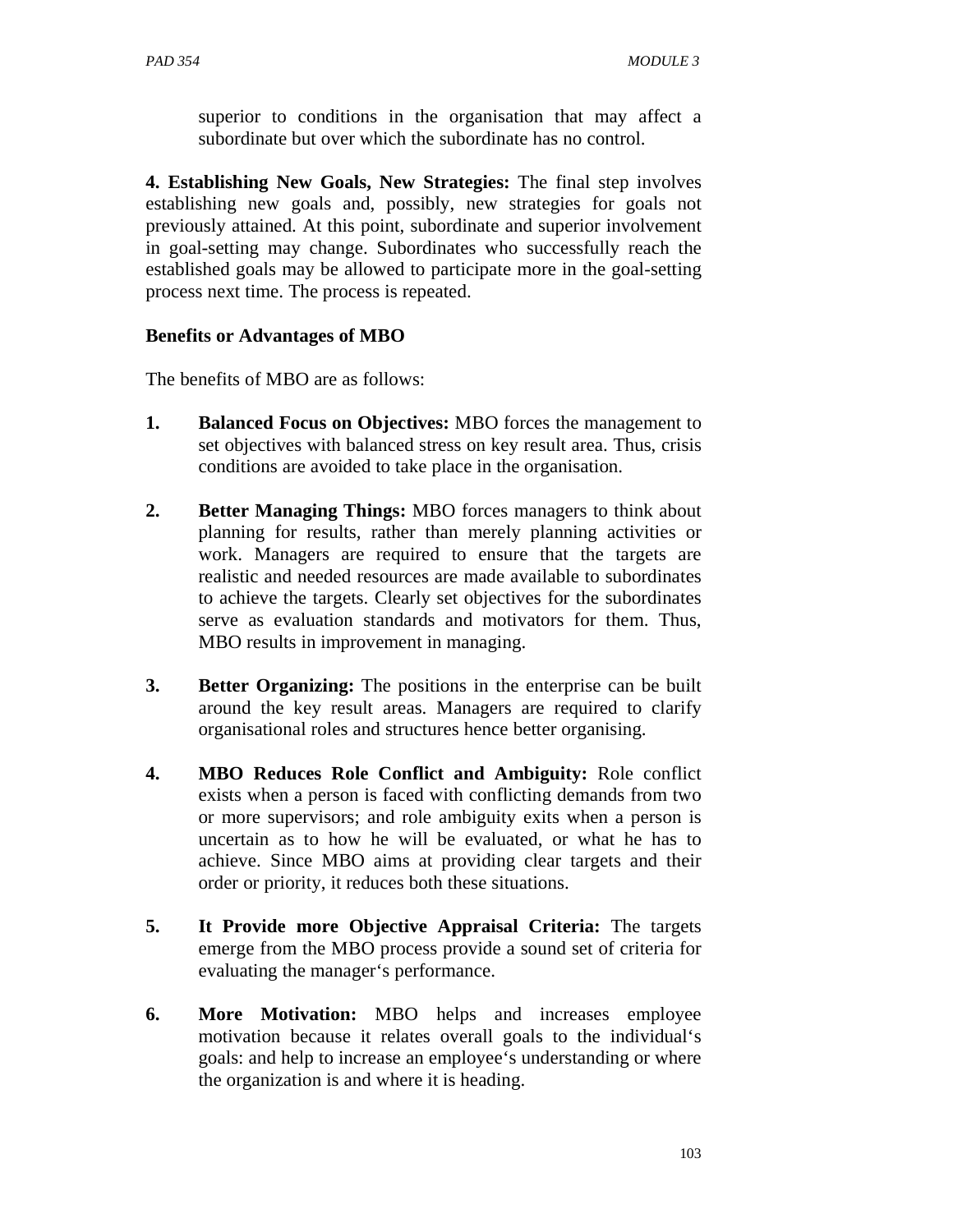- **7. Develop Personal Leadership:** MBO helps the individual manager to develop personal leadership, especially the skills of listening, planning, controlling, motivating, counseling and evaluating. This approach to managing in stills a personal commitment to respond positively to the organisation's major concerns as well as to the development of human resources.
- **8. MBO Identifies Problem Early:** It identifies problems better and early. Frequent performance review sessions make this possible.
- **9. Identifies Performance Deficiency:** MBO identifies performance deficiencies and enables the management and the employee to set individualised self improvement goals and thus proves effective in training and development of people. Mc Gregor points out that MBO, in most of the cases, does some good without costing much. He further point out, under proper conditions, participation and consultative management provide encouragement to people to direct their creative energies towards organisation objectives, give them some choice in decisions which affect them, and provide sufficient opportunities for satisfaction of social, egoistic and selffulfillment needs.

## **Disadvantages of MBO**

- **1. Unfavourable Attitude of Managers:** Some executives have an attitude that the regular attention required of them by Management by objectives system, drawn heavily on their busy time-schedule and is not consistent with their roles. They feel that it is not so effective a way as some other approaches. Some view their roles as primarily involving policy-making, budget formulation etc.
- **2. Difficult to Apply MBO Concepts:** Those executives who have been involved very often find it difficult to apply MBO concepts to their own work habits. They find it hard to think about the results of work rather than the work itself. They tend to over emphasize goals that are easy to quantify, sometimes forgetting that workers often behave almost like children at play-when the game no longer challenges, interest is soon lost.
- **3. Heavy Paper Work:** MBO involves a huge amount of news letter, instruction booklets, training manuals, questionnaires, performance data review and appraisals report to be prepared by the superior and subordinates. Thus MBO is said to have created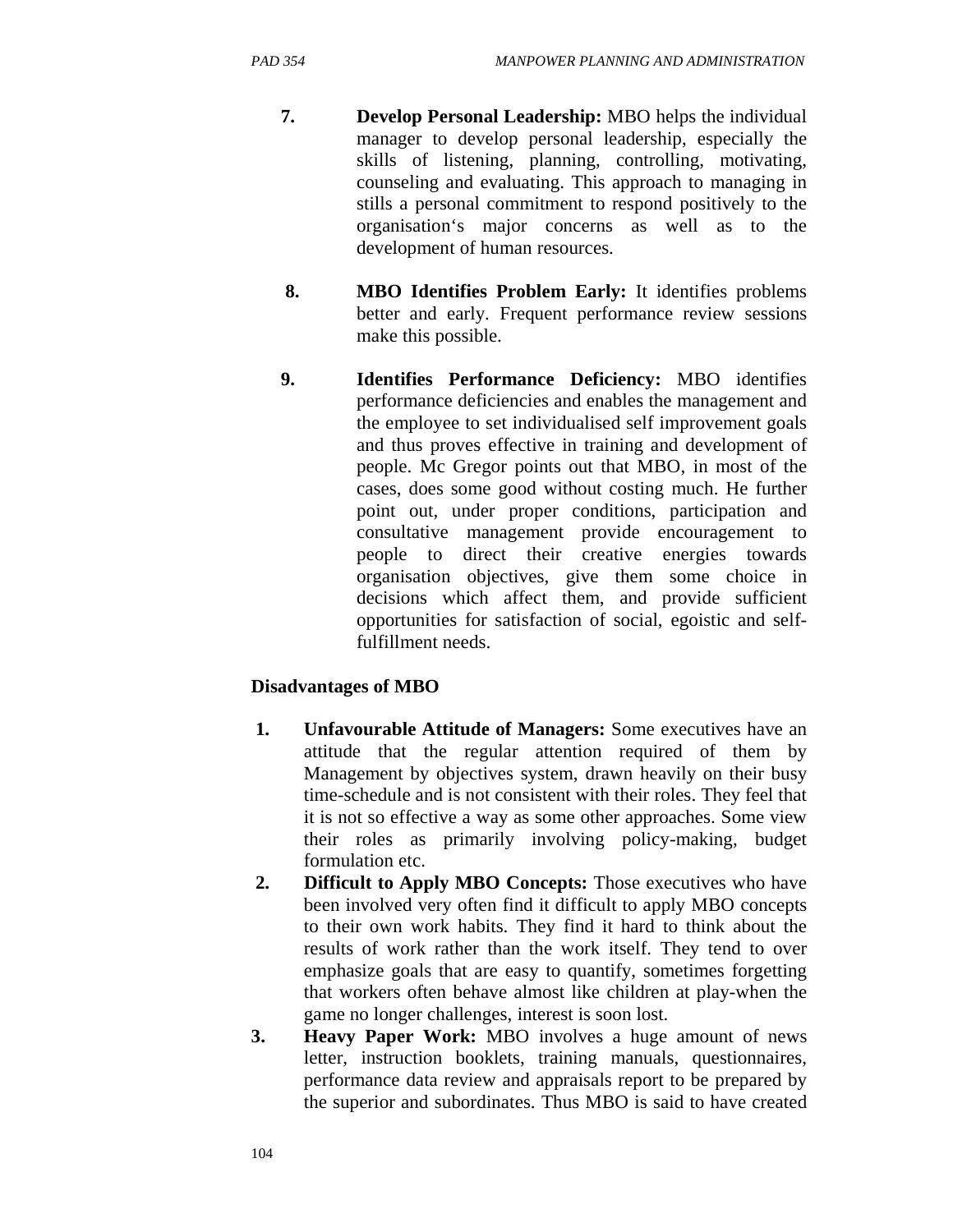one more paper mill in organisation added to the already existing large amount of paper work.

- **4. Tug of War:** There is sometimes tug of war in which the subordinates try to set the lowest targets possible and the supervisors the highest.
- **5. Time Consuming:** MBO is time consuming especially in the early phases of its introduction when employees are unfamiliar with its process. A number of pitfalls have been indicated, by the researchers, in the way of effective working of MBO programmes. The reasons for failure in the MBO process are: hasty implementation, unknowledgeable users, lack of management follow through, and support, over emphasis on structure, treatment of another gimmick, failure to carefully monitor and encourage the MBO process during hard initial year of implementation. MBO can be effective technique for performance evaluation and for motivating subordinates, by developing communication between executives at all levels. Those at the bottoms must be willing to listen to the voice of experience, and those at the top willing to accept fresh idea from lower echelon employees. Similarly, executives must keep abreast of new programmes, especially the modern ideas that have been developed in the academic circles.

# **4.0 CONCLUSION**

Performance appraisal or Performance evaluation is a method of evaluating the behaviour of employees in a work place, normally including both the quantitative and qualitative aspect of job performance. Performance here refers to the degree of accomplishment of the tasks that make up an individual job. It indicates how well an individual is fulfilling the job demands. Performance is measured in terms of results. Thus, Performance appraisal is the process of assessing the performance or progress of an employee, or a group of employees on the given job, as well as his potential for future development. Thus, performance appraisal comprises all formal procedures used in organisations to evaluate contributions, personality, and potential of individual employees.

# **5.0 SUMMARY**

In this unit, you have considered the definition of performance appraisal, the characteristics, purpose, uses of performance appraisal, essentials of performance appraisal, steps and methods of performance appraisal.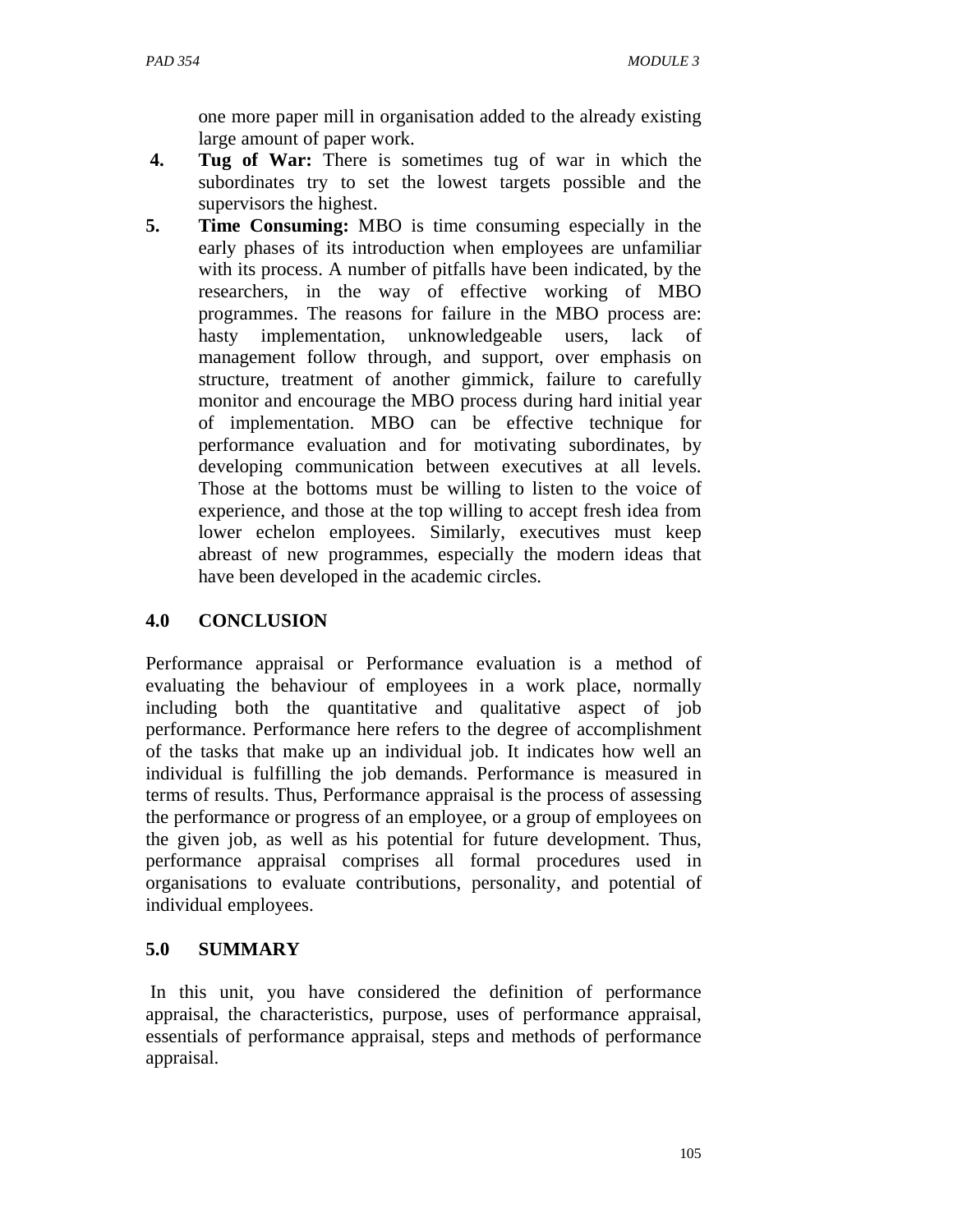#### **SELF-ASSESSMENT EXERCISE**

- i. Define Performance appraisal.
- ii. What are the main purposes of performance appraisal?

## **6.0 TUTOR-MARKED ASSIGNMENT**

Examine the process of MBO

#### **7.0 REFERENCES/FURTHER READING**

- Bature, N. (2013). *Human Resource Management*. Kaduna: Joyce Graphic Printers and Publishers.
- Humble, J.W. ( 1968). *Improving Management Performance-A Dynamic Approach to Management by Objectives*. London: Brit Management Publications Ltd.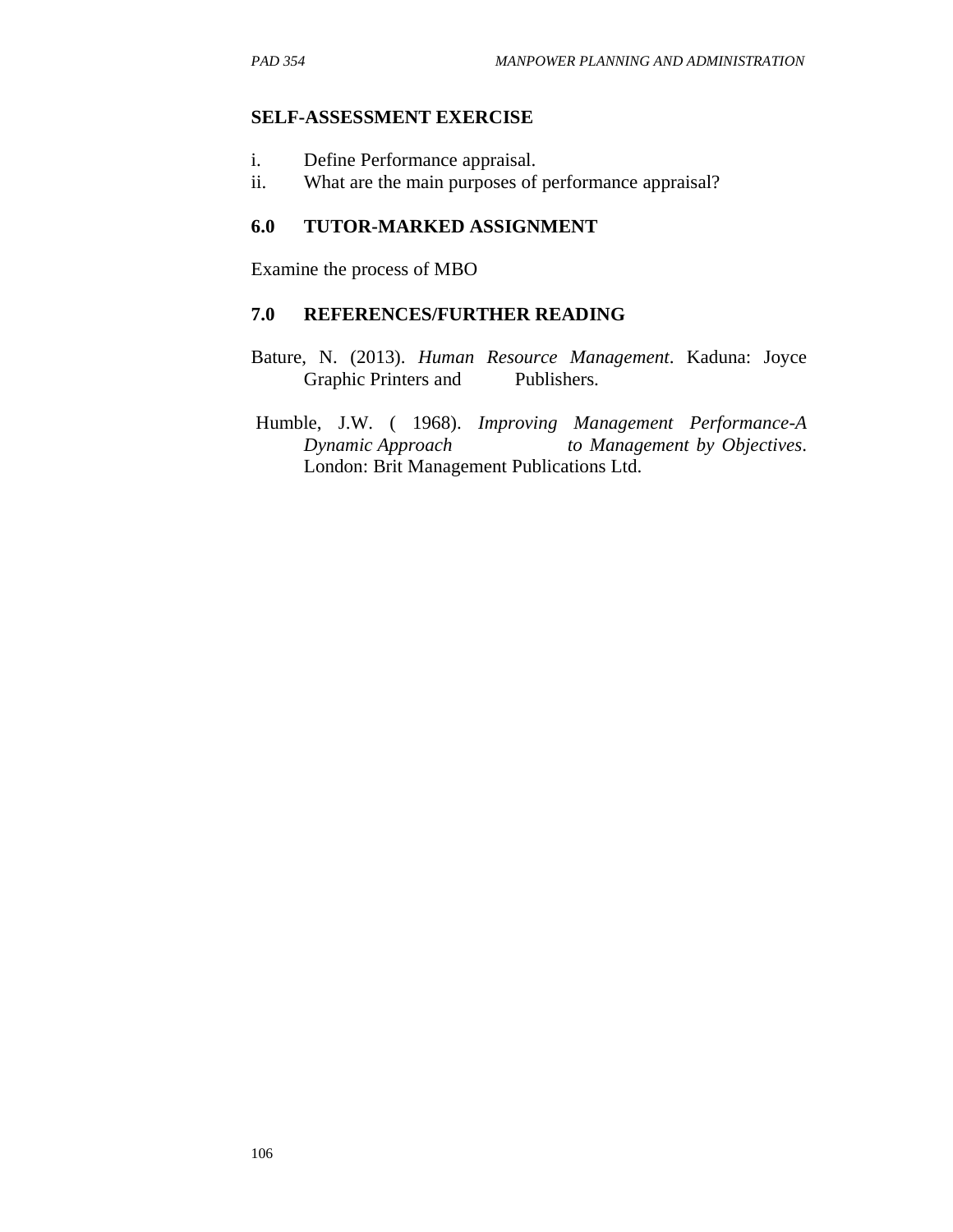# **UNIT 3 MOTIVATION**

## **CONTENTS**

- 1.0 Introduction
- 2.0 Objective
- 3.0 Main Content
	- 3.1 Definition of Motivation
		- 3.1.1Techniques of Motivation
	- 3.2 Theories of Motivation
		- 3.2.1Maslow's Hierarchy of Needs Theory
		- 3.2.2Clayton Alderfer's ERG theory
		- 3.2.3Herzberg's Motivation-Hygiene theory
		- 3.2.4 Douglas Mcgregor theory
		- 3.2.5 Equity theory
		- 3.2.6 McClelland's Needs Theory
	- 3.3 Advantages and Disadvantages of Motivation
- 4.0 Conclusion
- 5.0 Summary
- 6.0 Tutor-Marked Assignment
- 7.0 References/ Further Reading

# **1.0 INTRODUCTION**

In this Unit you shall examine what motivation is, various theories of motivation by different scholars.

# **2.0 OBJECTIVE**

At the end of this unit, you should be able to explain what motivation is and the various theories of motivation

# **3.0 MAIN CONTENT**

# **3.1 Definition of Motivation**

Human motives are based on needs, whether consciously or subconsciously felt. Some are primary needs, such as the physiological needs for water, air, food, sleep, and shelter. Other needs may be regarded as secondary, such as self esteem, status, affiliation with others, affection, giving, accomplishment and self-assertion. Naturally, these needs vary in intensity and overtime between individuals.

Motivation seen from a general term applies to the entire class of drives, desires, needs, wishes and similar forces. To say that managers motivate their subordinates is to say that they do things which they hope will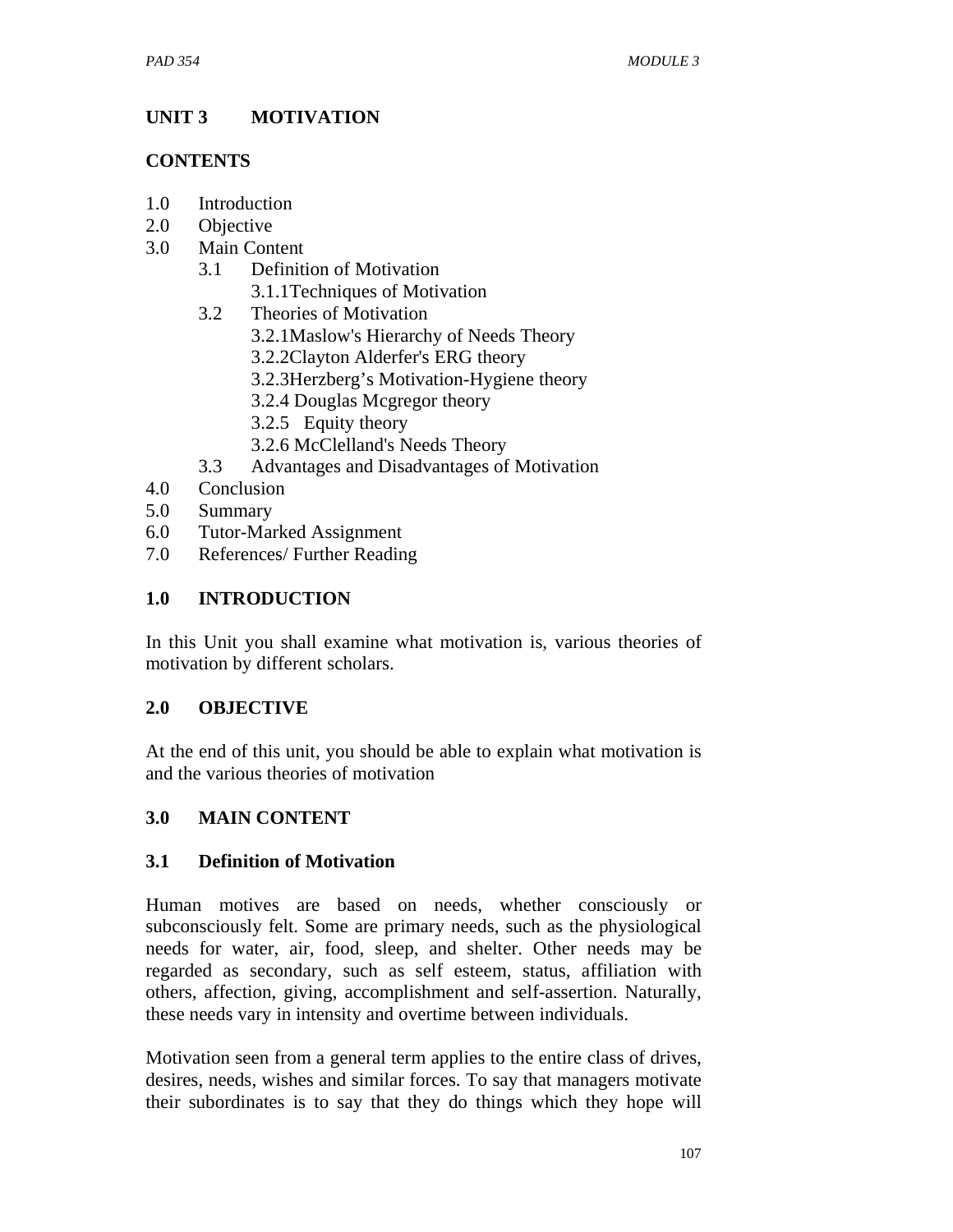satisfy these drives and desires and also induce the subordinates to act in a desired manner.

Motivation can be defined as the act of stimulating someone or oneself to get a desired course of action or to push the right button to get a desired reaction. It is the responsibility of the human resource manager to motivate staff. This is in terms of attractive salary, attractive allowances, social fringe benefits, reasonable holidays, pension and gratuity. If the employees are given all these, they would give their best, thereby working efficiently towards the achievement of organizational objectives.

## **3.1.1 Techniques of Motivation**

The motivational techniques used in modern organizations towards accomplishing corporate objectives can be divided into two:

- 1. Monetary incentives
- 2. Non-monetary incentives

## **Monetary incentives**

Monetary incentives include salary and wages, bonuses, holiday pay and so on. That is, all financial benefits accruing to an employee.

#### **Non-monetary incentives**

This is all about job satisfaction enjoyed by the employees in organization. That is, the combination of factors that bring joy, happiness and peace of mind to the employee in carrying out the task assigned to him. The following are some of the non-monetary incentives in use:

- a. Job enrichment
- b. Job enlargement
- c. Job rotation
- d. Well organized information system
- e. Participation
- f. Opportunity for self development and promotion.

## **a. Job enrichment**

This enhances vertical loading of the job. It may not necessarily mean increasing the responsibility of the workers, but the characteristics of the job may be improved with the job enrichment. It can be seen as qualitative increase of the job; e.g. an 'employee' may be given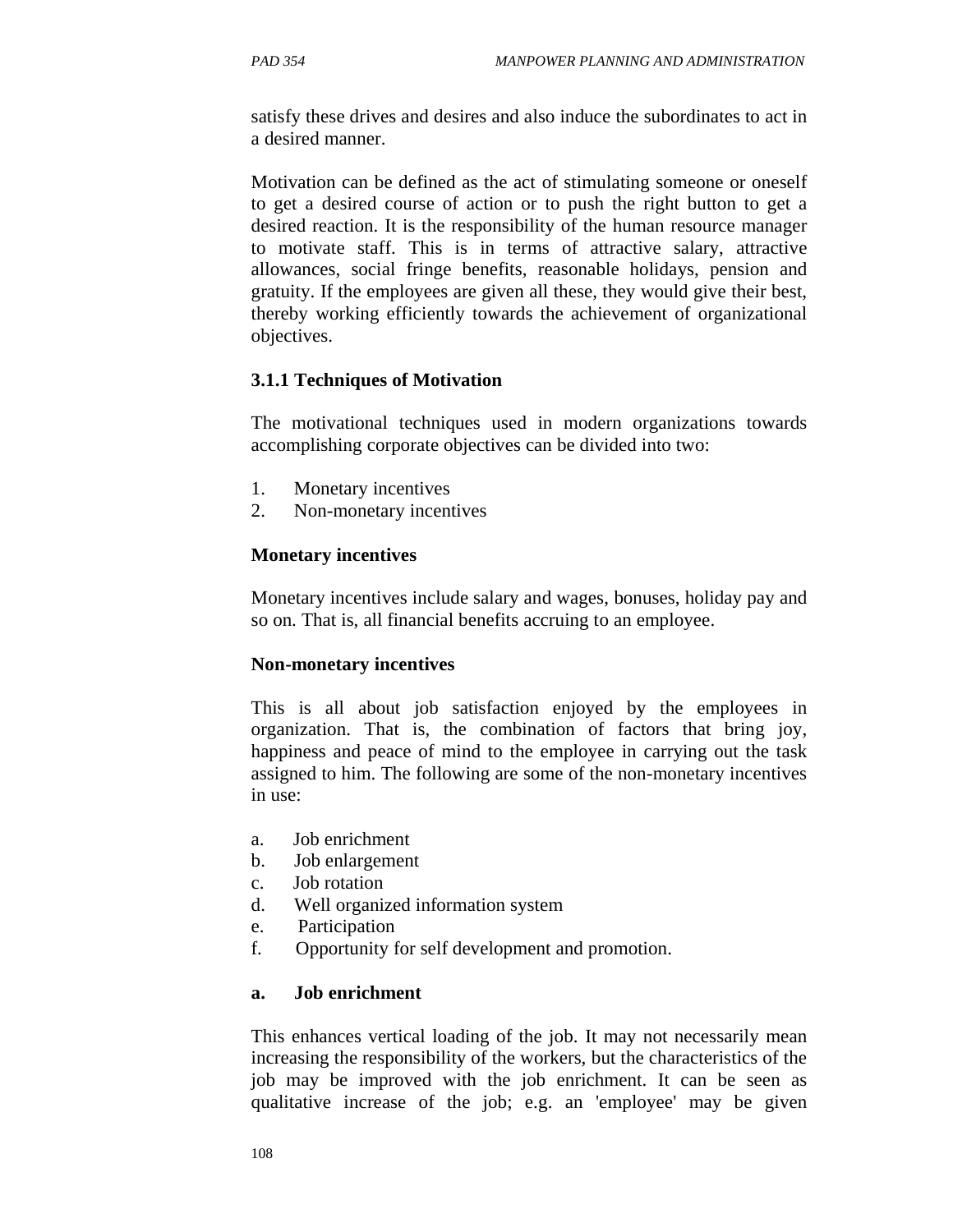responsibility not only for overseeing the photocopying machine but for controlling quality too.

## **b. Job enlargement**

This is building into job a higher sense of challenge and achievement. That is, the duties performed by the employees are increased from the initial responsibility to enlarge scope of the aspect of the individual. For example a secretary in an office may be asked to take charge of a computer, its maintenance, purchase of office stationeries and taking minutes of meetings. Job enlargement in this case enhances the ability and skill of the individual because of the large scope of responsibility.

## **c. Job rotation**

Job rotation is the transfer of employee from one place to another. This is normally meant to create interest in the mind of the employee performing the job. In this case, the responsibility might not change, but the environment might change and this enhances job satisfaction to some extent.

# **d. Well organized information system**

Clarity of work purpose and feedback of results are good motivational techniques in many organizations today. Each employee must have a clear idea of what is expected of him at work and he must be kept informed about how well or badly he is performing by means of an effective appraisal system.

# **e. Participation**

Involving subordinates in the decision making process gives them that sense of belonging and recognition in the organization. The degree of participation allowed might therefore be a factor in motivation. Employee would necessary be satisfied with their job if they are allowed to take part in the decision making in organization

# **f. Opportunity for self development and promotion.**

An organization that encourages the employees to undertake self development courses and expose them to training and development in their various job tend to encourage its employees to be willing to contribute their best. The employees should be promoted as evidence of recognition and management satisfaction towards contribution to corporate objectives.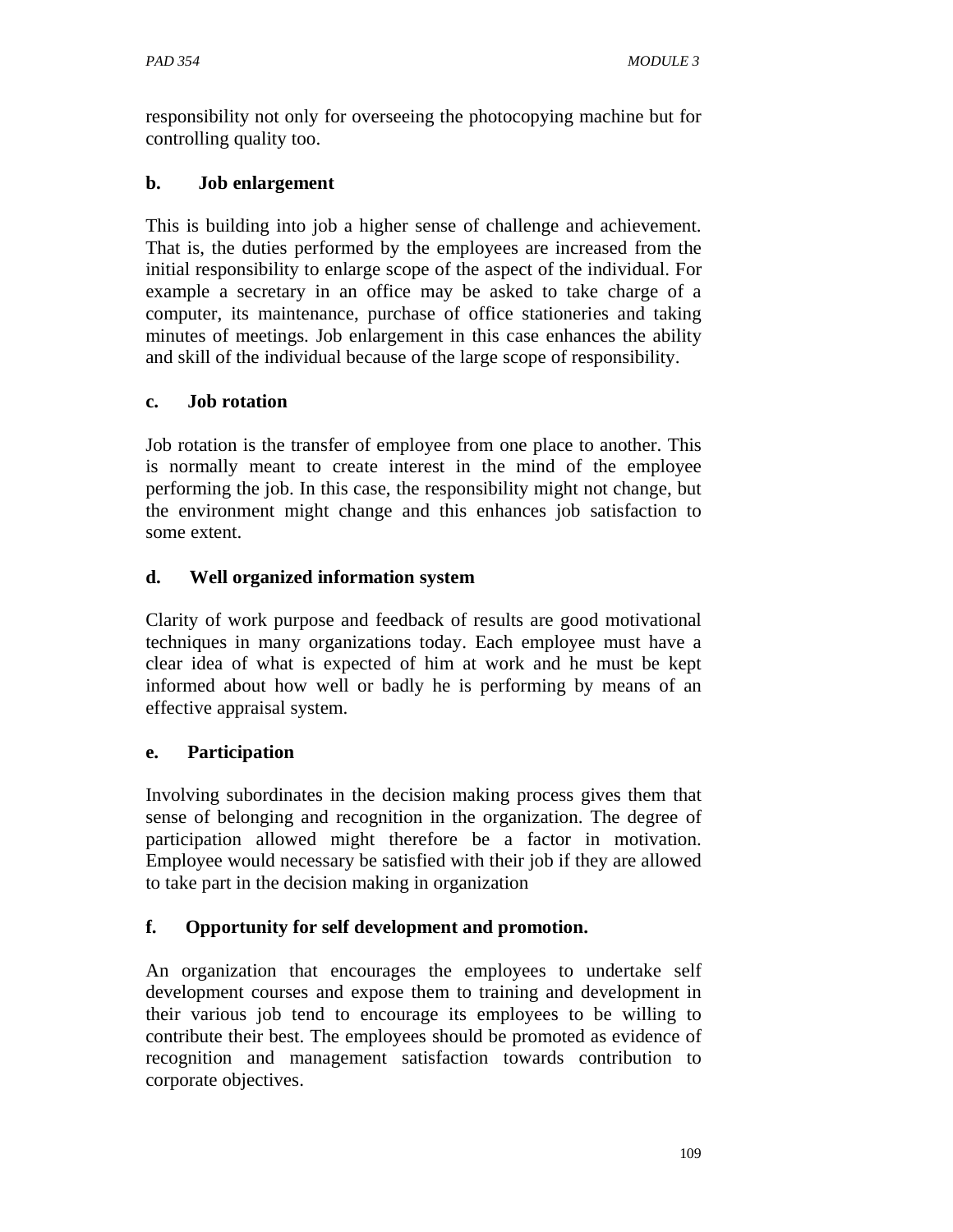#### **3.2 Theories of Motivation**

Various scholars have approached this issue from different perspectives, e.g. Henry Fayol, Frederick Taylor, etc assumed that workers are rational human beings who are motivated to maximize their economic gains; hence money was regarded as a strong motivating factor.

The way to ensure that money has meaning, as a reward for accomplishment and as a means of giving people pleasure from accomplishment, is to base compensation as much as possible on performance. It should be noted that people differ and so also their needs in life.

Some of the theories are:

- 1. Maslow's Hierarchy of Needs Theory
- 2. Clayton Alderfer's ERG theory
- 3. Herzberg's theory
- 4. Douglas Mcgregor theory
- 5. Equity theory
- 6. McClelland's Needs theory

#### **3.2.1 Maslow's Hierarchy of Needs Theory**

One of the most widely mentioned theories of Motivation is the hierarchy of needs theory put forth by psychologist Abraham Maslow. Maslow saw human needs in the form of a hierarchy, ascending from the lowest to the highest; and he concluded that, when one set of needs is satisfied, this kind of need ceases to be a motivator.

#### **The Needs Hierarchy**

The basic human needs placed by Maslow in an ascending order  $_0$ f importance are shown in the diagram below:

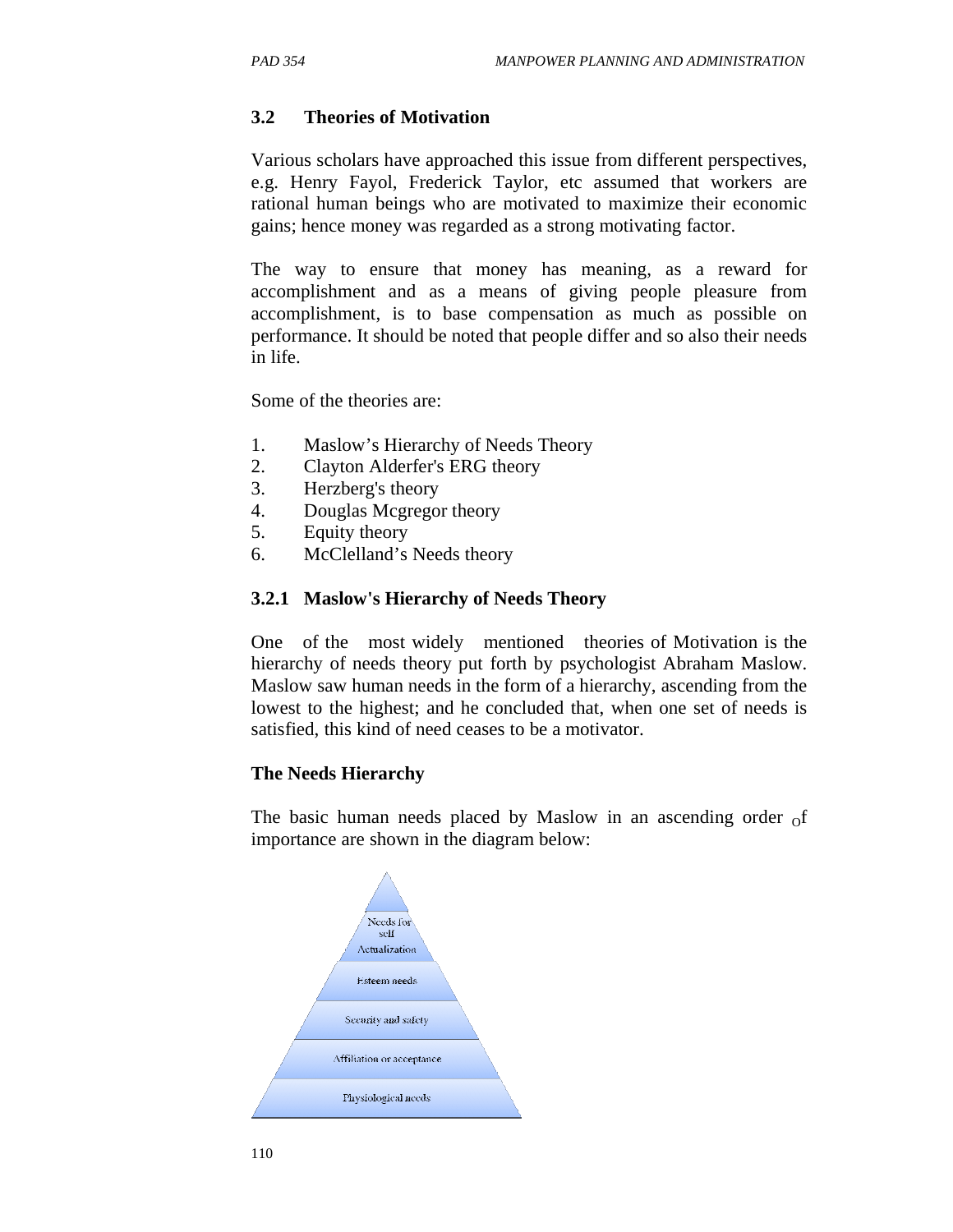## **a. Physiological needs**

These are the basic needs for sustaining human life itself. They include food, water, warmth, shelter and sleep. Maslow took the position that, until these needs are satisfied to the degree necessary to maintain life, other needs will not motivate people.

## b**. Security or safety needs**

Safety needs are triggered off the moment the physiological needs are adequately satisfied. Here, people want to be free of physical danger and of the fear of losing a job, property, food or shelter. Safety needs are satisfied at work place by health insurance, safe work environment, workman compensation etc.

# c**. Affiliation or acceptance needs**

These needs spring up when the security needs have been adequately taken care of. Since people are social beings, they need to belong and to be accepted by others. Affiliation needs can be achieved in social interaction.

## d**. Esteem Needs**

According to Maslow, once people begin to satisfy their need to belong, they tend to want to be held in esteem both by themselves and by others. This kind of need produces such satisfactions as power, prestige, status and self-confidence.

# **e. Need for self actualization**

Maslow regards this as the highest need in his hierarchy. It is the desire to become what one is capable of becoming - to maximize one's potential and to accomplish something. To achieve this need, management should help the staff in the work place by providing opportunities for training and development, encourage innovativeness and initiate among workers, job enlargement and enrichment.

# **3.2.2 Clayton Alderfer's ERG Theory**

Maslow's hierarchy of needs has been subjected to a lot of criticisms. One of the scholars that criticized Maslow's work was Clayton Alderfer. Alderfer (1972), taken Maslow's theory as a starting point, suggested that the five levels of needs can be amalgamated into three categories. These he called existence, relatedness and growth resulting in his work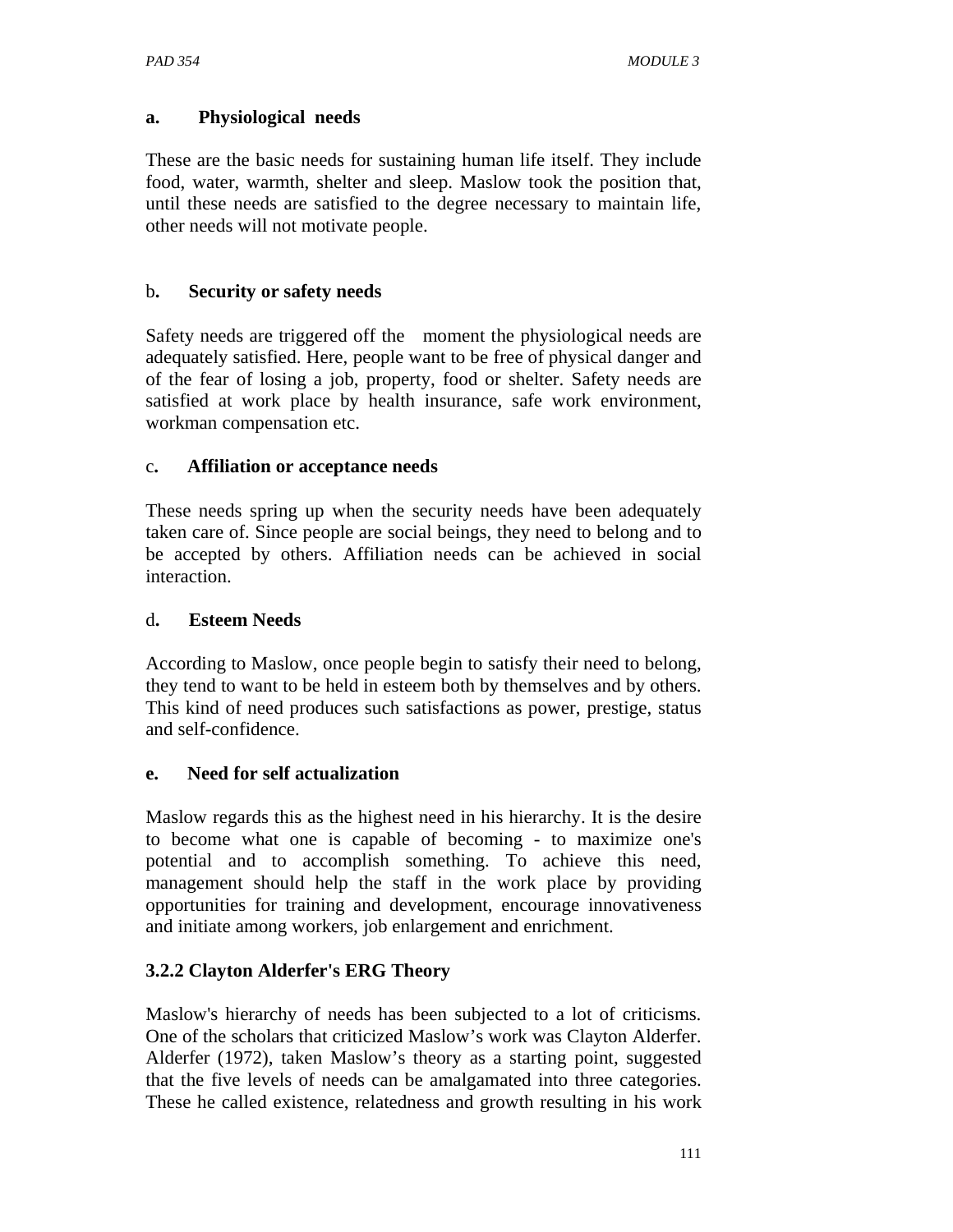being termed ERG. In this case, existence needs is similar to Maslow's basic needs, relatedness needs is pertaining to satisfactorily relating to others, while growth needs is referring to self development, creativity, growth and competence.

Alderfer suggested that one may be motivated by needs on several levels at the same time. For example, one may go to work to make a living (existence needs satisfaction), and at the same one may be motivated by good relation with co-workers. Also, according to Alderfer, when people experience frustration on one level, they may focus on the needs at a lower-level needs category.

## **3. 2.3 Herzberg's Motivation-Hygiene Theory**

Maslow's needs approach has been considerably modified by Frederick Herzberg and his associates. Their research purports to find a two-factor theory of motivation. In one group of needs are such things as company policy and administration, supervision, working conditions, interpersonal relations, salary, status, job security and personal life. These were found by Herzberg to be only dissatisfiers and not motivators. In other words, if they exist in a work environment in high quantity and quality, they yield no dissatisfaction. Their existence does not motivate in the sense of yielding satisfaction; their lack of existence would however, result in dissatisfaction. Herzberg called them maintenance, hygiene, or job-context factors.

In the second group, Herzberg listed certain satisfiers and therefore motivators-all related to job content. They include achievement, recognition, challenging work, advancement and growth in the job. Their existence will yield feelings of satisfaction or no satisfaction (not dissatisfaction).

The first group of factors (the dissatisfiers) will not motivate people in an organization; yet they must be present, or dissatisfaction will arise. The second group or the job content factors were found to be the real motivators because they have the potential of yielding a sense of satisfaction. Clearly, if this theory of motivation is sound, managers must give considerable attention to upgrading job content.

# **3.2.4. Douglas Mcgregor Theory**

One view about the nature of people has been expressed by Douglas McGregor in his Theory X and Theory Y. Managing, McGregor suggests, must start with the basic question of how managers see themselves in relation to others. This viewpoint requires some thought on the perception of human nature. Theories X and Y are two sets of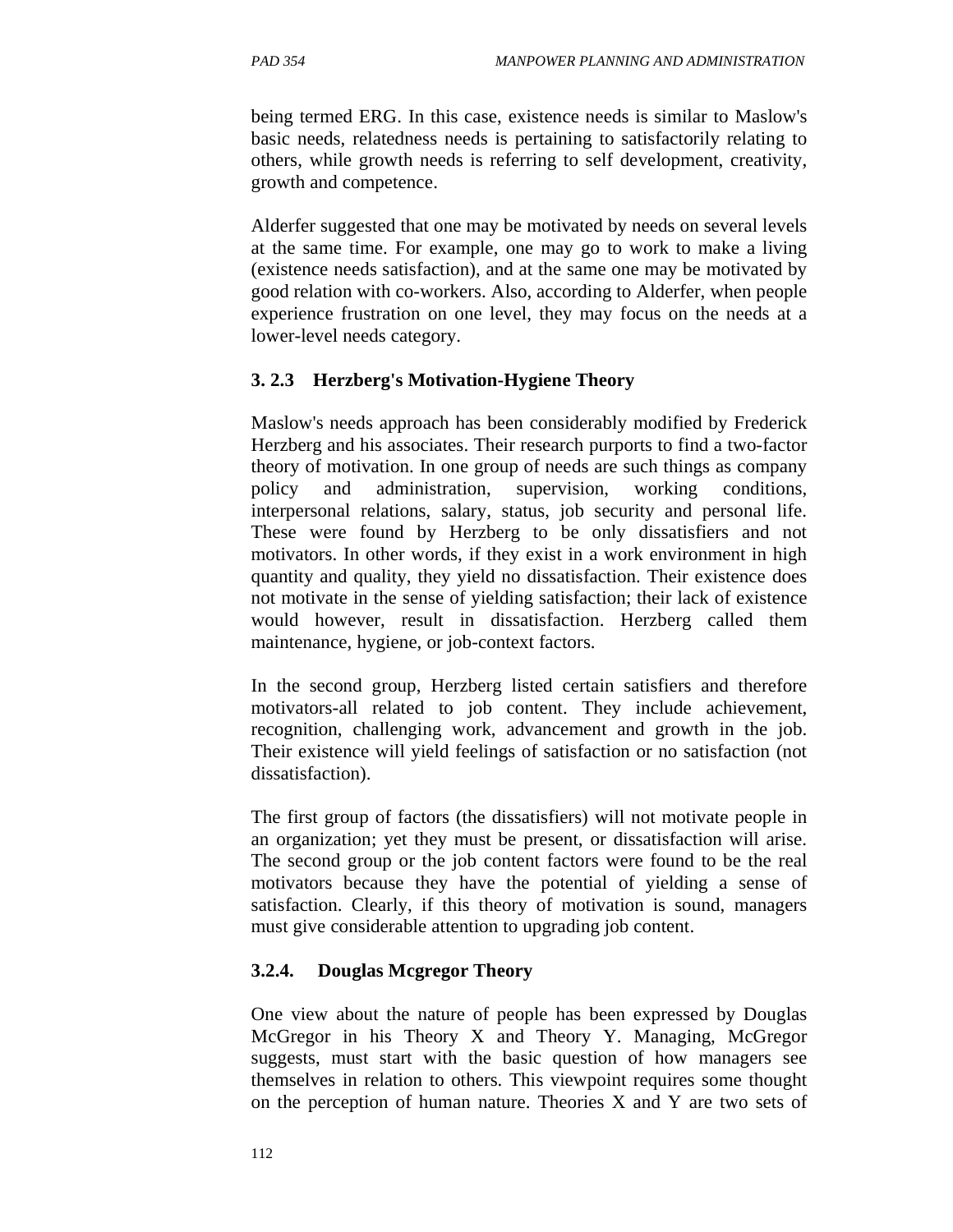assumptions about the nature of people. McGregor chose these terms because he wanted neutral terminology without any connotation of being "good'' or "bad".

## **The Theory X Assumption**

The "traditional" assumptions about the nature of people, according to McGregor, are included in Theory X as follows:

- i. Average human beings have an inherent dislike of work and will avoid it if they can.
- ii. Because of this human characteristic of disliking work, most people must be coerced, controlled, directed, and threatened with punishment to get them to put forth adequate effort towards the achievement of organizational objectives.

Average human beings prefer to be directed, wish to avoid responsibility, have relatively little ambition, and want security above all.

# **Theory Y Assumption**

McGregor sees the assumptions under theory Y as follows:

- The expenditure of physical and mental effort in work is as natural as play or rest.
- External control and the threat of punishment are not the only means for producing effort towards organizational objectives. People will exercise self-direction and self-control in the services of objectives to which they are committed.
- The degree of commitment to objectives is in proportion to the size of the rewards associated with their achievement.
- Average human beings learn, under proper conditions, not only to accept responsibility but also to seek it.
- The capacity to exercise a relatively high degree of imagination, ingenuity, and creativity in the solution of organizational problems is widely, not narrowly, distributed in the population.
- Under the condition of modern industrial life, the intellectual potentialities of the average human being are only partially utilized.

These two sets of assumptions obviously are fundamentally different. Theory X is pessimistic, static, and rigid. Control is primarily external, imposed on the subordinate by the superior. In contrast, Theory Y is optimistic, dynamic, and flexible, with an emphasis on self-direction and the integration of individual needs with organizational demands. There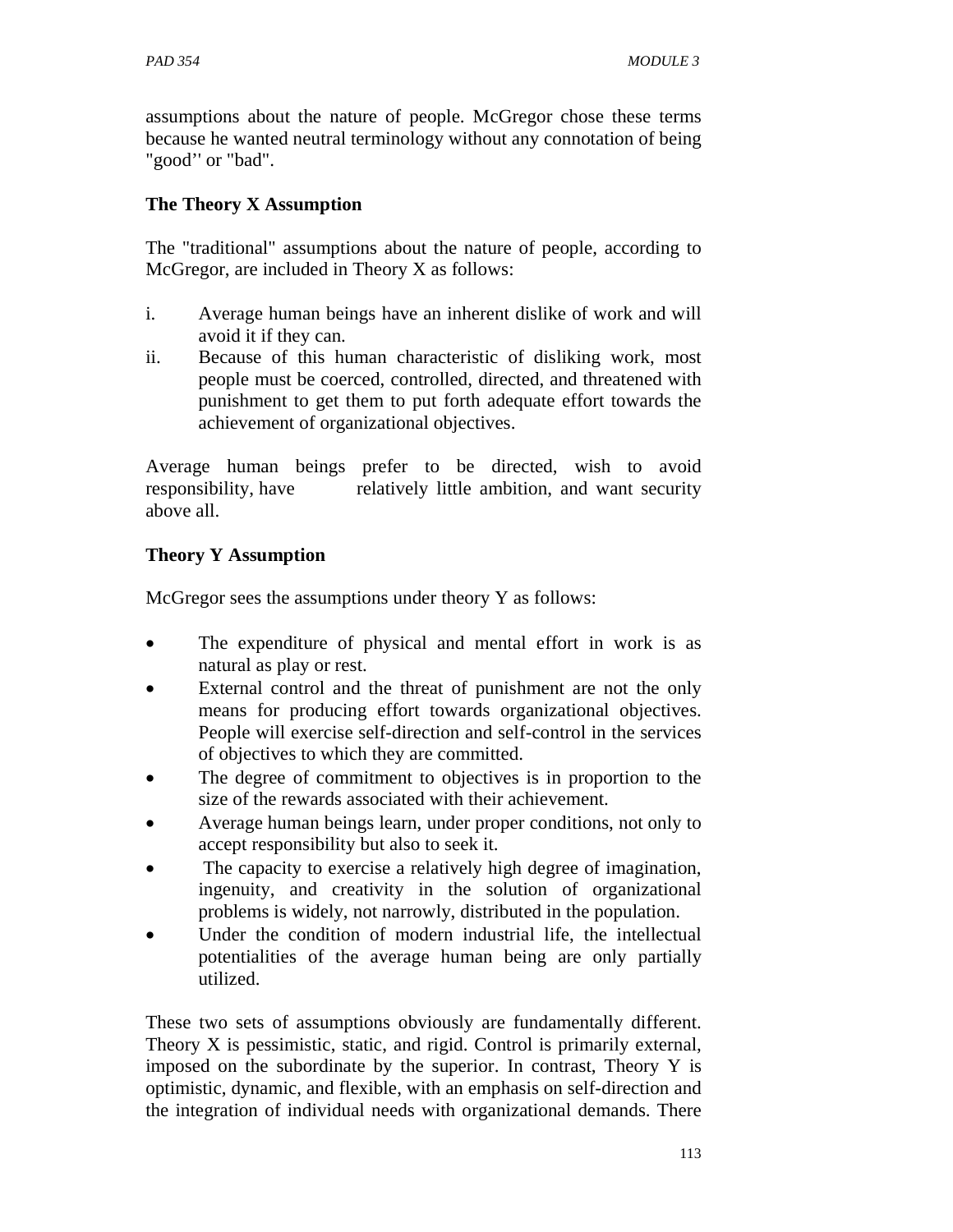is little doubt that each set of assumptions will affect the way managers carry out their managerial functions and activities.

#### **3.2.5 Equity Theory**

An important factor in motivation is whether individuals perceive the reward structure as being fair. One way of addressing this issue is through the use of equity theory, which refers to an individual's subjective judgment about the fairness of the reward he or she gets, relative to the inputs (which include many factors, such as effort, experience, and education), in comparison with the rewards of others. J. Stacy Adams has received a great deal of credit for the formulation of the equity (or inequity) theory. The essential aspects of the theory may be expressed as follows:

| Outcomes by a person | Outcomes by another person |  |  |
|----------------------|----------------------------|--|--|
|                      |                            |  |  |
| Input by a person    | Input by another person    |  |  |

There should be a balance of the outcomes/inputs relationship for one person in comparison with that for another person.

If people feel that they are inequitably rewarded, they may be dissatisfied; they may reduce the quantity or quality of output, or they may even leave the organization. If people perceive the rewards as equitable, they probably will continue at the same level of output. If people think the rewards are greater than what is considered equitable, they may work harder.

One of the problems is that people may overestimate their own contributions and the rewards others receive. Certain inequities may be tolerated for some time by employees. But prolonged feelings of inequity may result in strong reactions to an apparently minor occurrence. For example, an employee being reprimanded for being a few minutes late may get angry and decide to quit the job, not so much because of the reprimand but because of longstanding feelings that the rewards for his or her contributions are inequitable in comparison with others' rewards.

## **3.2.6. McClelland's Needs Theory**

David C. McClelland has contributed to the understanding of motivation by identifying three types of basic motivating needs. He classified them as the need for power, need for affiliation, and need for achievement. Considerable research has been done on methods of testing people with respect to these three types of needs, and McClelland and his associates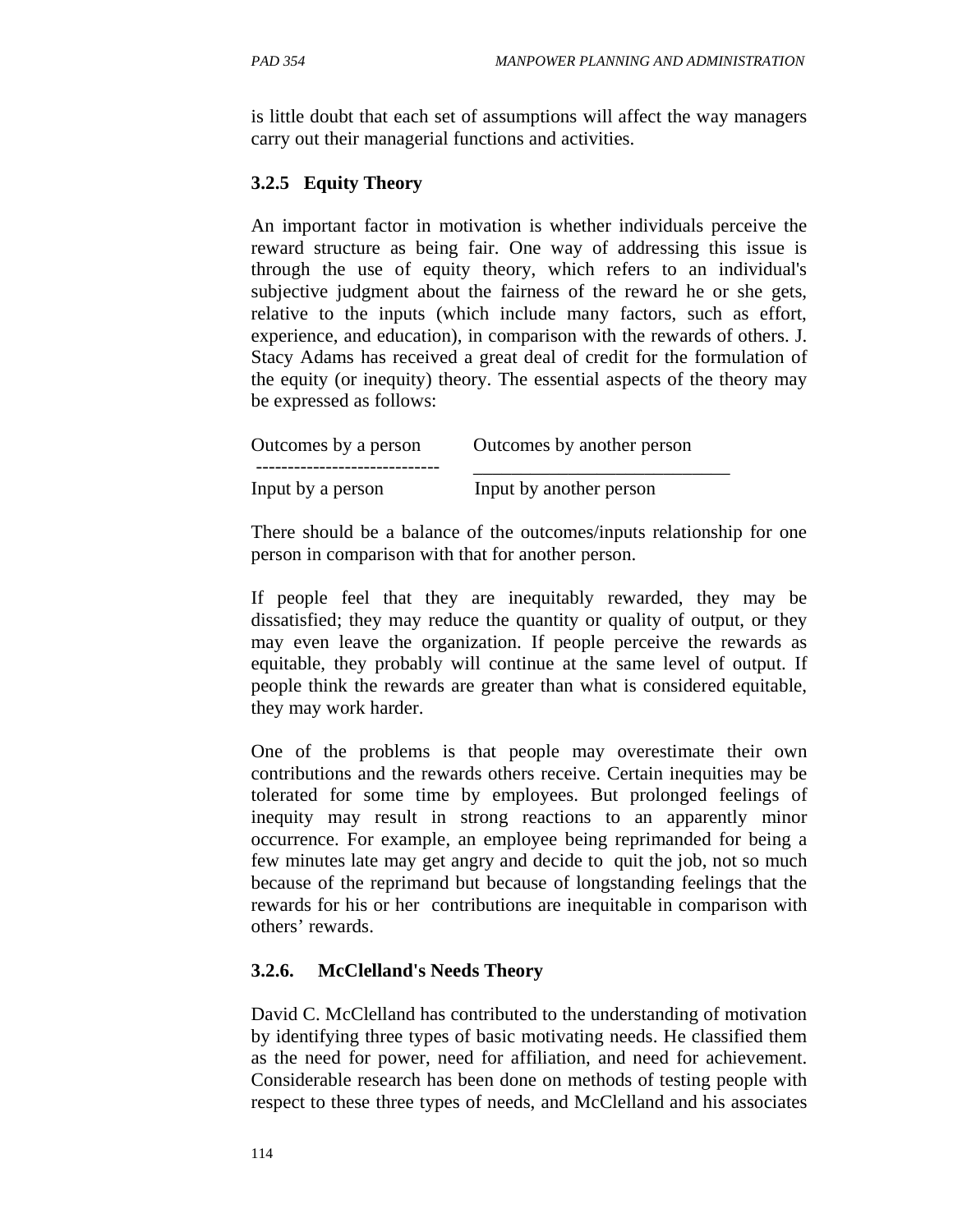have done substantial research, especially on the need for achievement. All three drives-power, affiliation, and achievement are of particular relevance to management, since all must be recognized to make an organized enterprise work well.

## **Need for Power**

McClelland and other researchers have found that people with a high need for power have a great concern with exercising influence and control. Such individuals generally are seeking positions of leadership; they are frequently good conversationalists, though often argumentative; they are forceful, outspoken, hardheaded, and demanding; and they enjoy teaching and public speaking.

## **Need for Affiliation**

People with a high need for affiliation usually derive pleasure from being loved and tend to avoid the pain of being rejected by a social group. As individuals, they are likely to be concerned with maintaining pleasant social relationships, to enjoy a sense of intimacy and understanding, to be ready to console and help others in trouble, and to enjoy friendly interaction with others.

## **Need for Achievement**

People with a high need for achievement have an intense desire for success and an equally intense fear of failure. They want to be challenged, and they set moderately difficult (but not impossible) goals for themselves. They take a realistic approach to risk; they are not likely to be gamblers but, rather, prefer to analyze and assess problems, assume personal responsibility for getting a job done, and like specific and prompt feedback on how they are doing. They tend to be restless, like to work long hours, do not worry unduly about failure if it does occur, and tend to like to run their own shows.

## **How McClelland's Approach Applies to Managers**

In research studies by McClelland and others entrepreneurs, people who start and develop a business or some other enterprise showed very high need for achievement and fairly high need for power drives but were quite low in their need for affiliation. Managers generally showed high on achievement and power and low on affiliation, but not as high or as low as entrepreneurs.

McClelland found the pattern of achievement motivation clearest in people in small companies, with the director or president normally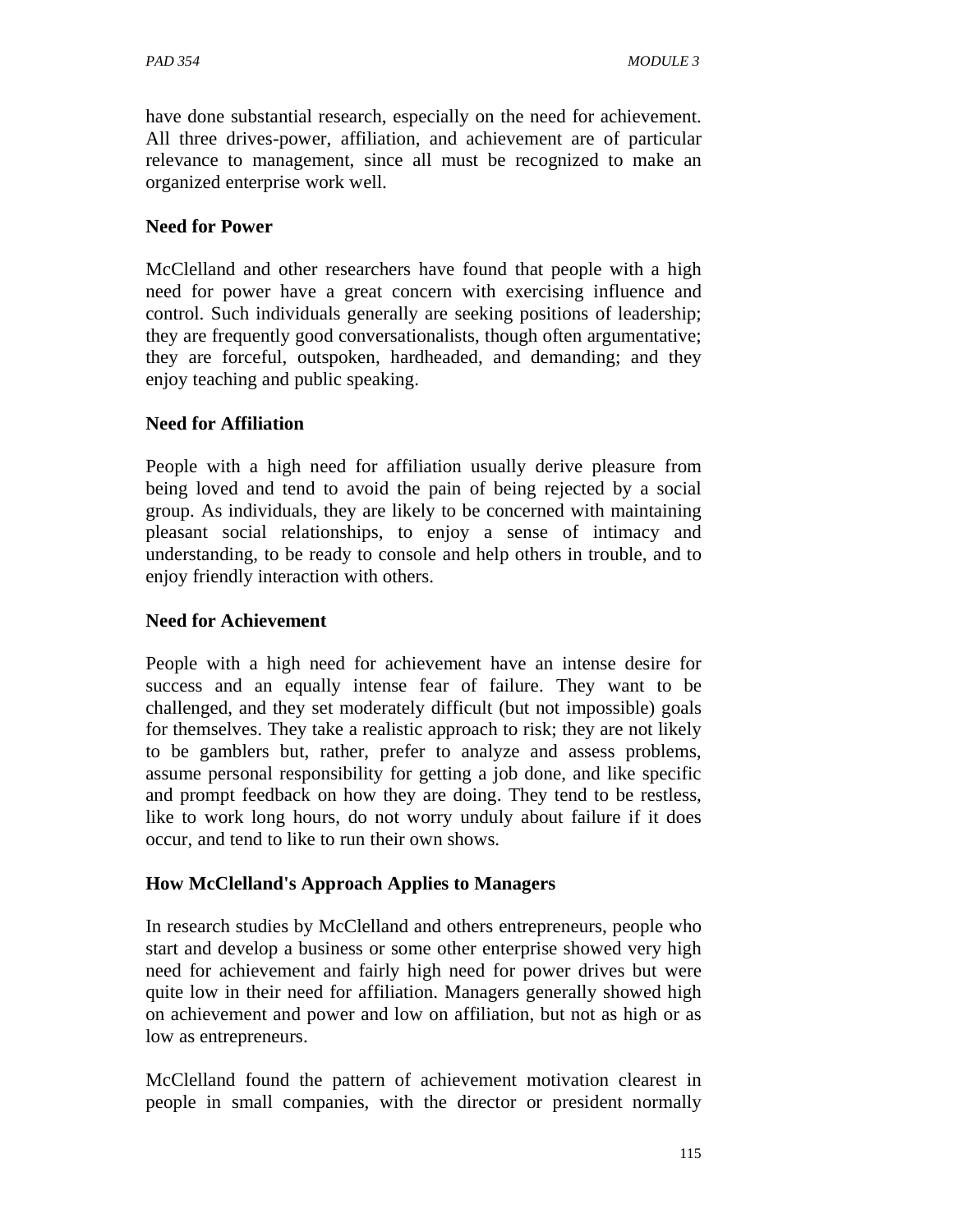having very high achievement motivation. In large companies, what is quite interesting is that he found chief executives to be only average in achievement motivation and often stronger in power and affiliation drives. Managers in the upper-middle level of management in such companies rated higher than their directors or presidents in achievement motivation. Perhaps, as McClelland indicated, these scores are understandable. The chief executive has "arrived", while those below are striving to advance.

The question is often raised as to whether all managers should rate high on achievement motivation. People who are rated high tend to advance faster than those who are not. But because so much of managing requires other characteristics besides achievement drive, every company should probably have many managers who, while possessing fairly strong achievement motivation, also have a high need for affiliation. This latter need is important for working with people and for coordinating the efforts of individuals working in groups.

## **3.3 Advantages and Disadvantages of Motivation**

The advantages of motivation are highlighted below:

- 1. It makes the employees look cheerful and healthy.
- 2. Changes can be easily brought in a firm if employees have complete faith in it. This happens only when they are motivated regularly.
- 3. Motivation enhances job satisfaction.
- 4. Productivity is the outcome of performance. Performance can be improved by motivation
- 5. It enhances self respect and discipline among employees.
- 6. It helps to improve the interest and attitude of employees in organization.
- 7. It reduces the rate of strikes in organization.
- 8. It helps in making the efficient use of available human resources.

#### **Disadvantages of Motivation**

- 1. It over pampers employees and makes them less productive in some cases.
- 2. Over motivation could lead to laziness in an organization or industry.
- 3. It leads to specialization or concentration on one aspect or area in which they are motivated and leave the area in which they are not motivated.
- 4. It makes workers to work for quantity without quality. Workers are supposed to work for both quality and quantity.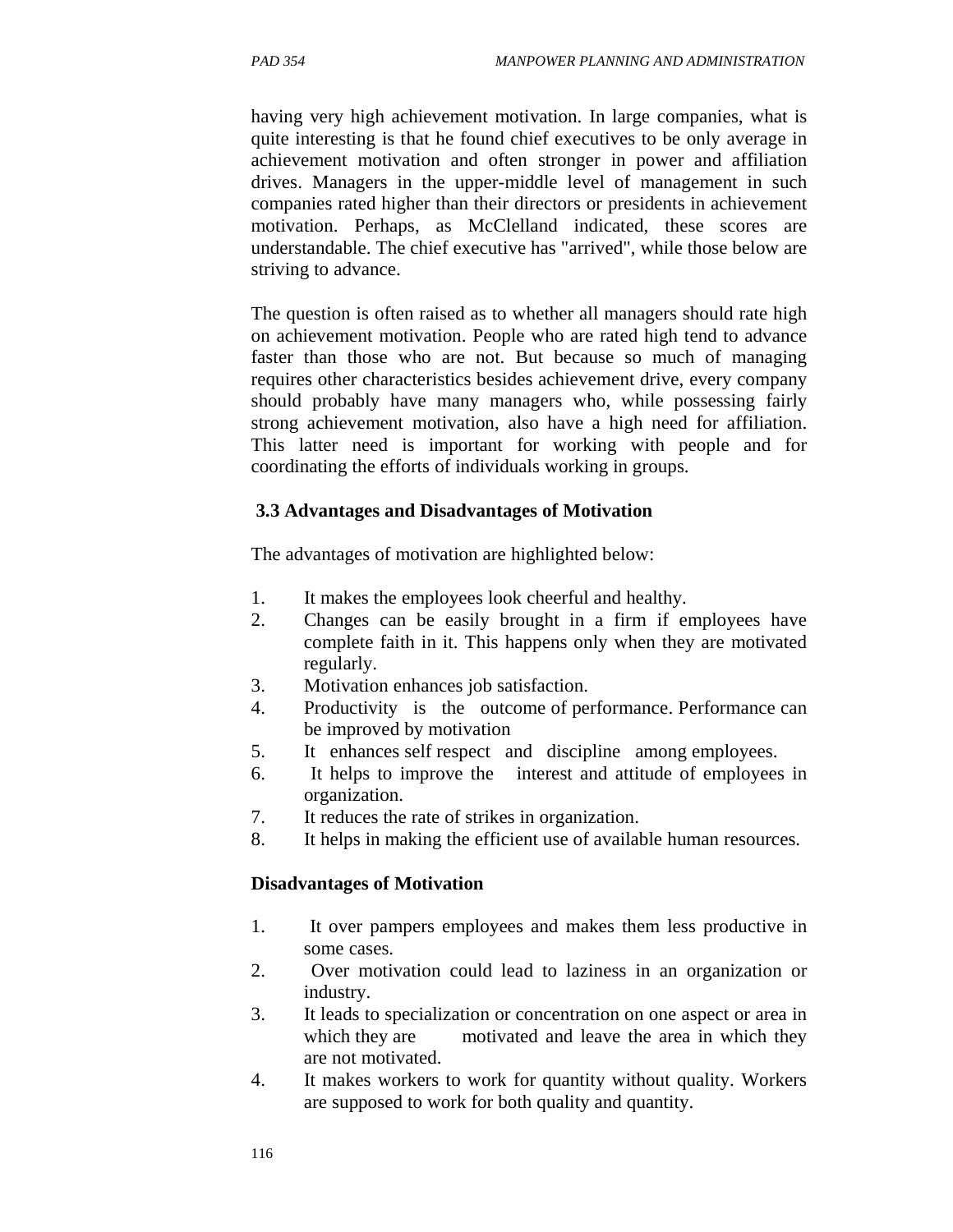## **4.0 CONCLUSION**

Motivation is vital in every organization if the employees are to give their best for the progress of the organization. There are different ways in which employees can be motivated. It is the responsibility of the human resource manager to motivate staff.

## **5.0 SUMMARY**

In this unit, you have examined the definition of motivation, thevarious ways workers can be motivated and the various theories of motivation.

## **SELF-ASSESSMENT EXERCISE**

- 1. Give two techniques of motivation.
- 2. List four theories of motivation.

#### **6.0 TUTOR-MARKED ASSIGNMENT**

Discuss Abraham Maslow's hierarchy of needs theory.

## **7.0 REFERENCES/FURTHER READING**

Bature, N. ( 2013). *Human Resources Management*. Kaduna: Joyce Graphic printers and publishers,

Flippo, E.B. (1980). *Personnel Management.* London: Mcgraw-Hill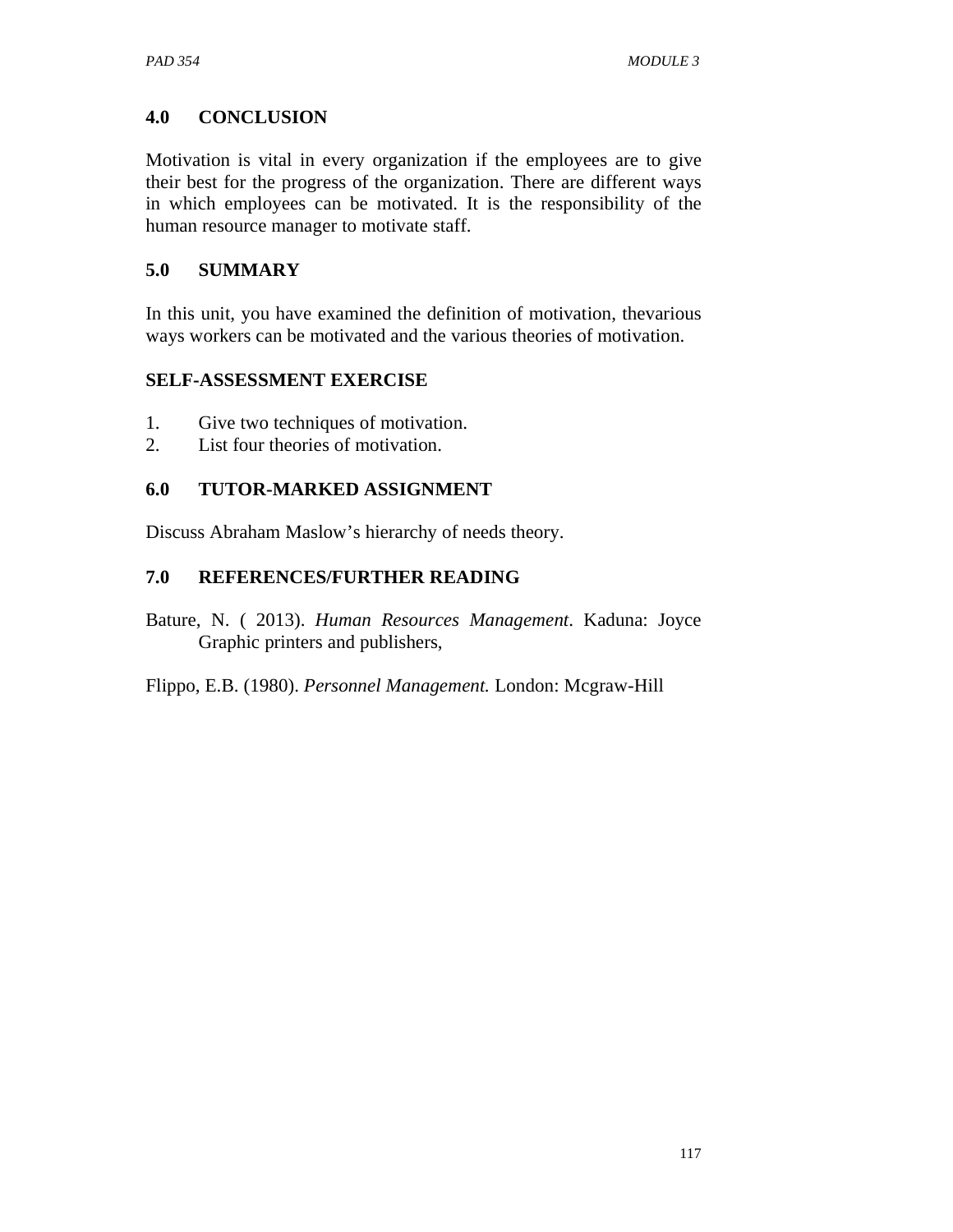#### **UNIT 4 COMMUNICATION AND MANPOWER MANAGEMENT**

#### **CONTENTS**

- 1.0 Introduction
- 2.0 Objective
- 3.0 Main Content
	- 3.1 Meaning of Communication
		- 3.1.1 Importance of effective communication
	- 3.2 Variables in communication process
	- 3.3 Modes of Communication
		- 3.3.1 Factors that Affect Oral Communication
		- 3.3.2 Advantages of Oral Communication
		- 3.3.3 Disadvantage of Oral Communication
	- 3.4 Written Communication
		- 3.4.1 Advantage of Written Mode
		- 3.4.2 Disadvantage of Written Mode
	- 3.5 Mediated Communication
		- 3.5.1 Advantages of Mediated Communication
		- 3.5.2 Disadvantage of Mediated Mode
	- 3.6 Communication Skills for Managers
		- 3.6.1 Communication Skills for Managers as Senders
		- 3.6.2 Communication Skills for Managers as Receivers
- 4.0 Conclusion
- 5.0 Summary
- 6.0 Tutor-Marked Assignment
- 7.0 References/Further Reading

#### **1.0 INTRODUCTION**

In this unit you learn about the meaning of communication, the importance of effective communication, variables in communication, modes of communication and skills for communication managers.

## **2.0 OBJECTIVES**

At the end of this unit, you should be able to:

- define communication
- examine the importance of effective communication
- enumerate the modes of communication.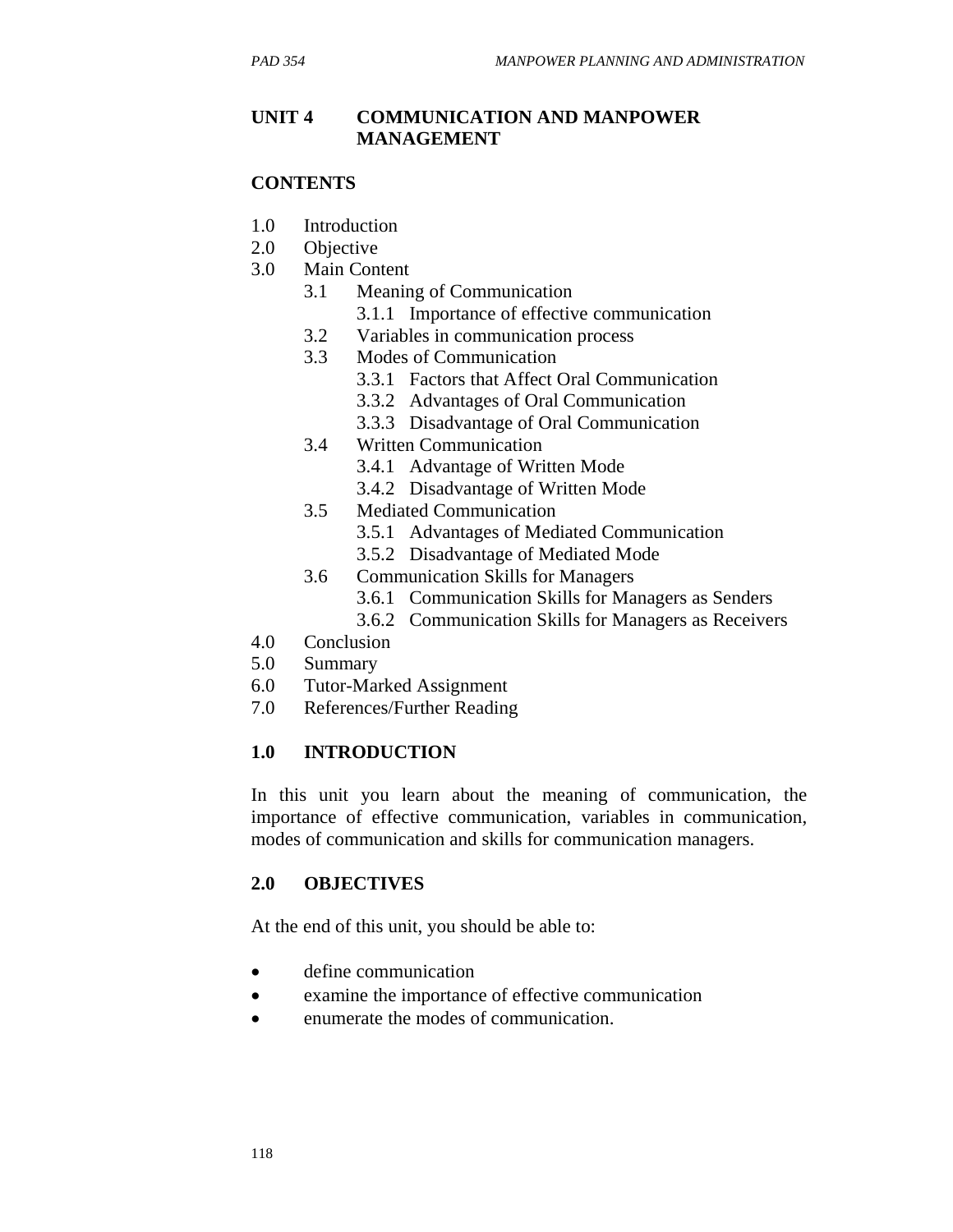## **3.0 MAIN CONTENT**

#### **3.1 Meaning of Communication**

Communication is the sharing of information between two or more individuals or groups to reach a common understanding. It is also the process of passing information and understanding from one person to another. Communication provides a means by which people in business; politics and other professions act and interact, exchange information and ideas, develop plans, proposal and policies, make decisions and manage men and materials. It is the lifeblood of an organization. It is something you cannot do without in business today.

## **3.1.1 The Importance of Effective Communication**

Effective communication is essential in the following ways:

- 1. Learning about new technologies
- 2. Specialization of tasks
- 3. Improving quality
- 4. Motivation
- 5. Increase responsiveness to customers
- 6. Government relation
- 7. Innovation

## **1. Learning about** new **technologies**

Good Communication is necessary for managers to learn about new technologies, implement them in their organizations, and train workers on how to use them.

## **2. Specialization of tasks**

Communication plays an important role in the specialization of tasks in organization. In this case the employees of the same field communicate with one another by the use of jargons or verbal short-cuts; example, Dr (Debit), Cr (Credit), VAT (Value added Tax) being used in banks may mean different things in another profession or field. That is why jargons should be used with caution. It saves time and increases productivity in the organization if used properly.

## **3. Improving quality**

Improving quality hinges on effective communication. Managers need to communicate to all members of an organization the meaning and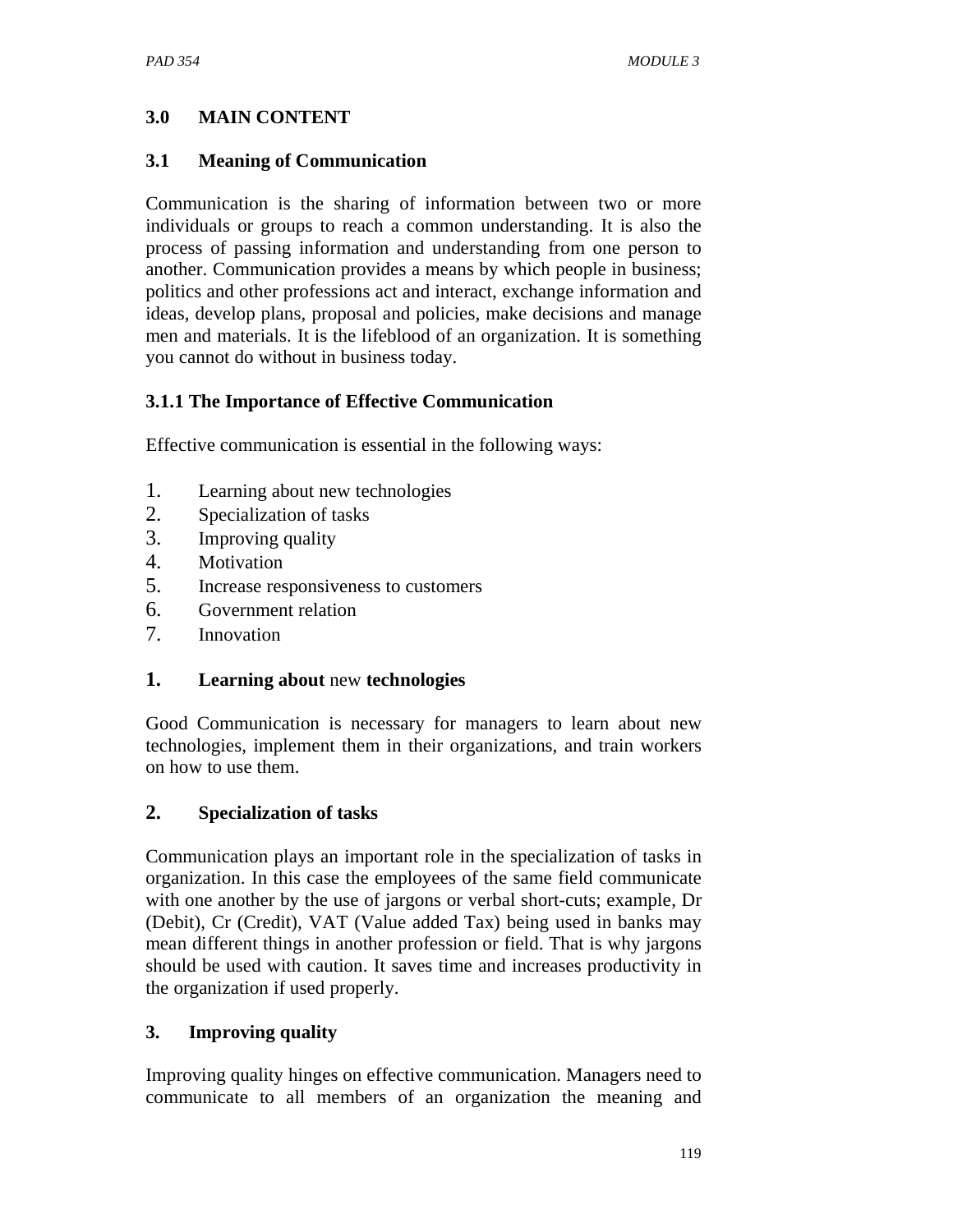importance of high quality and the routes to attaining it. Subordinates need to communicate quality problems and suggestions for increasing quality to their superiors; and members of self-managed work teams need to share their ideas for improving with each other.

## **4. Motivation**

Theories of motivation have clearly shown that the more productivity of any group of employees improves, the more such workers are positively motivated. Workers in any organization like to be given a sense of belonging and other incentives that can motivate them to greater productivity. Motivation is a by-product of good communication culture between management and employees. Therefore, communication enhances good morals, job satisfaction, the feeling of belonging and security in employees.

## **5. Increase responsiveness to customer**

Effective communication can also help to increase responsiveness to customers. When the organizational members who are closest to customers, such as salespeople in departmental stores and tellers in banks, are empowered to communicate customers' needs and desires to managers, managers are better able to respond to these needs. Managers, in turn must communicate with other organizational members to determine how best to respond to changing customer preferences.

## **6. Government relations**

The government regulates the activities of business organizations in different ways. These could be through licensing, taxation and environmental protection laws. Business organizations are therefore required to provide the different levels of government with a wide range of information to facilitate their work and healthy relationship.

# **7. Innovation**

Innovation, which often takes place in cross-functional teams, also requires effective communication. Members of a cross-functional team developing a new kind of compact disc-player, for example, must effectively communicate with each other to develop a disc player that customers will want, that will be of high quality, and that can be produced efficiently. Members of the team also must communicate with mangers to secure the resources they need to develop the disc - player and must keep managers informed of progress on the project.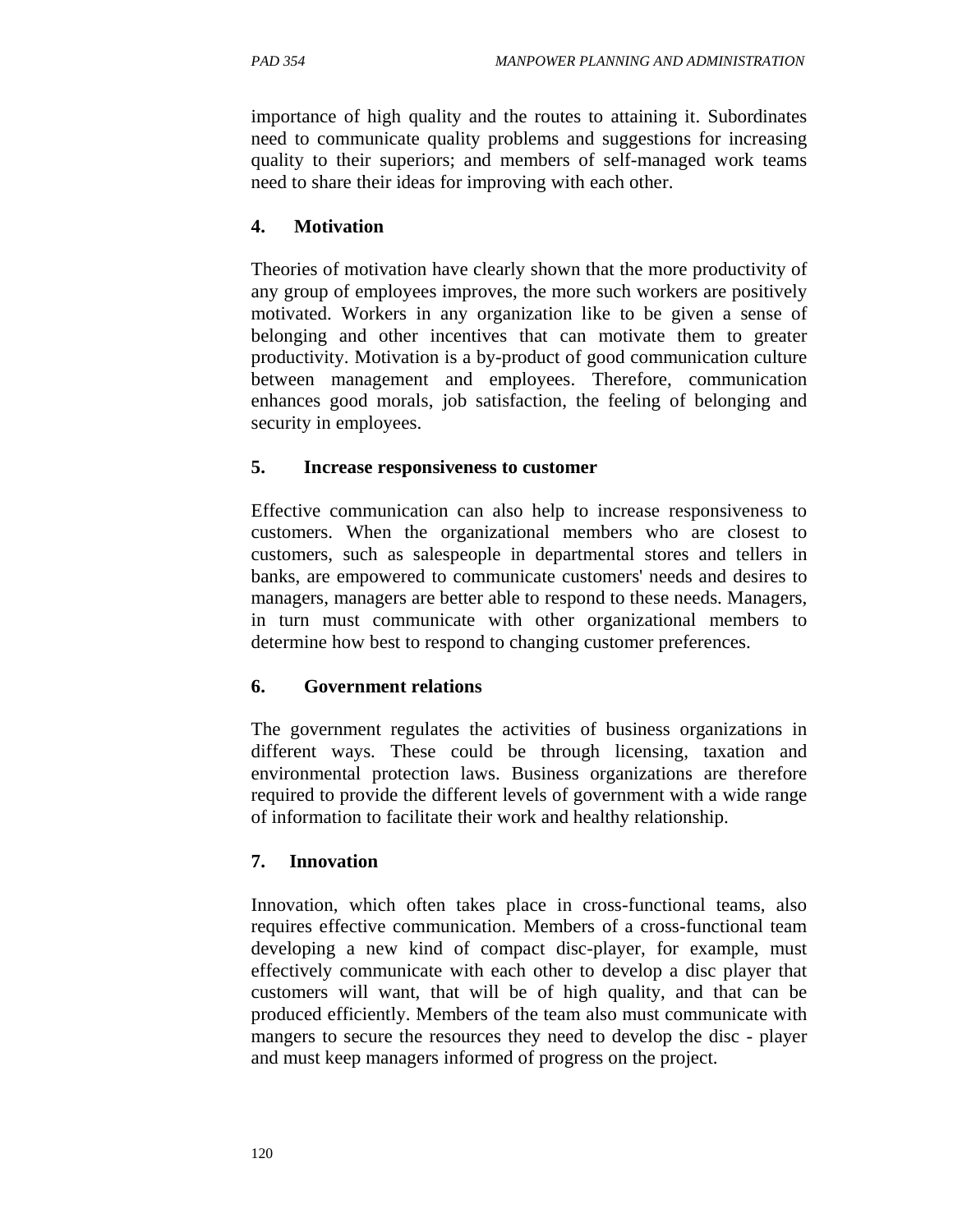Therefore, effective communication is necessary for managers and all other members of an organization to learn new technologies, improve quality, responsiveness to customers and innovation and thus gain a competitive advantage for their organization. Managers therefore must have a good understanding of the communication process if they are to perform effectively.

# **3.2 Variables in Communication Process**

Communication as a process means that a transmitted message passes through different stages before reaching its final destination. Each of these stages affects the other and they interact freely with one another. Communication is not a static activity. Therefore, it cannot be said to have a beginning, middle or an end in the real sense of the words. These stages are called variables in the communication process.

The stages in the communication process include:

- (i). The Sender (Source or encoder)
- (ii). The message
- (iii). The channel
- (iv). The receiver (decoder)
- (v). Feedback
- (vi). Noise

This is presented diagrammatically below:



## **Sender**

The sender is the initiator of a message. The sender has the responsibility of formulating the message in a way that accurately conveys his idea to the receiver. He needs to visualize his message from the receiver's viewpoint.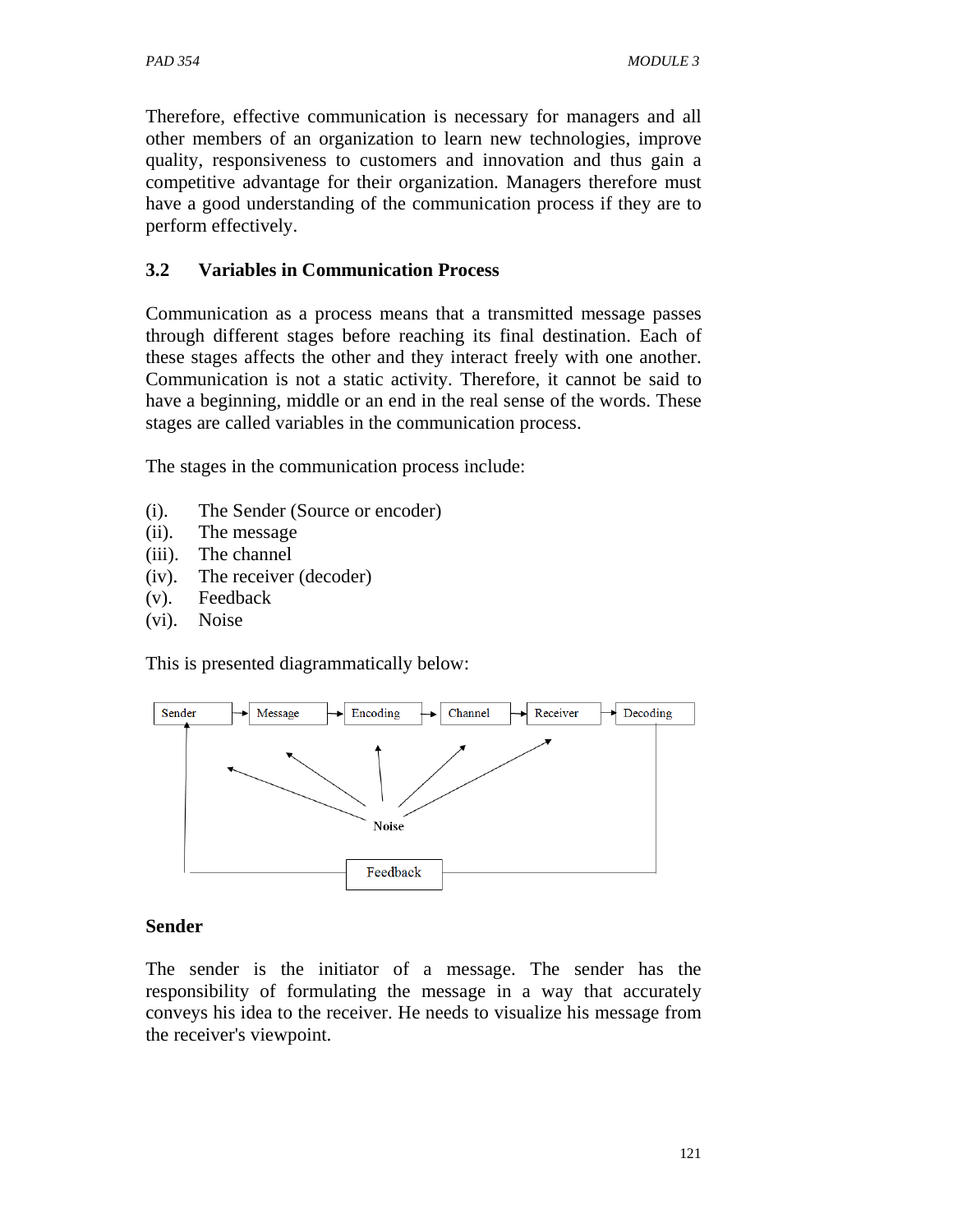#### **Message**

The message in this case is the "commodity" or "the thing itself, which is being communicated. It refers to the thought, ideas, attitudes, intentions or needs which the source sends to the receiver.

The term message embraces three coactive elements of most business communication transactions. These are verbal message (i.e. the spoken word), non-verbal message (i.e. the body language) and the meta-verbal message (i.e. the message behind message). An example of meta-verbal is "welcome". Welcome could be interpreted as friendly or offensive depends on how you say it.

#### **Encoding**

This is whereby sender translates a message into understandable symbols or language.

#### **Channel**

A channel is the medium through which a message passes from the sender to the receiver. Channels of communication could be through television, radio, telephone, fax, satellite etc.

#### **Receiver**

Receiver is the person or group for which a message is intended. That is to say, the receiver is the momentary destination of a message. Momentary here means there is no such thing as a permanent receiver or sender of a message

#### **Decoding**

This is whereby the receiver interprets and tries to make sense of a message.

#### **Feedback**

Feedback is the response the receiver of a message gives after interpreting the perceived message. This response or reaction could be in any form; it may be a sigh, a nod, an outright disapproval or even silence.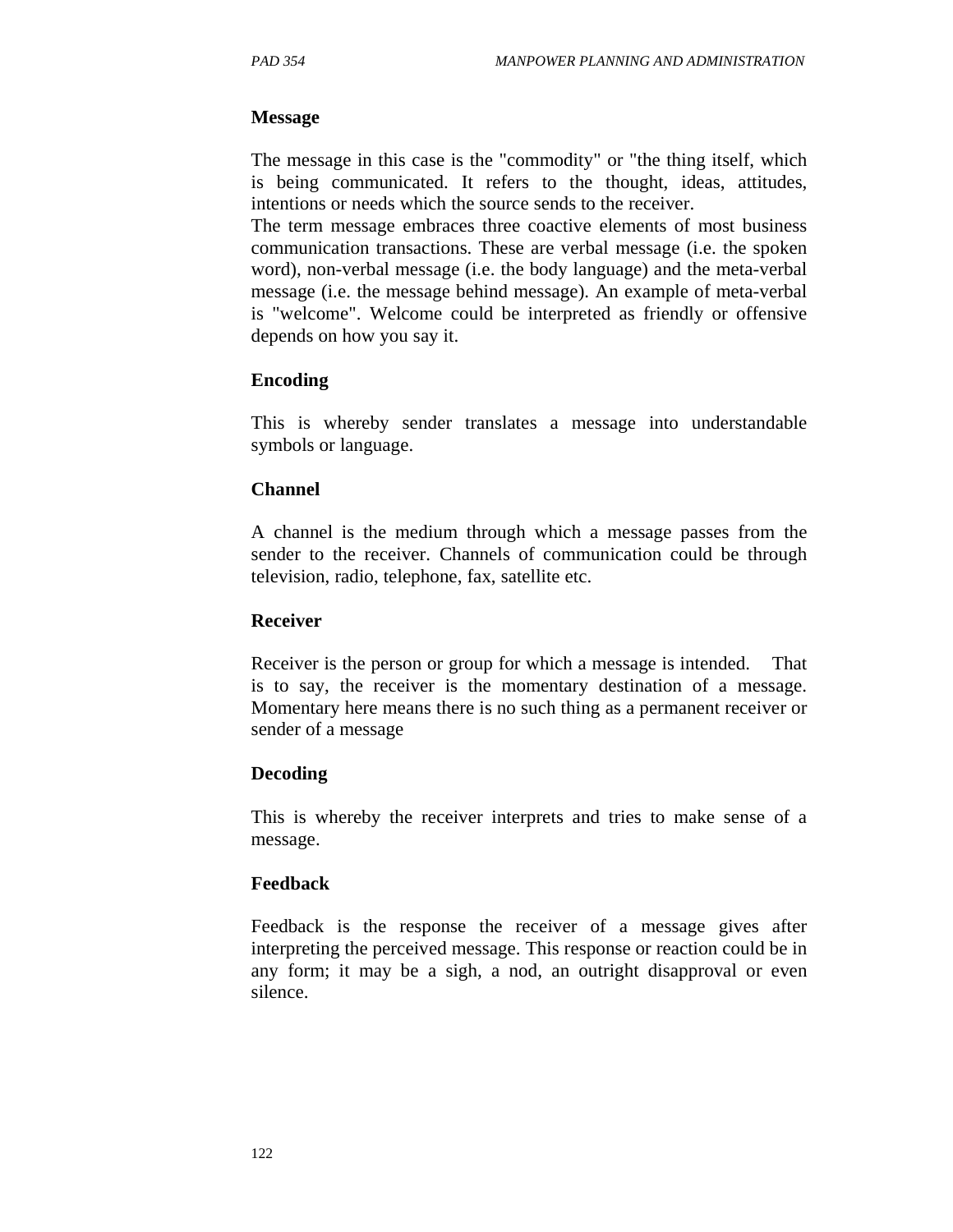Feedback is therefore an essential part of the communication process.

It helps to show whether or not:

- (a) Communication has taken place,
- (b) The receiver of a message has understood it.
- (c) The receiver has prepared and willing to partake in the communication process and
- (d) The sender had adequately formulated and sent his or her message.

#### **Noise**

Noise is a technical term for all forms of obstacles which conspire to reduce the effectiveness of a message. It could emanate from sender, channel and the like. That is, noise could be physical, psychological or linguistic.

- i. Physical: Physical noise include loud sounds from radio sets, markets in full session, loud conversation, sound from workmen's tools or from moving vehicles.
- ii. Psychological: Psychological noise includes poor mental attitude; depression, fatigue or other mental and emotional disabilities.
- iii. Linguistic: Linguistic noise relates to one's ability to use the language of communication. Linguistic noise therefore falls into three categories:
	- a. Semantic, which may occur as a result of the wrong choice of words or the use of words with unfamiliar meaning.
	- b. Grammatical, which is manifested in the form of faulty sentence construction, mis-application of rules of language or misuse of punctuation marks.
	- c. Phonological, which manifests itself in poor pronunciation, e.g. 'piles' when 'files' is meant, 'Milo' when mirror is meant, 'ship' when 'sip' is meant, 'sow' when 'show' is meant.

To reduce the incidence of noise, the senders often repeat their messages, repeat some particular important part of their messages several times or try to improve upon them by using examples and analogies. This ensures that the messages squeeze through the noise to the receiver.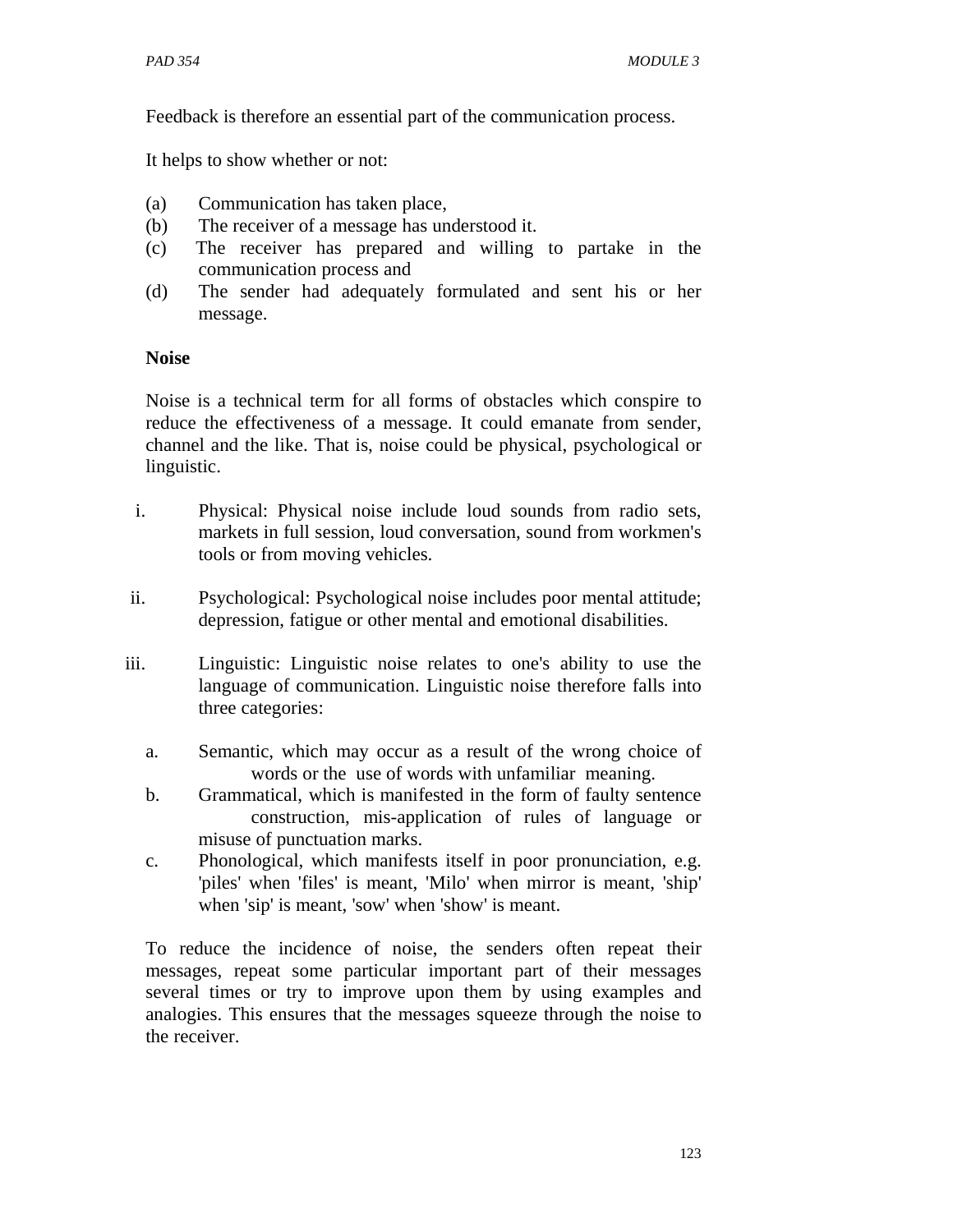#### **3.3 Modes of Communication**

There are many modes of conveying messages from a sender to a receiver. Each of these modes has its advantages and disadvantages. If for instance you have a message sent to your friend in Kogi State of Nigeria; you may decide to deliver the message in person, you may decide to call him or her on the phone, and you may decide to write that person a letter, or even send it through e - mail.

All these are some of the different options open to you for the transmission of the message to your friend in Kogi State. It is obvious that while you have many options available to you for transmitting your message, the cost and effectiveness of each of these means of transmission differ. The effectiveness of a given mode is determined by many factors. These range from the nature of the message, the target audience, the competence and the resources of the sender and other environmental factors.

A thorough understanding of the different demands, merit and demerits of the different modes of communication would help you decide at all times which is the most cost-effective and efficient means of conveying what message.

The modes of communication can be classified into three namely:

- (1) Oral mode
- (2) Written mode
- (3) Mediated communication.

#### **Oral Mode**

1. Oral communication is used in day-to-day activities like conversations, interviews, tutorials and other discussions that are done in a face-to-face communications situation. Oral communication can take place between two people, among small group or a large group of people. When an individual voices out his thought, he is said to be engaged in a form of oral communication.

In oral communication, the participants do not only use speech but also the tone of their voices in conveying meanings. There is also the use of facial expressions, gestures and other expressive body movements to reinforce the message being conveyed.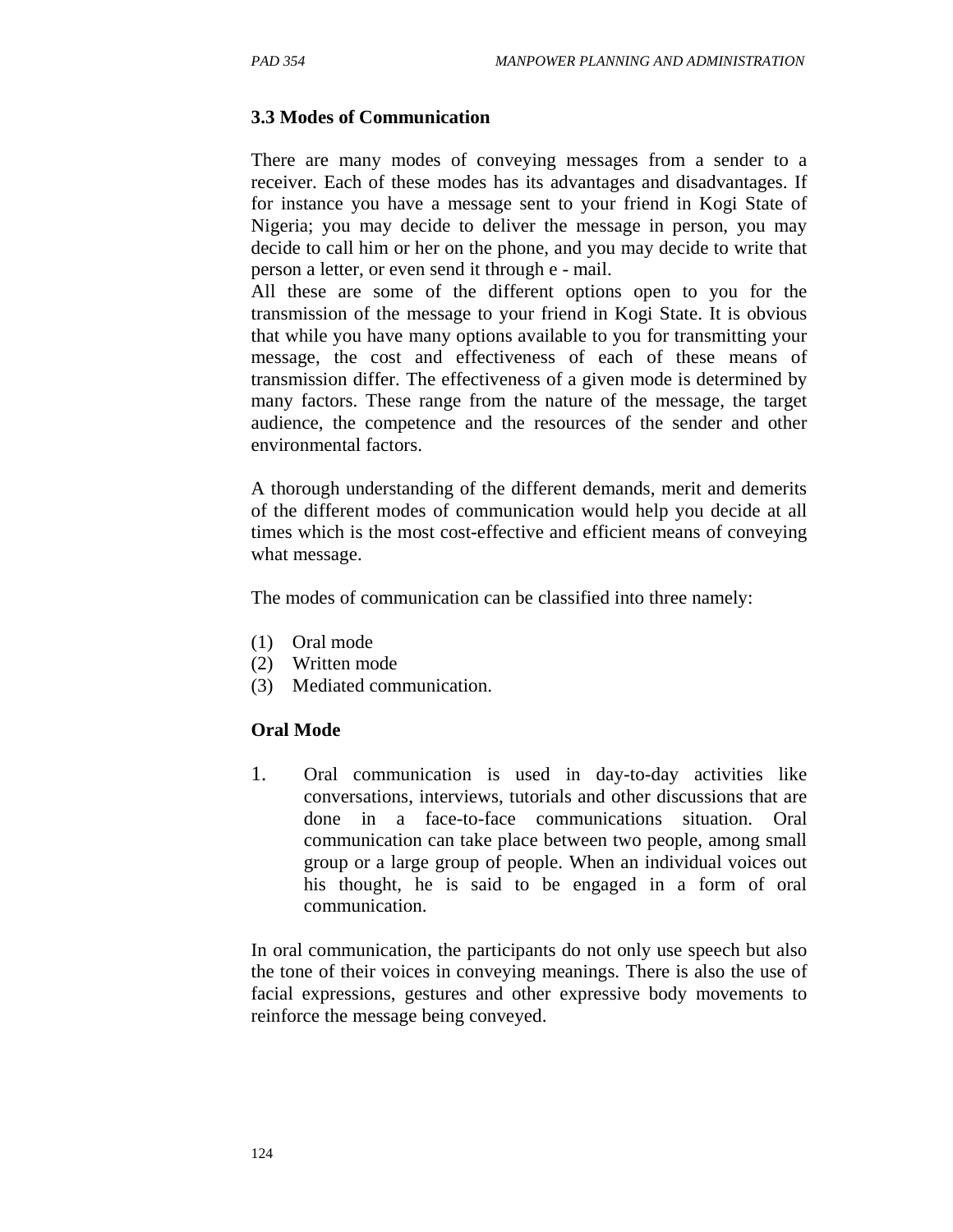# **3.3.1 Factors That Affect Oral Communication**

Oral communication has four basic controlling factors that the intending user needs to take into consideration before deciding for this mode. These are behaviour, appearance, voice quality and listening skills.

## (i) **Behaviour**

We noted earlier that oral communication does not entail speech and sound alone; it includes gestures, facial expression and other body movements that are capable of supporting the spoken words. Often confusion arises as to the meaning of what was said if it was not accompanied by appropriate gestures. The speaker therefore has to know the appropriate behaviour that will amplify his message.

## (ii) **Appearance**

Appearance here refers to other items of information like costumes, make-up, hairstyle, nails jewelries and other objects that compliment the physical appearance of the speaker. Often in oral communication the speaker's appearance is the first thing that strikes the receiver long before the speaker says a thing. It is part of what determines the sender's initial credibility and the degree of attention his message enjoys from the listener. Some dresses are appropriate for some occasions just as they are inappropriate for other situation. For example, a pair of pyjamas and slippers may not be suitable for an office situation.

## (iii) **Voice quality**

This factor refers to the speaker's use of tone, pitch and stress. It involves the speaker's mastery of the rules of the language as well as his phonetics, that is, pronunciation and articulation. Some people are naturally endowed with sweet, melodious voices that can easily convince people, while others have coarse voice quality that tends to irritate their listener's ears.

## (iv) **Listening skills**

In oral communication, it is not enough for the speaker to know how to pass his or her messages or to adopt appropriate appearance and behavior; he must be a good listener too. This is to avoid breakdown in oral communication.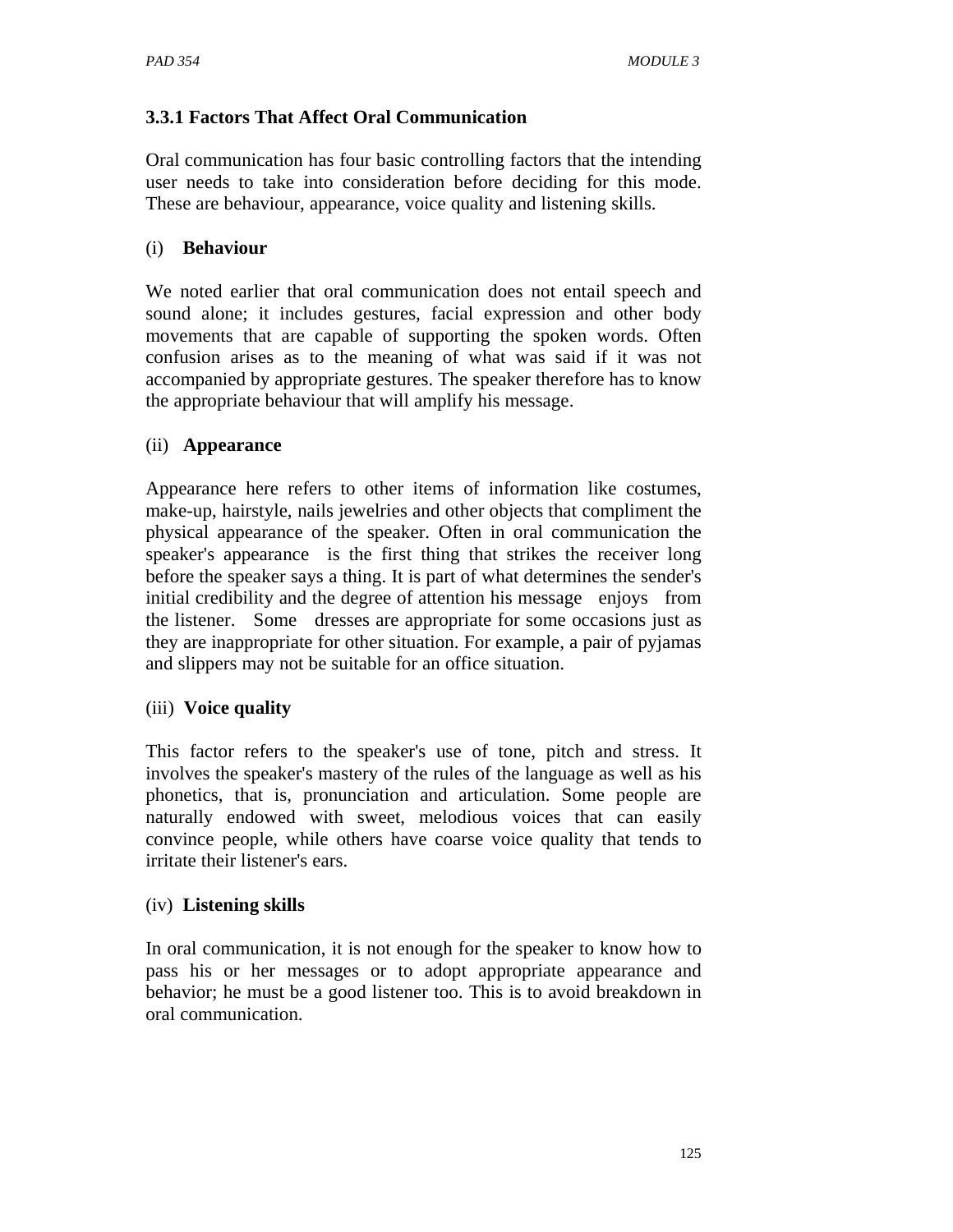# **3.3.2 Advantages of Oral Mode**

- (a) It gives room for instant reception, processing and feedback from the receiver. This gives the sender an opportunity to assess the effectiveness of his or her message and to make modification if necessary. The receiver too can ask for instant clarification on any point he or she does not understand.
- (b) The instant feedback reduces uncertainty in the interpretation of the message. This leads to better understanding between the participants.

(c) It is flexible and the sender has the opportunity to adopt his message to suit his audience.

- (d) It offers better possibilities for further planning of the message.
- (e) The source can assess the weak points in his communication on the spot.

(f) It assures the sender that his message is not only being received but understood.

(g) It is competitively cheap and timely if the participants are within the reach.

## **3.3.3 Disadvantages of Oral Mode**

- (a) It is basically transient (lasting for a short period only), and may not be easily recalled for future reference, unless recorded with the aid of an electronic device like tape recorder or camera. 'Experience has shown that when such electronic devices are used, the participants become too conscious of their actions and utterances. This affects the form of the message itself.
- (b) Oral communication is easily misrepresented and susceptible to different forms of distortions ranging from omission of detail, addition of extra information, modification of message to suit personal idiosyncrasies, highlighting of a few details etc.
- (c) Some emotional messages like termination, death, retrenchment and other misfortunes are not easy to convey to the victims by words of mouth.
- (d) The over-dependence on spoken words put a lot of stress on our mental faculties, because we have to try to assimilate all that has been said and possibly recall them when the need arises.
- (e) It is often not practical or convenient to reach and converse with high level officials in a face-to-face encounter.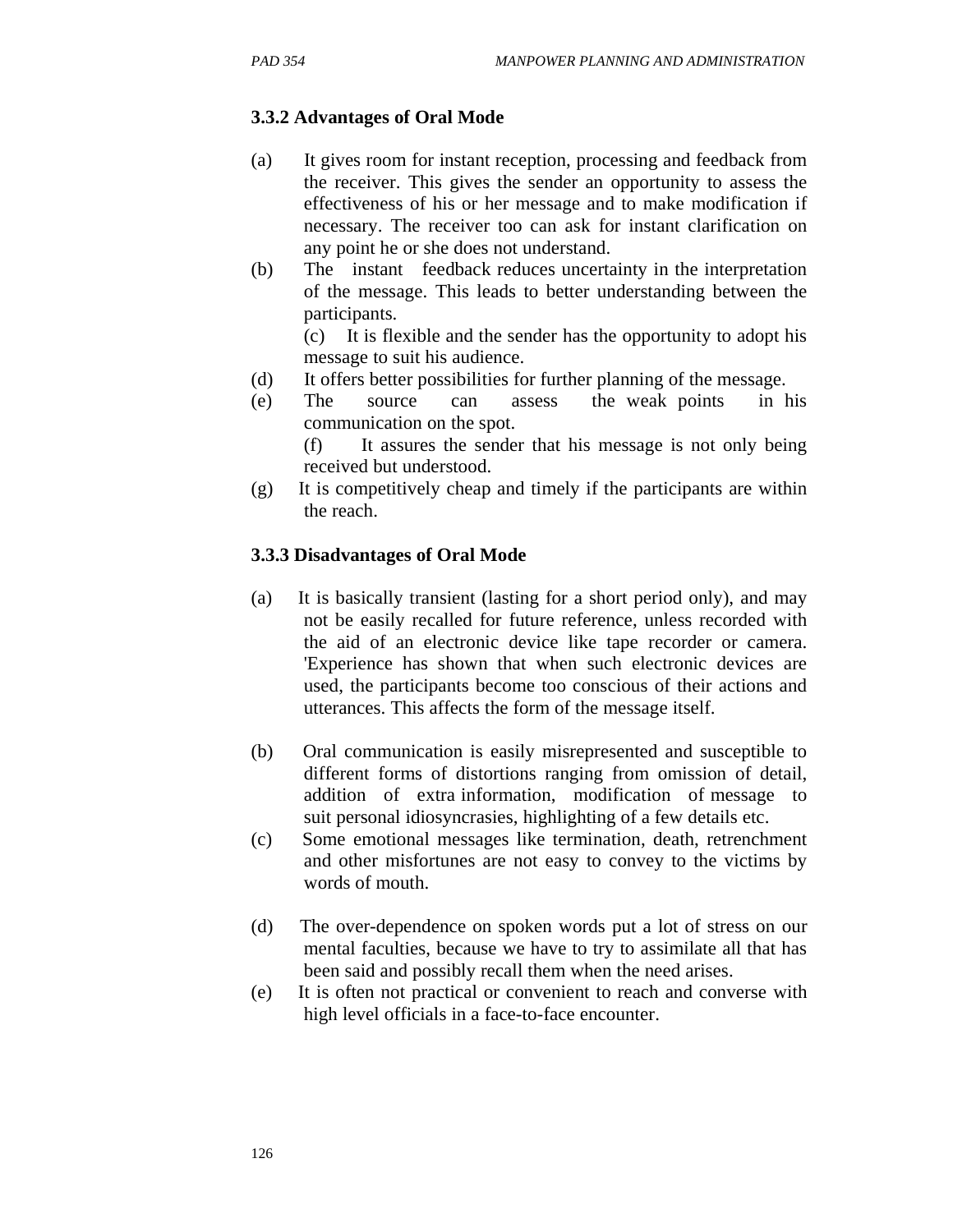# **3.4 Written Mode**

This refers to the translation of oral messages into alphabetic symbols. It ranges from the human handwriting to the printed text. This mode of communication is used for documents like letters, memoranda, and minutes, posters, computer-print outs and newspapers.

## **3.4.1 Advantages of Written Mode**

- (a) Written communication is more permanent and can be stored for future reference.
- (b) In business, written communication helps us to confirm our transactions and commitments made orally.
- (c) It cannot be easily misquoted since materials can easily be retrieved for verification.
- (d) It. can be read several times over for a better understanding of the content. It can also be read anywhere at any time the reader chooses.
- (e) The sender can edit his message and introduce new ideas before transmission. This gives room for coherence (understanding) and greater impact.
- (f) It can be read several times by the sender and modified before it is transmitted to the readers.

# **3.4.2 Disadvantages of Written Mode**

- (a) Written communication has a delayed feedback.
- (b) It does not have instant reception and interpretation like oral communication. The process of transmission takes more time than in oral communication where the participants are in a faceto-face situation.
- © People are cautious in composing written messages because they could be used against them in future or in a law court.
- (d) It is more expensive compared to the oral mode.

# **3.5 Mediated Communication**

Mediated communication involves the transmission of oral and or written messages through electronic devices like fax, telephone, radio, television, on-line computer, teletype, electronic mails, walkie-talkie, microfilm, video tapes and the like. It is most useful in large organizations where face-to-face communication is limited or is ineffective in reaching many people at the same time.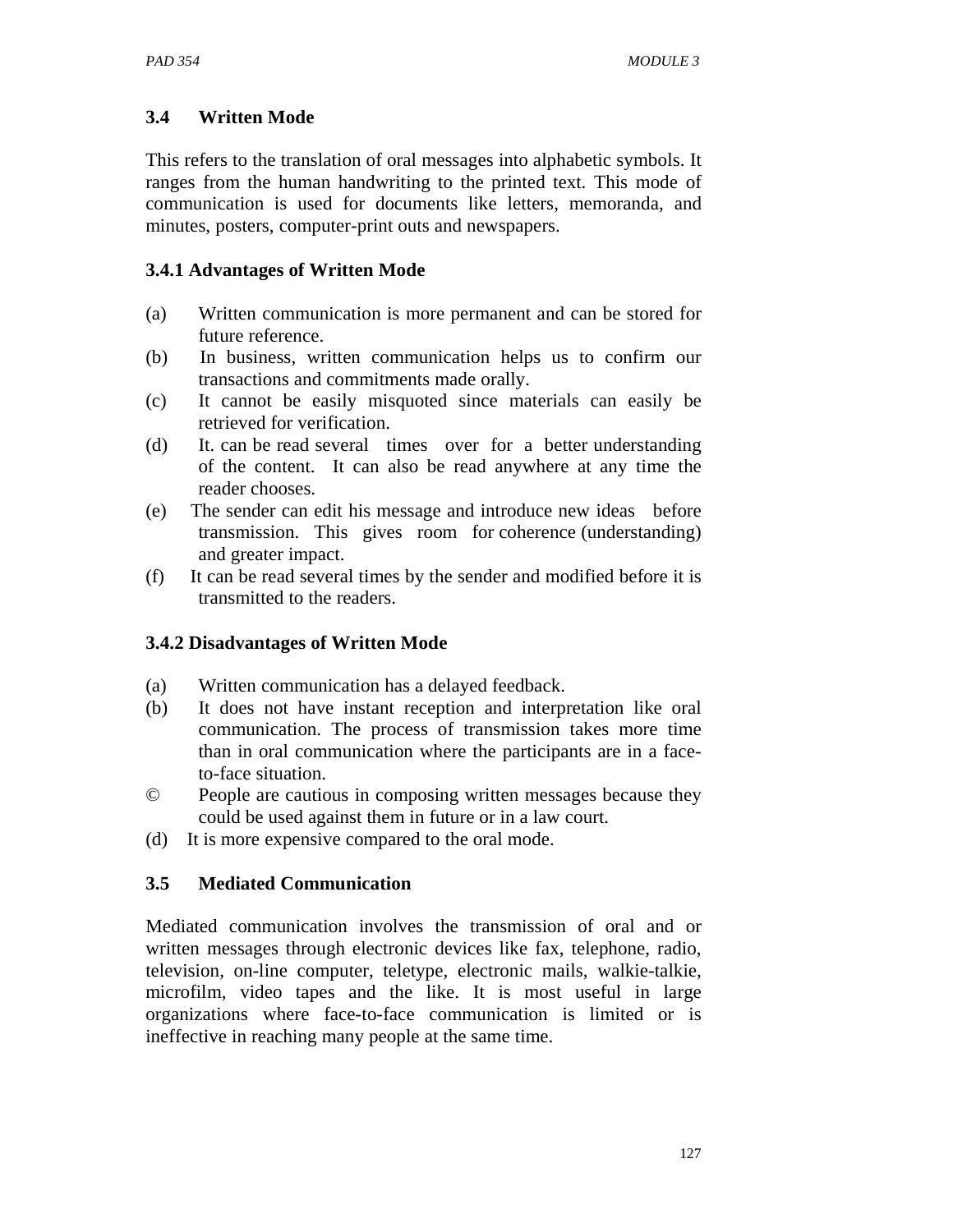#### **3.5.1 Advantages of Mediated Communication**

- (a) It provides greater convenience to the participants because they can engage in other activities as they communicate.
- (b) It gives the sender more flexibility in the techniques of packaging and sending his messages.
- (c) It gives the receiver greater control over the message reception in that he can decide to tune in or off at his convenience. He can contribute actively in the process of information selection, packaging and eventual transmission. This is contrary to the sender, controlled oral and written communication.
- (d) It has an improved feedback mechanism since the receiver can either talk back or type in his reaction immediately.
- (e) It provides more information to many people at the same time.

#### **3.5.2 Disadvantages of Mediated Mode**

- (a) Most mediated communication lack the advantage of combining oral and non-verbal means for more faithful and effective transmission and reception of messages.
- (b) Most mediated communication is depersonalized so much so that the participants may not know much about each other. This could hamper the success of the communication.
- (c) The gadgets are expensive to acquire, consequently, they are beyond the reach of some potential receivers. After all, you need to own a set to receive the message.

#### **3.6 Communication Skills for Managers**

There are various kinds of barriers of effective communication in organizations. Some barriers have their origins in senders. When messages are unclear, incomplete, or difficult to understand, when they are sent over an inappropriate medium, or when no provision for feedback is made, communication suffers. Other communication barriers have their origins in receivers. When receivers pay no attention to or do not listen to messages or when they make no effort to understand the meaning of a message, communication is likely to be ineffective.

To overcome these barriers and effectively communicate with others, managers (as well as other organizational members) must possess or develop certain communication skills. Some of these skills are particularly important when managers send messages;others are critical when managers receive messages. These skills help ensure that managers will be able to share information, will have the information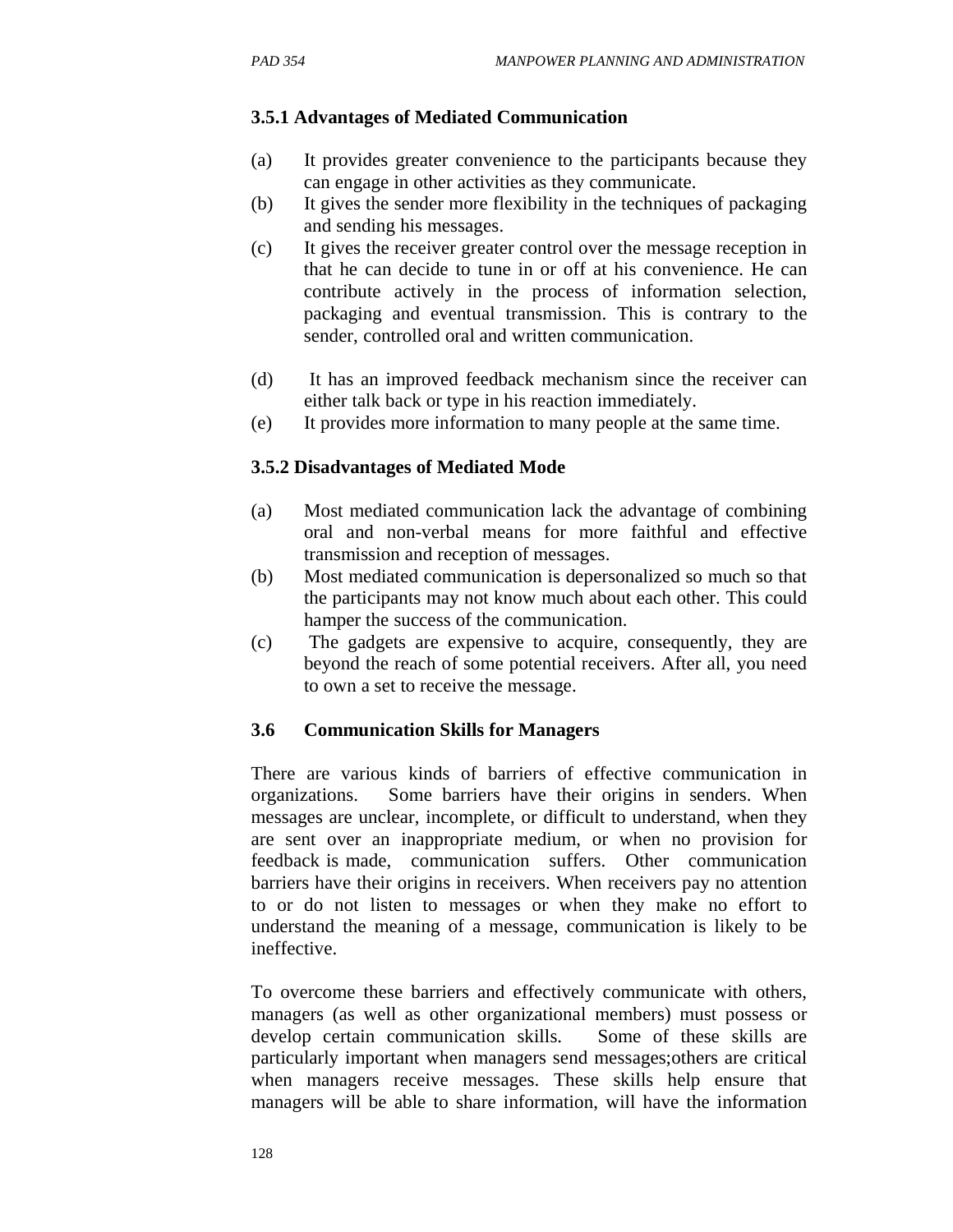they need to make good decisions and take action, and will be able to reach a common understanding with others.

## **3.6.1 Communication Skills for Managers as Senders**

Organizational effectiveness depends on managers (as well as other organization members) being able to effectively send messages to people both inside and outside an ORGANIZATION. This takes us to the seven communication clues for managers:

- i) Send messages that are clear and complete
- ii) Encode messages in symbols that the receiver understands
- iii) Select a medium that is appropriate for the message
- iv) Select a medium that the receiver monitors
- v) Avoid filtering and information distortion
- vi) Ensure that a feedback mechanism is built into message vii) Provide accurate information to ensure that misleading rumors are not spread.

## **Send Clear and Complete Messages:**

Managers need to learn how to send a message that is clear and complete. A message is clear when it is easy for the receiver to understand and interpret, and it is complete when it contains all the information that the sender and receiver need to reach a common understanding. In striving to send messages that are both clear and complete, managers must learn to anticipate how receivers will interpret messages and adjust messages to eliminate sources of misunderstanding or confusion.

## **Encode Messages in Symbols the Receiver Understands**

Managers need to appreciate that when they encode messages, they should use symbols or language that the receiver understands. When sending messages in English to receiver(s) whose native language is not English, for example, it is important to use commonplace vocabulary and to avoid clichés that, when translated, may make little sense and in some cases are either comical or insulting.

# **Select a Medium Appropriate for the Message**

As you have learned, when relying on verbal communication, managers can choose from a variety of communication media, including face-toface communication in person, written letters, memos, newsletters, phone conversations, e-mail, voice mail, faxes, and video conferences. When choosing among these media, managers need to take into account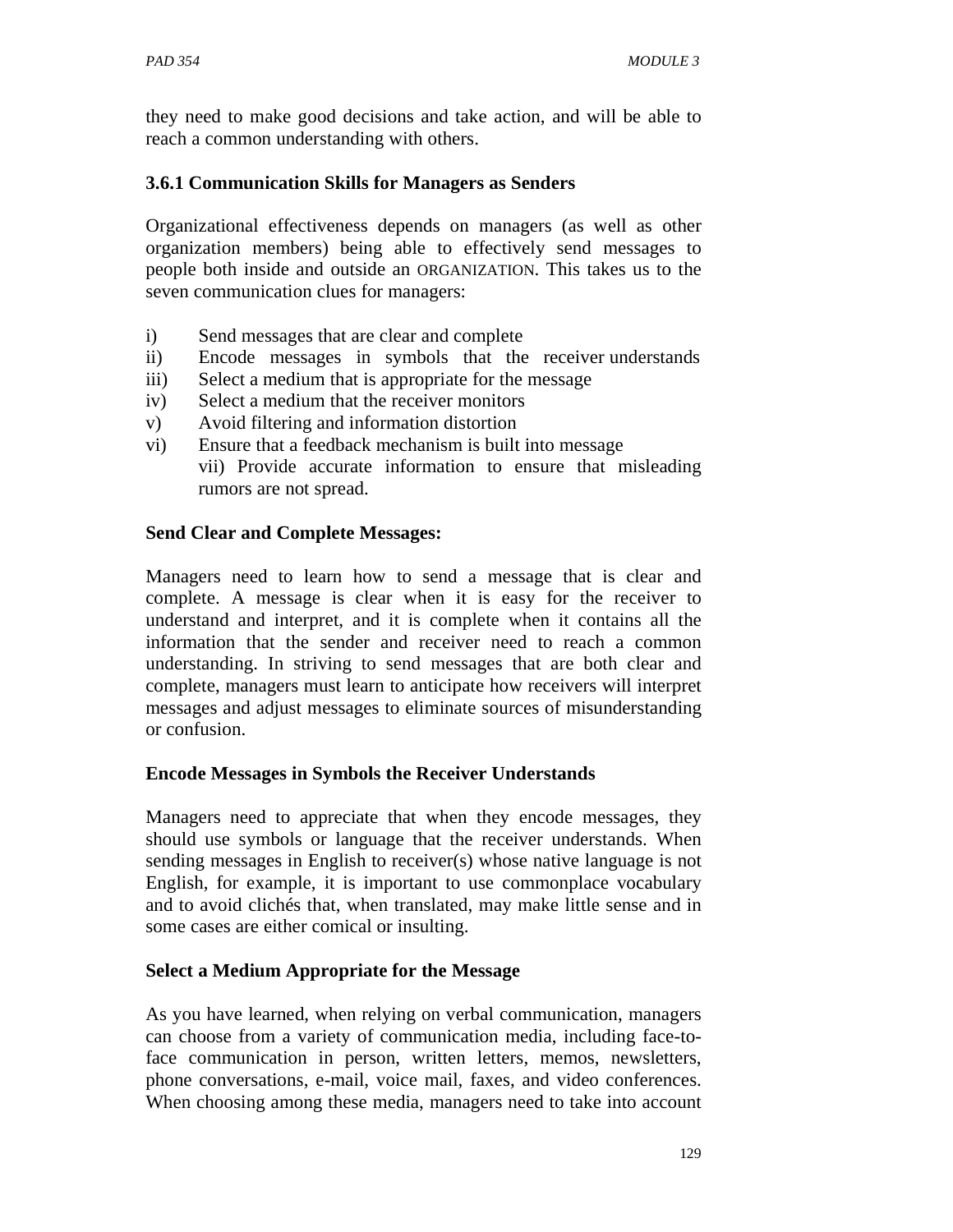the level of information richness required, time constraints, and the need for a paper or electronic trail. A primary concern in choosing an appropriate medium is the nature of the message. Is it personal, important, non-routine, and likely to be misunderstood and in need of further clarification? If it is, face-to-face communication is likely to be in order.

#### **Select a Medium that the Receiver Monitors**

Another factor that managers need to take into account when selecting a communication medium is whether the medium is one that the receiver monitors. Managers differ in the communication media they pay attention to. Many managers simply select the medium that they themselves use the most and are most comfortable with, but doing this can often lead to ineffective communication. Managers who dislike telephone conversations and face-to-face interactions may prefer to use e-mail, send many e-mail messages every day, and check their own email every few hours. Managers who prefer to communicate with people in person or over the phone may have e-mail addresses but rarely use email and forget to check for e-mail messages. No matter how much a manager likes e-mail, sending an e-mail message to someone else who never checks his or her e-mail is futile. Learning which managers like things in writing and which prefer face-to face interactions and then using the appropriate medium enhances the chance that receivers will actually receive and pay attention to messages.

#### **Avoid Filtering and Information Distortion**

Filtering occurs when senders withhold part of a message because they (mistakenly) think that the receiver does not need the information or will not want to receive it. Filtering can occur at all levels in an organization. Rank-and-file workers may filter messages they send to first-line managers, first-line managers may filter messages to middle managers, and middle managers may filter messages to top managers. Such filtering is most likely to take place when messages contain bad news or problems that subordinates are afraid they will be blamed for. Another communication barrier or problem in an organization is that of information or serial distortion.

#### **Information or Serial Distortion**

Information or serial distortion occurs when the meaning of a message changes as the message passes through a series of senders and receivers. Some information distortion is accidental-due to faulty encoding and decoding or to a lack of feedback. Other information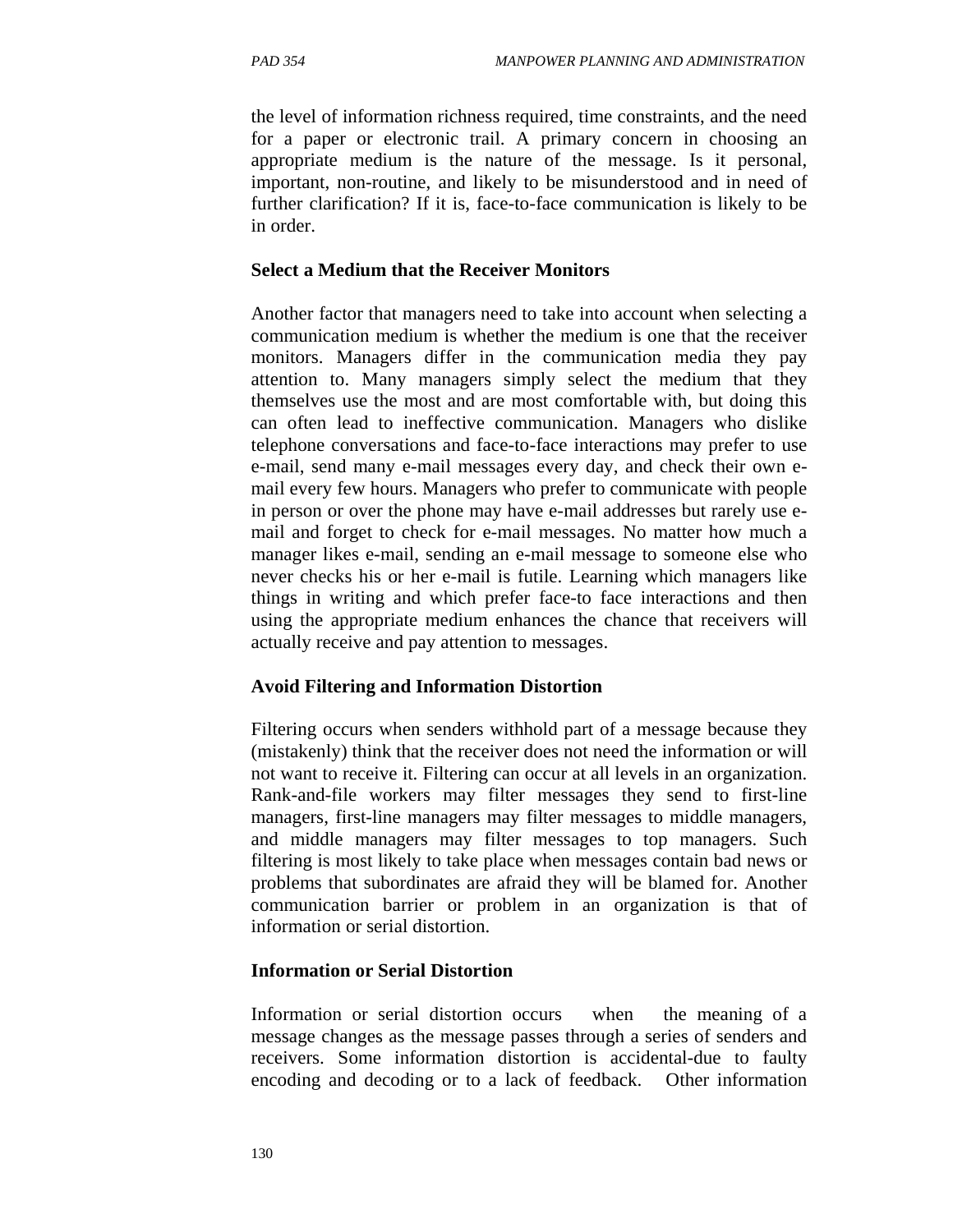distortion is deliberate. Senders may alter a message to make themselves or their groups look good and to receive special treatment.

Managers themselves should avoid filtering and distorting information. But how can they eliminate these barriers to effective communication throughout their organization? They need to establish trust throughout the organization. Subordinates who trust their managers believe that they will not be blamed for things beyond their control and will be treated fairly. Managers who trust their subordinates provide them with clear and complete information and do not hold things back.

## **Include a Feedback Mechanism in Messages**

Because feedback is essential for effective communication, managers should build a feedback mechanism into the messages they send. They either should include a request for feedback or indicate when and how they will follow up on the message to make sure that it was received and understood. When managers write letters and memos or send faxes, they can request that the receivers respond with comments and suggestions in a letter, memo, or fax; schedule a meeting to discuss the issue; or follow up with a phone call. By building feedback mechanisms such as these into their messages, managers ensure that they get heard and are understood.

## **Provide Accurate Information**

Rumors are unofficial pieces of information of interest to organizational members but with no identifiable source. Rumors spread quickly once they are started, and usually they concern topics that organizational members think are important, interesting, or amusing. Rumors, however, can be misleading and can cause harm to individual employees and to an organization when they are false, malicious, or unfounded. Managers can halt the spread of misleading rumors by providing organizational members with accurate information on matters that concern them.

## **3.6.2 Communication Skills for Managers as Receivers**

Managers receive as many messages as they send. Thus, managers must possess or develop communication skills that allow them to be effective receivers of messages. Managers or leaders can be effective communicators by observing the following: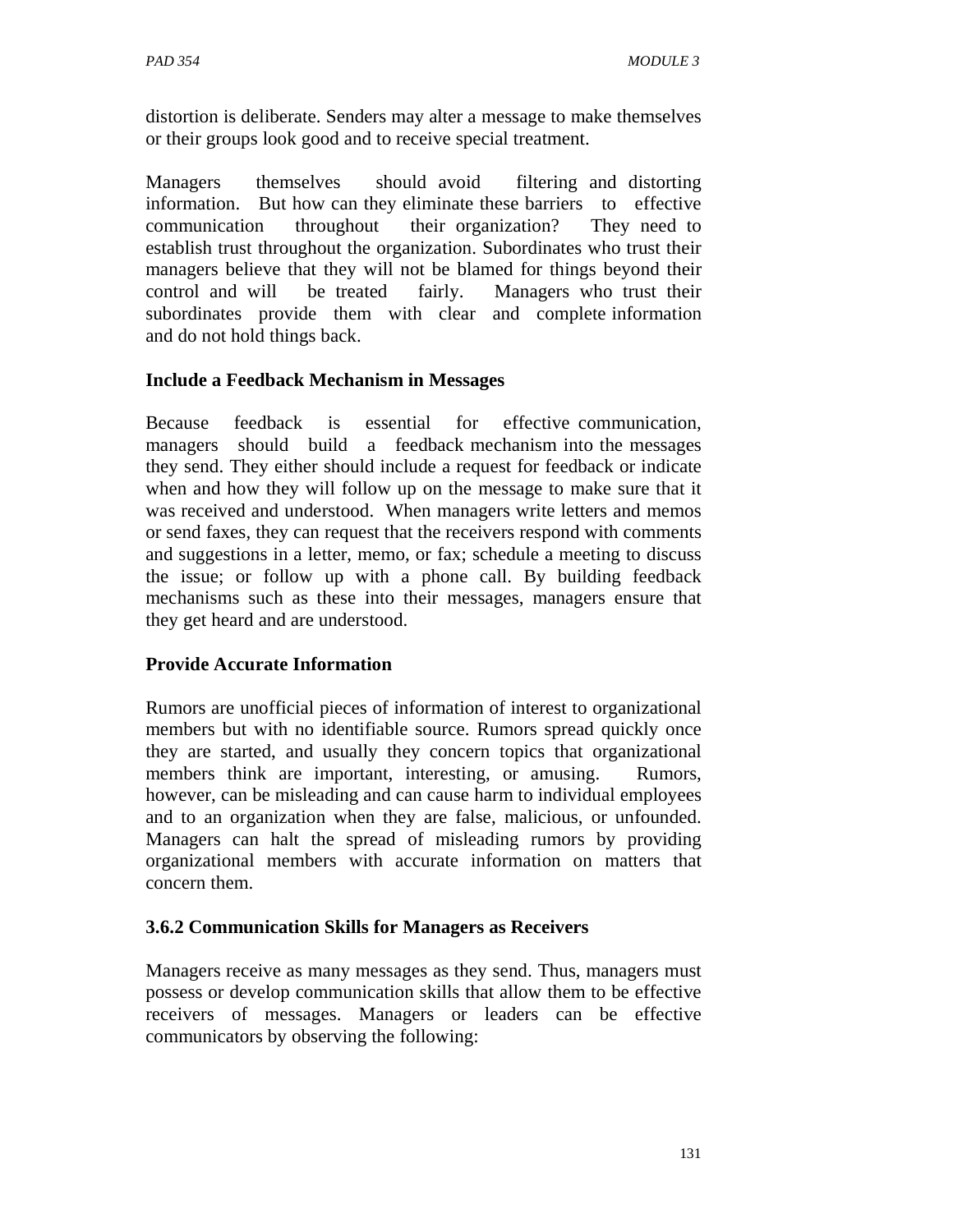#### **Pay Attention**

Because of their multiple roles and tasks, managers often are overloaded and forced to think about several things at once. Pulled in many different directions, they sometimes do not pay sufficient attention to the messages they receive. To be effective, however, managers should always pay attention to messages they receive, no matter how busy they are. When discussing a project with a subordinate, an effective manager focuses on the project and not on an upcoming meeting with his or her own boss. Similarly, when managers are reading written forms of communication, they should focus their attention on understanding what they are reading; they should not be sidetracked into thinking about other issues.

#### **Be a Good Listener**

Managers (and all other members of an organization) can do several things to be good listeners. First, managers should refrain from interrupting senders in the middle of a message so that senders do not lose their train of thought and managers do not jump to erroneous conclusions based on incomplete information. Second, managers should maintain good eye contact with senders so that senders feel their listeners are paying attention; doing this also helps manager focus on what they are hearing. Third, after receiving a message, managers should ask questions to clarify points of ambiguity or confusion. Fourth, managers should paraphrase, or restate in their own words, points senders make that are important, complex, or open to alternative interpretations; this is the feedback component so critical to successful communication.

Managers, like most people, often like to hear themselves talk rather than listen to others. Part of being a good communicator, however, is being a good listener, an essential communication skill for managers as receivers of messages transmitted face-to-face and over the telephone.

#### **Empathetic**

Receivers are empathetic when they try to understand how the sender feels and try to interpret a message from the sender's perspective, rather than view a message from only their own point of view. Therefore, managers should take this into consideration, while dealing with .subordinates in organization or people in the society as a whole.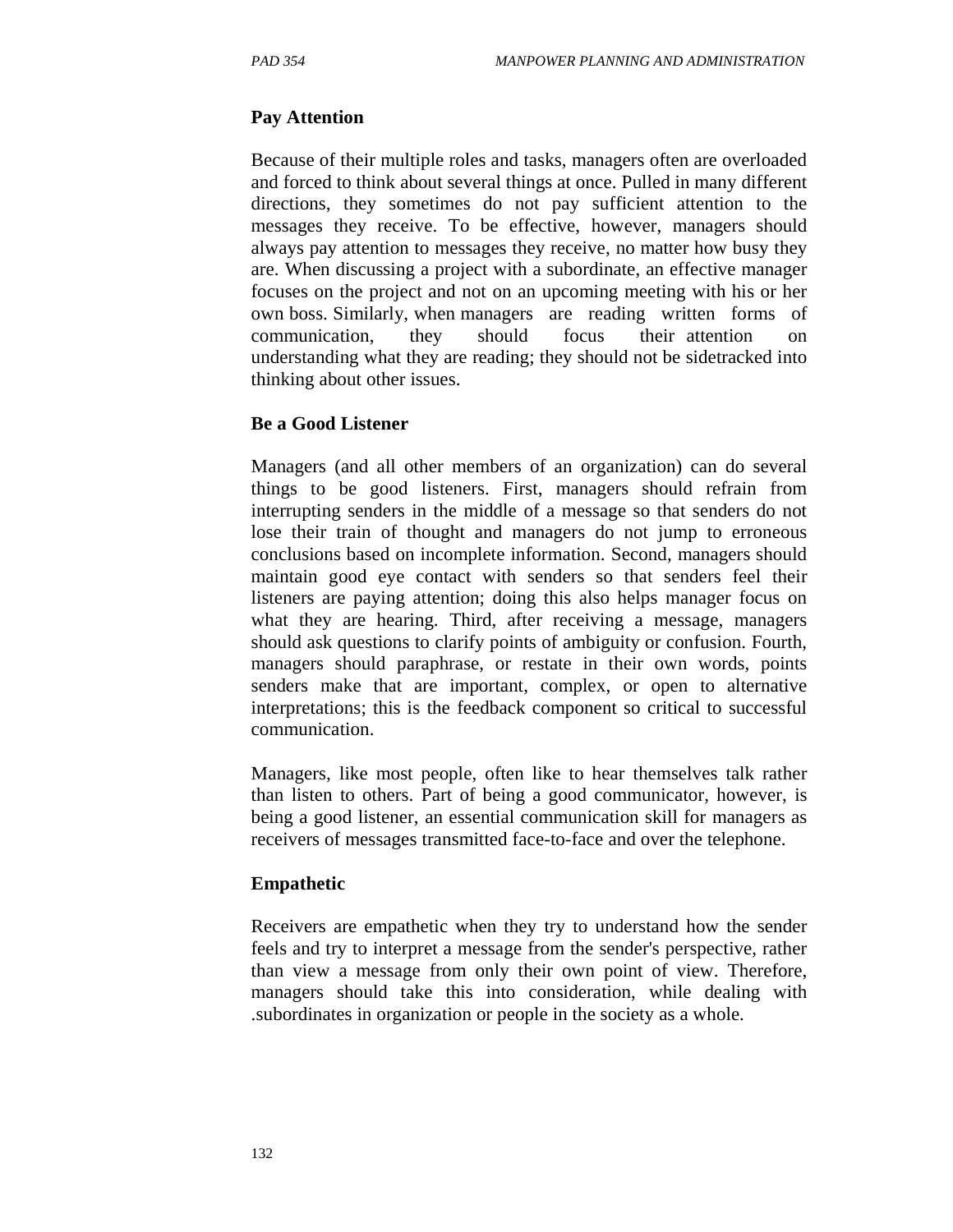## **4.0 CONCLUSION**

Communication as a process through which information is shared between two or more people is vital in the operations of any organization. Without communication activities cannot be carried out in the organization. Effective communication is a prerequisite for effective performance in any organization.

#### **5.0 SUMMARY**

In this unit you learnt the meaning of communication, the variables in the communication process, the modes of communication and the communication skills required for managers.

#### **SELF- ASSESSMENT EXERCISE**

- i. Give five importance of effective communication.
- ii. What are the modes of Communication

## **6.0 TUTOR-MARKED ASSIGNMENT**

Discuss the variables in the Communication process.

## **7.0 REFERENCES/FURTHER READING**

- Bature, N. ( 2013). *Human Resources Management*. Kaduna: Joyce Graphic printers and publishers,
- Ngu. S. M. (1994). *Personnel Management in Nigeria: Principles and Practice*. Zaria: Ahmadu Bello University Press.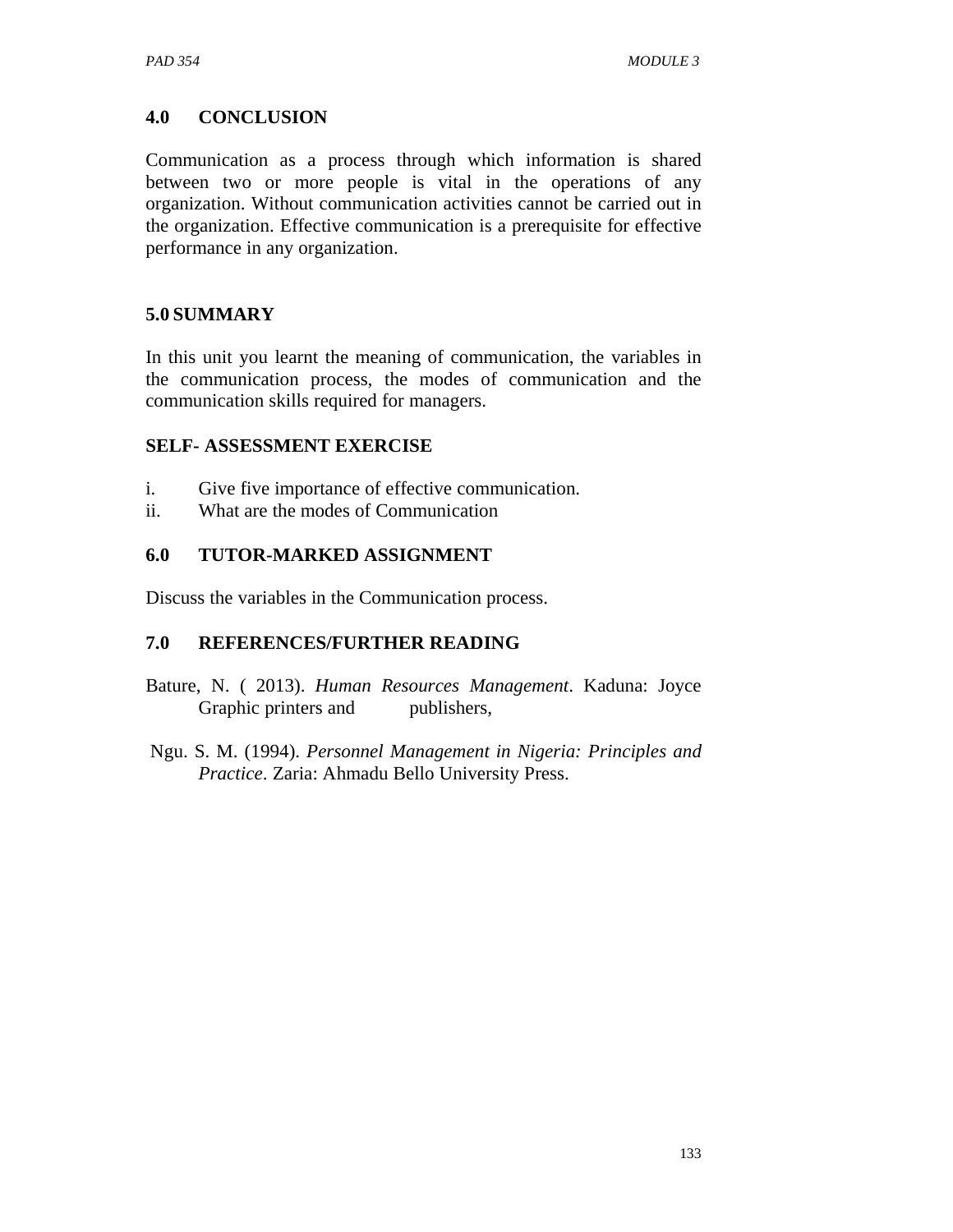#### **UNIT 5 DISCIPLINE AND DISCIPLINARY PROCEDURE**

#### **CONTENTS**

- 1.0 Introduction
- 2.0 Objectives
- 3.0 Main Content
	- 3.1 Meaning of Discipline
	- 3.2 Disciplinary Procedure
	- 3.3 Conducts That Constitute Indiscipline
	- 3.4 Forms of Disciplinary Actions
- 4.0 Conclusion
- 5.0 Summary
- 6.0 Tutor-Marked Assignment
- 7.0 Reference/Further Reading

#### **1.0 INTRODUCTION**

In this unit, you will be examining the meaning of discipline, disciplinary procedure, conducts that constitute indiscipline and the forms of disciplinary actions.

#### **2.0 OBJECTIVES**

At the end of this unit, you should be able to:

- define discipline
- discuss disciplinary procedure
- examine conducts that constitute indiscipline
- explain various forms of disciplinary actions.

#### **3.0 MAIN CONTENT**

#### **3.1 Meaning of Discipline**

Although the term "discipline" may be given different interpretations, it is generally accepted "as the training or mode of life in accordance with rules, subject to control, order, severe training, punishment ... to train, to educate to bring control, to chastise." This is a sort of comprehensive definition embracing the various facets of the concept of discipline.

However, there is a tendency for people to look at discipline in much a narrower sense in terms of command and obedience. Frank Membrere, for example, looks at discipline as the process of "application of authority to secure good conduct and the willing compliance with lawful orders and command of that authority".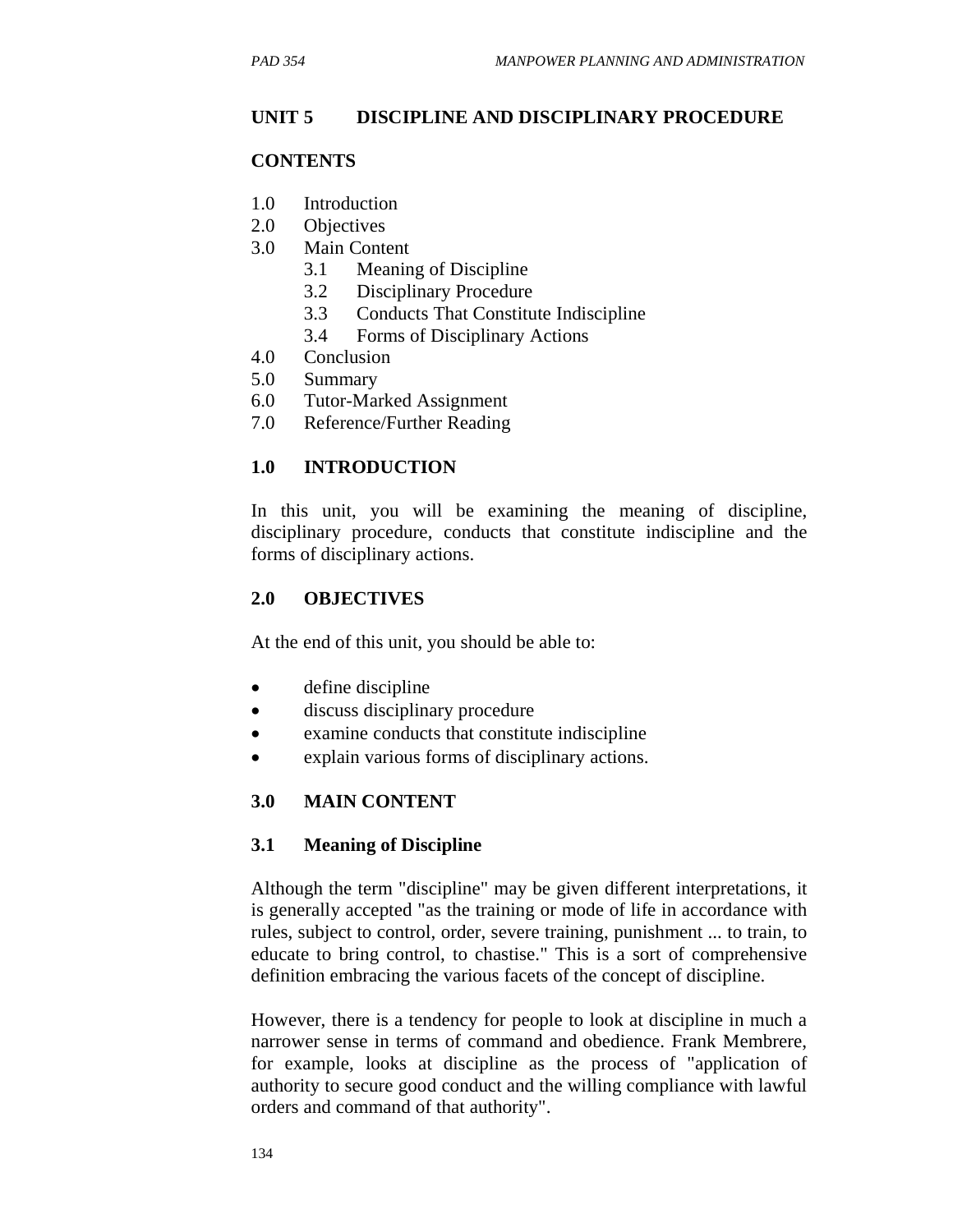Whatever may be the views of the various scholars, discipline, to reiterate, is an essential management tool which sustains the organisation and leads it to efficiency and successes in the organisation endeavours. Supporting this view, A.L. Adu opines that "Disciplinary code is a major tool for creation of efficiency of operation in the civil service machinery and for the maintenance of a healthy spirit and morale which are necessary for the growth of an efficient approach to responsibilities by civil servants."

The quotation above supports the view that discipline and efficiency are inseparable. It all means that we cannot attain efficiency without discipline in the organisation. Of course, this is true to all forms of discipline. It does not matter whether discipline is seen in terms of command and obedience; or, in terms of training of the mind.

It is necessary to add to this discussion that a disciplined society is one that respects the rules of the games. It is an ideal society or organisation where every member knows the rules of the games and is willing to abide by them with little or no supervision.

# **3.2 Disciplinary Procedure**

A disciplinary procedure is instituted as soon as any of the rules and regulations is breached. Rule 04101 of the Civil Service Rules and Regulation (1974), for example indicates that "disciplinary proceedings... are initiated because of an officer's misconduct or general inefficiency." This is part of the fourth chapter of the official document. In fact, the whole chapter of this document deals with discipline and disciplinary procedure. Here discipline is drastically reduced to a concept of a very narrow sense.

Indiscipline in the document, for example, has been limited to what is regarded as "misconduct"'. This implies that it is synonymous. But there are some forms of indiscipline that may not necessarily mean misconduct. Misconduct usually entails an act, deed, or commission resulting in indiscipline. But it should be noted that indiscipline can result from an omission.

We can see that the Nigerian Civil Service rules and regulation take a very narrow approach to the" perception of the concept of discipline. It is for this reason that so many disciplinary acts, deeds, or omissions are not usually handled by the Government machinery. Failure of a chief executive in a ministry or any government agency to submit or reply to audit queries is an omission which is indiscipline. Similarly, failure of the Director of Audit to submit regular audit report is an omission which is indiscipline. But it is not uncommon to find such officers going scot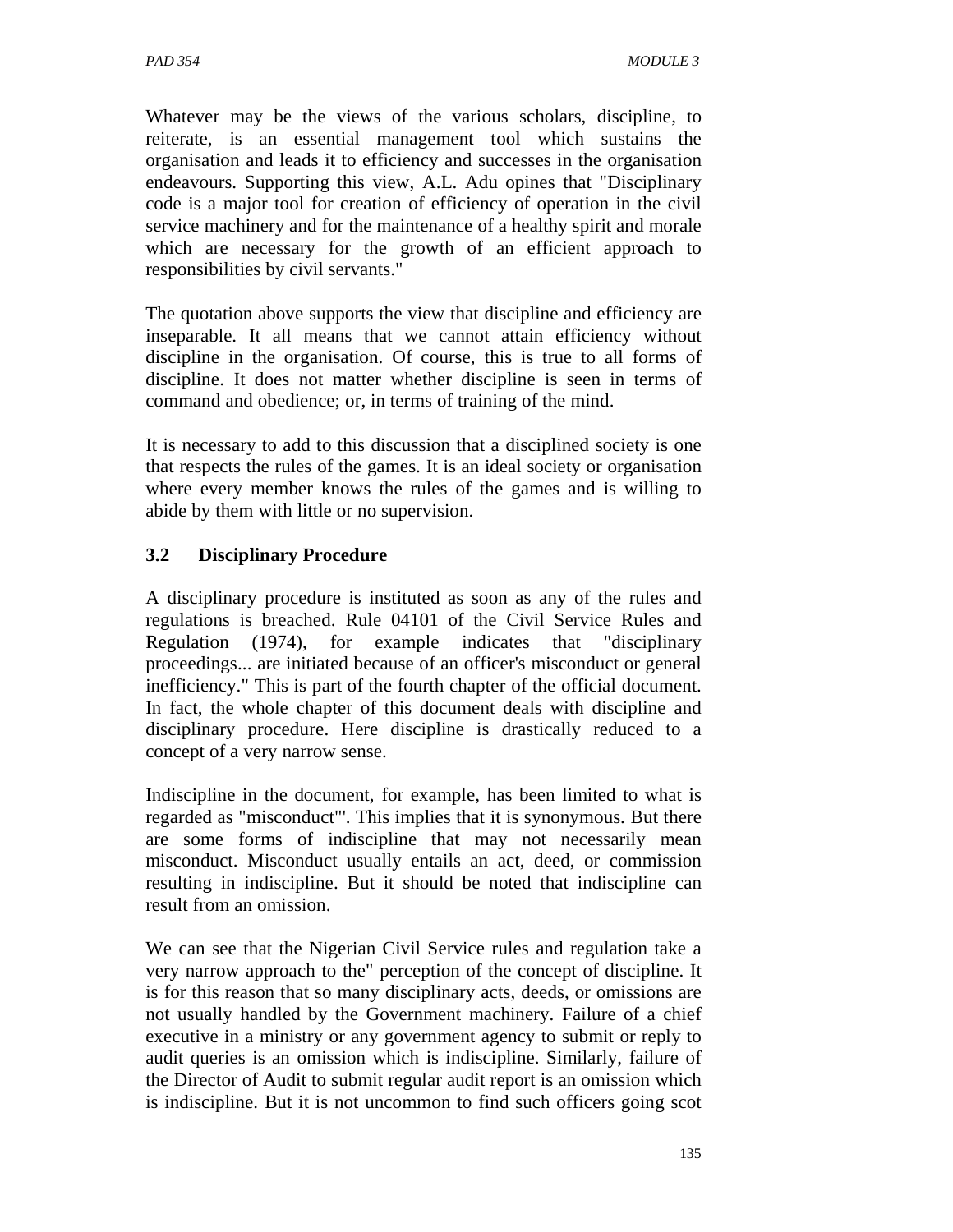free while junior workers or less privilege staff is punished for carelessly or unskillfully handling of their jobs as a way of disciplinary procedure or action.

If discipline entails acting according to the rules of the game, then nobody in the organisation should be exempted from disciplinary procedures where necessary. Similarly, the concept of discipline or indiscipline should not be given narrow interpretations. Discipline, for example, should be interpreted to include doing the right thing at the right time and place; and the right people given the right jobs. Where these fail either by commission or omission, we can talk of indiscipline, and disciplinary proceedings can be instituted against the officials involved no matter how highly placed.

However, caution is to be taken to avoid frequent use of disciplinary proceedings for mere frivolous activities or behaviour of the workers, as this could be counterproductive. Taylor's disciplines or "Theory X Managers" are more vulnerable to habitual institution of disciplinary proceedings against their workers for such frivolous activities or behaviour that could only require counseling. Where this habit persists, discipline itself tends to lose its test of objectivity and productivity at the expense of both workers and management alike.

It should be noted that Douglas McGregor (Theory Y) and Professor Rensis Likert's submission that successful managers are those who shun the scientific management approach in favour of human relations and behaviouralism have a lot to offer in the quality of leadership or management style. Of course to the adherent to the scientific management, this does not make sense. For them, "the average worker" is naturally lazy and must be handled by the use of the stick not carrots, if he is to put in his best on this job. In fact, for these "stick approach" managers, discipline and disciplinary proceedings become the order of the day.

Disciplinary proceedings per se usually commence with a query in which the subordinate is required to explain in writing and "within 24 hours" why disciplinary action will not be taken against him. Failure by the subordinate officer to give a successful answer to the query leads to an unprecedented proceedings of disciplinary action by the superior officer. Such disciplinary action may take various forms ranging from warning to loss of salary increment, seniority, or even the job as one of the most serious forms.

But usually, where the subordinate officer successfully answers the query, the matter goes straight to the cooler, implying that only the subordinate errs and the almighty superiors doesn't. It should be noted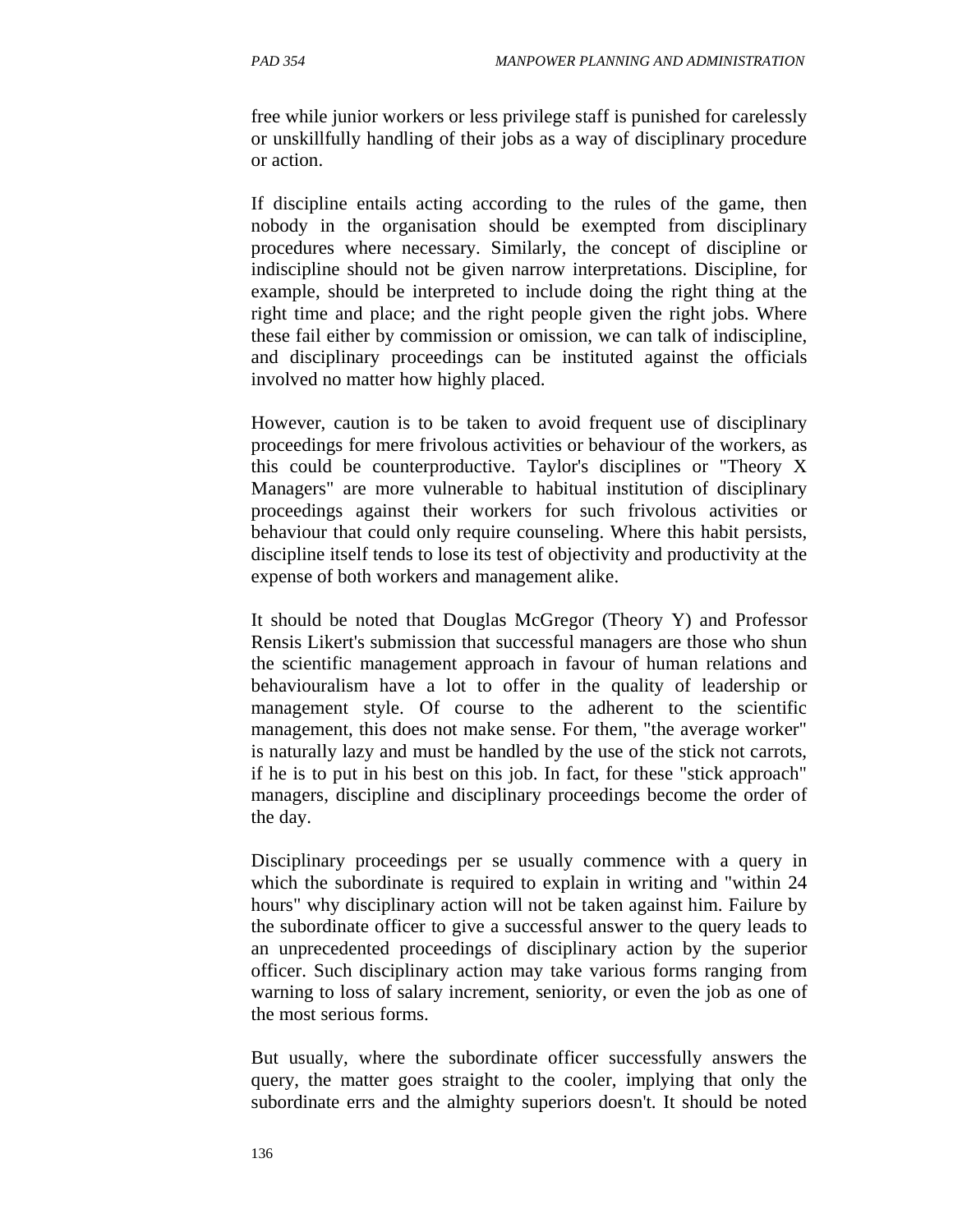however, that equity demands fairness in all human endeavors. Giving this, the subordinate official who successfully answers a query deserves a remedy. The remedy could take the form of material reward or counter-query to the superior for doing a bad job. This will take care of those unscrupulous superior officers whose doctrine is that good management is exhibited by a dozen of queries per annum. The lesson to be learned here is that frivolous activities should not be construed to be gross misconduct which is the "essence of indiscipline. Of course, this does not rule out the existence of acts of gross misconduct". An act of serious or gross misconduct itself may be subjective depending on the degree of honesty and caliber: of officers handling it.

# **3.3 Conducts that Constitute Indiscipline**

As a general guidance however, the civil service rules provide that misconduct is defined as a specific act susceptible of investigation and proof. It includes:

- i) Willful act or omission for general misconduct to the scandal of the public or to the prejudge of discipline and proper administration of the government, e.g. corruption, dishonesty, drunkenness, false claims against government, fouled language, failure to keep records, etc.
- ii) Conviction for a criminal offence (other than a minor traffic or sanitary offence or the like: cases of doubt should be referred to the Public Service Commission for guidance.
- iii) Financial embarrassment;
- iv) Absence without leave
- v) Engaging in political activities
- vi) Engaging in trade or business without authority;
- vii) Disobedience of lawful order, such as a refusal proceed on transfer or to accept posting,
- viii) Disclosure of official information;
- ix) Action prejudicial to the security of the state

In addition to these, there are some miscellaneous acts of misconduct which include money lending and borrowing among government officials.

It may be easier however, to identify and administer the act of misconduct quoted above than those involving money lending and borrowing. In fact the latter is a common phenomenon among workers in organisations, particularly in the public services. Workers themselves see nothing wrong with the practice of lending and borrowing of money among themselves because, as far as they are concerned, it goes with the notion or principle of "be your brother's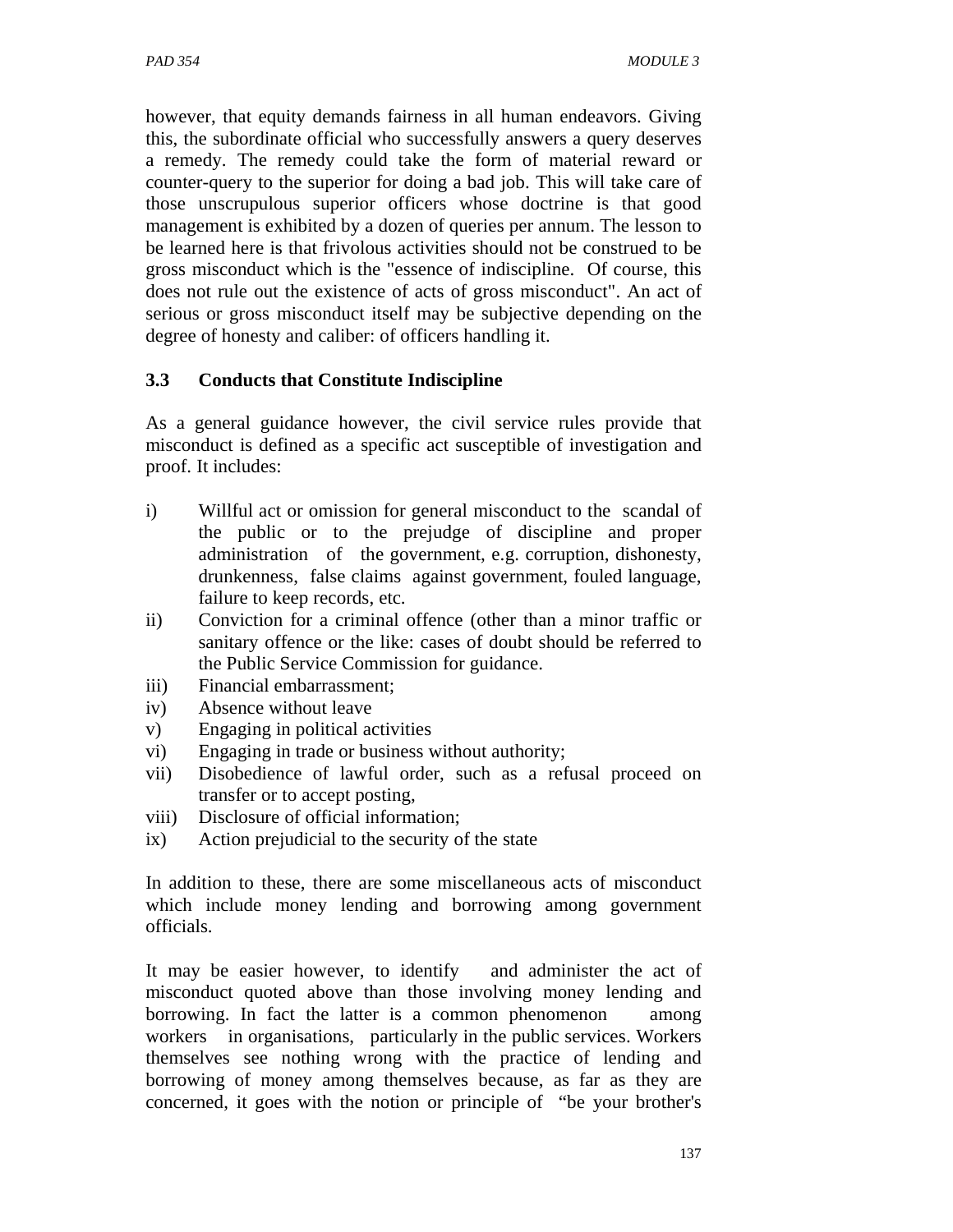keeper" in the African nation. Of course, the glaring cases of misconduct as quoted above are usually frowned at, and in most attract disciplinary actions.

#### **3.4 Forms of Disciplinary Actions**

When an alleged act of indiscipline has not been successfully defended a disciplinary action can be taken against the offender. The disciplinary action ranges from:

- a) Drawing attention to shortcomings:
- *b)* Formal Warning;
- *c*) Suspension from duties;
- d) Compulsory leave;
- e) Interdiction.

The purpose of drawing attention to shortcomings is to give the officer an opportunity to improve on his performances or conduct, or both. This is also true of the formal warning even though the latter is more serious than the former.

Where a prima-facie case of gross misconduct is established against an officer, such an officer may be suspended, interdicted, asked to proceed on compulsory leave, either with full salary or half salary, or even without salary depending on the nature and gravity of the gross misconduct. The most essential reason of suspension or interdiction is to ensure that the officer does not have access to his former office for fear of distortion or disappearance of official records which might be relevant to the subject matter and other important issues.

In most cases, an officer on suspension is invited to appear before a Disciplinary Committee or Investigation Panel to answer charges and defend them if possible. This is also true of an officer asked to proceed on compulsory leave. The outcome of investigation may necessitate taking court action or internal disciplinary actions ranging from formal warning: loss of salary; or loss of salary increases and some fringe benefits; demotion; termination of appointment; compulsory retirement; or even in extreme and more serious cases, dismissal from the service. The officer may be exonerated where there is no strong evidence against him and the alleged act of misconduct. In such a situation, he deserves unreserved apology from the management.

#### **4.0 CONCLUSION**

Discipline can be a useful tool for behavior modification. It is employed as a corrective measure in organizations. It helps to promote